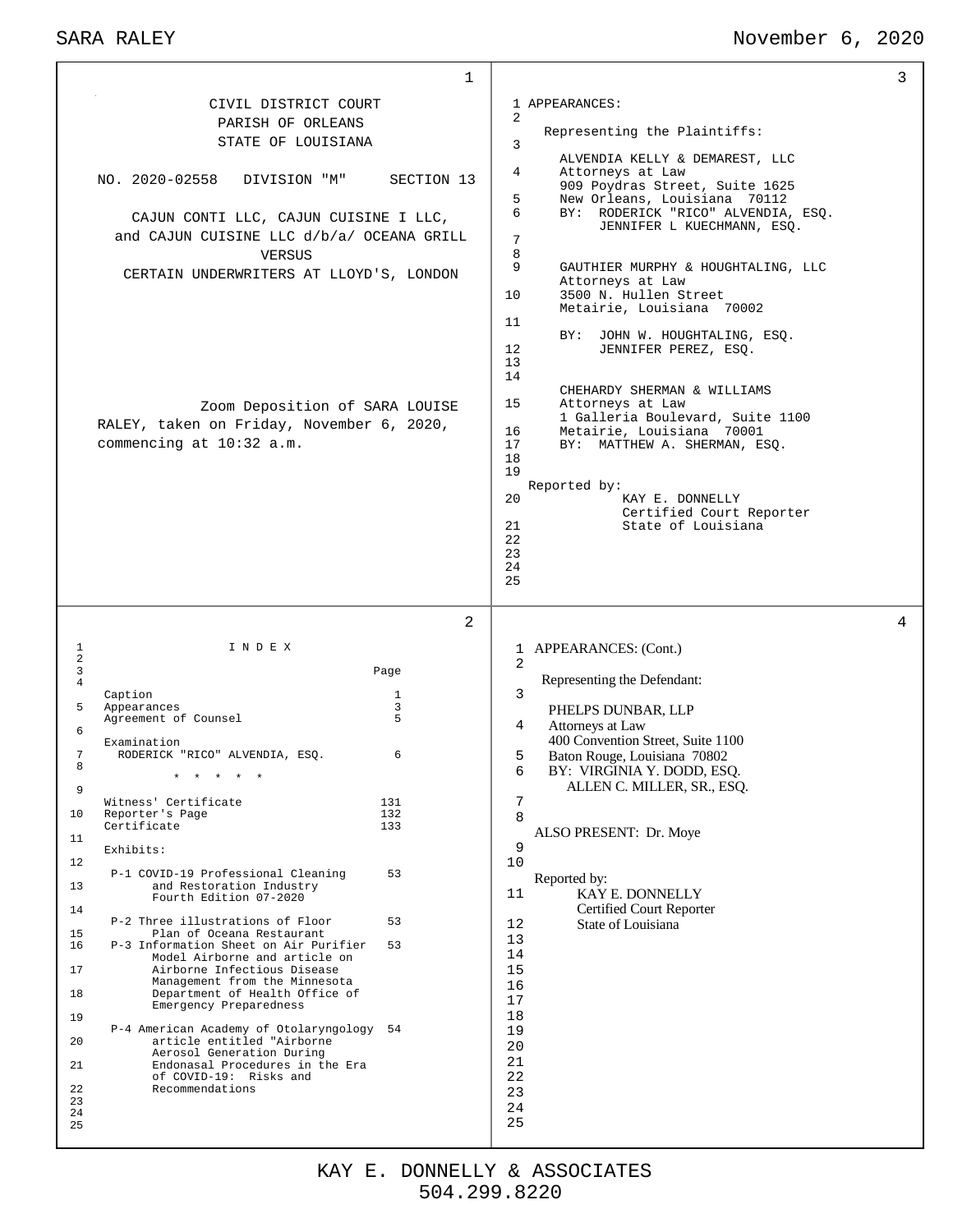| 5                                                                                                                                                                                                                                                                                                                                                                                                                                                                                                                                                                                                                                                                                                                                                                                                                                                                                                                                                                                                                                                                                                   | 7                                                                                                                                                                                                                                                                                                                                                                                                                                                                                                                                                                                                                                                                                                                                                                                                                                                                                                                                                                                                                                                                                                                                                                                                             |
|-----------------------------------------------------------------------------------------------------------------------------------------------------------------------------------------------------------------------------------------------------------------------------------------------------------------------------------------------------------------------------------------------------------------------------------------------------------------------------------------------------------------------------------------------------------------------------------------------------------------------------------------------------------------------------------------------------------------------------------------------------------------------------------------------------------------------------------------------------------------------------------------------------------------------------------------------------------------------------------------------------------------------------------------------------------------------------------------------------|---------------------------------------------------------------------------------------------------------------------------------------------------------------------------------------------------------------------------------------------------------------------------------------------------------------------------------------------------------------------------------------------------------------------------------------------------------------------------------------------------------------------------------------------------------------------------------------------------------------------------------------------------------------------------------------------------------------------------------------------------------------------------------------------------------------------------------------------------------------------------------------------------------------------------------------------------------------------------------------------------------------------------------------------------------------------------------------------------------------------------------------------------------------------------------------------------------------|
| $\mathbf 1$<br><b>STIPULATION</b><br>$\sqrt{2}$<br>3<br>It is stipulated and agreed by and among<br>counsel that the Zoom deposition of SARA LOUISE<br>4<br>RALEY is hereby being taken under the Louisiana<br>5<br>Code of Civil Procedure in accordance with the<br>6<br>7<br>Code.<br>8<br>The formalities of sealing and<br>certification are hereby waived. The witness<br>9<br>reserves the right to read and sign the<br>10<br>deposition. The party responsible for service<br>11<br>of the discovery material shall retain the<br>12<br>13<br>original.<br>14<br>All objections, save those as to the form<br>15<br>of the questions, are hereby reserved until such<br>time as this deposition, or any part thereof,<br>16<br>17<br>may be used or sought to be used in evidence,<br>and are to be made in accordance with the Code<br>18<br>19<br>of Civil Procedure.<br>* * * * *<br>20<br>21<br>KAY E. DONNELLY, Certified Court Reporter,<br>in and for the State of Louisiana, officiated in<br>22<br>23<br>administering the oath to the witness.<br>24<br>25                       | A. So I oversee the practice under the<br>ı<br>2<br>Building Consulting Division, of which I assess<br>3<br>guidelines, performance, management, and set<br>rules for invoice analysis, as well as processes<br>4<br>5<br>with regards to property damage claims and their<br>6<br>assessment with regards to cleaning,<br>7<br>restoration -- mold, water, and fire --<br>8<br>textiles.<br>9<br>Q. And, in fact, so you do that for<br>insurance companies, correct?<br>10<br>A. Now I do. I have only been with J.S.<br>11<br>12<br>Held for just shy of three years.<br>13<br>Q. Three years. Okay.<br>14<br>Before that, who did you do it for, this<br>15<br>line of work that you have described?<br>16<br>A. I owned and operated three Servpro<br>17<br>franchises from September 2nd of 1982 and<br>18<br>through about 2013.<br>19<br>I also had a restoration construction<br>20<br>company where I specialized in restoration<br>21<br>construction from catastrophic, such as floods,<br>22<br>fires, mold, things of that nature, mold<br>23<br>remediation. And I am a certified mold<br>24<br>remediator in the state of Florida, licensed.<br>25<br>Q. Okay. And I'm going to get it, yeah. |
| 6<br>SARA LOUISE RALEY, 241 Talmeda<br>1<br>2<br>Trail, Maitlad, Florida, 32751, after having<br>3<br>been first duly sworn, testified on her oath as<br>4<br>follows:<br>5<br>MR. ALVENDIA:<br>6<br>Before we get started, let the<br>Record reflect that this deposition was noticed<br>7<br>for $10:00$ a.m. today. It is now $10:30$ a.m., and<br>8<br>to the extent that affects our time we are<br>9<br>dealing with today, I just want to put on the<br>10<br>Record, that we are starting at 10:30 instead of<br>11<br>12<br>10:00.<br>13<br><b>EXAMINATION BY MR. ALVENDIA:</b><br>14<br>Q. Ms. Raley, good morning. How are you?<br>15<br>A. I am fine. How are you?<br>16<br>Q. Okay. Good.<br>17<br>Ms. Raley, are you employed by J.S.<br>18<br>Held?<br>19<br>A. I am.<br>20<br>Q. Okay. And I'm looking at your CV. It<br>21<br>says you are Vice President - Restoration<br>22<br>Practice Director - Insurance Services - Global.<br>23<br>What does that mean? Vice President -<br>24<br><b>Restoration Practice Director - Insurance</b><br>25<br>Services, what does that mean? | 8<br>And I'm going to get into your specific<br>1<br>qualifications --<br>2<br>3<br>A. Uh-huh.<br>Q. -- in a second. I'm just trying to get<br>4<br>some background information about --<br>5<br>6<br>A. I'm sorry.<br>7<br>Q. -- where you are employed and in what<br>8<br>capacity.<br>9<br>So, J.S. Held, does J.S. Held do<br>10<br>services for insurance companies?<br>11<br>A. Yes. We provide invoice analysis and<br>12<br>property damage assessment.<br>13<br>Q. Okay. Do any of this for plaintiffs, as<br>14<br>well, J.S. Held, or no? Just the insurance<br>15<br>companies?<br>16<br>A. Just insurance companies.<br>17<br>Q. Okay. Do you do this type of service<br>18<br>for Lloyd's of London Insurance Company?<br>19<br>A. Yes.<br>20<br>Q. This isn't the first case you are doing<br>21<br>for Lloyd's of London, correct?<br>22<br>MS. DODD:<br>23<br>Object to the form.<br><b>EXAMINATION BY MR. ALVENDIA:</b><br>24<br>25<br>Q. This isn't the first case you have been                                                                                                                                                                                                          |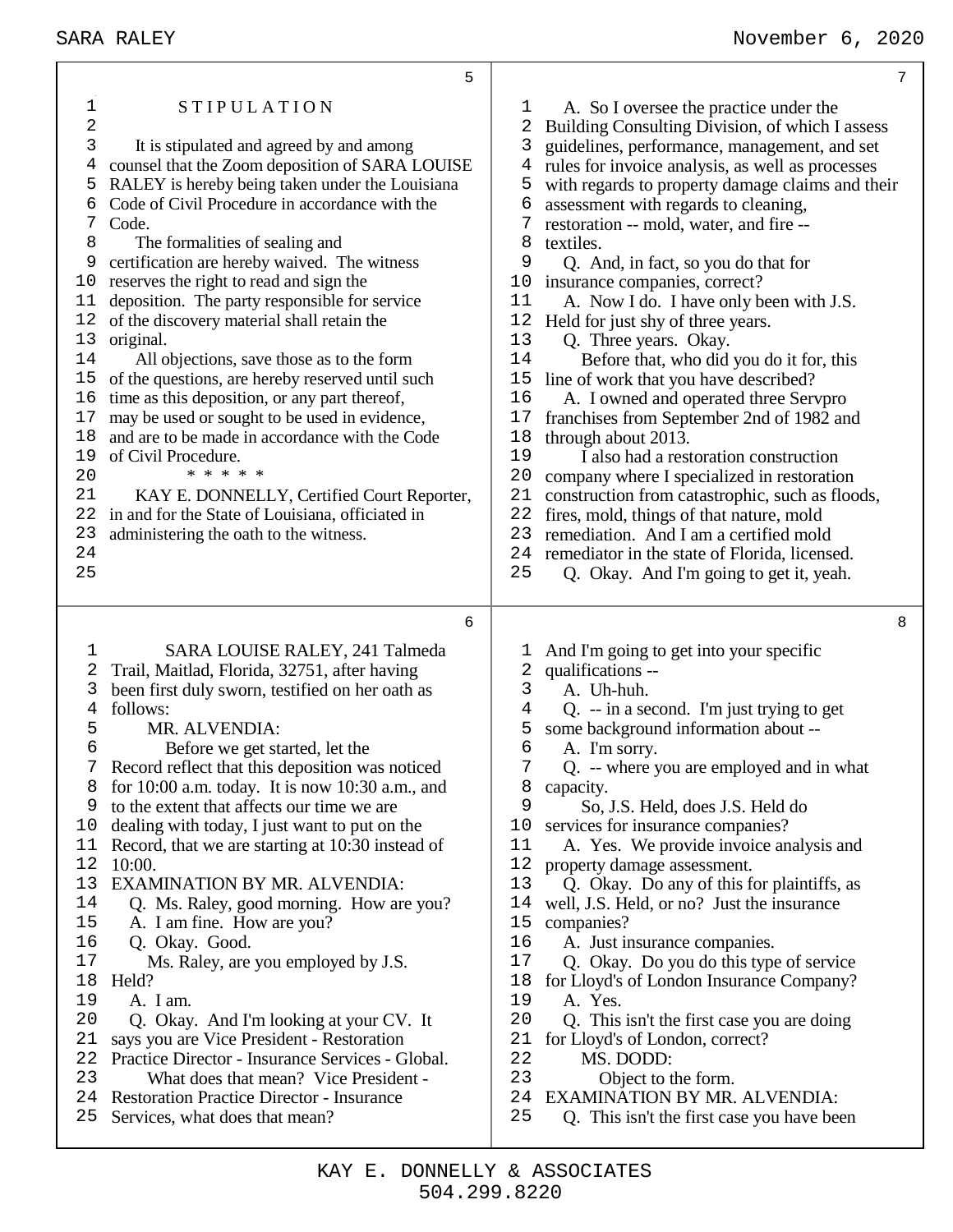|                                                                                         | 9                                                                                                                                                                                                                                                                                                                                                                                                                                                                                                                                                                                                                                                                                                             | 11                                                                                                                                                                                                                                                                                                                                                                                                                                                                                                                                                                                                                                                                                                                                                                                                                                                                 |
|-----------------------------------------------------------------------------------------|---------------------------------------------------------------------------------------------------------------------------------------------------------------------------------------------------------------------------------------------------------------------------------------------------------------------------------------------------------------------------------------------------------------------------------------------------------------------------------------------------------------------------------------------------------------------------------------------------------------------------------------------------------------------------------------------------------------|--------------------------------------------------------------------------------------------------------------------------------------------------------------------------------------------------------------------------------------------------------------------------------------------------------------------------------------------------------------------------------------------------------------------------------------------------------------------------------------------------------------------------------------------------------------------------------------------------------------------------------------------------------------------------------------------------------------------------------------------------------------------------------------------------------------------------------------------------------------------|
| 1                                                                                       | retained to give an opinion on for Lloyd's of                                                                                                                                                                                                                                                                                                                                                                                                                                                                                                                                                                                                                                                                 | today? Why are you with us? Who hired you?<br>ı                                                                                                                                                                                                                                                                                                                                                                                                                                                                                                                                                                                                                                                                                                                                                                                                                    |
| 2                                                                                       | London, is it?                                                                                                                                                                                                                                                                                                                                                                                                                                                                                                                                                                                                                                                                                                | 2<br>A. The law firm of Ginger Dodd.                                                                                                                                                                                                                                                                                                                                                                                                                                                                                                                                                                                                                                                                                                                                                                                                                               |
| 3                                                                                       | MS. DODD:                                                                                                                                                                                                                                                                                                                                                                                                                                                                                                                                                                                                                                                                                                     | $\mathsf{3}$<br>Q. Ginger Dodd. Have you ever done work                                                                                                                                                                                                                                                                                                                                                                                                                                                                                                                                                                                                                                                                                                                                                                                                            |
| 4                                                                                       | Object to the form.                                                                                                                                                                                                                                                                                                                                                                                                                                                                                                                                                                                                                                                                                           | 4<br>directly or indirectly for Ginger Dodd's law                                                                                                                                                                                                                                                                                                                                                                                                                                                                                                                                                                                                                                                                                                                                                                                                                  |
| 5                                                                                       | Rico, your question presupposes that                                                                                                                                                                                                                                                                                                                                                                                                                                                                                                                                                                                                                                                                          | 5<br>firm in the past?                                                                                                                                                                                                                                                                                                                                                                                                                                                                                                                                                                                                                                                                                                                                                                                                                                             |
| 6                                                                                       | there is a company called Lloyd's of London,                                                                                                                                                                                                                                                                                                                                                                                                                                                                                                                                                                                                                                                                  | 6<br>A. I have not.                                                                                                                                                                                                                                                                                                                                                                                                                                                                                                                                                                                                                                                                                                                                                                                                                                                |
| 7                                                                                       | which you know is not accurate.                                                                                                                                                                                                                                                                                                                                                                                                                                                                                                                                                                                                                                                                               | 7<br>Q. You have not. Okay. J.S. Held, where                                                                                                                                                                                                                                                                                                                                                                                                                                                                                                                                                                                                                                                                                                                                                                                                                       |
| 8                                                                                       | MR. ALVENDIA:                                                                                                                                                                                                                                                                                                                                                                                                                                                                                                                                                                                                                                                                                                 | 8<br>it is based out of?                                                                                                                                                                                                                                                                                                                                                                                                                                                                                                                                                                                                                                                                                                                                                                                                                                           |
| 9                                                                                       | Okay.                                                                                                                                                                                                                                                                                                                                                                                                                                                                                                                                                                                                                                                                                                         | 9<br>A. Jericho, New York is our corporate                                                                                                                                                                                                                                                                                                                                                                                                                                                                                                                                                                                                                                                                                                                                                                                                                         |
| 10                                                                                      | MS. DODD:                                                                                                                                                                                                                                                                                                                                                                                                                                                                                                                                                                                                                                                                                                     | 10<br>office.                                                                                                                                                                                                                                                                                                                                                                                                                                                                                                                                                                                                                                                                                                                                                                                                                                                      |
| 11<br>12                                                                                | And this witness is certainly not --                                                                                                                                                                                                                                                                                                                                                                                                                                                                                                                                                                                                                                                                          | 11<br>Q. Okay. And then you have I guess a<br>12                                                                                                                                                                                                                                                                                                                                                                                                                                                                                                                                                                                                                                                                                                                                                                                                                   |
| 13                                                                                      | MR. ALVENDIA:                                                                                                                                                                                                                                                                                                                                                                                                                                                                                                                                                                                                                                                                                                 | regional or city office in New Orleans at One<br>13<br>Canal Place?                                                                                                                                                                                                                                                                                                                                                                                                                                                                                                                                                                                                                                                                                                                                                                                                |
| 14                                                                                      | Okay. Let me ask you --<br>MS. DODD:                                                                                                                                                                                                                                                                                                                                                                                                                                                                                                                                                                                                                                                                          | 14<br>A. Yes.                                                                                                                                                                                                                                                                                                                                                                                                                                                                                                                                                                                                                                                                                                                                                                                                                                                      |
| 15                                                                                      | -- knowledgeable on those issues and                                                                                                                                                                                                                                                                                                                                                                                                                                                                                                                                                                                                                                                                          | 15<br>Q. Is that where you are based out of?                                                                                                                                                                                                                                                                                                                                                                                                                                                                                                                                                                                                                                                                                                                                                                                                                       |
| 16                                                                                      | can't speak to those.                                                                                                                                                                                                                                                                                                                                                                                                                                                                                                                                                                                                                                                                                         | 16<br>A. No, sir.                                                                                                                                                                                                                                                                                                                                                                                                                                                                                                                                                                                                                                                                                                                                                                                                                                                  |
| 17                                                                                      | EXAMINATION BY MR. ALVENDIA:                                                                                                                                                                                                                                                                                                                                                                                                                                                                                                                                                                                                                                                                                  | 17<br>Q. Okay. Where are you based out of?                                                                                                                                                                                                                                                                                                                                                                                                                                                                                                                                                                                                                                                                                                                                                                                                                         |
| 18                                                                                      | Q. Do you know who Certain Underwriters at                                                                                                                                                                                                                                                                                                                                                                                                                                                                                                                                                                                                                                                                    | 18<br>A. Our Orlando, Florida office.                                                                                                                                                                                                                                                                                                                                                                                                                                                                                                                                                                                                                                                                                                                                                                                                                              |
| 19                                                                                      | Lloyd's London is? Do you understand what that                                                                                                                                                                                                                                                                                                                                                                                                                                                                                                                                                                                                                                                                | 19<br>Q. And how are you paid? Let's take this                                                                                                                                                                                                                                                                                                                                                                                                                                                                                                                                                                                                                                                                                                                                                                                                                     |
| 20                                                                                      | term is used for?                                                                                                                                                                                                                                                                                                                                                                                                                                                                                                                                                                                                                                                                                             | 20<br>specific case. How are you being paid for this,                                                                                                                                                                                                                                                                                                                                                                                                                                                                                                                                                                                                                                                                                                                                                                                                              |
| 21                                                                                      | A. Yes.                                                                                                                                                                                                                                                                                                                                                                                                                                                                                                                                                                                                                                                                                                       | 21<br>for your work in this case?                                                                                                                                                                                                                                                                                                                                                                                                                                                                                                                                                                                                                                                                                                                                                                                                                                  |
| 22                                                                                      | Q. Okay. What is it used for?                                                                                                                                                                                                                                                                                                                                                                                                                                                                                                                                                                                                                                                                                 | 22<br>A. Well, I am a salaried employee, sir.                                                                                                                                                                                                                                                                                                                                                                                                                                                                                                                                                                                                                                                                                                                                                                                                                      |
| 23                                                                                      | A. It is a re -- it is my understanding                                                                                                                                                                                                                                                                                                                                                                                                                                                                                                                                                                                                                                                                       | 23<br>Q. Salaried. Okay. You get paid by salary                                                                                                                                                                                                                                                                                                                                                                                                                                                                                                                                                                                                                                                                                                                                                                                                                    |
| 24                                                                                      | that it is a reinsurance for carriers that sell                                                                                                                                                                                                                                                                                                                                                                                                                                                                                                                                                                                                                                                               | by J.S. Held, correct?<br>24                                                                                                                                                                                                                                                                                                                                                                                                                                                                                                                                                                                                                                                                                                                                                                                                                                       |
| 25                                                                                      | policies in the United States and ultimately the                                                                                                                                                                                                                                                                                                                                                                                                                                                                                                                                                                                                                                                              | 25<br>A. That is correct.                                                                                                                                                                                                                                                                                                                                                                                                                                                                                                                                                                                                                                                                                                                                                                                                                                          |
|                                                                                         |                                                                                                                                                                                                                                                                                                                                                                                                                                                                                                                                                                                                                                                                                                               |                                                                                                                                                                                                                                                                                                                                                                                                                                                                                                                                                                                                                                                                                                                                                                                                                                                                    |
|                                                                                         |                                                                                                                                                                                                                                                                                                                                                                                                                                                                                                                                                                                                                                                                                                               |                                                                                                                                                                                                                                                                                                                                                                                                                                                                                                                                                                                                                                                                                                                                                                                                                                                                    |
|                                                                                         |                                                                                                                                                                                                                                                                                                                                                                                                                                                                                                                                                                                                                                                                                                               |                                                                                                                                                                                                                                                                                                                                                                                                                                                                                                                                                                                                                                                                                                                                                                                                                                                                    |
|                                                                                         |                                                                                                                                                                                                                                                                                                                                                                                                                                                                                                                                                                                                                                                                                                               |                                                                                                                                                                                                                                                                                                                                                                                                                                                                                                                                                                                                                                                                                                                                                                                                                                                                    |
|                                                                                         |                                                                                                                                                                                                                                                                                                                                                                                                                                                                                                                                                                                                                                                                                                               |                                                                                                                                                                                                                                                                                                                                                                                                                                                                                                                                                                                                                                                                                                                                                                                                                                                                    |
|                                                                                         |                                                                                                                                                                                                                                                                                                                                                                                                                                                                                                                                                                                                                                                                                                               |                                                                                                                                                                                                                                                                                                                                                                                                                                                                                                                                                                                                                                                                                                                                                                                                                                                                    |
| 6                                                                                       |                                                                                                                                                                                                                                                                                                                                                                                                                                                                                                                                                                                                                                                                                                               | 6                                                                                                                                                                                                                                                                                                                                                                                                                                                                                                                                                                                                                                                                                                                                                                                                                                                                  |
| 7                                                                                       |                                                                                                                                                                                                                                                                                                                                                                                                                                                                                                                                                                                                                                                                                                               | 7                                                                                                                                                                                                                                                                                                                                                                                                                                                                                                                                                                                                                                                                                                                                                                                                                                                                  |
| 8                                                                                       | always deal with either a third-party adjusting                                                                                                                                                                                                                                                                                                                                                                                                                                                                                                                                                                                                                                                               | to get you a discretionary bonus by J.S. Held?<br>8                                                                                                                                                                                                                                                                                                                                                                                                                                                                                                                                                                                                                                                                                                                                                                                                                |
| 9                                                                                       | firm or with the adjuster directly with the                                                                                                                                                                                                                                                                                                                                                                                                                                                                                                                                                                                                                                                                   | 9<br>A. Make sure I am meeting all of my                                                                                                                                                                                                                                                                                                                                                                                                                                                                                                                                                                                                                                                                                                                                                                                                                           |
|                                                                                         |                                                                                                                                                                                                                                                                                                                                                                                                                                                                                                                                                                                                                                                                                                               | 10                                                                                                                                                                                                                                                                                                                                                                                                                                                                                                                                                                                                                                                                                                                                                                                                                                                                 |
|                                                                                         |                                                                                                                                                                                                                                                                                                                                                                                                                                                                                                                                                                                                                                                                                                               |                                                                                                                                                                                                                                                                                                                                                                                                                                                                                                                                                                                                                                                                                                                                                                                                                                                                    |
|                                                                                         |                                                                                                                                                                                                                                                                                                                                                                                                                                                                                                                                                                                                                                                                                                               |                                                                                                                                                                                                                                                                                                                                                                                                                                                                                                                                                                                                                                                                                                                                                                                                                                                                    |
|                                                                                         |                                                                                                                                                                                                                                                                                                                                                                                                                                                                                                                                                                                                                                                                                                               |                                                                                                                                                                                                                                                                                                                                                                                                                                                                                                                                                                                                                                                                                                                                                                                                                                                                    |
|                                                                                         |                                                                                                                                                                                                                                                                                                                                                                                                                                                                                                                                                                                                                                                                                                               |                                                                                                                                                                                                                                                                                                                                                                                                                                                                                                                                                                                                                                                                                                                                                                                                                                                                    |
|                                                                                         |                                                                                                                                                                                                                                                                                                                                                                                                                                                                                                                                                                                                                                                                                                               |                                                                                                                                                                                                                                                                                                                                                                                                                                                                                                                                                                                                                                                                                                                                                                                                                                                                    |
|                                                                                         |                                                                                                                                                                                                                                                                                                                                                                                                                                                                                                                                                                                                                                                                                                               |                                                                                                                                                                                                                                                                                                                                                                                                                                                                                                                                                                                                                                                                                                                                                                                                                                                                    |
|                                                                                         |                                                                                                                                                                                                                                                                                                                                                                                                                                                                                                                                                                                                                                                                                                               |                                                                                                                                                                                                                                                                                                                                                                                                                                                                                                                                                                                                                                                                                                                                                                                                                                                                    |
| 19                                                                                      |                                                                                                                                                                                                                                                                                                                                                                                                                                                                                                                                                                                                                                                                                                               | 19                                                                                                                                                                                                                                                                                                                                                                                                                                                                                                                                                                                                                                                                                                                                                                                                                                                                 |
| 20                                                                                      |                                                                                                                                                                                                                                                                                                                                                                                                                                                                                                                                                                                                                                                                                                               | 20                                                                                                                                                                                                                                                                                                                                                                                                                                                                                                                                                                                                                                                                                                                                                                                                                                                                 |
| 21                                                                                      | Q. Less than five?                                                                                                                                                                                                                                                                                                                                                                                                                                                                                                                                                                                                                                                                                            | 21<br>in Pensacola?                                                                                                                                                                                                                                                                                                                                                                                                                                                                                                                                                                                                                                                                                                                                                                                                                                                |
| 22                                                                                      | A. More than five. Probably less than 20.                                                                                                                                                                                                                                                                                                                                                                                                                                                                                                                                                                                                                                                                     | 22<br>A. Yes, sir. I am on cat loss duty for                                                                                                                                                                                                                                                                                                                                                                                                                                                                                                                                                                                                                                                                                                                                                                                                                       |
| 23                                                                                      | Q. Less than 20. Okay.                                                                                                                                                                                                                                                                                                                                                                                                                                                                                                                                                                                                                                                                                        | 23<br>hurri -- multiple hurricanes.                                                                                                                                                                                                                                                                                                                                                                                                                                                                                                                                                                                                                                                                                                                                                                                                                                |
|                                                                                         | Have you worked for -- let me ask you                                                                                                                                                                                                                                                                                                                                                                                                                                                                                                                                                                                                                                                                         | Q. Yeah. So that hurricane that ripped                                                                                                                                                                                                                                                                                                                                                                                                                                                                                                                                                                                                                                                                                                                                                                                                                             |
|                                                                                         |                                                                                                                                                                                                                                                                                                                                                                                                                                                                                                                                                                                                                                                                                                               |                                                                                                                                                                                                                                                                                                                                                                                                                                                                                                                                                                                                                                                                                                                                                                                                                                                                    |
| 1<br>2<br>3<br>4<br>5<br>10<br>11<br>12<br>13<br>14<br>15<br>16<br>17<br>18<br>24<br>25 | 10<br>policy would dictate what the schedule of<br>insurance is on each claim.<br>Q. You actually had a much better<br>definition than I did. Thank you.<br>So, it is a reinsurance group. Have you<br>done work for them in the past?<br>A. I never work directly for them. I<br>carrier that holds the policy for the claimant.<br>Q. Have you indirectly worked for them<br>before?<br>A. Yes. Only in the fact that they are<br>scheduled on the insurance schedule of<br>coverages.<br>Q. Okay. And how many times have you<br>worked for them before indirectly, as you<br>described to us?<br>A. Oh, gosh. I couldn't give you an exact<br>figure, sir.<br>this: Who hired you to be here in this case | 12<br>Q. How much do you get paid by J.S. Held on<br>ı<br>an annual basis, say this year?<br>2<br>3<br>A. As practice director my salary a<br>\$155,400 annual.<br>4<br>5<br>Q. \$155,400. Do you get any bonuses?<br>A. Yes, but they are discretionary.<br>Q. Tell me about that. What would qualify<br>benchmarks; have all of my information in what<br>11<br>we call a PDR, a projects details report.<br>12<br>However, our discretionary bonuses have<br>13<br>been furloughed at this time due to COVID-19.<br>14<br>Q. Oh, I am sorry to hear that.<br>15<br>So you are on salary at J.S. Held to do<br>16<br>this type of work for insurance companies,<br>17<br>correct?<br>18<br>A. Yes, sir.<br>Q. Okay. And, in fact, it looks like you<br>are out in the field right now working. You are<br>24<br>25<br>through Pensacola, you are there right now |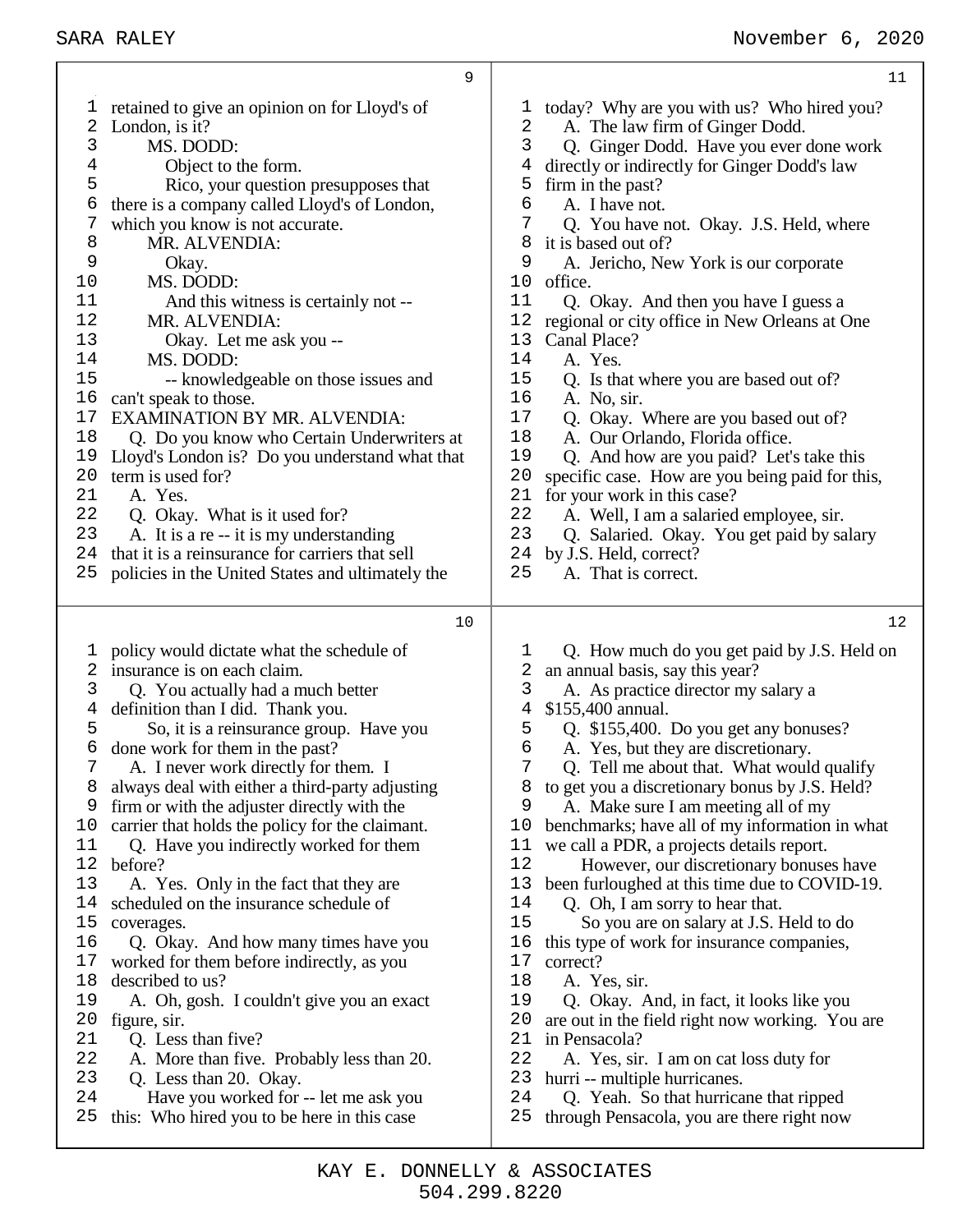| 13                                                                                                                                                                                                                                                                                                                                                                                                                                                                                                                                                                                                                                                                                                                                                                                                                                                                                                                                                                                                                                                                                                                         | $15$                                                                                                                                                                                                                                                                                                                                                                                                                                                                                                                                                                                                                                                                                                                                                                                                                                                                                                                                                                                                                                                                                                                                                                                  |
|----------------------------------------------------------------------------------------------------------------------------------------------------------------------------------------------------------------------------------------------------------------------------------------------------------------------------------------------------------------------------------------------------------------------------------------------------------------------------------------------------------------------------------------------------------------------------------------------------------------------------------------------------------------------------------------------------------------------------------------------------------------------------------------------------------------------------------------------------------------------------------------------------------------------------------------------------------------------------------------------------------------------------------------------------------------------------------------------------------------------------|---------------------------------------------------------------------------------------------------------------------------------------------------------------------------------------------------------------------------------------------------------------------------------------------------------------------------------------------------------------------------------------------------------------------------------------------------------------------------------------------------------------------------------------------------------------------------------------------------------------------------------------------------------------------------------------------------------------------------------------------------------------------------------------------------------------------------------------------------------------------------------------------------------------------------------------------------------------------------------------------------------------------------------------------------------------------------------------------------------------------------------------------------------------------------------------|
| working for various insurance companies<br>T<br>2<br>indirectly, as you described earlier, right?<br>3<br>A. Correct.<br>4<br>Q. Okay. And so folks that are making<br>5<br>claims for their damages for the hurricane, you<br>6<br>are working for their insurance companies to<br>determine what the extent of the damages are and<br>8<br>so forth, correct?<br>9<br>A. Correct. We go in and site inspect and<br>10<br>assess.<br>Q. Okay. Thank you.<br>11<br>12<br>Well, let's talk about this case. And,<br>13<br>look, I realize you are in the field. Do you<br>14<br>remember submitting a report in this case?<br>15<br>A. I do.<br>16<br>Q. Okay. Do you have that with you, by<br>$17$<br>chance?<br>18<br>A. I can pull it up, yes. Well, yeah, I<br>19<br>should be able to pull it up.<br>20<br>Q. Well, let me ask you this: If you pull<br>it up, are you going to be able to see us still<br>21<br>22<br>because I don't want to lose you? Are you going<br>23<br>to pull it up on a different device?<br>24<br>A. I don't have that capability. I might<br>25<br>be able to pull it up by my phone.    | $\mathbf 1$<br>So if you are going to testify in this<br>2<br>case and your attorney says, "Your Honor, I<br>3<br>offer Ms. Raley as an expert in 'blank'," what<br>$\overline{4}$<br>are they offering you as an expert in, in this<br>5<br>case?<br>6<br>A. Cleaning.<br>7<br>Q. Cleaning?<br>8<br>A. (Nods yes.)<br>9<br>Q. So you are an expert in cleaning?<br>10<br>A. Cleaning and restoration.<br>11<br>Q. Okay. Hold on. Let me write that down.<br>12<br>So they are going to offer you as an<br>13<br>expert in cleaning and restoration at the time<br>14<br>of trial, correct? That is your understanding?<br>15<br>A. Yes.<br>16<br>Q. Okay. Have you ever been offered as an<br>$17$<br>expert in cleaning and restoration at any other<br>18<br>trial in your history?<br>19<br>A. Not in trial. Just by deposition.<br>20<br>Q. Not in trial. So no court has ever<br>21<br>accepted you, in state court or federal court in<br>22<br>this entire country, as an expert in cleaning<br>23<br>and restoration; is that correct?<br>24<br>A. Correct.<br>25<br>Q. Okay. Let's talk about depositions.                                                                  |
| 14                                                                                                                                                                                                                                                                                                                                                                                                                                                                                                                                                                                                                                                                                                                                                                                                                                                                                                                                                                                                                                                                                                                         | 16                                                                                                                                                                                                                                                                                                                                                                                                                                                                                                                                                                                                                                                                                                                                                                                                                                                                                                                                                                                                                                                                                                                                                                                    |
| Q. Okay. Well, let's try working through<br>1<br>2<br>the situation. You may not have to, okay?<br>3<br>In your -- in your cover letter --<br>actually, in your report -- page one, two,<br>4<br>three, four, five -- I have a five-page report<br>5<br>produced by you dated October 23rd, 2020.<br>6<br>7<br>Does that sound like the date that you<br>8<br>sent Virginia Dodd your report regarding --<br>9<br>A. Yes.<br>10<br>Q. -- Cajun Conti versus Certain<br>11<br>Underwriters at Lloyd's?<br>12<br>A. Yes.<br>13<br>Q. Okay. And it says -- let me ask you<br>this before we get into the report.<br>14<br>15<br>What specific areas of expertise were<br>16<br>you hired in, in this case?<br>17<br>A. To opine on the cleaning process and<br>efficacy with regards to biological contaminant<br>18<br>removal.<br>19<br>20<br>Q. No, no. Ma'am, what I mean is: What<br>21<br>would we call you? An expert what? An expert<br>22<br>in what field?<br>23<br>For example, if I'm going to offer<br>somebody as a microbiologist in a case, I would<br>24<br>say I am offering him as a microbiologist.<br>25 | How many depositions have you given, let's start<br>T<br>2<br>with that, in your area of expertise, cleaning<br>3<br>and restoration?<br>4<br>A. I would say -- I don't know the exact<br>5<br>number, but I would say less than 10.<br>6<br>Q. Less than 10, okay. And in each one of<br>those you have been offered as an expert in<br>7<br>cleaning and restoration, correct?<br>8<br>9<br>A. Yes.<br>10<br>Q. Okay. Let's talk quickly about your<br>11<br>opinions before we get into the letter.<br>12<br>Well, no, actually, let's talk about<br>13<br>your scope and then we will get into your<br>opinions real quick. Okay?<br>14<br>15<br>And this says J.S. Held was requested --<br>16<br>your company was requested "to review<br>documentation regarding the above referenced<br>17<br>project and provide an opinion covering the<br>18<br>cleaning and disinfection of COVID-19 exposure<br>19<br>for alleged damages prohibiting restaurant<br>20<br>21<br>operations at Oceana Grill." Does that sound<br>22<br>accurate so far?<br>23<br>A. Yes, sir.<br>24<br>Q. Okay. And it says you are to review, of<br>25<br>documents that were provided to you, to review |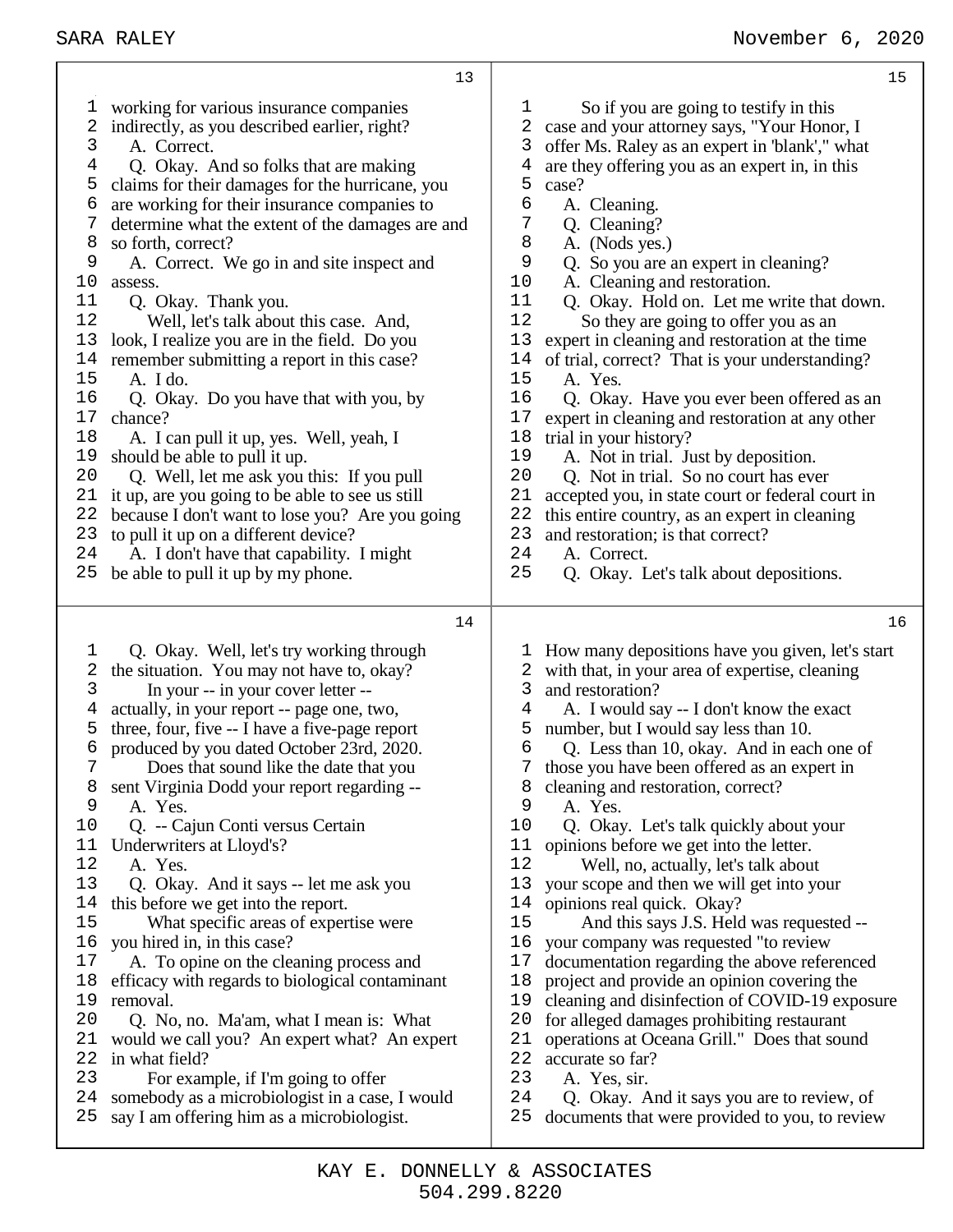A. Yes.

A. Yes.

17 A. Yes.<br>18 O. Okay

well?<br> $25$  A

A. Yes.

 standards? A. No.

minute, okay?

A. Yes.

 if the restaurant applied appropriate cleaning and disinfection methods, and you are going to provide processes for the restaurant to reopen and continue their operations; is that correct? 6 Q. Okay. So before we get into details of  $\overline{7}$  vour training and so forth, is it fair to say your training and so forth, is it fair to say that one of your opinions in this case is that Dr. Moye failed to recognize that a surface can be restored by specialty cleaning? That is one of your opinions? Q. Okay. Is another one of your opinions is that if a surface can be restored by cleaning, then it has not been physically damaged? Is that another one of your opinions? Q. Okay. We will get back to that in a And then, and to further go into that 21 opinion, you say if a surface can be restored by 22 routine cleaning, then it has not been routine cleaning, then it has not been physically damaged. That is your opinion, as Q. Okay. Is it your opinion also that Oceana should have conducted cleaning on a regular basis pursuant to certain standards that you laid out in your report? Q. Okay. Is it also your opinion that they should have retained somebody to help them understand those standards and to employ those Q. No. They shouldn't have hired somebody? Q. And do you think that is sufficient training for somebody who has multiple people coming in and out of their restaurant whose lives depend on potentially the cleanliness of the restaurant? You think it is sufficient training for them to go to a website and receive training on how to clean, such as yourself who has been you trained for years? A. Yes. And that there are only about 10 65,000 certified technicians in the country that<br>11 have certification in biological contaminant have certification in biological contaminant removal. 13 Q. Now, if they were to hire somebody,<br>14 let's say they said, "Look, this is too let's say they said, "Look, this is too complicated for us. It is too dangerous. We are not going to take a risk. Let me -- let's 17 hire somebody to help out, clean and remediate<br>18 our restaurant." would they have hired somebod 18 our restaurant," would they have hired somebody<br>19 like vou? 19 like you?<br>20 A Yes 20 A. Yes.<br>21 O. Yes. 21 Q. Yes. And you would have -- what would 22 vou have done? You would have trained them? you have done? You would have trained them? You would have went to their site and trained 24 them on how to do this training appropriately?<br>25 A. Yes. A. Yes. Q. How much would you have charged them to do that? 3 A. Depending on the size of the restaurant,<br>4 how many staff they have. I would say you com how many staff they have, I would say you could probably teach them in about four hours. Q. Uh-huh. And how much -- roughly, how much would that cost? A. Oh, probably about \$500. Q. Okay. So you would have charged them \$500 to do that roughly, right? 11 A. Correct.<br>12 O. Okav. I

- A. They could have done it themselves, but
	- they would have had to have sought training and
	- education in order to be qualified to provide
	- the correct methods and products.
	- Q. Okay. So, tell me about that.
	- How would the owner and the employees of
	- Oceana know what type of training should they
	- have sought out to be able to properly clean a
	- restaurant, as you are going to lay out in your
	- report?<br>22 A. T
	- A. They could have easily gone to either
	- the CDC website or the World Health Organization website that lays out those processes in detail.
	- And they -- all they had to do was to Google it.
- Q. Okay. Let's take a look -- let me ask
- you a little bit about your background. You
- 14 have a college degree, correct?<br>15 A. I do.
- A. I do.
- Q. And what is that degree in?
- A. It is in -- actually, in music
- management.
- 19 Q. Music management?<br>20 A It is a combination of
	- A. It is a combination of music and
- business management.
- Q. Okay. Is what you do today in any way,
- shape, or form related to your college education
- of music management?
- A. No.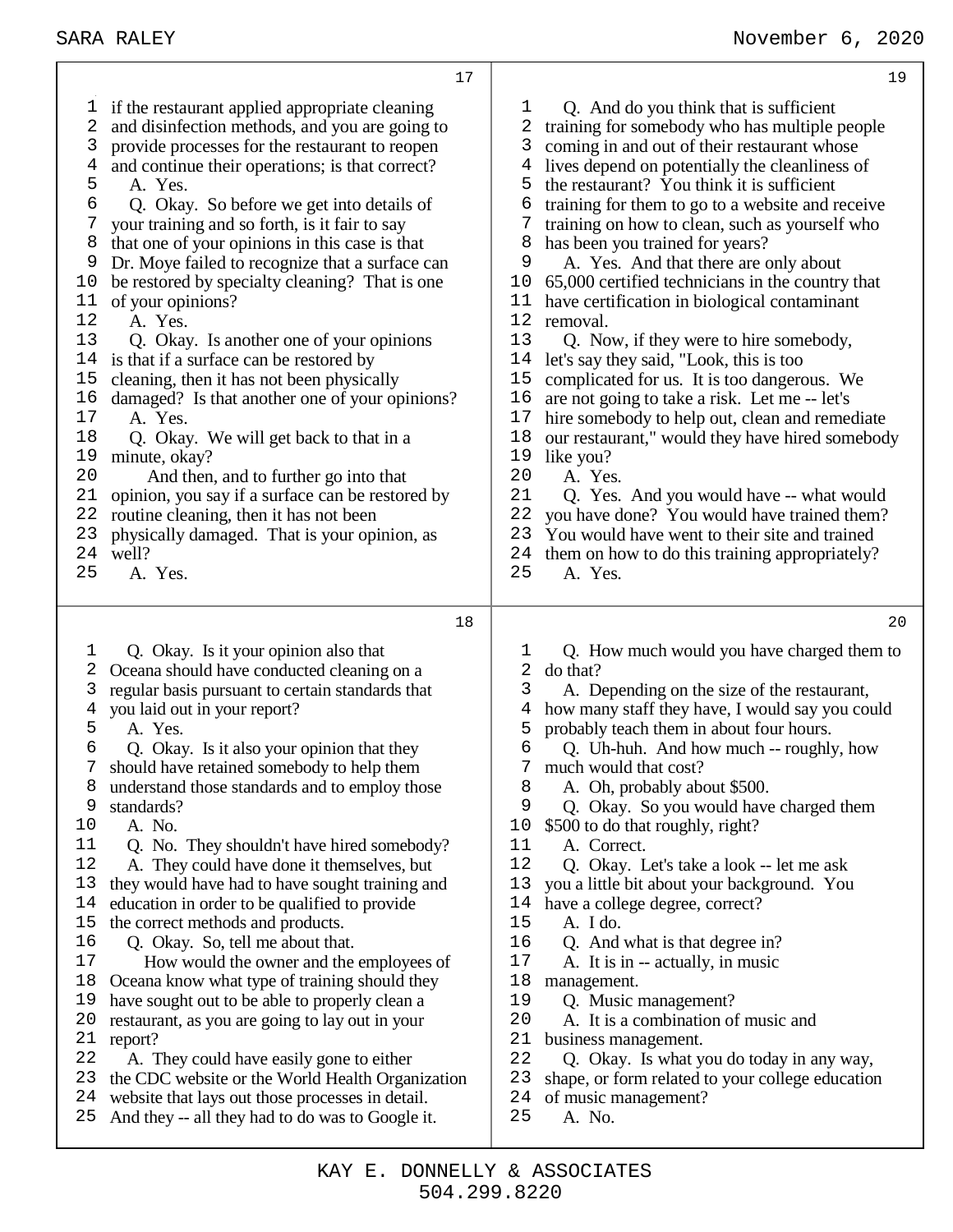| 21                                               | 23                                               |
|--------------------------------------------------|--------------------------------------------------|
| Q. Okay. Let's talk about then, and let me       | Q. Approximately --                              |
| ı                                                | T                                                |
| 2                                                | 2                                                |
| ask you this: While you were getting your        | A. -- years ago.                                 |
| 3                                                | 3                                                |
| degree in music management -- what college did   | Q. -- 20 years ago you took a course to be       |
| you get that in, by the way?                     | 4                                                |
| 4                                                | a certified applied microbial remediation        |
| 5                                                | 5                                                |
| A. Florida Southern in Lakeland, Florida.        | technician. In that course, did they teach you   |
| 6                                                | 6                                                |
| Q. Okay. Florida Southern.                       | how to remediate viruses?                        |
| 7                                                | 7                                                |
| When you were getting your degree in             | A. No.                                           |
| 8                                                | 8                                                |
| music management, that was a bachelor's degree,  | Q. No. And that brings me to my next             |
| 9                                                | 9                                                |
| by the way?                                      | question.                                        |
| $10$                                             | 10                                               |
| A. It is. It is a BS degree.                     | I asked you if you studied microbiology          |
| 11                                               | 11                                               |
| Q. Did you study microbiology when you were      | or virology. Have you studied in any of these    |
| 12                                               | 12                                               |
| studying music management?                       | certification courses viruses?                   |
| 13                                               | 13                                               |
| A. I did not.                                    | A. We did cover some bacterial remediation       |
| 14                                               | 14                                               |
| Q. You did not. Did you study anything           | in the applied microbial remediation technology  |
| 15                                               | 15                                               |
| about virology, viruses when you were getting    | or technical certification courses, as well as   |
| 16                                               | 16                                               |
| your degree in music management?                 | in the Florida state certification exam and, of  |
| 17                                               | 17                                               |
| A. No.                                           | course, for my state license.                    |
| 18                                               | 18                                               |
| Q. Okay. But you did list some courses,          | Q. And you understand, though, that a            |
| 19                                               | 19                                               |
| and you talked about how you are qualified to be | bacteria is very different from a virus,         |
| 20                                               | 20                                               |
| an expert cleaner and restorer.                  | correct? Or do you think --                      |
| 21                                               | 21                                               |
| In fact, it even talks about, before we          | A. Yes, I do.                                    |
| 22                                               | 22                                               |
| get into the certifications, the first page of   | Q. Okay. So you have studied bacteria. In        |
| 23                                               | 23                                               |
| your report says that you have education which   | fact, I saw you studied mold, dealt a lot with   |
| 24                                               | 24                                               |
| covers the safe and proper techniques in the     | mold spores, correct?                            |
| removal of biological contaminants. Is that      | 25                                               |
| 25                                               | A. Yes.                                          |
| 22                                               | 24                                               |
| accurate?                                        | Q. You would agree with me that mold and         |
| T                                                | ı                                                |
| 2                                                | the science behind mold and bacteria is distinct |
| A. Yes.                                          | 2                                                |
| 3                                                | from the science surrounding viruses? Do you     |
| Q. Okay. It says that you have been              | 3                                                |
| educated, as well, in the use of equipment such  | 4                                                |
| 4                                                | agree with that?                                 |
| 5                                                | 5                                                |
| as negative air scrubbers and tools, use of      | A. I would agree that the science is             |
| 6                                                | different. The procedures for remediation and    |
| personal protective equipment, and self-care to  | 6                                                |
| 7                                                | 7                                                |
| protect against biohazard contaminations. Is     | cleaning are pretty much the same.               |
| 8                                                | 8                                                |
| that accurate, too?                              | Q. Pretty much the same. Okay. We are            |
| 9                                                | 9                                                |
| A. Yes.                                          | going to get back to that in a second.           |
| 10                                               | 10                                               |
| Q. You have been trained in how to do it.        | Let me ask you this: Did you -- you              |
| You have been trained in the mechanisms and      | 11                                               |
| 11                                               | haven't studied viruses, is what I'm hearing.    |
| tools to do it correct. Is that correct?         | 12                                               |
| 12                                               | So, likewise, you haven't studied the            |
| 13                                               | 13                                               |
| A. Yes.                                          | characteristics of viruses either, right?        |
| 14                                               | 14                                               |
| Q. Okay. Now, let's talk about the               | You have had no formal training on the           |
| 15                                               | 15                                               |
| certifications that might then be related to     | physical properties of viruses; how they attach, |
| what we are talking about today, okay?           | 16                                               |
| 16                                               | how they replicate, what they look like, how     |
| 17                                               | 17                                               |
| It says you have been AMRT Certified,            | skinny they are, how thick they are? You         |
| 18                                               | 18                                               |
| Applied Microbial Remediation Technician. When   | haven't studied any type of physical             |
| 19                                               | 19                                               |
| did you take that course?                        | characteristics of viruses; is that correct?     |
| 20                                               | 20                                               |
| A. Sir, I couldn't give you an exact date.       | A. That is correct.                              |
| 21                                               | 21                                               |
| It $-$                                           | Q. Okay. You are not a medical doctor,           |
| 22                                               | 22                                               |
| Q. I mean, was it --                             | correct?                                         |
| 23                                               | 23                                               |
| A. -- was probably --                            | A. I am not.                                     |
| 24                                               | 24                                               |
| Q. -- five years ago? Ten years ago?             | Q. Okay. And so there are certain areas          |

- 
- 24 Q. -- five years ago? Ten years ago?<br>25 A. I would say approximately 20 --A. I would say approximately 20 --

Q. Okay. And so there are certain areas dealing with viruses that you, obviously, defer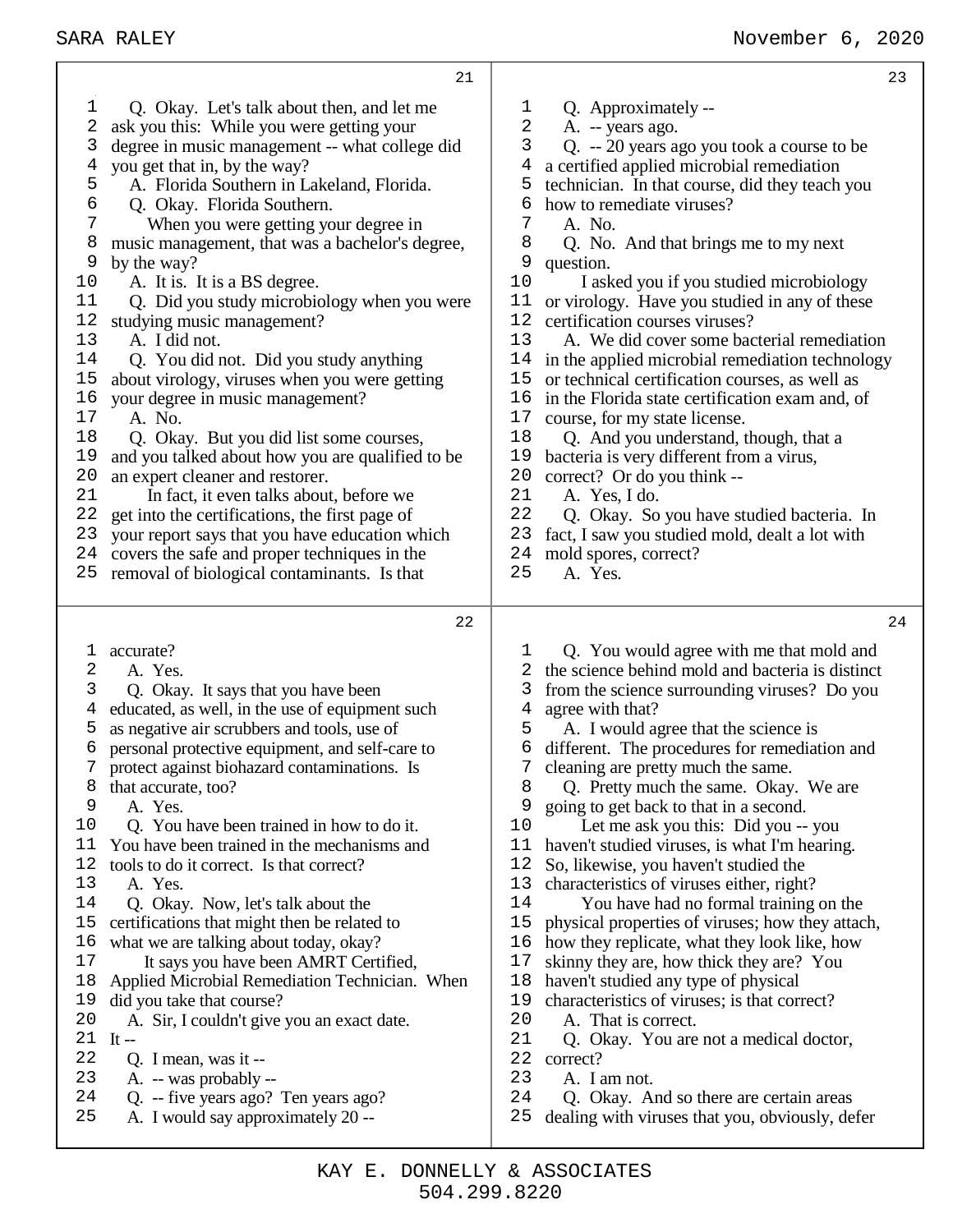|          | 25                                                                                         |          | 27                                                                                             |
|----------|--------------------------------------------------------------------------------------------|----------|------------------------------------------------------------------------------------------------|
| 1        | to a medical doctor who has studied viruses in                                             | ı        | a certain amount of continuing education to make                                               |
| 2        | the past? You would defer to that medical                                                  | 2        | sure that I am updated on all the processes and                                                |
| 3        | doctor as it relates to certain aspects of                                                 | 3        | techniques and products that are available.                                                    |
| 4        | viruses, wouldn't you, on the characteristics of                                           | 4        | Q. To be a master textile cleaner, correct?                                                    |
| 5        | viruses?                                                                                   | 5        | A. Yes. You must take courses.                                                                 |
| 6        | A. Yes. In this particular case, I would                                                   | 6        | Q. Okay. Tell me in those courses, those                                                       |
| 7        | defer everything to Dr. Stock.                                                             | 7        | series of courses you talked about earlier, tell                                               |
| 8        | Q. Well, but Dr. Stock is not a medical                                                    | 8        | me about any of the courses in viruses that you                                                |
| 9        | doctor, is she?                                                                            | 9        | took in those courses.                                                                         |
| 10       | A. I would defer to her. She is the expert                                                 | 10       | A. They are specifically for biohazard                                                         |
| 11       | in that area. That is not in my purview.                                                   | 11       | contaminants.                                                                                  |
| 12       | Q. I understand that completely. And all I                                                 | 12       | Q. I understand that. And that is a                                                            |
| 13       | am saying is: You would agree with me that a                                               | 13       | general term, biohazard contaminants. Mold,                                                    |
| 14       | medical doctor, with microbiology experience is                                            | 14       | correct?                                                                                       |
| 15       | the best person to comment on viruses? Would                                               | 15       | A. Mold is one of them. Yes.                                                                   |
| 16       | you agree with me on that?                                                                 | 16       | Q. Radioactivity? Radon?                                                                       |
| 17       | MS. DODD:                                                                                  | 17       | A. Asbestos.                                                                                   |
| 18       | Object to the form.                                                                        | 18       | Q. Asbestos.                                                                                   |
| 19       | MR. ALVENDIA:                                                                              | 19       | A. Lead. Lead paint.                                                                           |
| 20       | You can answer. Do you agree with                                                          | 20       | Q. I'm asking you specifically. Did you                                                        |
| 21       | me?                                                                                        | 21       | specifically take a course on viruses in any of                                                |
| 22<br>23 | THE WITNESS:                                                                               | 22<br>23 | these courses for a master textile cleaner?                                                    |
| 24       | I would not. I believe there are                                                           | 24       | A. No.                                                                                         |
| 25       | other experts that have expertise in this area.<br><b>EXAMINATION BY MR. ALVENDIA:</b>     | 25       | Q. No, you did not. Once again, you did<br>not learn any of the physical characteristics of    |
|          |                                                                                            |          |                                                                                                |
|          |                                                                                            |          |                                                                                                |
|          | 26                                                                                         |          | 28                                                                                             |
|          |                                                                                            |          |                                                                                                |
| 1        | Q. Okay. We will get back to the                                                           |          | the virus that I described earlier, did you?                                                   |
| 2<br>3   | importance of knowing viruses in just a minute,                                            | 2<br>3   | You never learned it?                                                                          |
| 4        | okay?                                                                                      | 4        | A. I learned them only from continuing                                                         |
| 5        | So let's get back to your training here.<br>So you had the certified microbial remediation | 5        | education courses that have been -- or papers<br>that have been distributed by IICRC on how to |
| 6        | technician course 20 years ago. You didn't                                                 | 6        | properly handle cleaning for COVID-19 exposure.                                                |
|          | study about viruses in that one, correct? You                                              |          | Q. Oh, and we are going to get to that                                                         |
| 8        | said that earlier.                                                                         | 8        | report in a minute, too. I promise you.                                                        |
| 9        | A. Correct.                                                                                | 9        | But my question is: Specifically you                                                           |
| 10       | Q. Okay. Your next one is your master                                                      | 10       | have not taken a course, as a master textile                                                   |
| 11       | textile cleaner, correct?                                                                  | 11       | cleaner, you have not taken a course on viruses;                                               |
| 12       | A. Yes.                                                                                    | 12       | is that fair to say?                                                                           |
| 13       | Q. A certified course in that. When did                                                    | 13       | A. Yes.                                                                                        |
| 14       | you take that course?                                                                      | 14       | Q. Okay. Let's look at the next one. You                                                       |
| 15       | A. There are multiple courses that you must                                                | 15       | are a journeyman textile cleaner. You know,                                                    |
| 16       | take in order to receive your master                                                       | 16       | let's just kind of wrap them all up together.                                                  |
| 17       | certifications in each IICRC discipline.                                                   | 17       | Journeyman textile cleaner, a certified                                                        |
| 18       | So I probably have about -- in the                                                         | 18       | carpet cleaning technician, a certified health                                                 |
| 19       | textile, I think I have about eight                                                        | 19       | and safety technician, a certified carpet repair                                               |
| 20       | certifications that qualify you for master                                                 | 20       | reinstallation technician, an upholstery and                                                   |
| 21       | certification.                                                                             | 21       | fabric technician, and a Florida state certified                                               |
| 22       | Q. And when did you take those series of                                                   | 22       | mold remediator, does that sound like the                                                      |
| 23<br>24 | courses to get certified? How long ago?<br>A. Over the last -- probably over the last      | 23<br>24 | courses that you have been certified in?<br>A. Yes.                                            |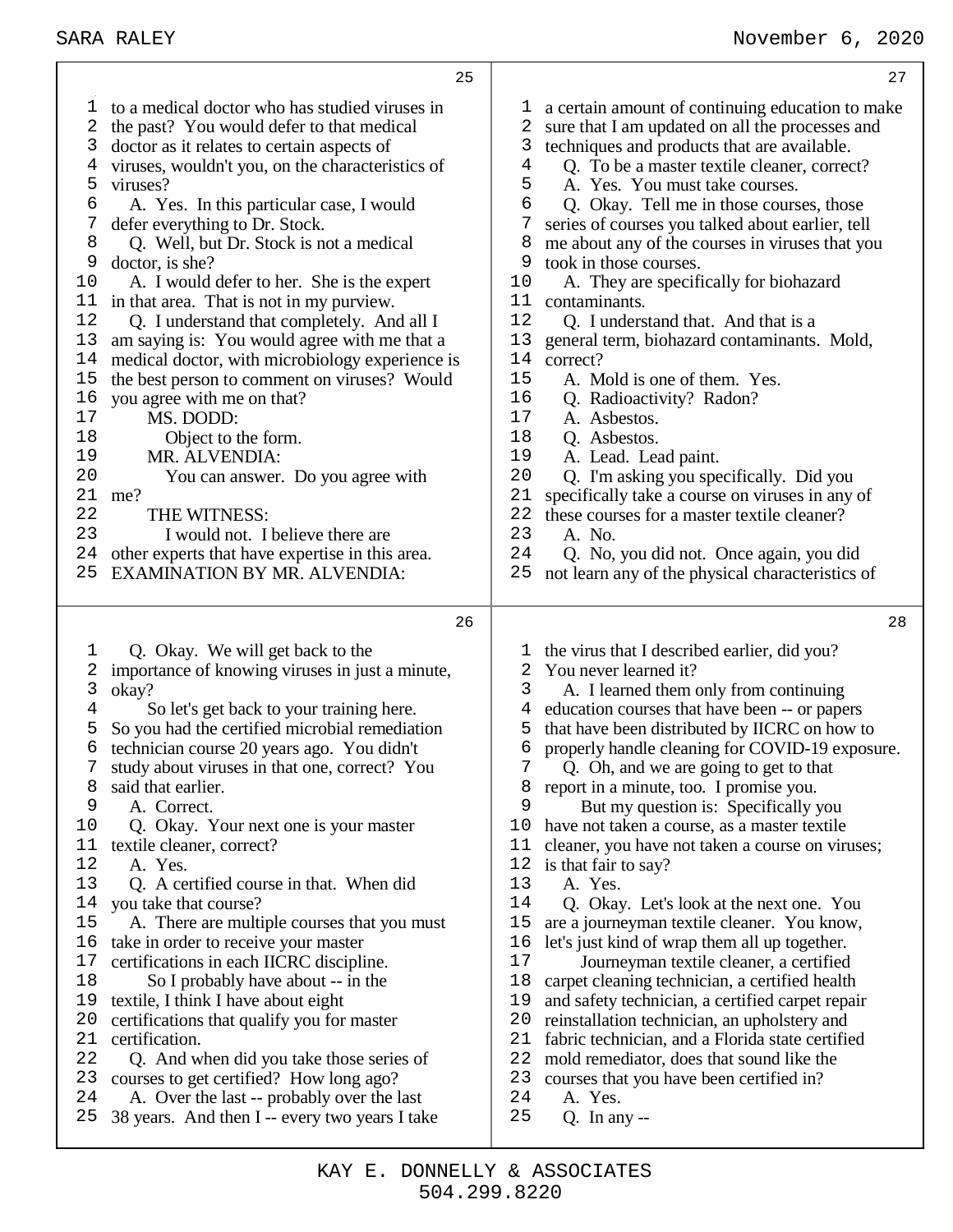1 A. Some. Not all.<br>2 O. I understand so 2 Q. I understand some of them.<br>3 In any of those courses, did y In any of those courses, did you take a course in virology -- A. No. Q. -- specifically? None. Okay. All right. Well, let's talk about what you did in this case, okay? So you are here to criticize or analyze Dr. Moye, an MD, his report, correct? That is one thing, correct? A. Yes. Q. You were to review the documents provided to you and see if the restaurant complied with the appropriate cleaning standards and recommend measures so that they could open 17 properly, correct?<br>18 A. Correct. A. Correct. Q. Okay. What documents were provided to 20 you to provide this analysis to us today?<br>21 A. The RIA Fourth Edition that was r A. The RIA Fourth Edition that was proposed to the restaurant association, the RIA Report for Professional Cleaning and Restoration 24 service certification.<br>25 O. Okay My que Q. Okay. My question is: What specifically? It says you were provided; you were requested to review documentation. 3 What documents did you review? So, let<br>4 me try going through them to help you. Did yo me try going through them to help you. Did you review Dr. Moye's report? A. I did. Q. Okay. What documents did you review relative to Oceana, the restaurant itself? A. I went through the rest of the documents that were provided, and specifically the list of receipts to see if I could determine what type of cleaning products that they were using or had purchased to clean the restaurant. 14 Q. Okay. And the other thing you said that 15 you reviewed -- and my understanding is, this i you reviewed -- and my understanding is, this is your manual here, at least as it pertains to this report that you produced, because a lot of your report seems to come from this report -- it is the COVID-19 Pandemic, a Report For Professional Cleaning and Restoration Contractors Fourth Edition. You said that 22 earlier, right?<br>23 A Yes A. Yes. Q. Okay. So based on the documents you were given, these receipts, do you believe that -- and this manual -- do you believe you have enough to give an opinion more likely than not that Dr. Moye's opinions were incorrect in specific things that Oceana should have done to remediate the property, correct? A. Correct. Q. Okay. Tell me about -- you know, I read this manual on professional cleaning and 9 employing COVID-19 procedures.<br>10 You know one of the things i You know, one of the things it says in there is the first thing you have to do is perform a risk assessment of the property. Perform a risk assessment of the property, okay? A. Correct. Q. And you agree with that, right? A. I do. Q. Because you need to know whether they have windows. You need to know how many rooms there are. You need to know how tall the ceilings are. You need to know a lot of things about that specific physical location and the type of business, and the type of people and how frequently they are in there. Correct? A. Correct. Q. Okay. Let's talk about your critical first step, according to your manual in this case to give the opinions you are giving today, this assessment. Can you tell us, please, tell the Judge here, tell the Court, on a daily basis prior to COVID how many people were going in and out of Oceana? How many customers? A. Sir, I would have no idea. Q. You have no idea? Wait a second. I thought than an assessment was the first step according to your manual. It says you have to conduct a risk -- let me read it, in fact. "The actions that you take vary depending upon the job task associated with the essential work at the location. An assessment of risk is a critical part of managing potential exposure of the people at the location. It is critical to determining what measures you are going to take to clean the place." 21 But you are telling us, the Judge today,<br>22 vou have no idea how many people were con 22 you have no idea how many people were coming in 23 and out of the restaurant before the COVID and out of the restaurant before the COVID pandemic hit? A. No.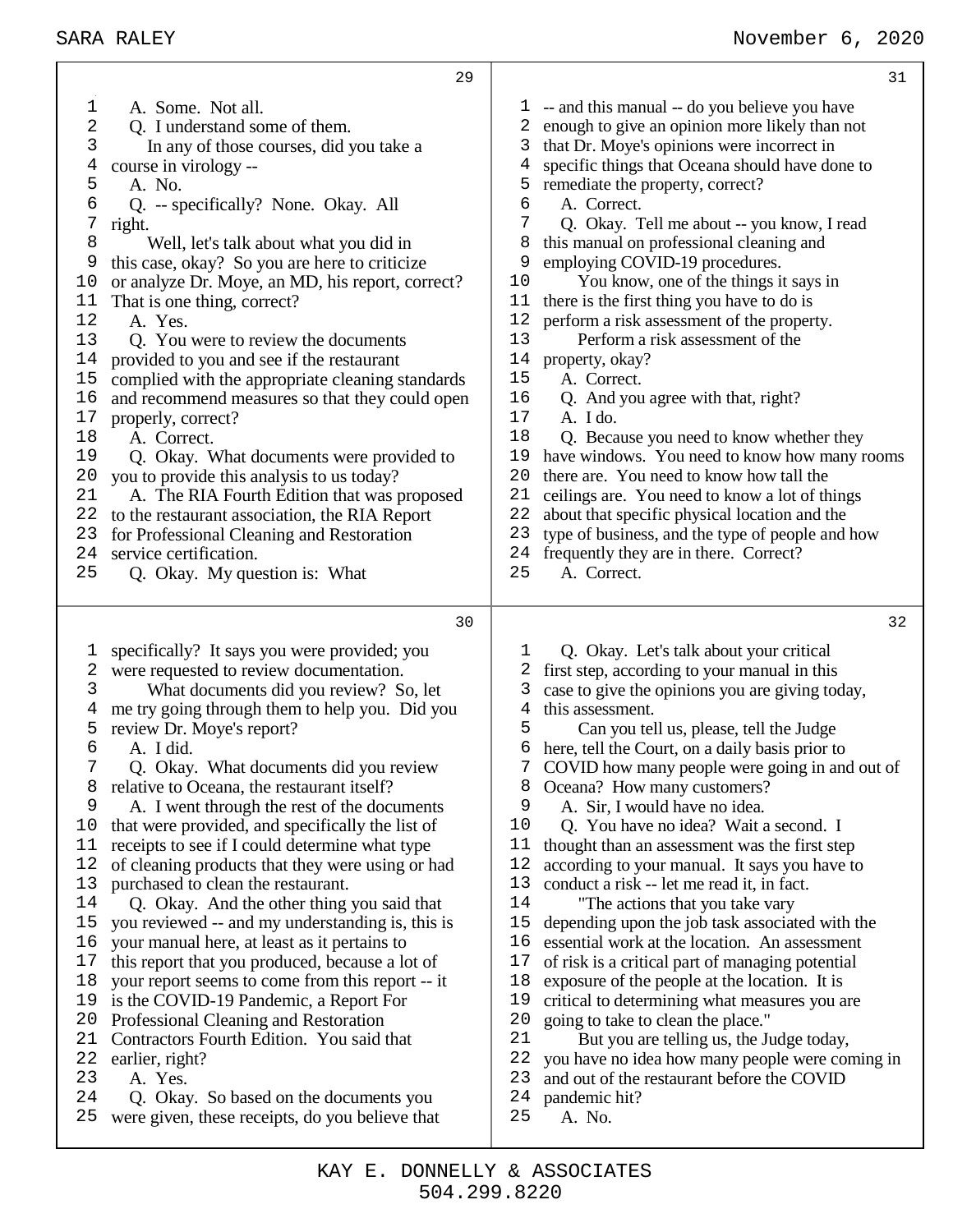| 1<br>Q. Okay. Well, let's talk about after the<br>Q. Okay. What if I told you it is 20,000<br>ı<br>2<br>pandemic hit because that is really the<br>2<br>square feet, is this the first time you are<br>3<br>3<br>important part here.<br>hearing that?<br>4<br>4<br>Do you have any idea over the past few<br>A. Yes.<br>5<br>5<br>months what the average amount of customers were<br>Q. That is pretty big, isn't it, 20,000<br>going in and out of the restaurant has been over<br>6<br>6<br>square feet?<br>7<br>7<br>the past few months at Oceana?<br>A. Sir, I deal with buildings that are<br>8<br>A. I do not.<br>multi-million square feet.<br>8<br>9<br>Q. Okay. If I told you that since COVID<br>9<br>Q. I understand. Fair enough.<br>has hit an average of 600 customers have come in<br>Do you have any idea what the surfaces<br>10<br>10<br>and out of the doors of Oceana, is that brand<br>11<br>11<br>12<br>12<br>new news to you?<br>carpet throughout the restaurant or tile<br>13<br>A. I had no knowledge of that information.<br>13<br>throughout the restaurant?<br>14<br>Q. Okay. Let me ask you this: How many<br>14<br>A. Only from the pictures that I actually<br>15<br>seats are in Oceana? How many chairs are in<br>15<br>saw in the file.<br>16<br>16<br>there to provide a customer a spot to sit on?<br>Q. Okay. Well, tell me about the pictures<br>17<br>Do you know that?<br>17<br>you saw in the file then. Can you tell us<br>18<br>18<br>A. Sir, I did not do any site inspections<br>what --<br>19<br>of this property.<br>19<br>A. Actually, not in -- not in the file.<br>20<br>20<br>Q. Well, I appreciate that. Please answer<br>I'm sorry. In Dr. Moye's report.<br>21<br>21<br>my question.<br>Q. Oh, Dr. Moye's report. Okay.<br>22<br>22<br>Do you know how many seats are present<br>in the restaurant?<br>23<br>23<br>24<br>24<br>A. I do not.<br>know, let me help you out.<br>25<br>25<br>MR. ALVENDIA:<br>Q. Okay. If I told you there is 500 seats<br>34<br>in the restaurant, that is the first time you<br>Can you all see that?<br>1<br>ı,<br>2<br>are hearing about that, is right now; isn't that<br>THE WITNESS:<br>2<br>3<br>3<br>correct?<br>I can.<br>4<br>MR. ALVENDIA:<br>A. That is correct.<br>4<br>5<br>5<br>Q. Okay. Do you know what the average<br>Can everybody see what is on the<br>6<br>6<br>seating time of a customer is at a table in<br>screen?<br>7<br>MS. DODD:<br>7<br>Oceana? Do you know what the average seating<br>8<br>8<br>Yes.<br>time is, eating time at the table?<br>9<br><b>EXAMINATION BY MR. ALVENDIA:</b><br>A. No.<br>9<br>10<br>10<br>Q. If I told you it is 45 minutes, is that<br>Q. Ms. Raley, do you see that picture on<br>11<br>the first time you have heard that information?<br>there? Do you know what that is?<br>11<br>12<br>12<br>A. Yes.<br>A. I do.<br>13<br>13<br>Q. Okay. Do you know how big Oceana is, by<br>Q. Do you know what that is?<br>14<br>14<br>A. I do not.<br>the way? | 33                 | 35                                                                                                                                           |
|-------------------------------------------------------------------------------------------------------------------------------------------------------------------------------------------------------------------------------------------------------------------------------------------------------------------------------------------------------------------------------------------------------------------------------------------------------------------------------------------------------------------------------------------------------------------------------------------------------------------------------------------------------------------------------------------------------------------------------------------------------------------------------------------------------------------------------------------------------------------------------------------------------------------------------------------------------------------------------------------------------------------------------------------------------------------------------------------------------------------------------------------------------------------------------------------------------------------------------------------------------------------------------------------------------------------------------------------------------------------------------------------------------------------------------------------------------------------------------------------------------------------------------------------------------------------------------------------------------------------------------------------------------------------------------------------------------------------------------------------------------------------------------------------------------------------------------------------------------------------------------------------------------------------------------------------------------------------------------------------------------------------------------------------------------------------------------------------------------------------------------------------------------------------------------------------------------------------------------------------------------------------------------------------------------------------------------------------------------------------------------------------------------------------------------------------------------------------------------------------------------------------------------------------------------------------------------------------------------------------------------------------------------------------------------------------------------------------------------------------------------------------------------------------------------------------------------------------------------------------------------------------------------------------------------------------------------------------------------------------------------------|--------------------|----------------------------------------------------------------------------------------------------------------------------------------------|
|                                                                                                                                                                                                                                                                                                                                                                                                                                                                                                                                                                                                                                                                                                                                                                                                                                                                                                                                                                                                                                                                                                                                                                                                                                                                                                                                                                                                                                                                                                                                                                                                                                                                                                                                                                                                                                                                                                                                                                                                                                                                                                                                                                                                                                                                                                                                                                                                                                                                                                                                                                                                                                                                                                                                                                                                                                                                                                                                                                                                             |                    | look like inside of Oceana, whether they have<br>So you don't -- you have no idea whether<br>or where the carpet is in what rooms and -- you |
| 16<br>Q. If I told you it is 5,000 square feet --<br>16<br>restaurant?<br>17<br>17<br>Do you know what that is?<br>5,000 square feet -- would that surprise you?<br>18<br>A. No.<br>18<br>A. No.<br>19<br>Q. No. You don't think -- let me -- but<br>19<br>Q. That is the second floor of Oceana's<br>20<br>20<br>that is the first time you have heard that, that<br>restaurant.<br>21<br>Do you know what that is?<br>21<br>it is 5,000 square feet, correct?<br>22<br>22<br>A. Correct.<br>A. I'm going to assume you are going to<br>23<br>23<br>tell me it is the third floor of the Oceana<br>Q. You think that is a big size for a<br>24<br>24<br>restaurant?<br>restaurant.                                                                                                                                                                                                                                                                                                                                                                                                                                                                                                                                                                                                                                                                                                                                                                                                                                                                                                                                                                                                                                                                                                                                                                                                                                                                                                                                                                                                                                                                                                                                                                                                                                                                                                                                                                                                                                                                                                                                                                                                                                                                                                                                                                                                                                                                                                                         | 15<br>A. I do not. | 36<br>15<br>Q. That is the first floor of Oceana's                                                                                           |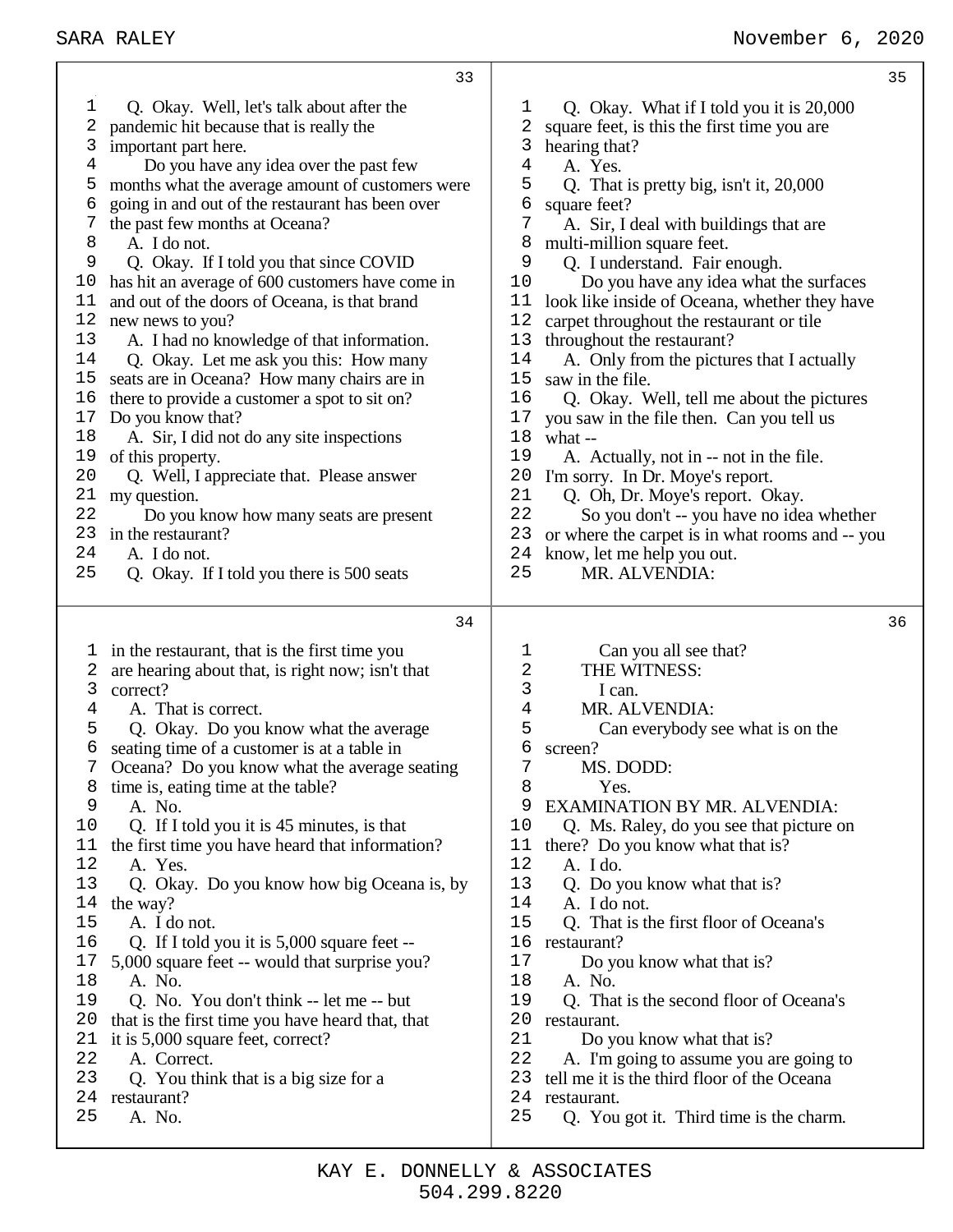| 1<br>2<br>3<br>4<br>5<br>6<br>7<br>8<br>9<br>10<br>11<br>12<br>13<br>14<br>15<br>16<br>$17$<br>18<br>19<br>20<br>21<br>22<br>23<br>24<br>25 | Third floor.<br>So, as we sit here today, your testimony<br>is that even though your manual that tells you<br>the first step is to conduct a risk assessment<br>of a location before you start giving<br>recommendations on how to clean it, your<br>testimony to the Judge today is you didn't<br>conduct any type of risk assessment of the<br>specific location in this case, did you?<br>A. No, sir. I have never been to the<br>location.<br>Q. Okay. The answer is "no," correct?<br>A. Correct.<br>Q. Okay. So how can you say one way or<br>another more likely than not that the owner and<br>the employees of Oceana conducted proper<br>cleaning of the restaurant if you have no idea<br>of any of the specifics that we just went<br>through? Isn't that skipping a major step in a<br>manual you said is the Bible for COVID-19<br>cleaning? Didn't you skip a major step in this<br>case?<br>A. No. It is my understanding that this --<br>Q. You didn't?<br>A. -- this particular location, that, you | ı,<br>2<br>3<br>$\overline{4}$<br>5<br>6<br>7<br>8<br>9<br>10<br>11<br>12<br>13<br>14<br>15<br>16<br>17<br>18<br>19<br>20<br>21<br>22<br>23<br>24<br>25 | someone like Oceana. They could read it<br>supposedly, and they are supposed to be able to<br>understand what is in here, as well, correct?<br>A. I have just lost you.<br>Q. Can you all hear me? Can you all hear<br>me?<br>A. I can now. Can you repeat the question?<br>I'm sorry. I lost you for a second.<br>Q. Yeah.<br>This Fourth Edition Report of<br>Professional Cleaning and Restoration, the<br>manual that you cite from in your report, this<br>is something that is readily available not only<br>to you, but to other people, as well, like<br>customers or vendors or business owners,<br>correct?<br>A. Yes. It is available on the internet.<br>I am not sure that customers would know where to<br>find that document, but people who are in the<br>cleaning and restoration industry do.<br>Q. And you think this is an important<br>document? This is what you used to make your<br>conclusions, correct, on how to --<br>A. Correct. And he didn't --<br>Q. -- properly clean a restaurant? |
|---------------------------------------------------------------------------------------------------------------------------------------------|-----------------------------------------------------------------------------------------------------------------------------------------------------------------------------------------------------------------------------------------------------------------------------------------------------------------------------------------------------------------------------------------------------------------------------------------------------------------------------------------------------------------------------------------------------------------------------------------------------------------------------------------------------------------------------------------------------------------------------------------------------------------------------------------------------------------------------------------------------------------------------------------------------------------------------------------------------------------------------------------------------------------------|---------------------------------------------------------------------------------------------------------------------------------------------------------|----------------------------------------------------------------------------------------------------------------------------------------------------------------------------------------------------------------------------------------------------------------------------------------------------------------------------------------------------------------------------------------------------------------------------------------------------------------------------------------------------------------------------------------------------------------------------------------------------------------------------------------------------------------------------------------------------------------------------------------------------------------------------------------------------------------------------------------------------------------------------------------------------------------------------------------------------------------------------------------------------------------------|
| 1                                                                                                                                           | 38<br>know, the claim was prior to. All I did was                                                                                                                                                                                                                                                                                                                                                                                                                                                                                                                                                                                                                                                                                                                                                                                                                                                                                                                                                                     | 1                                                                                                                                                       | 40                                                                                                                                                                                                                                                                                                                                                                                                                                                                                                                                                                                                                                                                                                                                                                                                                                                                                                                                                                                                                   |
|                                                                                                                                             |                                                                                                                                                                                                                                                                                                                                                                                                                                                                                                                                                                                                                                                                                                                                                                                                                                                                                                                                                                                                                       |                                                                                                                                                         | A. Correct.                                                                                                                                                                                                                                                                                                                                                                                                                                                                                                                                                                                                                                                                                                                                                                                                                                                                                                                                                                                                          |
| 2<br>3                                                                                                                                      | opine on what I read in his report, and he<br>didn't provide any information as to the methods                                                                                                                                                                                                                                                                                                                                                                                                                                                                                                                                                                                                                                                                                                                                                                                                                                                                                                                        | 2<br>3                                                                                                                                                  | Q. Okay. I want to read something. And,<br>look, that is important because there are human                                                                                                                                                                                                                                                                                                                                                                                                                                                                                                                                                                                                                                                                                                                                                                                                                                                                                                                           |
| 4                                                                                                                                           | and means of which they used to clean.                                                                                                                                                                                                                                                                                                                                                                                                                                                                                                                                                                                                                                                                                                                                                                                                                                                                                                                                                                                | 4                                                                                                                                                       | beings going in and out of this restaurant, so                                                                                                                                                                                                                                                                                                                                                                                                                                                                                                                                                                                                                                                                                                                                                                                                                                                                                                                                                                       |
| 5<br>6                                                                                                                                      | Q. Oh, I agree with you 1,000% you reviewed                                                                                                                                                                                                                                                                                                                                                                                                                                                                                                                                                                                                                                                                                                                                                                                                                                                                                                                                                                           | 5<br>6                                                                                                                                                  | it is very important that we are as accurate as                                                                                                                                                                                                                                                                                                                                                                                                                                                                                                                                                                                                                                                                                                                                                                                                                                                                                                                                                                      |
| 7                                                                                                                                           | Dr. Moye's report, but that is not all you did<br>in this case.                                                                                                                                                                                                                                                                                                                                                                                                                                                                                                                                                                                                                                                                                                                                                                                                                                                                                                                                                       |                                                                                                                                                         | we can be, correct, on how to clean that<br>restaurant to prevent them from getting sick on                                                                                                                                                                                                                                                                                                                                                                                                                                                                                                                                                                                                                                                                                                                                                                                                                                                                                                                          |
| 8                                                                                                                                           | I just read it to you. You said you                                                                                                                                                                                                                                                                                                                                                                                                                                                                                                                                                                                                                                                                                                                                                                                                                                                                                                                                                                                   | 8                                                                                                                                                       | a daily basis, correct --                                                                                                                                                                                                                                                                                                                                                                                                                                                                                                                                                                                                                                                                                                                                                                                                                                                                                                                                                                                            |
| 9                                                                                                                                           | were hired to opine on Dr. Moye's report. Then                                                                                                                                                                                                                                                                                                                                                                                                                                                                                                                                                                                                                                                                                                                                                                                                                                                                                                                                                                        | 9                                                                                                                                                       | A. Correct.                                                                                                                                                                                                                                                                                                                                                                                                                                                                                                                                                                                                                                                                                                                                                                                                                                                                                                                                                                                                          |
| 10                                                                                                                                          | it said, and you were retained to criticize,                                                                                                                                                                                                                                                                                                                                                                                                                                                                                                                                                                                                                                                                                                                                                                                                                                                                                                                                                                          | 10                                                                                                                                                      | Q. -- from COVID-19, correct?                                                                                                                                                                                                                                                                                                                                                                                                                                                                                                                                                                                                                                                                                                                                                                                                                                                                                                                                                                                        |
| 11<br>12                                                                                                                                    | comment on the cleaning procedures of Oceana and<br>to recommend the procedures they should put in                                                                                                                                                                                                                                                                                                                                                                                                                                                                                                                                                                                                                                                                                                                                                                                                                                                                                                                    | 11<br>12                                                                                                                                                | Do you know that there is a disclaimer<br>on the first page of this report that you rely                                                                                                                                                                                                                                                                                                                                                                                                                                                                                                                                                                                                                                                                                                                                                                                                                                                                                                                             |
| 13                                                                                                                                          | place to reopen.                                                                                                                                                                                                                                                                                                                                                                                                                                                                                                                                                                                                                                                                                                                                                                                                                                                                                                                                                                                                      | 13                                                                                                                                                      | upon? Did you know there is a disclaimer in                                                                                                                                                                                                                                                                                                                                                                                                                                                                                                                                                                                                                                                                                                                                                                                                                                                                                                                                                                          |
| 14                                                                                                                                          | And my question to you is: You made all                                                                                                                                                                                                                                                                                                                                                                                                                                                                                                                                                                                                                                                                                                                                                                                                                                                                                                                                                                               | 14                                                                                                                                                      | here?                                                                                                                                                                                                                                                                                                                                                                                                                                                                                                                                                                                                                                                                                                                                                                                                                                                                                                                                                                                                                |
| 15                                                                                                                                          | of those conclusions and you have no idea of the                                                                                                                                                                                                                                                                                                                                                                                                                                                                                                                                                                                                                                                                                                                                                                                                                                                                                                                                                                      | 15                                                                                                                                                      | A. Yes, sir, I do.                                                                                                                                                                                                                                                                                                                                                                                                                                                                                                                                                                                                                                                                                                                                                                                                                                                                                                                                                                                                   |
| 16<br>17                                                                                                                                    | specifics of the restaurant itself, the                                                                                                                                                                                                                                                                                                                                                                                                                                                                                                                                                                                                                                                                                                                                                                                                                                                                                                                                                                               | 16<br>17                                                                                                                                                | Q. Okay. Let's read it. And I want to ask                                                                                                                                                                                                                                                                                                                                                                                                                                                                                                                                                                                                                                                                                                                                                                                                                                                                                                                                                                            |
| 18                                                                                                                                          | location, do you?<br>A. I do not.                                                                                                                                                                                                                                                                                                                                                                                                                                                                                                                                                                                                                                                                                                                                                                                                                                                                                                                                                                                     | 18                                                                                                                                                      | your opinion on this.<br>It says, "The RIA, IICRC, AIHA, and any                                                                                                                                                                                                                                                                                                                                                                                                                                                                                                                                                                                                                                                                                                                                                                                                                                                                                                                                                     |
| 19                                                                                                                                          | Q. Okay. Thank you. We can move on.                                                                                                                                                                                                                                                                                                                                                                                                                                                                                                                                                                                                                                                                                                                                                                                                                                                                                                                                                                                   | 19                                                                                                                                                      | and all acknowledged contributors, authors of                                                                                                                                                                                                                                                                                                                                                                                                                                                                                                                                                                                                                                                                                                                                                                                                                                                                                                                                                                        |
| 20                                                                                                                                          | Let's take a look further in your report                                                                                                                                                                                                                                                                                                                                                                                                                                                                                                                                                                                                                                                                                                                                                                                                                                                                                                                                                                              | 20                                                                                                                                                      | this document make no representation or warranty                                                                                                                                                                                                                                                                                                                                                                                                                                                                                                                                                                                                                                                                                                                                                                                                                                                                                                                                                                     |
| 21                                                                                                                                          | here. So your report, by the way -- the first                                                                                                                                                                                                                                                                                                                                                                                                                                                                                                                                                                                                                                                                                                                                                                                                                                                                                                                                                                         | 21                                                                                                                                                      | as to and are not responsible for the accuracy                                                                                                                                                                                                                                                                                                                                                                                                                                                                                                                                                                                                                                                                                                                                                                                                                                                                                                                                                                       |
| 22                                                                                                                                          | thing I want to point out is this: The COVID-19                                                                                                                                                                                                                                                                                                                                                                                                                                                                                                                                                                                                                                                                                                                                                                                                                                                                                                                                                                       | 22                                                                                                                                                      | or validity of the information or its                                                                                                                                                                                                                                                                                                                                                                                                                                                                                                                                                                                                                                                                                                                                                                                                                                                                                                                                                                                |
| 23                                                                                                                                          | Pandemic Report Fourth Edition that you talk                                                                                                                                                                                                                                                                                                                                                                                                                                                                                                                                                                                                                                                                                                                                                                                                                                                                                                                                                                          | 23                                                                                                                                                      | application by any recipient of this document."                                                                                                                                                                                                                                                                                                                                                                                                                                                                                                                                                                                                                                                                                                                                                                                                                                                                                                                                                                      |
| 24<br>25                                                                                                                                    | about, this is something that is given to people<br>-- you said that earlier -- you give this to                                                                                                                                                                                                                                                                                                                                                                                                                                                                                                                                                                                                                                                                                                                                                                                                                                                                                                                      | 24<br>25                                                                                                                                                | Do you understand that is what is the<br>disclaimer that is in this manual?                                                                                                                                                                                                                                                                                                                                                                                                                                                                                                                                                                                                                                                                                                                                                                                                                                                                                                                                          |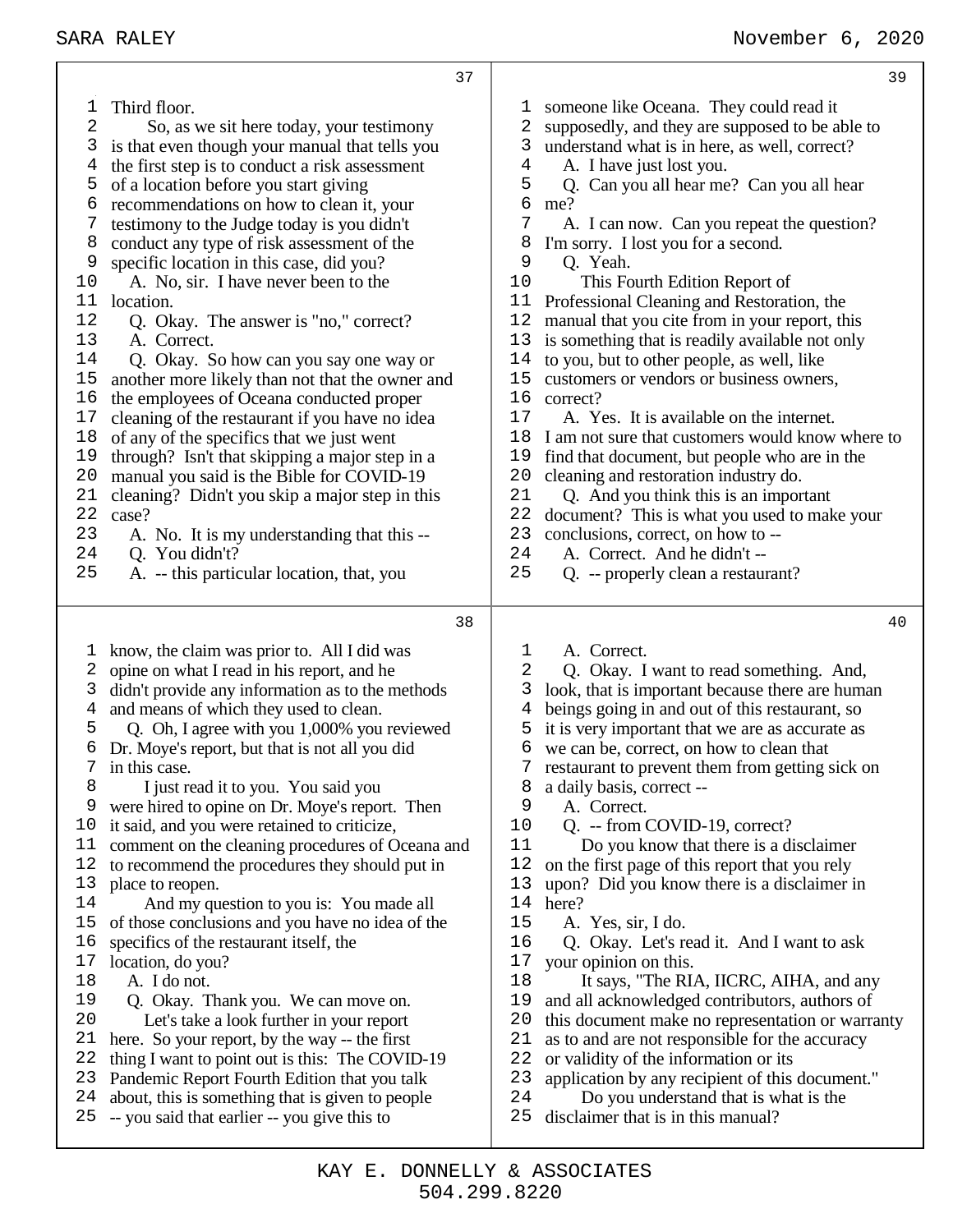|    | SARA RALEY                                       |    | November 6, 2020                                  |
|----|--------------------------------------------------|----|---------------------------------------------------|
|    | 41                                               |    | 43                                                |
| 1  | A. I do.                                         | T, | again in your report, is that the surfaces        |
| 2  | Q. It goes on to say, "The authors do not        |    | inside of Oceana were damaged due to the virus    |
| 3  | warrant that the information in this document is | 3  | had physical contact with them. You agree with    |
| 4  | free of errors and the entire risk of the use of | 4  | that, that is one of his opinions that you        |
| 5  | any information lies on the user." Do you agree  | 5  | disagree with, correct?                           |
| 6  | with that?                                       | 6  | A. Correct.                                       |
| 7  | A. Yes.                                          | 7  | Q. Okay. You say something on Page 3 of           |
| 8  | Q. So the very document you are relying on       | 8  | your report.                                      |
| 9  | in making your conclusions, on the first page of | 9  | You say, "To break the chain of                   |
| 10 | the document says there is a disclaimer that     | 10 | infection a disinfectant should be applied that   |
| 11 | says, "Look, we are not responsible." These      | 11 | has documented product efficacy in killing or     |
| 12 | organizations we have talked about, "We are not  | 12 | inactivating similar organisms and viruses." Do   |
| 13 | responsible and, by the way, we are not saying   | 13 | you agree with that?                              |
| 14 | this document is free of errors."                | 14 | A. Yes.                                           |
| 15 | You agree that is what they are saying           | 15 | Q. "To break the chain of infection," you         |
| 16 | in the disclaimer?                               | 16 | just said, right?                                 |
| 17 | A. That is why there are multiple editions.      | 17 | A. Yes.                                           |
| 18 | So it is the responsibility of the user to make  | 18 | Q. We are going to get back to that in just       |
| 19 | sure that they stay up-to-date on any editions   | 19 | a minute, okay?                                   |
| 20 | to that.                                         | 20 | But let's get straight to your                    |
| 21 | It is not a manual. It is an -- it is            | 21 | recommendations on what Oceana should have done   |
| 22 | an attachment that is intended to go             | 22 | or should do to properly restore, clean,          |
| 23 | hand-in-hand with the IICRC S500 and S520, which | 23 | remediate their property, okay?                   |
| 24 | are the standards for the cleaning and           | 24 | And I'm going to go to Page 3 of your             |
| 25 | restoration industry and are ANSI certified.     | 25 | report. The first thing you say, you say clean    |
|    |                                                  |    |                                                   |
|    | 42                                               |    | 44                                                |
| 1  | Q. Ma'am, isn't it true that --                  | ı  | -- right in the middle of it, it says, "cleaning  |
| 2  | And we are going to go through your              | 2  | services and procedures to minimize secondary     |
| 3  | report in a second with the steps that are       | 3  | transmission include, but are not limited to" --  |
| 4  | outlined in this report.                         | 4  | one of the first things says touch points, right? |
| 5  | A. Uh-huh.                                       | 5  | A. Uh-huh.                                        |
| 6  | Q. -- you relied heavily on this report,         | 6  | Q. By the way, I went straight to your            |
| 7  | didn't you, the Fourth Edition?                  | 7  | Attachment A, and I found exactly where you got   |
| 8  | A. They are the recognized consensus for         | 8  | this from. So we will kind of go through this     |
| 9  | the cleaning and restoration industry.           | 9  | quickly, okay?                                    |
| 10 | Q. And I just want to make sure I am             | 10 | So this touchpoint section, that talks            |
| 11 | accurate here. This is your attachment to your   | 11 | about the high touch surfaces in the restaurant,  |
| 12 | report, by the way. This is the --               | 12 | right?                                            |
| 13 | A. It is.                                        | 13 | A. Yes.                                           |
| 14 | Q. -- most recent report, the Fourth             | 14 | Q. As we sit here today, you have no idea         |
| 15 | Edition, correct?                                | 15 | what the high touchpoint surfaces are in Oceana,  |

correct?

A. I don't think -- it really is

- A. That is the most recent edition, yes.
- Q. Okay. And that disclaimer I just read
- to you is on the first page of the Fourth
- Edition. You would agree with me on that,
- correct?
- A. Yes.
- Q. Okay. Let's go through your report a
- little bit more here in some detail, okay?
- By the way, one of the opinions that Dr.
- Moye makes, which you have criticized time and
- 23 Q. Okay. But you agree with me -- that 24 wasn't my question. wasn't my question. My question was: You agree with me, you

 immaterial. High touchpoints are things that are touched regularly, and so it -- I don't need to know how many doorknobs were there to know that a doorknob is a high touch area that needs 22 to be cleaned three to 12 inches surrounding it.<br>23  $\bullet$  O Okay But you agree with me -- that

504.299.8220 KAY E. DONNELLY & ASSOCIATES

- 
- have done
- 
- report. The first thing you say, you say clean
	-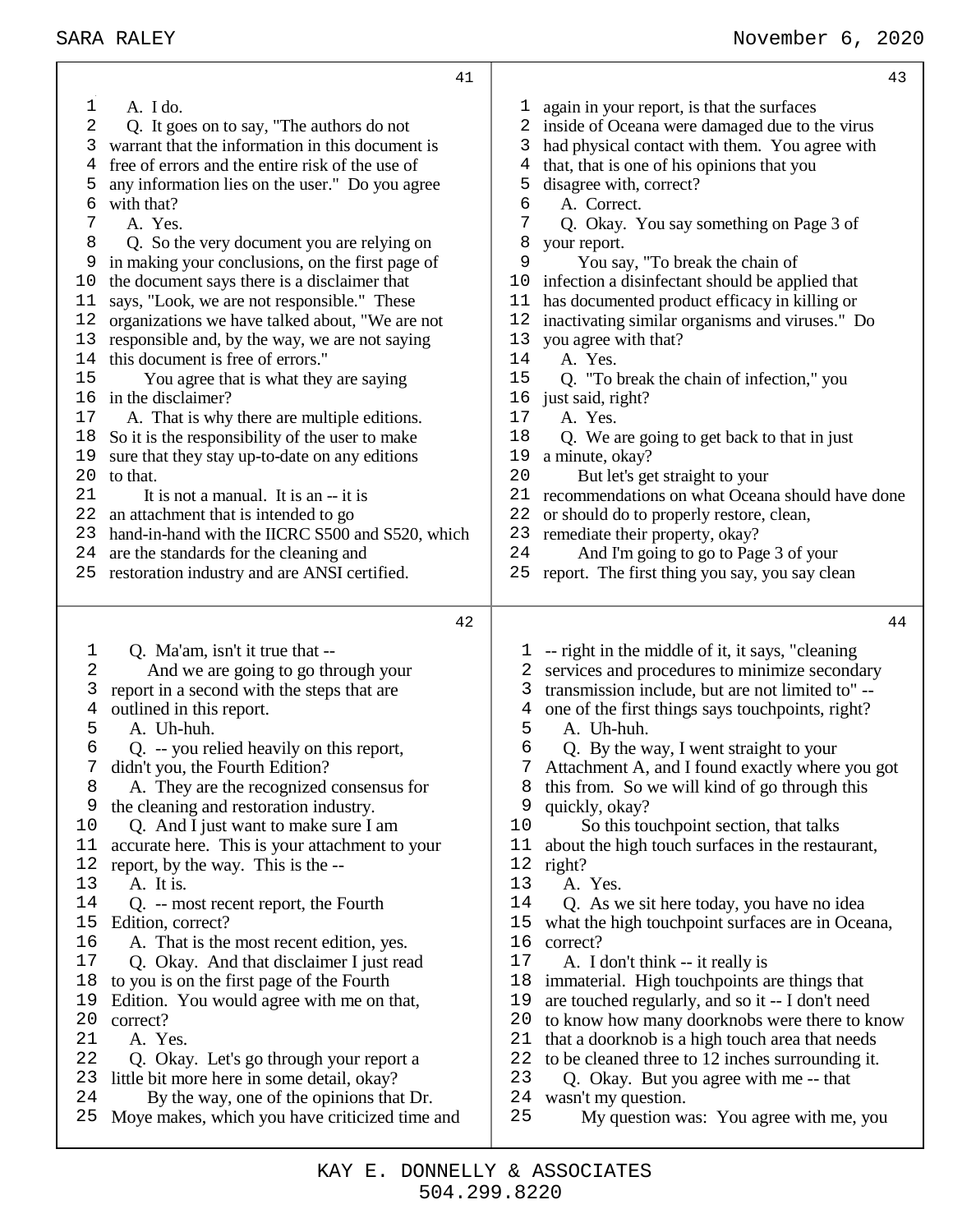| 45                                               | 47                                               |
|--------------------------------------------------|--------------------------------------------------|
| have no idea what the surfaces look like inside  | idea, any opinion as to whether viruses attach   |
| T.                                               | $\perp$                                          |
| 2                                                | differently to porous; non-porous; soft, porous; |
| of Oceana; is that correct?                      | 2                                                |
| 3                                                | or touchpoint surfaces?                          |
| A. Correct.                                      | 3                                                |
| MR. MILLER:                                      | A. No. I defer to --                             |
| 4                                                | 4                                                |
| 5                                                | 5                                                |
| Objection.                                       | Q. You would --                                  |
| 6                                                | 6                                                |
| THE WITNESS:                                     | A. I would defer to Allison Stock on that.       |
| 7                                                | 7                                                |
| Ginger, are you still there?                     | Q. Okay. But you -- I appreciate you             |
| 8                                                | saying deferring. That is another way -- I just  |
| MS. DODD:                                        | 8                                                |
| 9                                                | 9                                                |
| I'm here. Did it freeze?                         | want to clarify.                                 |
| MR. ALVENDIA:                                    | You have no knowledge of that, about             |
| 10                                               | 10                                               |
| 11                                               | whether the virus attaches to different surfaces |
| I'm back. That is the problem                    | 11                                               |
| 12                                               | 12                                               |
| with --                                          | differently, correct?                            |
| 13                                               | 13                                               |
| Off the Record.                                  | A. No.                                           |
| (Off-the-Record discussion.)                     | 14                                               |
| 14                                               | Q. Okay. Apply disinfectant, again, this         |
| <b>EXAMINATION BY MR. ALVENDIA:</b>              | 15                                               |
| 15                                               | is coming straight out of the Fourth Edition. I  |
| 16                                               | 16                                               |
| Q. My last question, Ms. Raley, was: We          | appreciate that.                                 |
| 17                                               | 17                                               |
| talked about touchpoints surfaces. I understand  | Apply disinfectant, you got to apply --          |
| your opinions on why you don't need to know what | 18                                               |
| 18                                               | you have to apply disinfectant that is approved  |
| they are or what they are for.                   | 19                                               |
| 19                                               | to kill like kind viruses, right?                |
| 20                                               | 20                                               |
| My question to you is this: You have no          | A. Correct.                                      |
| 21                                               | 21                                               |
| idea what the touchpoint surfaces are in Oceana; | Q. Okay. So these are four recommendations       |
| 22                                               | 22                                               |
| is that correct --                               | you have made to Oceana that they should follow  |
| 23                                               | that people lives depend on, right? You do this  |
| A. Correct.                                      | 23                                               |
| 24                                               | 24                                               |
| $Q. - specifically?$                             | properly and people's lives may be saved from    |
| 25                                               | COVID-19, correct?                               |
| Okay. Thank you.                                 | 25                                               |
| 46                                               | 48                                               |
| And touchpoint surfaces deals with that;         | A. Correct.                                      |
| 1                                                | ı                                                |
| deals with surfaces, right? How do you clean     | 2                                                |
| 2                                                | Q. Okay. The next recommendation -- I kept       |
| 3                                                | 3                                                |
| properly surfaces, correct?                      | looking at your report. It talks about           |
| 4                                                | surfaces, surfaces, surfaces.                    |
| A. Correct.                                      | 4                                                |
| 5                                                | 5                                                |
| Q. Okay. The next section you talk about         | I was wondering about the air, cleaning          |
| 6                                                | the air. And the next section you touched on     |
| is non-porous surfaces, right?                   | 6                                                |
| 7                                                | $\overline{7}$                                   |
| A. Yes.                                          | air. You said that HEPA vacuuming versus normal  |
| 8                                                | vacuuming is preferred. It is high efficiency    |
| Q. And you talk about how you clean those        | 8                                                |
| 9                                                | particulate air vacuuming; is that correct?      |
| things, right? How you -- how you clean those    | 9                                                |
| 10                                               | 10                                               |
| type of surfaces, you describe that in your      | A. Yes.                                          |
| 11                                               | 11                                               |
| report, correct?                                 | Q. Okay. And that is something, as opposed       |
| 12                                               | 12                                               |
| A. Yes.                                          | to normal vacuuming or normal -- normal cleaning |
| 13                                               | 13                                               |
| Q. Okay. Once again, you have no idea what       | of air filtration, you recommend using a HEPA    |
| 14                                               | filter or HEPA vacuuming to clean the air at     |
| the non-porous surfaces are in Oceana, correct?  | 14                                               |
| 15                                               | 15                                               |
| A. No.                                           | Oceana, correct?                                 |
| 16                                               | 16                                               |
| Q. Okay. The next thing is soft, porous          | A. To clean surfaces, that is specifically       |
| 17                                               | 17                                               |
| surfaces. Same question. You have no idea what   | referring to a vacuum.                           |
| 18                                               | 18                                               |
| the soft, porous surfaces are inside of Oceana;  | Q. Sure. Okay. So why is that so                 |
| is that correct?                                 | 19                                               |
| 19                                               | important to use the HEPA vacuum versus a normal |
| A. No.                                           | 20                                               |
| 20                                               | vacuum on all the surfaces?                      |
| 21                                               | 21                                               |
| Q. You haven't studied the characteristics       | A. Because a HEPA filter is capable of           |
| 22                                               | 22                                               |
| of virology in the past have you? We talked      | removing 99.97% of microns up to 0.3 in size and |
| 23                                               | 23                                               |
| about that.                                      | removes them and captures them in the HEPA       |
| 24                                               | 24                                               |
| A. Right.                                        | filter.                                          |
| 25                                               | 25                                               |
| Q. You did not, right? Do you have any           | Q. All right. You mean larger than point         |

Τ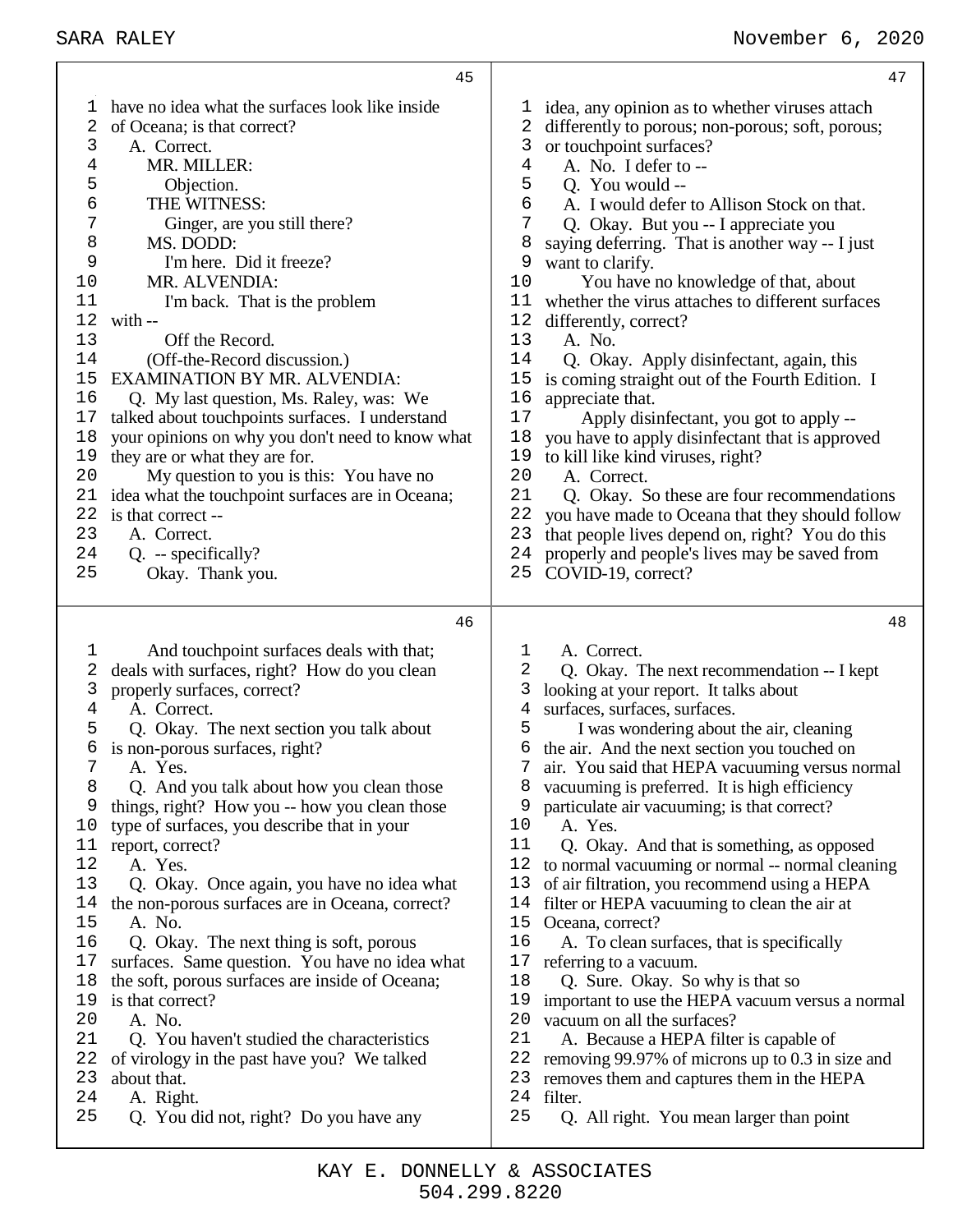|                                                                                                                                            | 49                                                                                                                                                                                                                                                                                                                                                                                                                                                                                                                                                                                                                                                                                                                                                                                                                                                                                                                        |                                                                                                                                            | 51                                                                                                                                                                                                                                                                                                                                                                                                                                                                                                                                                                                                                                                                                                                                                                                                                                                                                                                    |
|--------------------------------------------------------------------------------------------------------------------------------------------|---------------------------------------------------------------------------------------------------------------------------------------------------------------------------------------------------------------------------------------------------------------------------------------------------------------------------------------------------------------------------------------------------------------------------------------------------------------------------------------------------------------------------------------------------------------------------------------------------------------------------------------------------------------------------------------------------------------------------------------------------------------------------------------------------------------------------------------------------------------------------------------------------------------------------|--------------------------------------------------------------------------------------------------------------------------------------------|-----------------------------------------------------------------------------------------------------------------------------------------------------------------------------------------------------------------------------------------------------------------------------------------------------------------------------------------------------------------------------------------------------------------------------------------------------------------------------------------------------------------------------------------------------------------------------------------------------------------------------------------------------------------------------------------------------------------------------------------------------------------------------------------------------------------------------------------------------------------------------------------------------------------------|
| I,<br>2<br>3<br>4<br>5<br>6<br>7<br>8<br>9<br>10<br>11<br>12<br>13<br>14<br>15<br>16<br>17<br>18<br>19<br>20<br>21<br>22<br>23<br>24<br>25 | -- you read it wrong. It says a true HEPA<br>filter can trap 99.97% of all airborne particles<br>larger than 0.3 microns; is that correct?<br>A. Correct.<br>Q. Okay. And you said at the beginning of<br>your report, too, you are familiar with --<br>remember, I read that earlier.<br>You said you had been educated in the<br>use of negative air scrubbers, as well?<br>A. Yes.<br>Q. Is that correct?<br>A. Yes.<br>Q. And that is another way that you, as a<br>master cleaner and restorer, recommend people to<br>clean the air, is through this negative --<br>A. It is called an air filtration device.<br>Q. Yeah. Negative --<br>A. Some people --<br>Q. Negative --<br>$A. - refer to -$<br>Q. $-$ air $-$<br>A. It as an air scrubber.<br>Q. Yeah. Okay.<br>And that is one of the things<br>potentially you would recommend to Oceana, in                                                                | ı,<br>2<br>3<br>4<br>5<br>6<br>7<br>8<br>9<br>10<br>11<br>12<br>13<br>14<br>15<br>16<br>17<br>18<br>19<br>20<br>21<br>22<br>23<br>24<br>25 | You didn't see the 19,000 square feet and the 15<br>different rooms they had there.<br>But you would agree with me that part of<br>recommending that they clean this place properly<br>is they should pay some attention to the air and<br>use some of the methods you talked about, right?<br>A. Correct.<br>Q. Okay. You know, I looked up these type<br>of cleaners you talk about. I went straight to<br>the manufacturer, in fact, because I didn't<br>understand what it was. Let's take a look at<br>that.<br>A. Same equipment we use in mold and. Lead<br>and asbestos abatement.<br>Q. You are right. You use it in mold,<br>right?<br>A. (Nods yes.)<br>Q. You use that in mold.<br>And this is straight from the<br>manufacturer. This is one of the --<br>MR. ALVENDIA:<br>Can you all see this by the way?<br>THE WITNESS:<br>No.<br>MR. ALVENDIA:                                                      |
|                                                                                                                                            | 50                                                                                                                                                                                                                                                                                                                                                                                                                                                                                                                                                                                                                                                                                                                                                                                                                                                                                                                        |                                                                                                                                            | 52                                                                                                                                                                                                                                                                                                                                                                                                                                                                                                                                                                                                                                                                                                                                                                                                                                                                                                                    |
| l,<br>2<br>3<br>4<br>5<br>6<br>8<br>9<br>10<br>11<br>12<br>13<br>14<br>15<br>16<br>17<br>18<br>19<br>20<br>21<br>22<br>23<br>24<br>25      | addition to using this HEPA vacuum cleaner.<br>That is another thing you would recommend to<br>clean the air, correct?<br>A. Correct.<br>Q. Because that is the big question here.<br>You hit a lot upon the surfaces, how you clean<br>that, but I'm glad we are finally talking about<br>how you clear the air because you agree with me<br>that, to your understanding, the virus is in the<br>air when somebody coughs, right, if they have<br>COVID?<br>MS. DODD:<br>Object to the form.<br>EXAMINATION BY MR. ALVENDIA:<br>Q. If somebody -- to your knowledge, if I<br>am positive with COVID-19 and I cough, will the<br>virus go into the air?<br>A. Yes.<br>Q. Okay. That is not a trick question. I<br>promise you.<br>So if I sneeze and I'm COVID-19<br>positive, will the virus go into the air?<br>A. Yes.<br>Q. So it is an important part of Oceana --<br>I know you didn't go to the Oceana restaurant. | ı<br>2<br>3<br>4<br>5<br>6<br>7<br>8<br>9<br>10<br>11<br>12<br>13<br>14<br>15<br>16<br>17<br>18<br>19<br>20<br>21<br>22<br>23<br>24<br>25  | Okay. Hold on. One second. I'm<br>sorry. I skipped a step. Give me one second.<br>Here we go.<br>Can you see that?<br>THE WITNESS:<br>I can.<br><b>EXAMINATION BY MR. ALVENDIA:</b><br>Q. So this is one of those negative -- let<br>me see what you have called it again because I<br>didn't understand it. That is one of those --<br>A. I called it AFD.<br>Q. That is one of those negative air<br>scrubbers, right?<br>A. It is an air filtration device that has<br>the capability of creating negative pressure.<br>Q. Right. And part of it -- one of the key<br>things here, like you said -- you say it in your<br>report, is this one uses HEPA filters, as well,<br>correct?<br>A. That is correct.<br>Q. Yeah. And the HEPA filter is important<br>because it captures 99.97% of all airborne<br>particles larger than 0.3 microns, correct?<br>A. Correct.<br>Q. I also looked at some other filtration |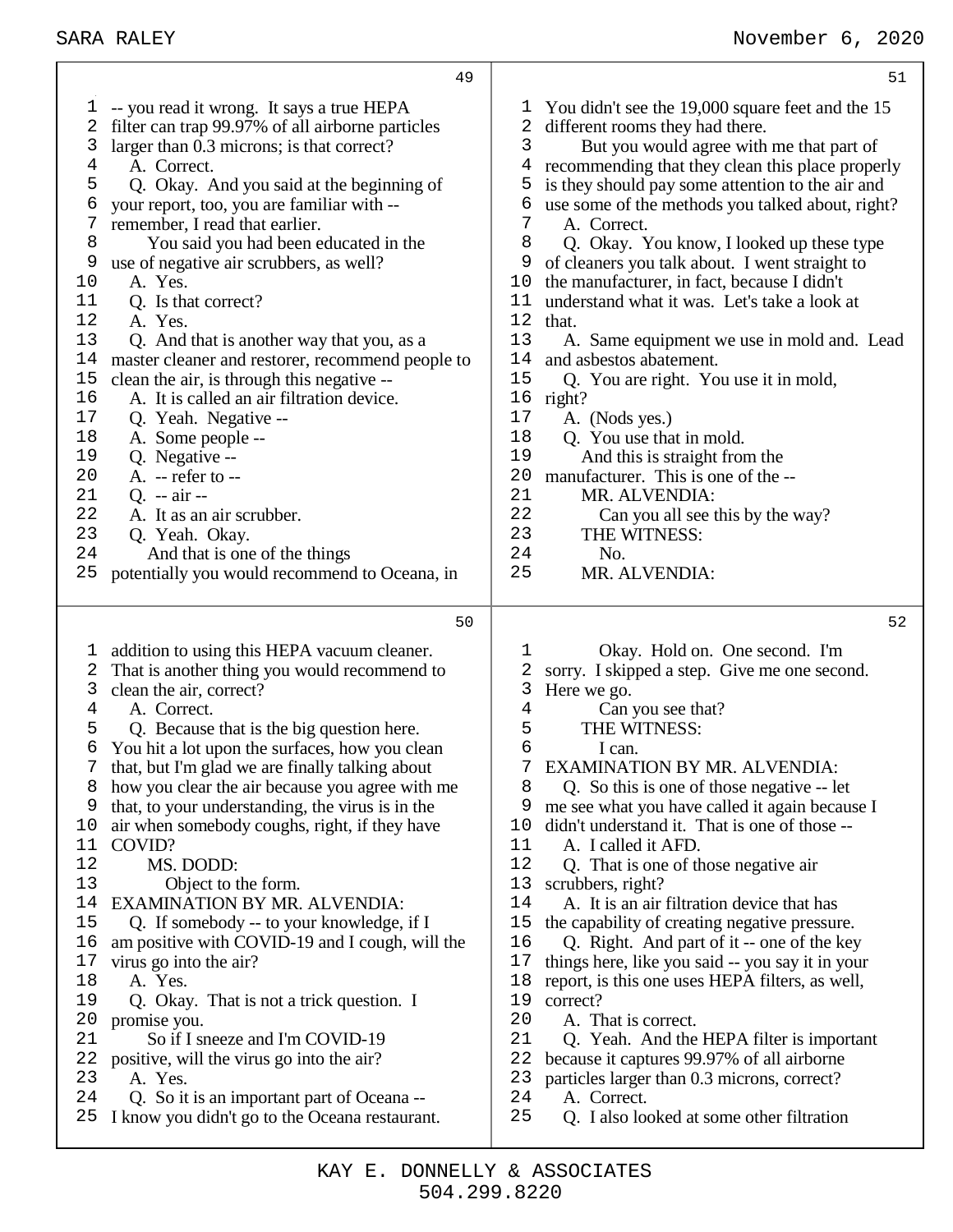|          | 53                                                                                        |            | 55                                                                                         |
|----------|-------------------------------------------------------------------------------------------|------------|--------------------------------------------------------------------------------------------|
| 1        | systems.                                                                                  | T          | try saying that again. I'm just going to say                                               |
| 2        | MR. ALVENDIA:                                                                             | 2          | "Otto" okay -- Head and Neck Surgery Foundation.                                           |
| 3        | And by the way -- I'm not entering                                                        | 3          | It is a medical article.                                                                   |
| 4        | these exhibits.                                                                           | 4          | It is called "Airborne Aerosol                                                             |
| 5        | These three pictures I referenced                                                         | 5          | Generation During Endonasal Procedures in the                                              |
| 6        | earlier, Madam Court Reporter is Exhibit P-2 in                                           | 6          | Era of COVID-19: Risks and Recommendations,"                                               |
| 7        | globo, the three pictures.                                                                | 7          | okay?                                                                                      |
| 8        | The COVID Professional Cleaning and                                                       | 8          | It is written by 11 medical doctors, to                                                    |
| 9        | Restoration Industry Fourth Edition is Exhibit                                            | 9          | include doctors from Harvard University and the                                            |
| 10       | $P-1.$                                                                                    | 10         | University of Massachusetts. They talk about                                               |
| 11       | That is P-3, that I'm showing you,                                                        | 11         | the size of a COVID-19 particle.                                                           |
| 12       | which Ms. Raley was so kind to describe this is                                           | 12         | And they say the size of the particle is                                                   |
| 13       | one of the equipment she is trained on.                                                   | 13         | actually 0.06 microns based on an electron                                                 |
| 14       | EXAMINATION BY MR. ALVENDIA:                                                              | 14         | micrograph, 0.06.                                                                          |
| 15       | Q. And then here is another one. This is                                                  | 15         | Do you have any reason to disagree with                                                    |
| 16       | Airborne and Infectious Disease Management.                                               | 16         | these medical doctors that that is the size of a                                           |
| 17       | I got this from the Minnesota Department                                                  | 17         | COVID particle?                                                                            |
| 18       | of Health Office of Emergency Preparedness. And                                           | 18         | MS. DODD:                                                                                  |
| 19       | it talks about methods for temporary negative                                             | 19         | Rico, I'm going to object to this                                                          |
| 20       | pressure isolation.                                                                       | 20         | line of questioning on this document. She has                                              |
| 21       | And it talks about, again, in here                                                        | 21         | never seen this document before. It is up on a                                             |
| 22       | filtration. It actually agrees with you. It                                               | 22         | screen on a Zoom deposition.                                                               |
| 23       | says filtration -- for the purpose of this                                                | 23         | MR. ALVENDIA:                                                                              |
| 24       | guide, filtration refers to the process of                                                | 24         | Okay. I understand.                                                                        |
| 25       | passing air through a filter. You agree with                                              | 25         | MS. DODD:                                                                                  |
|          | 54                                                                                        |            | 56                                                                                         |
|          | that, correct?                                                                            | 1          | She is not --                                                                              |
| l,<br>2  | A. Correct.                                                                               | $\sqrt{2}$ | MR. ALVENDIA:                                                                              |
| 3        | Q. And it says when used correctly, a                                                     | 3          | Okay.                                                                                      |
| 4        | portable HEPA filter in this device you have                                              | 4          | MS. DODD:                                                                                  |
| 5        | been talking about is proved to be an effective                                           | 5          | -- an expert in -- she is certainly                                                        |
| 6        | method for achieving an airborne isolation                                                | б          | not a doctor. She is not an expert in that                                                 |
|          | environment.                                                                              | 7          | field and --                                                                               |
| 8        | Do you agree with that?                                                                   | 8          | MR. ALVENDIA:                                                                              |
| 9        | A. Yes.                                                                                   | 9          | Fair enough. Fair enough.                                                                  |
| 10       | Q. And then it says, "When properly                                                       | 10         | MS. DODD:                                                                                  |
| 11       | installed and maintained, filters for critical                                            | 11         | -- is an inappropriate line of                                                             |
| 12       | spaces" -- I guess that is where people are, a                                            | 12         | questioning.                                                                               |
| 13       | critical space when you have a virus -- "should                                           | 13         | MR. ALVENDIA:                                                                              |
| 14       | be able to remove at least 90% of particles 0.5                                           | 14         | Fair enough. Fair enough. And so                                                           |
| 15       | microns in size or larger."                                                               | 15         | I'll -- I'm still going to enter it as Exhibit                                             |
| 16       | It is a little different from yours, but                                                  | 16         | P-4 attached to this deposition.                                                           |
| 17       | generally 0.3 microns, 0.5 microns. Do you                                                | 17         | <b>EXAMINATION BY MR. ALVENDIA:</b>                                                        |
| 18       | agree with that?                                                                          | 18         | Q. My question to you is this: Well, how                                                   |
| 19       | A. Yes.                                                                                   | 19         | big is a COVID-19 particle? Molecule? Because                                              |
| 20       | Q. Okay. I'm going to show you the next                                                   | 20         | you talked about -- remember, we talked about                                              |
| 21       | document, which is something that I received                                              | 21         | you had to clean the air, right? You got to                                                |
| 22       | here. I'm going to list this as Exhibit P-4.                                              | 22         | clean the air.                                                                             |
| 23       | I'm going to talk to you about this in a                                                  | 23         | And if you are going to be telling these                                                   |
|          |                                                                                           |            |                                                                                            |
| 24<br>25 | second. This is produced by the American<br>Academy of Otolaryngology -- I'm not going to | 24<br>25   | people you better clean the air with certain<br>products, don't you think you need to know |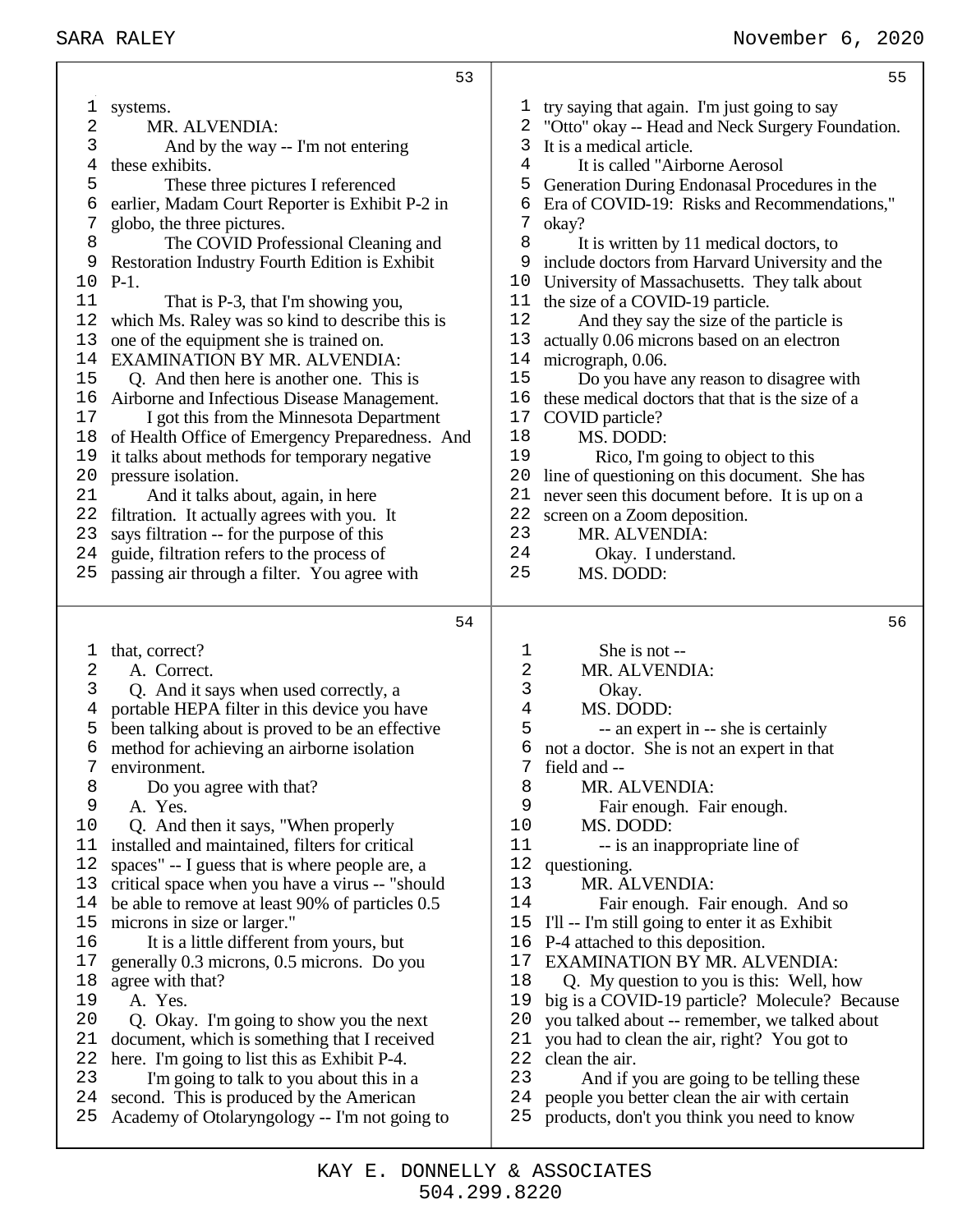|                | 57                                               |                |                                                  |
|----------------|--------------------------------------------------|----------------|--------------------------------------------------|
| T              | whether those products will capture a COVID-19   | I.             | need to use the restroom.                        |
| 2              | particle? Isn't that like basic? I'm sorry.      | 2              | MR. ALVENDIA:                                    |
| 3              | Maybe that is more than one question there.      | 3              | Yeah. If you don't mind --                       |
| 4              | Do you --                                        | $\overline{4}$ | MS. DODD:                                        |
| 5              | A. I am trying to --                             | 5              | Yeah, we have been going for about               |
| 6              | Q. Do you think it is important to try, as       | 6              | an hour.                                         |
| 7              | you said in your report, to use methods to clean | 7              | MR. ALVENDIA:                                    |
| 8              | the air inside of Oceana, not just the surfaces? | 8              | Yeah. Well, if you don't mind let                |
| 9              | Let's start with that question.                  | 9              | me finish this line. Just a couple more          |
| 10             | A. Correct.                                      | 10             | questions before we go on any -- before we take  |
| 11             | Q. And in your report you talk about HEPA        | 11             | a break.                                         |
| 12             | vacuuming, HEPA filters. You talk about how you  | 12             | Allen, if you need to run to use the             |
| 13             | are educated in negative air scrubbers. These    | 13             | bathroom, I'm sure -- Ginger is defending the    |
| 14             | are, in your opinion, proper methods to clean    | 14             | deposition. You are -- Ms. Raley is in good      |
| 15             | the air inside of Oceana, correct?               | 15             | hands.                                           |
| 16             | A. Correct. It would be the same -- the          | 16             | <b>EXAMINATION BY MR. ALVENDIA:</b>              |
| 17             | same piece of equipment where you -- they use in | 17             | Q. But let me -- let me ask this question:       |
| 18             | the hospitals for infectious disease control.    | 18             | So we talked about all the means that you would  |
| 19             | Q. Well, and that is -- and, look, and you       | 19             | have recommended to clean the surfaces at        |
| 20             | said that is the same thing you use for mold     | 20             | Oceana, correct?                                 |
| 21             | spores, correct?                                 | 21             | A. Yes.                                          |
| 22             | A. Correct. And the same thing for               | 22             | Q. Then you talked about all the ways to         |
| 23             | asbestos abatement.                              | 23             | clean the air at Oceana, correct?                |
| 24             | Q. Well, let's talk about mold spores.           | 24             | A. Yes.                                          |
| 25             | Did you know that mold spores -- the             | 25             | Q. But the reality is, if the HEPA filter        |
|                | 58                                               |                |                                                  |
| 1              | size of a mold spore -- since this is the area   |                | can only capture something greater than 0.3      |
| 2              | of expertise you are in, mold spores are 3 to    |                | microns, it will not capture COVID particles     |
| 3              | 100 microns in size. Did you know that?          | 3              | that are six times smaller than it is, five      |
| 4              | A. Yes.                                          | 4              | times smaller than it is, if it is -- if it is   |
| 5              | Q. And if we go on the medical data -- I'll      | 5              | 0.06 microns, correct?                           |
| 6              | just ask you to assume for the purpose of this   | 6              | MS. DODD:                                        |
| $7\phantom{.}$ | deposition that the size of a COVID-19 particle  | 7              | Object to the form.                              |
| 8              | is 0.06 microns.                                 | 8              | <b>EXAMINATION BY MR. ALVENDIA:</b>              |
| 9              | That would mean that a mold spore could          | 9              | Q. Correct? You can answer.                      |
| 10             | be 50 to 1600 times larger than a virus, a COVID | 10             | A. I would have to defer. I believe that         |
| 11             | virus. Did you know that?                        | 11             | it is 0.03 microns.                              |
| 12             | A. I did not.                                    | 12             | Q. That is not what it says in your report.      |
| 13             | Q. You did not know that, did you? You           | 13             | Your report says, "A true HEPA filter can trap   |
| 14             | didn't know it because you never studied viruses | 14             | 99.97% of all airborne particles larger than 0.3 |
| 15             | to that detail, did you?                         | 15             | microns. That is your report. I didn't make      |
| 16             | A. No.                                           | 16             | that up. That is your report, correct? Was       |
| 17             | Q. Okay. And so when you sit here and            | 17             | that wrong?                                      |
| 18             | recommend --                                     | 18             | A. No, it is not wrong, sir.                     |
| 19             | MR. MILLER:                                      | 19             | Q. Okay. And so if -- let's just -- look,        |
| 20             | Rico, you are coming up on the time              | 20             | it is not a trick question. I promise you.       |
| 21             | for a break?                                     | 21             | If a COVID virus is smaller than 0.3             |
| 22             | MR. ALVENDIA:                                    | 22             | microns, forget about what the number is, then   |
| 23             | Huh?                                             | 23             | it is not going to be caught by a HEPA filter;   |
| 24             | MR. MILLER:                                      | 24             | isn't that correct?                              |
| 25             | I need to be gone for a minute. I                | 25             | MS. DODD:                                        |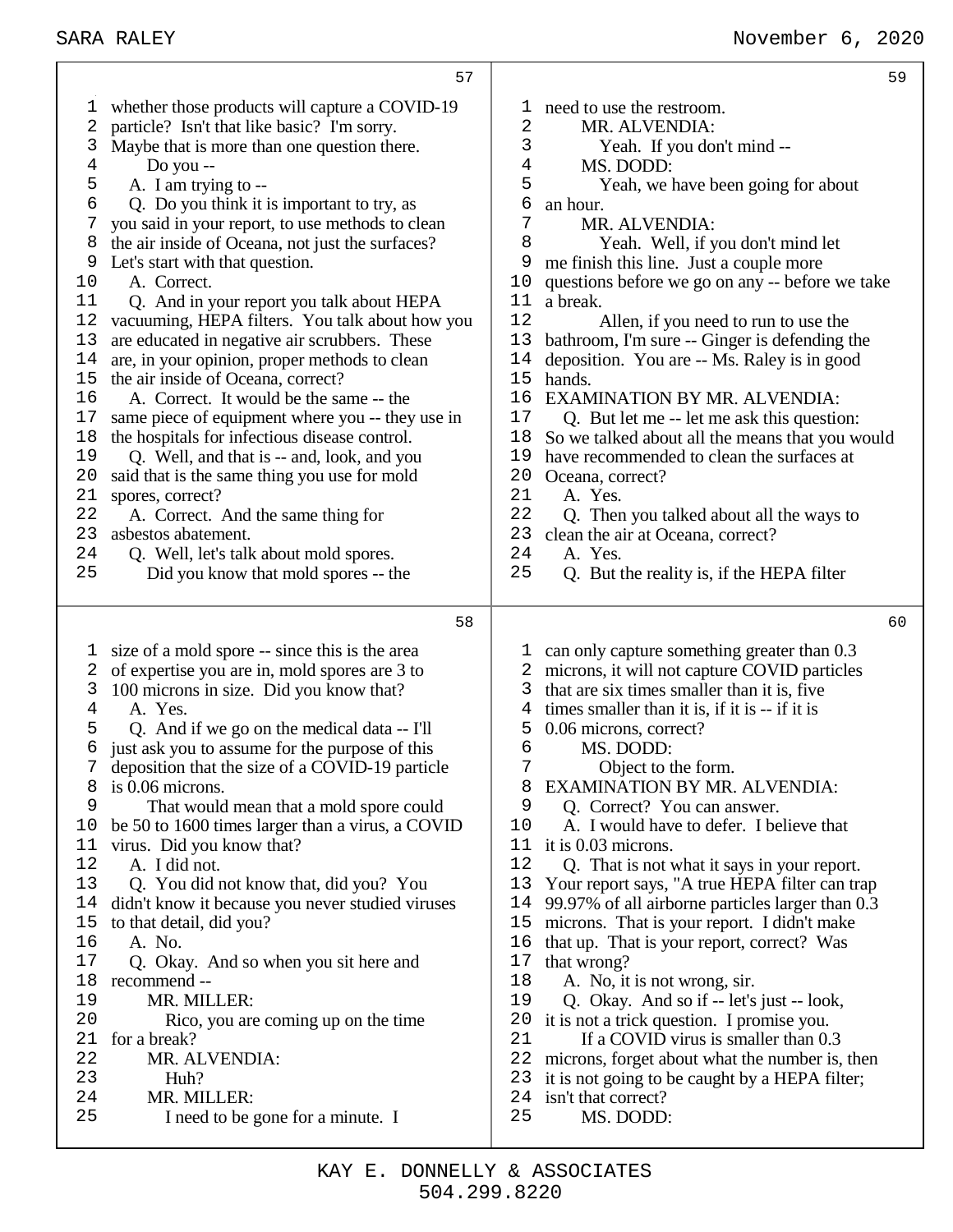|                 | 61                                                                      |          |                                                  | 63 |
|-----------------|-------------------------------------------------------------------------|----------|--------------------------------------------------|----|
| 1               | Object to the form.                                                     | 1        | Do you understand that, that you are             |    |
| 2               | MR. ALVENDIA:                                                           | 2        | still under oath, even though we take a break?   |    |
| 3               | You can answer.                                                         | 3        | THE WITNESS:                                     |    |
| 4               | THE WITNESS:                                                            | 4        | I understand.                                    |    |
| 5               | Oh, sorry. I would have to -- it                                        | 5        | MR. ALVENDIA:                                    |    |
| б               | sounded like you said it was 0.06, which would                          | 6        | Okay.                                            |    |
| 7               | mean that it was bigger than a mold spore.                              | 7        | MR. MILLER:                                      |    |
| 8               | <b>EXAMINATION BY MR. ALVENDIA:</b>                                     | 8        | What makes you think she can't talk              |    |
| 9               | Q. No, no, no, no. A micron. A mold spore                               | 9        | to her attorney? She is in the deposition. She   |    |
| 10              | micron is one micron, you would agree with me,                          | 10       | can talk to us, if we want to talk.              |    |
| 11              | and above? One micron to 100 microns is a mold                          | 11       | MR. ALVENDIA:                                    |    |
| $1\,2$          | spore, correct?                                                         | 12       | If she is on the stand -- all I'm                |    |
| 13              | A. Correct. But the HEPA filter can go to                               | 13       | saying is you can talk to her all you want. But  |    |
| 14              | 0.03.                                                                   | 14       | if she is on the stand, she can't talk to you    |    |
| 15              | Q. Well, no. But that is not what your                                  | 15       | about her testimony right now. She can't talk    |    |
| 16              | report says. Ma'am, I'm reading straight from                           | 16       | to you about that. I'm not --                    |    |
| 17              | your report. It says, "A true HEPA filter can                           | 17       | MR. HOUGHTALING:                                 |    |
| 18              | trap 99% of all airborne particles larger than                          | 18       | So you plan on talking to her,                   |    |
| 19              | 0.3 microns." Is that incorrect in your report?                         | 19       | Allen? You plan on --                            |    |
| 20              | A. No.                                                                  | 20       | MR. ALVENDIA:                                    |    |
| 21              | Q. Okay. So, once again, if a COVID virus                               | 21       | Yeah, I mean, you --                             |    |
| 22              | is smaller than 0.3 microns, if it is smaller,                          | 22       | MR. HOUGHTALING:                                 |    |
| 23              | then the filter is not going to capture it; is                          | 23       | --- talking to --                                |    |
| 24<br>25        | that correct?                                                           | 24<br>25 | MR. ALVENDIA:                                    |    |
|                 | MS. DODD:                                                               |          | -- all are going to talk to her                  |    |
|                 |                                                                         |          |                                                  |    |
|                 | 62                                                                      |          |                                                  | 64 |
|                 |                                                                         |          |                                                  |    |
| 1               | Object to the form.                                                     | L,       | about this line of questioning, then there is no |    |
| $\sqrt{2}$<br>3 | THE WITNESS:                                                            | 2<br>3   | reason to -- let's just go on break.             |    |
| 4               | If it is smaller, that would be<br>correct.                             | 4        | But the reality is, she is an                    |    |
| 5               | MR. ALVENDIA:                                                           | 5        | expert. She is not your client. She is an        |    |
| 6               | Thank you. Let's take a --                                              | 6        | expert that is --<br>MR. MILLER:                 |    |
| 7               | MS. DODD:                                                               | 7        | I'm trying to understand what your               |    |
| 8               | Rico, can we can take a break,                                          | 8        | logic is to $-$                                  |    |
| 9               | please?                                                                 | 9        | MR. ALVENDIA:                                    |    |
| 10              | MR. ALVENDIA:                                                           | 10       | No. My logic is my --                            |    |
| 11              | Sure.                                                                   | 11       | MR. MILLER:                                      |    |
| 12              | MS. DODD:                                                               | 12       | How did you --                                   |    |
| 13              | We have been going about an hour.                                       | 13       | MR. ALVENDIA:                                    |    |
| 14              | MR. ALVENDIA:                                                           | 14       | $My -$                                           |    |
| 15              | Sure. Sure. Let's take a break.                                         | 15       | MR. MILLER:                                      |    |
| 16              | MS. DODD:                                                               | 16       | -- notice this deposition?                       |    |
| 17              | Thank you.                                                              | 17       | MR. ALVENDIA:                                    |    |
| 18              | MR. ALVENDIA:                                                           | 18       | My logic is --                                   |    |
| 19              | Ma'am, I will say this: Ma'am, you                                      | 19       | MR. MILLER:                                      |    |
| 20              | are currently, on the Record, under oath and                            | 20       | This deposition is --                            |    |
| 21              | this is as if we are in trial.                                          | 21       | MR. ALVENDIA:                                    |    |
| 22              | And the procedure prohibits you from                                    | 22       | -- she is not your --                            |    |
| 23              | talking to anybody where you are, or your                               | 23       | MR. MILLER:                                      |    |
| 24<br>25        | attorneys, or anybody about what you are<br>testifying about right now. | 24<br>25 | We are not in trial right now.<br>There is no -- |    |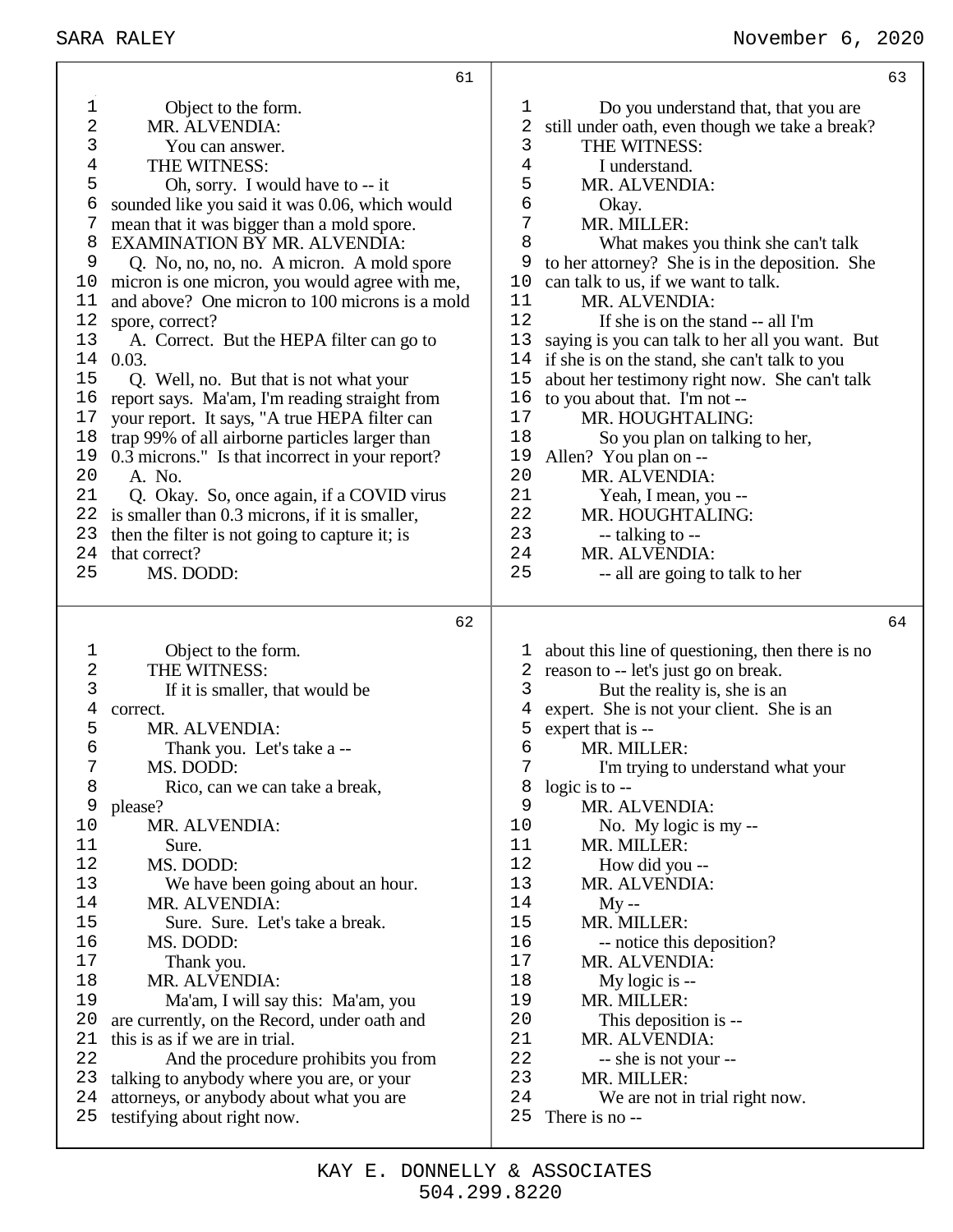|                 | 65                                                                             |                                                                                | 67                                               |
|-----------------|--------------------------------------------------------------------------------|--------------------------------------------------------------------------------|--------------------------------------------------|
| 1               | MR. ALVENDIA:                                                                  | $\mathbf 1$<br>MR. HOUGHTALING:                                                |                                                  |
| 2               | No. My logic --                                                                | $\sqrt{2}$                                                                     | About the testimony the witness --               |
| 3               | MR. MILLER:                                                                    | $\mathfrak{Z}$<br>MR. MILLER:                                                  |                                                  |
| 4               | This is a discovery deposition.                                                | $\overline{4}$<br>It is a discovery deposition.                                |                                                  |
| 5               | MR. ALVENDIA:                                                                  | 5<br>MR. ALVENDIA:                                                             |                                                  |
| 6               | -- is she is still under oath                                                  | 6                                                                              | It is improper while she is on the               |
| 7               | regardless if she takes a break. She is not                                    | 7<br>stand. This deposition is taken for all                                   |                                                  |
| 8               | your client.                                                                   | 8<br>purposes in the case. If she is unavailable for                           |                                                  |
| 9               | She is an expert and she can talk to                                           | trial, it will be used for that purpose.<br>9                                  |                                                  |
| 10<br>11        | you about whatever else she wants to, but you                                  | 10<br>11                                                                       | It is inappropriate for you to talk              |
| 12              | can't talk to her about her testimony while she<br>is on the stand.            | to an expert witness about anything about her<br>12<br>testimony in this case. |                                                  |
| 13              | Let's take a break.                                                            | 13                                                                             | You can talk to your client all you              |
| 14              | MR. MILLER:                                                                    | 14                                                                             | want about anything else. While this deposition  |
| 15              | $So -$                                                                         | 15<br>is taking place, it is inappropriate --                                  |                                                  |
| 16              | MR. HOUGHTALING:                                                               | 16<br>MR. MILLER:                                                              |                                                  |
| 17              | But, wait --                                                                   | 17<br>I do not --                                                              |                                                  |
| 18              | MR. MILLER:                                                                    | 18<br>MR. ALVENDIA:                                                            |                                                  |
| 19              | -- I don't know how you noticed it,                                            | 19<br>It is on the Record. Let's move                                          |                                                  |
| 20              | but this isn't a notice of perpetuation.                                       | 20<br>forward. If you want to talk to her about --                             |                                                  |
| 21              | MR. HOUGHTALING:                                                               | 21<br>MR. MILLER:                                                              |                                                  |
| 22              | So, wait.                                                                      | 22                                                                             | I don't know -- I don't know what                |
| 23              | MR. ALVENDIA:                                                                  | 23<br>universe this is, but I can talk to a witness                            |                                                  |
| 24              | She has still taken an oath. She is                                            | 24<br>during a break, any witness any time I want. I                           |                                                  |
| 25              | under oath. If you are going to say she is no                                  | 25<br>am not --                                                                |                                                  |
|                 |                                                                                |                                                                                |                                                  |
|                 | 66                                                                             |                                                                                | 68                                               |
|                 |                                                                                |                                                                                |                                                  |
| 1<br>$\sqrt{2}$ | longer under oath, then she-<br>MR. MILLER:                                    | MR. ALVENDIA:<br>1<br>$\sqrt{2}$                                               |                                                  |
| 3               | What does her oath have to do                                                  | You are right, Allen. You are<br>3                                             |                                                  |
| 4               | with --                                                                        | right, Allen. Allen --<br>$\overline{4}$<br>MR. MILLER:                        |                                                  |
| 5               | MR. ALVENDIA:                                                                  | 5<br>I can $-$                                                                 |                                                  |
| 6               | -- can talk about --                                                           | 6<br>MR. ALVENDIA:                                                             |                                                  |
| 7               | MR. MILLER:                                                                    | 7<br>Allen --                                                                  |                                                  |
| 8               | What does her oath have to do with                                             | 8<br>MR. MILLER:                                                               |                                                  |
| 9               | talking to me?                                                                 | 9<br>-- talk to her.                                                           |                                                  |
| 10              | MR. ALVENDIA:                                                                  | 10<br>MR. ALVENDIA:                                                            |                                                  |
| 11              | Come on, man. You are arguing about                                            | 11                                                                             | Allen, you are right. If you want                |
| 12              | this enough. Let's go on break.                                                | 12                                                                             | to go coach your witness about what she is being |
| 13              | You can talk to her about whatever                                             | 13<br>hammered on, go coach her, okay?                                         |                                                  |
| 14              | you want to talk to her about.                                                 | 14<br>Let's take a break.                                                      |                                                  |
| 15              | MR. MILLER:                                                                    | 15<br>MR. HOUGHTALING:                                                         |                                                  |
| 16              | All right.                                                                     | 16                                                                             | It is pretty obvious what is going               |
| 17<br>18        | MR. HOUGHTALING:                                                               | $17$<br>to happen here. Yeah. Okay.<br>18                                      |                                                  |
| 19              | Wait. Wait. I just want to<br>establish -- wait.                               | MS. DODD:<br>19                                                                |                                                  |
| 20              | I just want to establish on the                                                | 20<br>put Allen Miller, Sara Raley, and myself in a                            | Madam Court Reporter, if you could               |
| 21              | Record, so, Allen, you intend on talking to the                                | 21<br>breakout room, please.                                                   |                                                  |
| 22              | expert during the break?                                                       | 22<br>MR. ALVENDIA:                                                            |                                                  |
| 23              | MR. MILLER:                                                                    | 23<br>John, I'm calling you.                                                   |                                                  |
| 24<br>25        | I intend on talking to both Ginger<br>and the expert during deposition breaks. | 24<br>MR. HOUGHTALING:<br>25<br>Yeah. Okay.                                    |                                                  |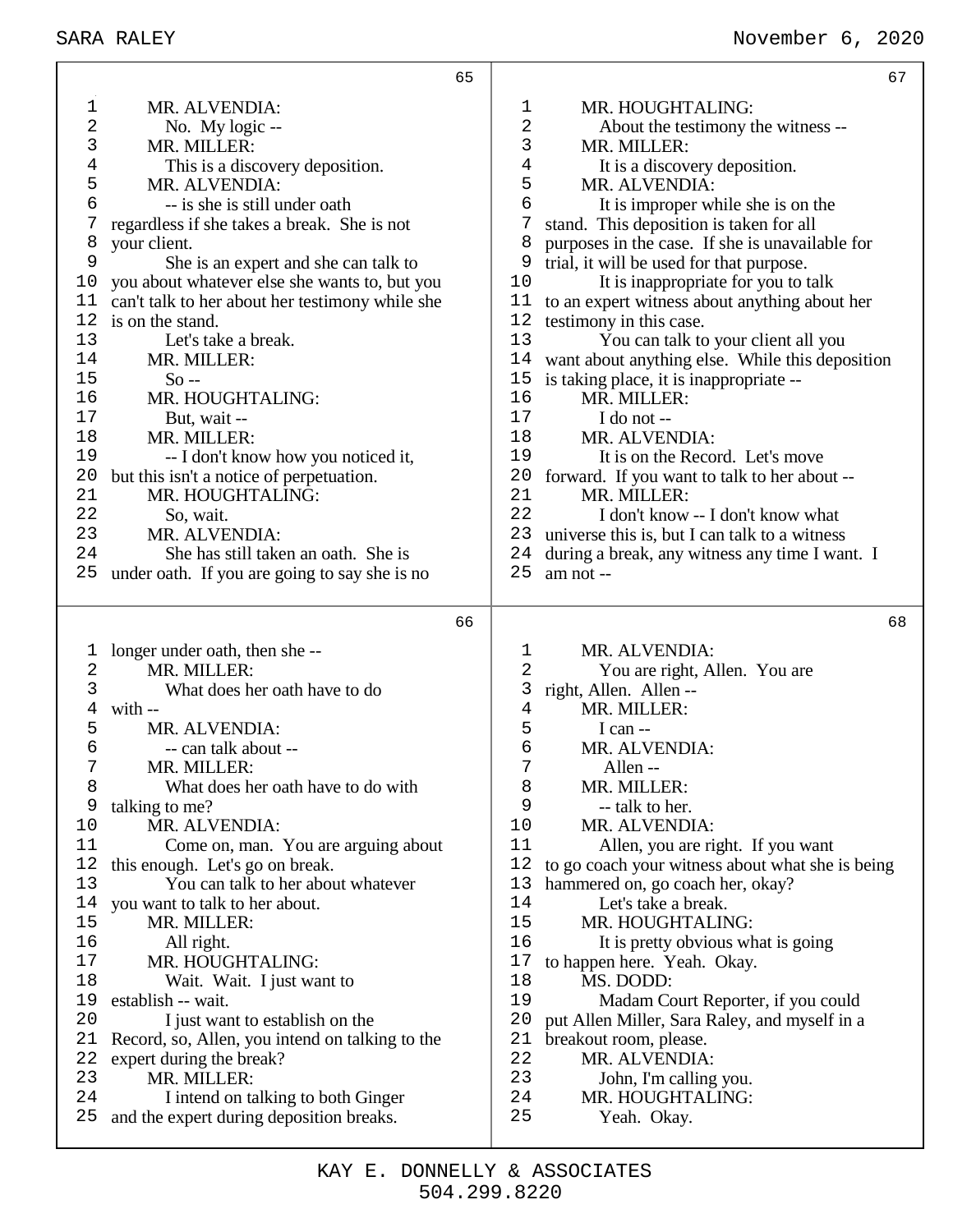|          | 69                                                                                                |            | 71                                                                               |
|----------|---------------------------------------------------------------------------------------------------|------------|----------------------------------------------------------------------------------|
| 1        | MR. ALVENDIA:                                                                                     | T          | basis throughout the day to clean touch points?                                  |
| 2        | I'm calling you right now.                                                                        | $\sqrt{2}$ | MS. DODD:                                                                        |
| 3        | (Court Reporting complying with                                                                   | 3          | Object to the form.                                                              |
| 4        | request.)                                                                                         | 4          | Rico, she has not been offered as an                                             |
| 5        | (Recess held.)                                                                                    | 5          | expert in the cost associated with any of these                                  |
| 6        | MR. ALVENDIA:                                                                                     | 6          | action items.                                                                    |
| 7        | Okay. Back on the Record.                                                                         | 7          | MR. ALVENDIA:                                                                    |
| 8        | <b>EXAMINATION BY MR. ALVENDIA:</b>                                                               | 8          | Hold on a second.                                                                |
| 9        | Q. Ms. Raley, let's talk about your                                                               | 9          | She -- she is being offered as an                                                |
| 10       | recommendations for cleaning Oceana.                                                              | 10         | expert in cleaning and restoration, and she                                      |
| 11       | Let me ask you this: The touchpoint                                                               | 11         | doesn't know what it costs? Is that what you                                     |
| 12<br>13 | cleaning; non-porous surfaces; soft, porous                                                       | 12<br>13   | are saying, Counsel?                                                             |
| 14       | surfaces; applying disinfectant; HEPA vacuuming                                                   | 14         | MS. DODD:<br>Rico, she has not --                                                |
| 15       | versus normal vacuuming; and use of such filters<br>such as a negative air scrubber; all of those | 15         | MR. ALVENDIA:                                                                    |
| 16       | things, did you do that when you were doing mold                                                  | 16         | She doesn't know how much to charge?                                             |
| 17       | remediation?                                                                                      | 17         | MS. DODD:                                                                        |
| 18       | A. Yes.                                                                                           | 18         | -- offered an opinion as to the cost                                             |
| 19       | Q. Okay. And, in fact, that is what you                                                           | 19         | of the restoration --                                                            |
| 20       | have the vast amount of your experience in. It                                                    | 20         | MR. ALVENDIA:                                                                    |
| 21       | is not in virus cleaning. To be fair, the vast                                                    | 21         | Okay. Well, this is a discovery                                                  |
| 22       | amount of your experience is in mold cleaning,                                                    | 22         | deposition --                                                                    |
| 23       | correct?                                                                                          | 23         | MS. DODD:                                                                        |
| 24       | A. I would not agree with that statement,                                                         | 24         | -- or cleaning.                                                                  |
| 25       | no.                                                                                               | 25         | MR. ALVENDIA:                                                                    |
|          |                                                                                                   |            |                                                                                  |
|          |                                                                                                   |            |                                                                                  |
|          | 70                                                                                                |            | 72                                                                               |
| 1        | Q. Well let me say this: I shouldn't have                                                         | 1          | This is a discovery deposition, as                                               |
| 2        | used "vast." You certainly have more experience                                                   | 2          | your co-counsel so aptly pointed out. I would                                    |
| 3        | in cleaning mold, than you do in cleaning                                                         | 3          | like to know if she knows the cost associated                                    |
| 4        | viruses. Would you agree with that?                                                               | 4          | with her expertise.                                                              |
| 5        | A. I would agree with that, yes. However,                                                         | 5          | So my question to her is: As an                                                  |
| 6        | it is the same means and methods that are                                                         | 6          | expert in cleaning and restoration, how much                                     |
|          | recommended with regards to asbestos, lead, and                                                   |            | would it cost to clean touch points throughout                                   |
| 8        | mold abatement.                                                                                   | 8          | the day of a business? How much would it cost                                    |
| 9        | Q. Right. And I appreciate that.                                                                  | 9          | to do that?                                                                      |
| 10       | I'm just trying to get to the next line                                                           | 10<br>11   | THE WITNESS:                                                                     |
| 11<br>12 | of questioning, which is the cost for these                                                       | 12         | It would be probably based on an<br>hourly rate for a cleaning technician, which |
| 13       | types of cleaning.<br>You mentioned earlier that you would                                        | 13         | would be -- it varies depending on the place and                                 |
| 14       | charge about \$500 to train someone like Oceana                                                   | 14         | area of the country.                                                             |
| 15       | on how to clean their property using the proper                                                   | 15         | I couldn't tell you what the exact                                               |
| 16       | procedures, correct?                                                                              | 16         | amount is in New Orleans, but it is probably                                     |
| 17       | A. Correct.                                                                                       | 17         | somewhere in that 15 to \$20 per hour per person                                 |
| 18       | Q. And then you listed out some methods on                                                        | 18         | to do that.                                                                      |
| 19       | how to clean it.                                                                                  | 19         | <b>EXAMINATION BY MR. ALVENDIA:</b>                                              |
| 20       | How much would it cost -- let's start on                                                          | 20         | Q. Okay. $15$ to \$20 an hour.                                                   |
| 21       | the first one. And if you could draw on your                                                      | 21         | So throughout a 12-hour day, it would                                            |
| 22       | history maybe from when you cleaned mold, if                                                      | 22         | cost about \$240 a day if they were there for 12                                 |
| 23       | that is something comparable.                                                                     | 23         | hours, right, to be cleaning on a continuing                                     |
| 24<br>25 | A. Uh-huh.<br>Q. How much would it cost on a regular                                              | 24<br>25   | basis touchpoints, correct?<br>A. I would say that it is not a 12 full           |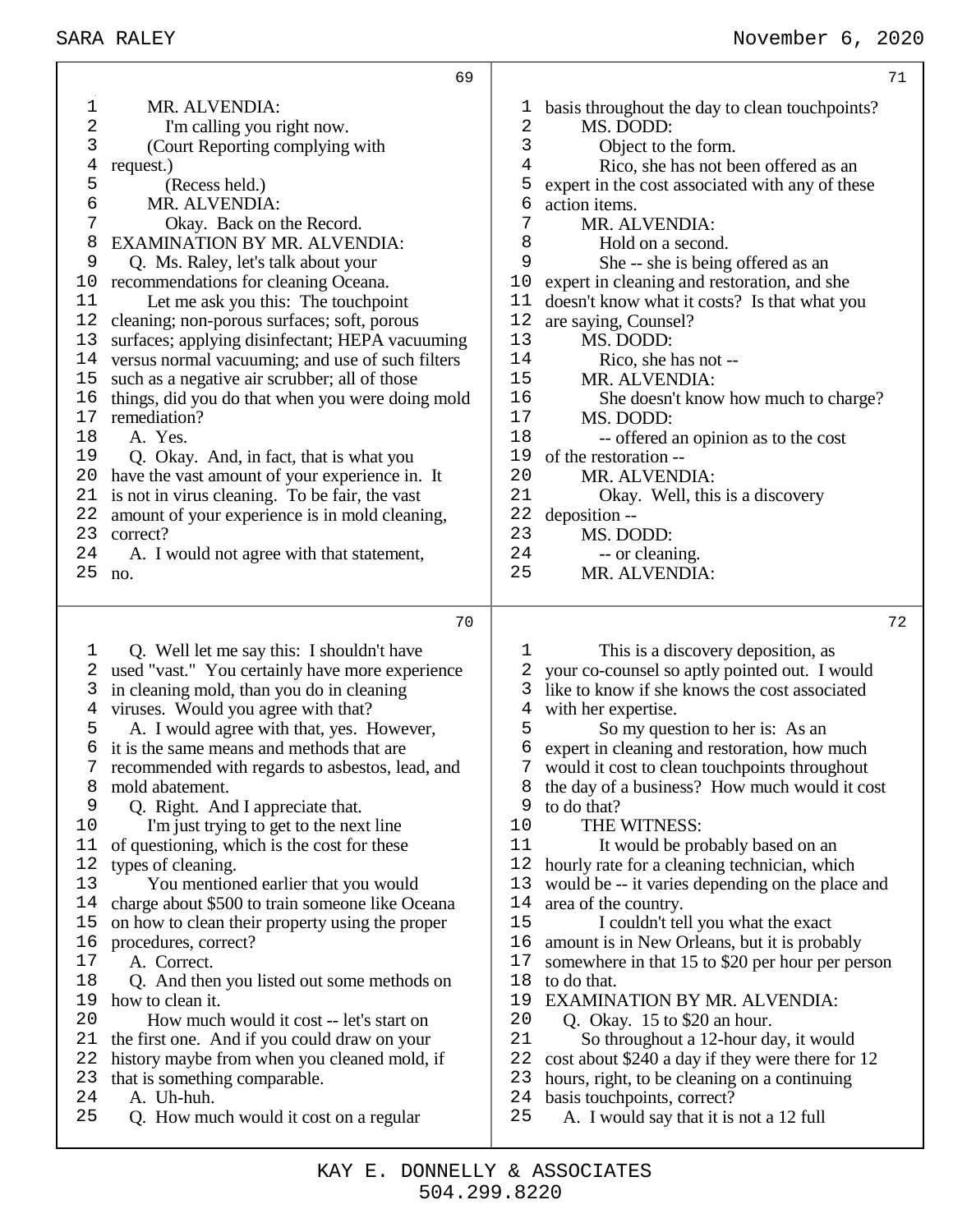hours to go around and clean all the high touchpoints because people are occupying tables, and you would have to wait until the table cleared. So I would say that, you know, one person could probably do one floor and regularly make rounds on all of those high touchpoints on a regular schedule. Q. Right. Okay. And that person would charge about -- you said about \$20 an hour, right? A. If it were an outside vendor who was providing the service. Q. Yeah. Okay. Let's -- A. Someone that is working -- Q. Let's do it that way. A. -- for -- well, if it is someone that is working for the restaurant, then it would depend on -- they could be trained. And I don't know 20 what the restaurant pays their people, sir.<br>21 O. Okay. Well, let's not go there. 21 Q. Okay. Well, let's not go there.<br>22 Let's go to what you do know. Let's go to what you do know, which is you just said a technician would charge about \$20 an hour.<br>25 And if t And if the restaurant was open for 12 hours a day -- I want you to assume that for the purpose of this deposition. It is actually open 3 later, but 12 hours times  $$20$  is  $$240$  a day.<br>4 Is that roughly what it would cost to Is that roughly what it would cost to clean touchpoints on a daily basis? MS. DODD: Object to the form. 8 MR. ALVENDIA:<br>9 You can answer You can answer question. Yes or no? THE WITNESS: No. EXAMINATION BY MR. ALVENDIA: Q. No, it is not. Okay. 14 Well, enlighten me then, because if<br>15 somebody goes -- if you were to assume somebody goes -- if you were to assume that the average customer sits at a table for 45 minutes, when that person gets up from that table, shouldn't that table be cleaned? Isn't it a 19 touch surface, a touchpoint?<br>20 A Yes A. Yes. Q. Okay. So if somebody is cleaning every 45 minutes -- it is actually more than once an hour, by the way. But let's just round up to an hour. If they are cleaning at least once an hour tables, then you go on 12 hours at \$20 an hour, it is about \$240 a day to clean touchpoints in a restaurant by a technician, correct? MS. DODD: Object to the form. Compound question. 8 THE WITNESS:<br>9 Again sir -- of 9 Again, sir -- okay. Sorry.<br>10 MS. DODD: MS. DODD: 11 Go ahead, Sara. If you can answer.<br>12 THE WITNESS THE WITNESS: 13 Again, it could be a staff person<br>14 who is already assigned to bus tables. who is already assigned to bus tables. EXAMINATION BY MR. ALVENDIA: Q. I am not asking if it is a staff person. I'm asking if it is a technician. If it is a technician, it would cost about \$20 an hour, 19 correct?<br>20 A If A. If it was an outside technician that 21 they hired on a daily basis.<br>22  $\degree$  O Okay Thank you. 22 Q. Okay. Thank you.<br>23 About \$20 an hour. About \$20 an hour. And if that outside technician was to stay there throughout the normal course of a business day, and we will just round it up to 12 hours, it would cost about \$240 a day, correct? A. Based on your scenario, my answer would be yes. Q. Okay. \$240 a day times seven days a 6 week, that would be  $$1,680$  a week.<br>  $7$  You are going to have to trust t You are going to have to trust my math on this one. If I entered it properly in my calculator, would you agree that that is about \$1,680 a week for that technician to clean? You 11 agree with that?<br>12 A. Yes. But A. Yes. But it is not going to require -- if someone is trained appropriately, the staff is going to be cleaning the table whether COVID-19 was there or not. Q. Okay. And, ma'am, I appreciate your answer, but my question is if there was a technician, okay? 19 So if it was a technician charging \$20 an hour, seven days a week, 12 hours a day, that is about \$1,680 a week. You would agree with me on that, if I -- if I showed you the math; yes? A. I would agree on your math. But I disagree on your analysis in that it wouldn't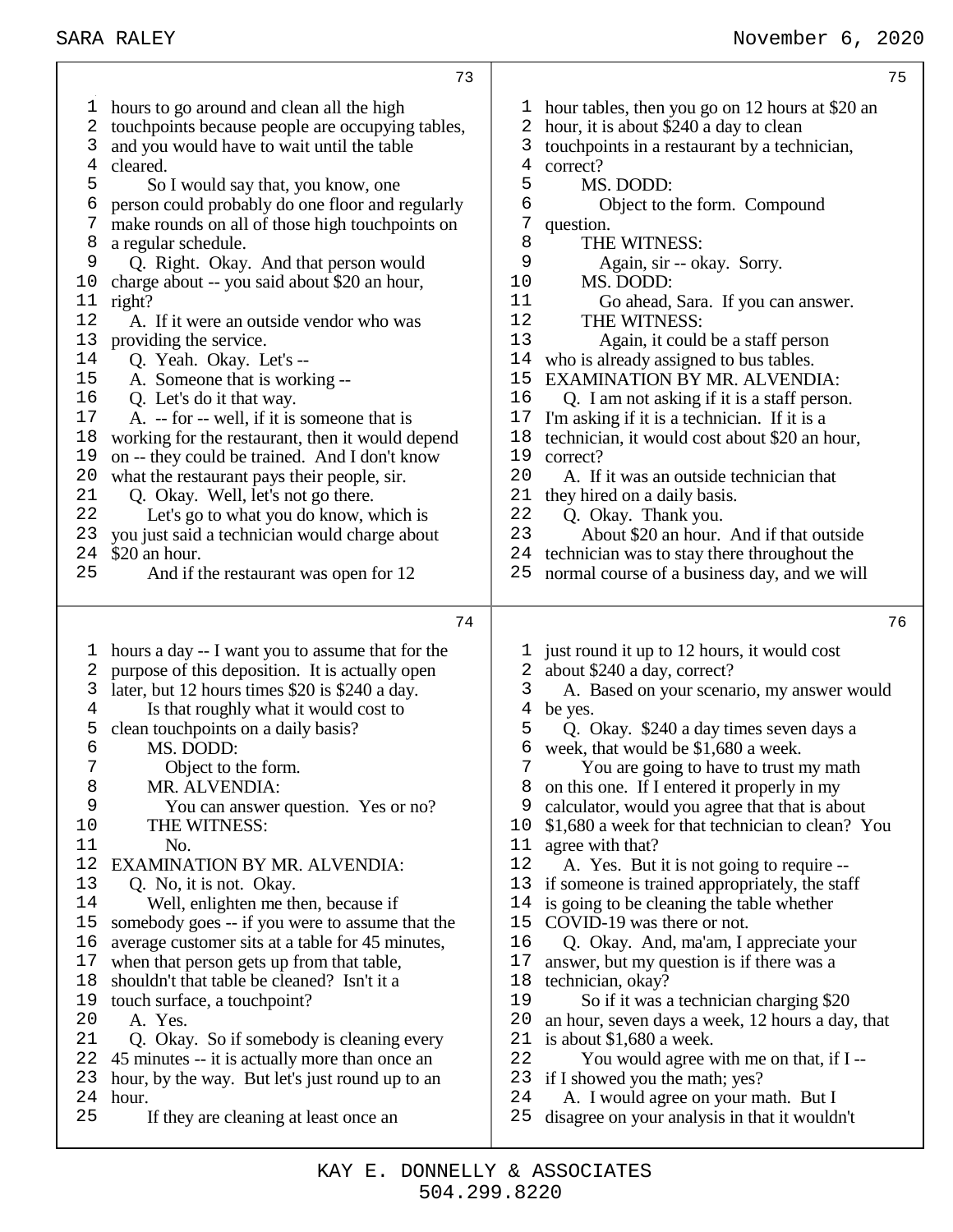|                | 77                                               |                | 79                                                                              |
|----------------|--------------------------------------------------|----------------|---------------------------------------------------------------------------------|
| I,             | require --                                       | T              | this point forward --                                                           |
| 2              | Q. Ma'am, I'm not --                             | 2              | MR. HOUGHTALING:                                                                |
| 3              | A. -- a technician to be there the whole         | 3              | Yeah.                                                                           |
| 4              | time.                                            | 4              | MR. ALVENDIA:                                                                   |
| 5              | Q. Okay. Listen to my, question though,          | 5              | -- there is only one defense                                                    |
| 6              | because I'm not asking whether it is required or | 6              | attorney speaking.                                                              |
| 7              | not. I'm really not.                             | $\overline{7}$ | MS. DODD:                                                                       |
| 8              | I'm just asking you what the cost of a           | 8              | Aren't there multiple Plaintiff                                                 |
| 9              | technician is. You have given me that number.    | 9              | lawyers --                                                                      |
| 10             | A. Uh-huh.                                       | 10             | MR. ALVENDIA:                                                                   |
| 11             | Q. I'm doing simple math here.                   | 11             | No, there is not.                                                               |
| 12             | A. Right. And I already --                       | 12             | MS. DODD:                                                                       |
| 13             | Q. You agree with me --                          | 13             | -- speaking right now?                                                          |
| 14             | A. I already agreed with you, sir, that,         | 14             | MR. ALVENDIA:                                                                   |
| 15             | yes, based on your scenario, yes, that would be  | 15             | No, there is not.                                                               |
| 16             | the cost if --                                   | 16             | MR. HOUGHTALING:                                                                |
| $17$           | Q. Okay.                                         | 17             | No. I'm saying I'm happy to speak                                               |
| 18             | A. -- an outside technician was to be there      | 18             | also if this is what we are going to do. If we                                  |
| 19             | every day, all day long.                         | 19             | are going to do that --                                                         |
| 20             | Q. Okay. 1,680 times 30 days, that would         | 20             | MR. ALVENDIA:                                                                   |
| 21             | be \$50,000 a month, if we use an outside        | 21             | No, no, no, no. Let's follow the                                                |
| 22             | technician, correct?                             | 22             | proper procedure.                                                               |
| 23             | A. Correct.                                      | 23             | The proper procedure is, this                                                   |
| 24             | MS. DODD:                                        | 24             | deposition is being taken for all purposes, and                                 |
| 25             | Object to the form.                              | 25             | the proper procedure is one attorney defends it,                                |
|                |                                                  |                |                                                                                 |
|                | 78                                               |                | 80                                                                              |
| 1              | MR. MILLER:                                      | T              | one attorney takes it.                                                          |
| 2              | I think she has answered this                    | 2              | So, John, let's just follow that                                                |
| 3              | question several times.                          | 3              | protocol.                                                                       |
| $\overline{4}$ | MS. DODD:                                        | 4              | <b>EXAMINATION BY MR. ALVENDIA:</b>                                             |
| 5              | Right.                                           | 5              | Q. Okay. So, ma'am, I'm asking you the                                          |
| 6              | MR. MILLER:                                      | 6              | question: If it is 30 days, that is \$50,000 a                                  |
|                | The scenario is inconsistent with                |                | month with an outside technician, correct?                                      |
| 8              | your client's testimony.                         | 8              | A. Based on your --                                                             |
| 9              | MR. HOUGHTALING:                                 | 9              |                                                                                 |
| 10             |                                                  |                | MS. DODD:                                                                       |
|                | How many -- hey, Allen. Allen.                   | 10             | Again, object to the form. Asked                                                |
| 11             | MR. ALVENDIA:                                    | 11             | and answered. I mean, we --                                                     |
| 12             | Yeah, who is defending the                       | 12             | MR. ALVENDIA:                                                                   |
| 13             | deposition, number one?                          | 13             | No, it is not.                                                                  |
| 14             | MR. HOUGHTALING:                                 | 14             | MS. DODD:                                                                       |
| 15             | Now, I'm happy to speak --                       | 15             | Are you going to keep doing this,                                               |
| 16             | MR. ALVENDIA:                                    | 16             | Rico?                                                                           |
| 17             | Yeah. No, no. Wait. Let --                       | 17             | MR. ALVENDIA:                                                                   |
| 18             | MR. HOUGHTALING:                                 | 18             | No, no. No, no, no. Stop. Listen.                                               |
| 19             | If you are --                                    | 19             | I'm asking a completely different question. I'm                                 |
| 20             | MR. ALVENDIA:                                    | 20             | about to ask how much it would cost on an annual                                |
| 21             | I let it go earlier.                             | 21             | basis. This is the first time I've asked that                                   |
| 22             | MR. HOUGHTALING:                                 | 22             | question.                                                                       |
| 23             | I'm happy to speak.                              | 23             | You can conclude all you want from                                              |
| 24<br>25       | MR. ALVENDIA:<br>Yeah. I let it go earlier. From | 24<br>25       | my other questions, insinuate all you want. I'm<br>asking a brand new question. |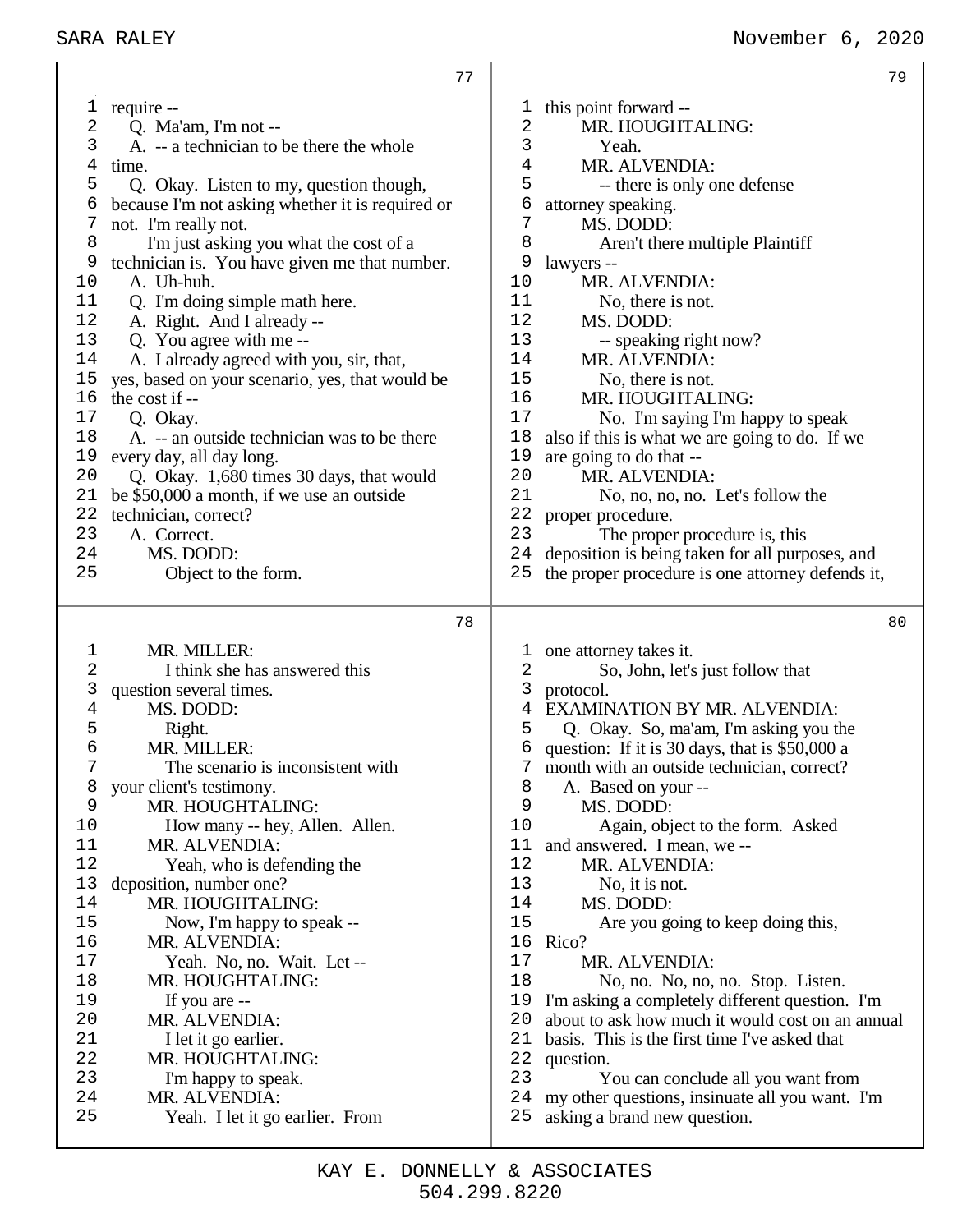<br> $11$ 

14<br>15

 $16 \\ 17$ 

| 83                                                                                                                                                                                                                                                                                                                                                                                                                                                                                                                                                                                                                                                                                                                                                                                                                                                                                                                                                                                                                                                                                                                                                    |
|-------------------------------------------------------------------------------------------------------------------------------------------------------------------------------------------------------------------------------------------------------------------------------------------------------------------------------------------------------------------------------------------------------------------------------------------------------------------------------------------------------------------------------------------------------------------------------------------------------------------------------------------------------------------------------------------------------------------------------------------------------------------------------------------------------------------------------------------------------------------------------------------------------------------------------------------------------------------------------------------------------------------------------------------------------------------------------------------------------------------------------------------------------|
| cleanest area first; work toward the less clean<br>1<br>2<br>areas. And as soon as the -- normally, we would<br>use something that would be disposable.<br>3<br>$\overline{4}$<br>Once that has been contaminated after<br>5<br>you have cleaned, you now throw that away. You<br>6<br>take off your gloves. You wash your hands<br>7<br>thoroughly.<br>8<br>You don a new set of gloves. You get a<br>9<br>new cleaning cloth, and you continue on.<br>After that, you apply disinfectant per<br>10<br>11<br>the product labels, per the application that is<br>12<br>specified on that manufacturer label, and then<br>13<br>appropriately recognize the dwell time per the<br>14 manufacturer's recommendations.<br>15<br>Q. Okay. And so that deals with the<br>16<br>surfaces.<br>17<br>We talked about the air earlier, right?<br>18<br>The air is a component of the restaurant,<br>19<br>correct?<br>20<br>MS. DODD:<br>21<br>Object to the form.<br><b>EXAMINATION BY MR. ALVENDIA:</b><br>22<br>23<br>Q. Correct? It is a part of the<br>restaurant, is the air, right? I mean, you<br>24<br>25<br>can't have a physical space without air, |
| 84                                                                                                                                                                                                                                                                                                                                                                                                                                                                                                                                                                                                                                                                                                                                                                                                                                                                                                                                                                                                                                                                                                                                                    |
| correct?<br>1<br>2<br>MS. DODD:<br>3<br>Object to the form.<br>EXAMINATION BY MR. ALVENDIA:<br>4<br>5<br>Q. Correct?<br>6<br>A. The issue here is that every building in<br>this entire world has air in it, sir, and you<br>7<br>have normal air infiltration and ex-filtration<br>8<br>9<br>every time a door opens and closes.<br>10<br>Q. Exactly my point.<br>11<br>Okay. So let me ask you this question:<br>12<br>If you go through those protocols of cleaning<br>the surfaces, your definition of damages is if a<br>13<br>14<br>surface can be restored by cleaning, then it has<br>15<br>not been physically damaged, correct?<br>16<br>A. Correct.<br>17<br>Q. So going through these restoration<br>18<br>protocols, it is your testimony that that<br>property is no longer damaged, correct?<br>19<br>20<br>A. That is correct.<br>21<br>MS. DODD:<br>22<br>Object to the form.<br>23<br><b>EXAMINATION BY MR. ALVENDIA:</b><br>24<br>Q. Okay. But let me ask --                                                                                                                                                                       |
|                                                                                                                                                                                                                                                                                                                                                                                                                                                                                                                                                                                                                                                                                                                                                                                                                                                                                                                                                                                                                                                                                                                                                       |

- down. And that, you would start from the
	- 504.299.8220 KAY E. DONNELLY & ASSOCIATES

- 
- ing in
- this entire world has air in it, sir, and you
- have normal air infiltration and ex-filtration
- Okay. So let me ask you this question:
- eaning
- s is if a
- n it has
	-
- 
- EXAMINATION BY MR. ALVENDIA:
- 
- MS. DODD: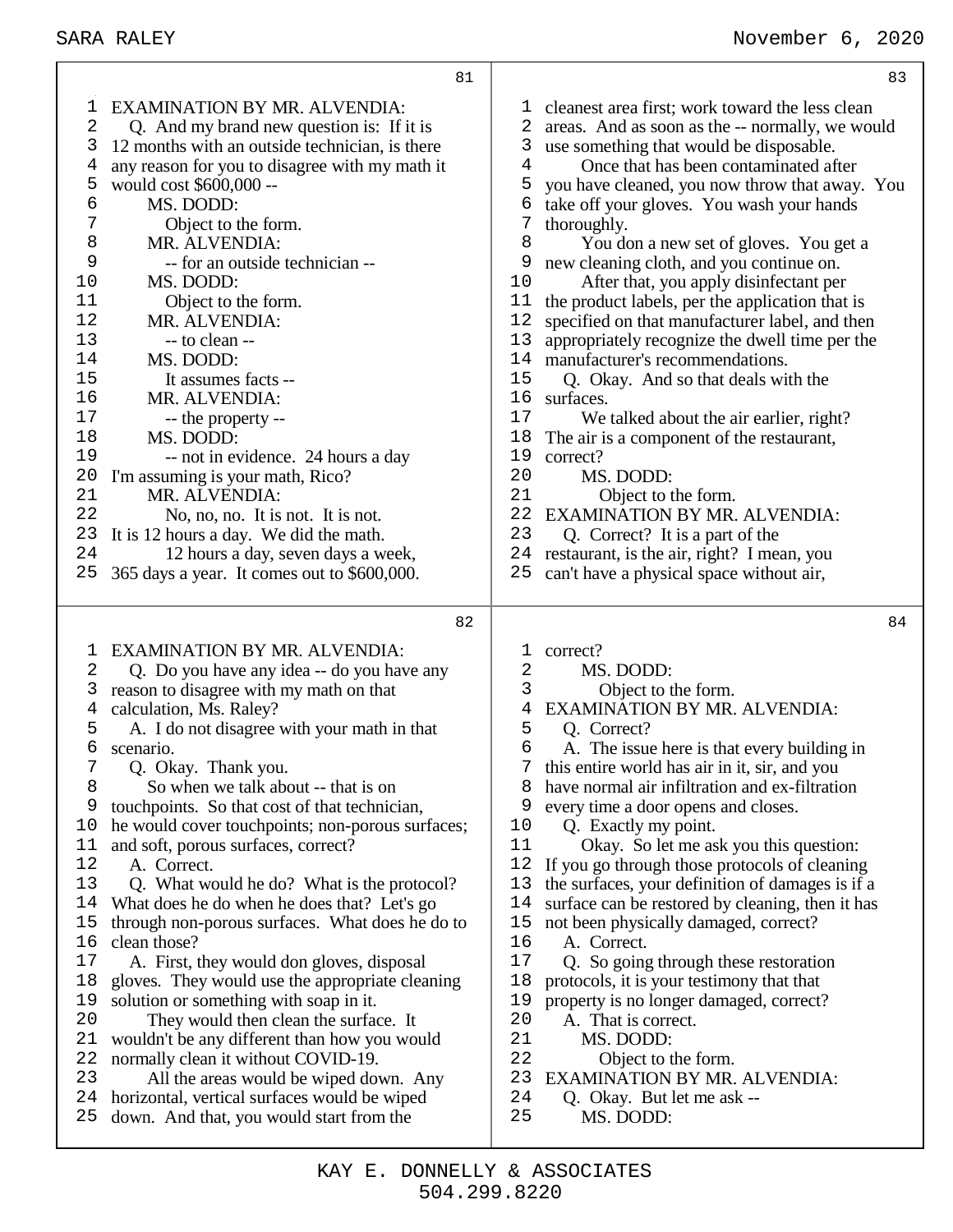# SARA RALEY November 6, 2020

|          | 85                                                                                                   | 87                                                                                                       |
|----------|------------------------------------------------------------------------------------------------------|----------------------------------------------------------------------------------------------------------|
| 1        | That is not what she said, Rico.                                                                     | Q. Right. Well --<br>$\mathbf 1$                                                                         |
| 2        | You are mischaracterizing her report.                                                                | $\overline{\mathbf{c}}$<br>A. I mean --                                                                  |
| 3        | MR. ALVENDIA:                                                                                        | 3<br>$Q. - my question -$                                                                                |
| 4        | Okay. I appreciate your objection.                                                                   | 4<br>A. -- if you couldn't reuse it, there                                                               |
| 5        | <b>EXAMINATION BY MR. ALVENDIA:</b>                                                                  | 5<br>wouldn't be a building in the world that could                                                      |
| 6<br>7   | Q. So let's go through your definition                                                               | 6<br>be reused if someone came in and had COVID-19<br>7                                                  |
| 8        | again.<br>If a surface can be restored by                                                            | and sneezed on a table.<br>8<br>Q. Right. So, but to be clear, you say you                               |
| 9        | cleaning, then it has not been physically                                                            | 9<br>have to break the chain of infection by using a                                                     |
| 10       | damaged. That is your definition, correct?                                                           | proper disinfectant, correct?<br>10                                                                      |
| 11       | Correct?                                                                                             | 11<br>A. You have to clean first, and then                                                               |
| 12       | A. If it can be cleaned back to normal                                                               | 12<br>disinfect. It clearly states that in that                                                          |
| 13       | ecology and reused.                                                                                  | 13<br>report.                                                                                            |
| 14       | Q. Right. Then that is your definition, is                                                           | 14<br>Q. And that breaks the chain of infection,                                                         |
| 15       | it wasn't damaged, correct?                                                                          | 15<br>correct?                                                                                           |
| 16       | A. Correct.                                                                                          | 16<br>A. It does.                                                                                        |
| 17       | Q. What if we replaced that with this: If                                                            | 17<br>Q. Okay.                                                                                           |
| 18<br>19 | a surface cannot be restored by cleaning, then                                                       | 18<br>A. Cleaning helps to agitate and remove the<br>19                                                  |
| 20       | it has been physically damaged. Would you agree<br>with the opposite?                                | virus particles, and the disinfectant comes back<br>20<br>through and -- and then that biocide kills the |
| 21       | MS. DODD:                                                                                            | 21<br>virus, as long as it has been followed by the                                                      |
| 22       | Object to the form. That is an                                                                       | 22<br>appropriate procedures as outlined on the                                                          |
| 23       | improper question mischaracterizing her report                                                       | 23<br>manufacturer's label of the product that is                                                        |
| 24       | and her expertise.                                                                                   | 24<br>being used.                                                                                        |
| 25       | MR. ALVENDIA:                                                                                        | 25<br>And it should be a product that comes                                                              |
|          |                                                                                                      |                                                                                                          |
|          |                                                                                                      |                                                                                                          |
|          | 86                                                                                                   | 88                                                                                                       |
| 1        | Okay. We appreciate your objection.                                                                  | from the approved EPA end list, which is on the<br>T                                                     |
| 2        | <b>EXAMINATION BY MR. ALVENDIA:</b>                                                                  | 2<br>CDC and the EPA websites.                                                                           |
| 3        | Q. So you can answer the question.                                                                   | 3<br>Q. I appreciate that. And I looked at it.                                                           |
| 4        | So I understand, you are telling the                                                                 | Thank you for pointing that out. I looked at<br>4                                                        |
| 5<br>6   | Court here today, you are telling the Judge if a<br>surface can be restored by cleaning, then it has | that list of cleaners by the way.<br>5<br>6<br>Can you tell me right now, is there any                   |
| 7        | not been physically damaged, correct? That is                                                        | product on the market that prospectively kills<br>7                                                      |
| 8        | your conclusion?                                                                                     | coronavirus? In other words, you put it on the<br>8                                                      |
| 9        | A. That is correct.                                                                                  | table and it kills it for the rest of the day?<br>9                                                      |
| 10       | The issue here is if you had something                                                               | 10<br>A. It will kill it until the point it is                                                           |
| 11       | that was an impacted material that you couldn't                                                      | 11<br>touched again, as long as the label has been                                                       |
| 12       | remove it by cleaning, such as drywall that has                                                      | 12<br>followed that it was mixed and applied                                                             |
| 13       | visible mold spores, things of that, then that                                                       | 13<br>appropriately per the manufacturer's                                                               |
| 14<br>15 | would be required to be removed and replaced.                                                        | 14<br>instructions.<br>15                                                                                |
| 16       | Q. Okay.                                                                                             | Q. Okay. And I'm glad you said that.<br>16                                                               |
| 17       | A. But if it is just cleaning, it can -- it<br>would certainly -- all you have to do is clean        | So it will clean it, but until a point<br>it is touched again by a COVID virus, correct?<br>17           |
| 18       | and disinfect, and the surface is now usable                                                         | 18<br>A. No. A disinfectant is different than                                                            |
| 19       | again.                                                                                               | 19<br>cleaning, sir.                                                                                     |
| 20       | Q. Right. And what you said earlier in                                                               | 20<br>Q. Okay. And that is --                                                                            |
| 21       | your report -- let me get to it now.                                                                 | 21<br>A. Cleaning --                                                                                     |
| 22       | It says you can break the chain of                                                                   | 22<br>$Q. - my question.$ That is my question.                                                           |
| 23       | infection by cleaning the tables, right?                                                             | 23<br>Does a disinfectant continue to kill                                                               |
| 24<br>25 | A. It would be no different, sir, then<br>cleaning for the flu.                                      | 24<br>anything that comes in contact with a table for<br>25<br>an extended --                            |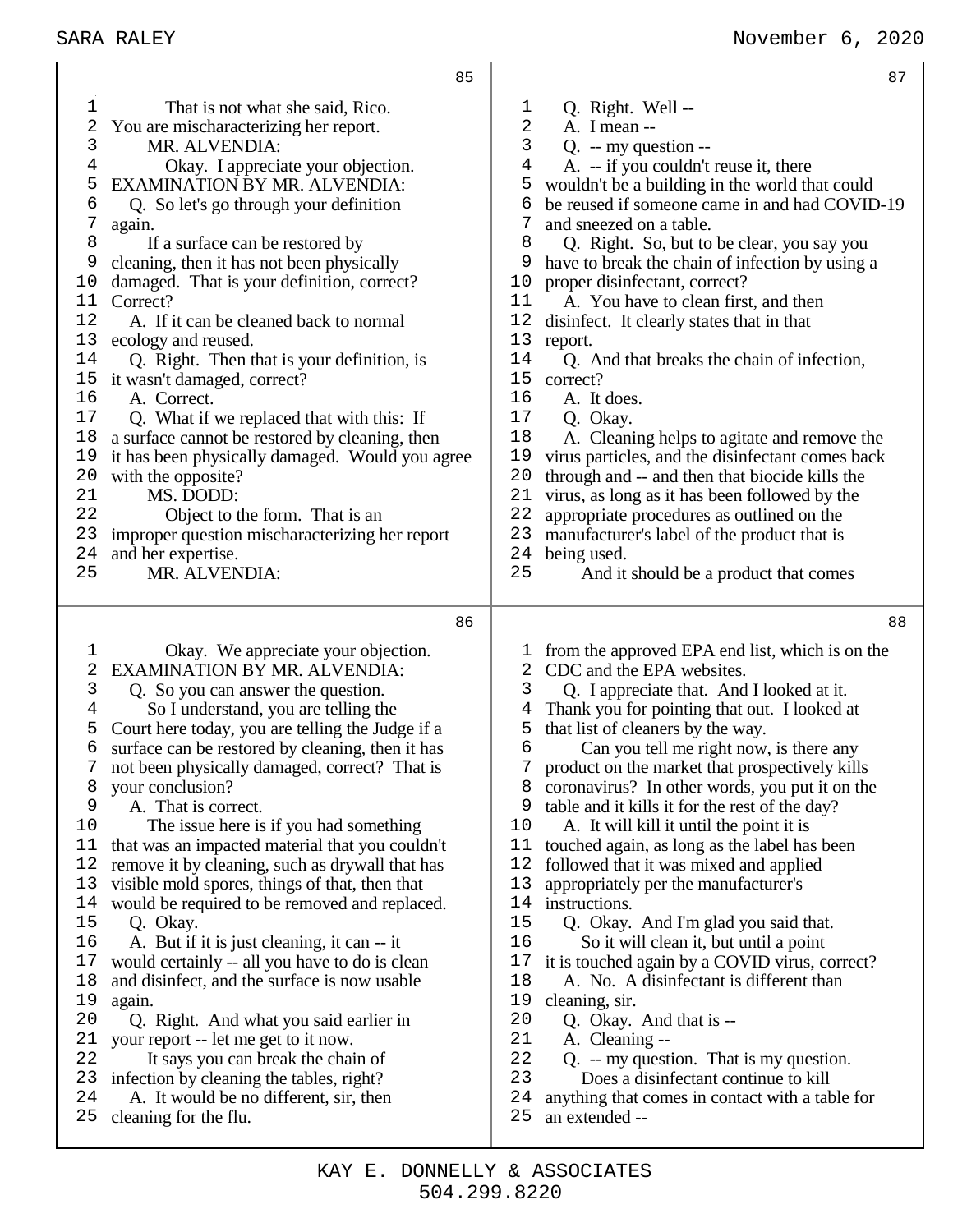|          | 89                                                                                              |             |                                                                                                    | 91 |
|----------|-------------------------------------------------------------------------------------------------|-------------|----------------------------------------------------------------------------------------------------|----|
| 1        | A. It depends on --                                                                             | 1           | I won't, okay.                                                                                     |    |
| 2        | Q. -- time into the future?                                                                     | 2           | MS. DODD:                                                                                          |    |
| 3        | A. You would have to refer to the                                                               | 3           | She is trying to talk, Rico. She is                                                                |    |
| 4        | manufacturer's label and what it indicates.                                                     | 4           | asking to speak.                                                                                   |    |
| 5        | But usually if something is touched                                                             | 5           | MR. HOUGHTALING:                                                                                   |    |
| 6        | again by a human hand, it could potentially be                                                  | 6           | No.                                                                                                |    |
| 7        | recontaminated. That is why you clean and                                                       | $\sqrt{ }$  | MS. DODD:                                                                                          |    |
| 8        | disinfect after every use.                                                                      | 8           | Let her finish her question.                                                                       |    |
| 9        | Q. And, thank you.                                                                              | $\mathsf 9$ | MR. ALVENDIA:                                                                                      |    |
| 10       | Once again, I think we are saying the                                                           | 10          | If you can answer --                                                                               |    |
| 11       | same thing here. But, so can you point to any                                                   | 11          | MR. HOUGHTALING:                                                                                   |    |
| 12       | chemical disinfectant that will continue to kill                                                | 12          | You need to follow the rules.                                                                      |    |
| 13       | COVID-19 once it has been cleaned and people                                                    | 13          | MR. ALVENDIA:                                                                                      |    |
| 14       | start coming and sitting down over and over and                                                 | 14          | Finish your --                                                                                     |    |
| 15       | changing out?                                                                                   | 15          | MS. DODD:                                                                                          |    |
| 16       | Is there any chemical that will                                                                 | 16          | We are.                                                                                            |    |
| 17       | continuously kill the virus that you could put                                                  | 17          | MR. ALVENDIA:                                                                                      |    |
| 18       | on there? Specifically, can you name one?                                                       | 18          | Finish your answer. Finish your                                                                    |    |
| 19       | A. I can't answer that question, sir. That                                                      | 19          | answer, please. Finish your answer, please.                                                        |    |
| 20       | is not in my area of expertise.                                                                 | 20          | THE WITNESS:                                                                                       |    |
| 21<br>22 | Q. Wait a second. You are being offered as                                                      | 21<br>22    | It states right on the CDC website                                                                 |    |
| 23       | an expert in cleaning and restoration, and you<br>can't tell us if there is a chemical? That is | 23          | that the products that are listed are approved<br>and assumed to kill the virus that is associated |    |
| 24       | out of your area of expertise to tell us --                                                     | 24          | with the SARS-CoV-2, COVID-19.                                                                     |    |
| 25       | A. But your --                                                                                  | 25          | That is why my industry must check                                                                 |    |
|          |                                                                                                 |             |                                                                                                    |    |
|          |                                                                                                 |             |                                                                                                    |    |
|          | 90                                                                                              |             |                                                                                                    | 92 |
| 1        |                                                                                                 | 1           |                                                                                                    |    |
| 2        | Q. Wait. Let me finish my question,                                                             | 2           | that list on a daily basis, to ensure that any                                                     |    |
| 3        | please.<br>A. If $I$ --                                                                         | 3           | product we are using to apply as a disinfectant,<br>which is different than a cleaner, is on that  |    |
| 4        | Q. Let me finish my question, please.                                                           | 4           | list and is approved by the CDC as having the                                                      |    |
| 5        | It is your testimony today that you are                                                         | 5           | appropriate efficacy to kill the virus on a                                                        |    |
| 6        | an expert cleaner and restorer, and it is                                                       | 6           | surface.                                                                                           |    |
|          | outside your scope to be able to tell this Court                                                |             | EXAMINATION BY MR. ALVENDIA:                                                                       |    |
| 8        | if there is a specific chemical that will kill                                                  | 8           | Q. Okay. Thank you.                                                                                |    |
| 9        | COVID-19 on a continuing basis throughout the                                                   | 9           | A. Whether or not it continues to provide                                                          |    |
| 10       | day?                                                                                            | 10          | additional disinfection capabilities, that would                                                   |    |
| 11       | A. The key word here, sir, is continuation.                                                     | 11          | be a question for the manufacturer and that                                                        |    |
| 12       | Q. Right. So you --                                                                             | 12          | particular product.                                                                                |    |
| 13       | A. If $I$ --                                                                                    | 13          | Q. I appreciate your answer.                                                                       |    |
| 14       | Q. If somebody touches it with the virus,                                                       | 14          | My question is: Do you, Ms. Raley, do                                                              |    |
| 15       | if the virus --                                                                                 | 15          | you know of any product that continues to kill                                                     |    |
| 16       | A. If I could answer, I would --                                                                | 16          | the virus after it has been applied, a                                                             |    |
| 17       | MR. MILLER:                                                                                     | 17          | disinfectant, and if the virus falls on the                                                        |    |
| 18       | Let her answer.                                                                                 | 18          | table again whether it is somebody touches it,                                                     |    |
| 19       | THE WITNESS:                                                                                    | 19          | sneezes it, coughs on it, do you know of any                                                       |    |
| 20       | Let me answer.                                                                                  | 20          | chemical that continues to kill prospectively                                                      |    |
| 21<br>22 | MR. ALVENDIA:                                                                                   | 21          | with each recontamination? Do you know of any                                                      |    |
| 23       | Excuse me, Allen. Allen, you don't                                                              | 22<br>23    | specifically?<br>MS. DODD:                                                                         |    |
| 24       | have to -- Allen, you are not supposed to talk<br>again.                                        | 24          | Object to the form.                                                                                |    |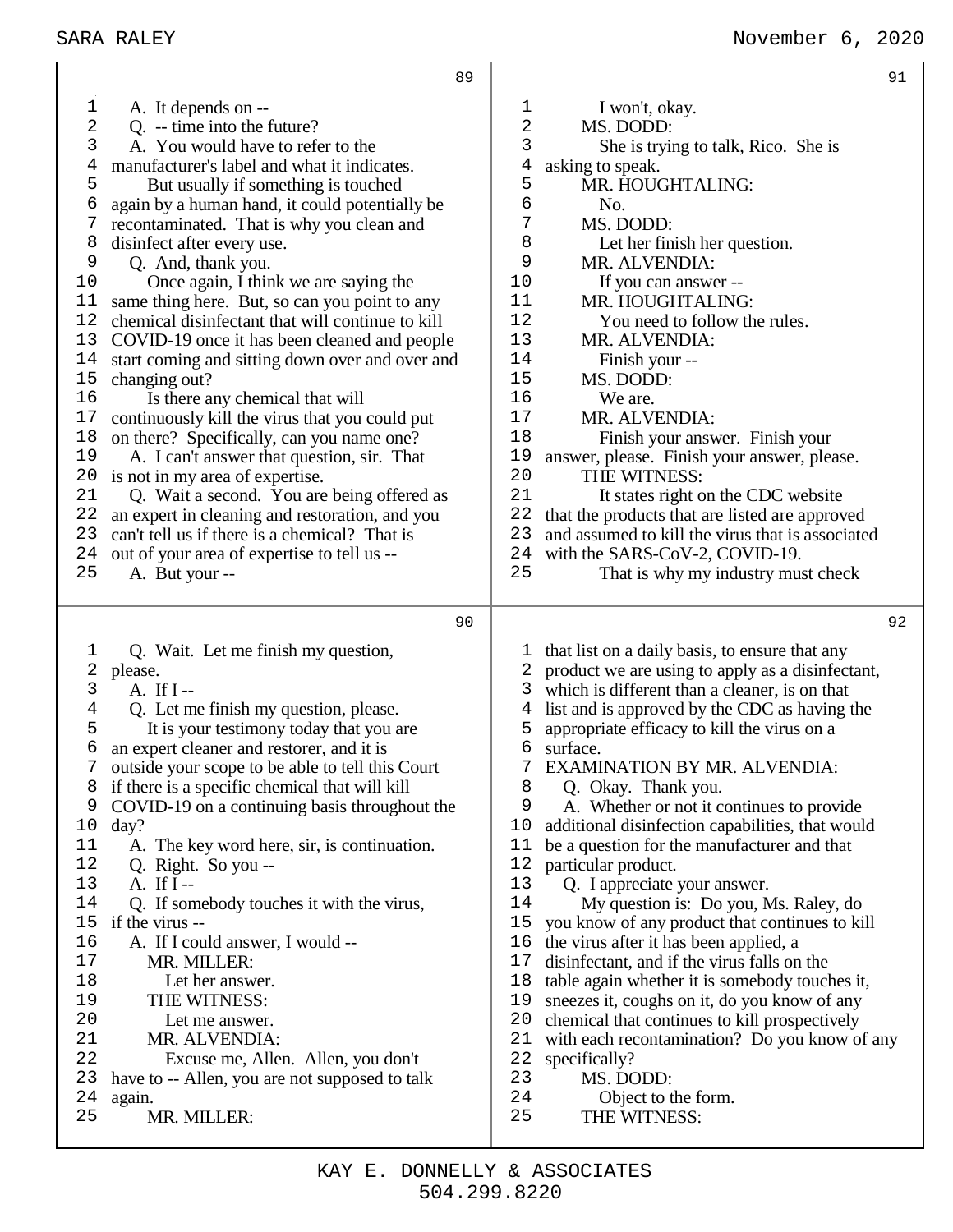| 1<br>2<br>3<br>4<br>5<br>6<br>7<br>8<br>9<br>10<br>11<br>12<br>13<br>14<br>15<br>16<br>17<br>18<br>19<br>20<br>21<br>22<br>23<br>24 | 93<br>Specifically, me?<br>MR. ALVENDIA:<br>Yes. Specifically, you.<br>THE WITNESS:<br>Specifically, no.<br>MR. ALVENDIA:<br>Thank you.<br>EXAMINATION BY MR. ALVENDIA:<br>Q. So your testimony then is: You use one<br>of these approved disinfectants. If somebody is<br>sitting at the table, they finish eating in 45<br>minutes. Somebody comes and cleans it with this<br>disinfect, and it has now been restored. Is<br>that correct?<br>A. No. That is not a fair question, sir.<br>I have already mentioned several times that the<br>table must be cleaned first, and then<br>disinfectant applied and allowed to have the<br>appropriate dwell time for the product to have<br>its efficacy to kill the virus.<br>Q. Okay. And let's say we go through that.<br>They properly clean it. They apply the<br>disinfectant. It has the dwell time. It has<br>now been -- | ı<br>2<br>3<br>4<br>5<br>6<br>7<br>8<br>9<br>10<br>11<br>12<br>13<br>14<br>15<br>16<br>17<br>18<br>19<br>20<br>21<br>22<br>23<br>24 | 95<br>that we just talked about, could the table be<br>reinfected --<br>MS. DODD:<br>Object to the form.<br>MR. ALVENDIA:<br>-- with COVID-19?<br>THE WITNESS:<br>I'm sorry. I would have to defer to<br>Dr. Stock on that.<br>MR. ALVENDIA:<br>Yeah.<br>EXAMINATION BY MR. ALVENDIA:<br>Q. Well, I mean, let's talk about this.<br>What infects the table? COVID-19, correct?<br>MS. DODD:<br>Object to the form.<br><b>EXAMINATION BY MR. ALVENDIA:</b><br>Q. I mean, what are we talking about<br>cleaning here? We are talking about cleaning<br>COVID-19, right?<br>MS. DODD:<br>Object to the form.<br>EXAMINATION BY MR. ALVENDIA:                                                                                                                                                              |
|-------------------------------------------------------------------------------------------------------------------------------------|---------------------------------------------------------------------------------------------------------------------------------------------------------------------------------------------------------------------------------------------------------------------------------------------------------------------------------------------------------------------------------------------------------------------------------------------------------------------------------------------------------------------------------------------------------------------------------------------------------------------------------------------------------------------------------------------------------------------------------------------------------------------------------------------------------------------------------------------------------------------------------|-------------------------------------------------------------------------------------------------------------------------------------|--------------------------------------------------------------------------------------------------------------------------------------------------------------------------------------------------------------------------------------------------------------------------------------------------------------------------------------------------------------------------------------------------------------------------------------------------------------------------------------------------------------------------------------------------------------------------------------------------------------------------------------------------------------------------------------------------------------------------------------------------------------------------------------------------------|
| 25                                                                                                                                  | MS. DODD:                                                                                                                                                                                                                                                                                                                                                                                                                                                                                                                                                                                                                                                                                                                                                                                                                                                                       | 25                                                                                                                                  | Q. You have been offered as an expert in<br>cleaning and restoration as it applies in this                                                                                                                                                                                                                                                                                                                                                                                                                                                                                                                                                                                                                                                                                                             |
|                                                                                                                                     |                                                                                                                                                                                                                                                                                                                                                                                                                                                                                                                                                                                                                                                                                                                                                                                                                                                                                 |                                                                                                                                     |                                                                                                                                                                                                                                                                                                                                                                                                                                                                                                                                                                                                                                                                                                                                                                                                        |
|                                                                                                                                     | 94                                                                                                                                                                                                                                                                                                                                                                                                                                                                                                                                                                                                                                                                                                                                                                                                                                                                              |                                                                                                                                     | 96                                                                                                                                                                                                                                                                                                                                                                                                                                                                                                                                                                                                                                                                                                                                                                                                     |
| 1<br>2<br>3<br>$\overline{4}$<br>5<br>б<br>7<br>8<br>9<br>10<br>11<br>12<br>13<br>14<br>15<br>16<br>17<br>18<br>19<br>20<br>21      | Rico, let's pause for a minute. Her<br>camera seems to be obscured, so let's make sure<br>she is hearing the question, okay?<br>THE WITNESS:<br>I am sorry. Go ahead.<br>MR. ALVENDIA:<br>That is okay.<br>MS. DODD:<br>Start your question over, please,<br>Rico.<br>MR. ALVENDIA:<br>Yeah.<br>EXAMINATION BY MR. ALVENDIA:<br>Q. Well, let's say we follow that protocol<br>you just said. You clean the table properly.<br>You apply a disinfectant properly. And you let<br>it have a dwell time properly.<br>It is your opinion, as an expert cleaner<br>and restorer, now that that surface has been<br>restored and cleaned, is safe now, correct?<br>A. Correct.                                                                                                                                                                                                        | ı<br>2<br>3<br>4<br>5<br>6<br>7<br>8<br>9<br>10<br>11<br>12<br>13<br>14<br>15<br>16<br>17<br>18<br>19<br>20<br>21                   | case in --<br>A. I do not have particular expertise to<br>tell you how far -- if someone coughed, how far<br>were they from the table, what is the<br>particulate drop rate, how far can it travel.<br>That is an ambiguous question, in my opinion.<br>Q. Okay. So, let me clean it up then.<br>If Dr. Stock was to tell you -- let's<br>assume you are an expert, so I can ask this<br>question.<br>Let's assume for the purposes of this<br>deposition that Dr. Stock says as soon as<br>somebody cleans the table, okay, as we just<br>talked about, that a virus has the ability to<br>land on the table.<br>It has the ability to land on the table.<br>In your opinion, as an expert cleaner and<br>restorer, is that table now reinfected?<br>MS. DODD:<br>Object to the form.<br>THE WITNESS: |
| 22<br>23<br>24<br>25                                                                                                                | Q. Okay. If someone is walking by or<br>multiple people are walking by in the area who<br>may be infected with COVID-19 and they cough or<br>they sneeze as they are passing by the table                                                                                                                                                                                                                                                                                                                                                                                                                                                                                                                                                                                                                                                                                       | 22<br>23<br>24<br>25                                                                                                                | I would say that there is a<br>potential. But without -- I mean, I don't -- I<br>don't know how you could answer that question,<br>quite frankly.                                                                                                                                                                                                                                                                                                                                                                                                                                                                                                                                                                                                                                                      |

т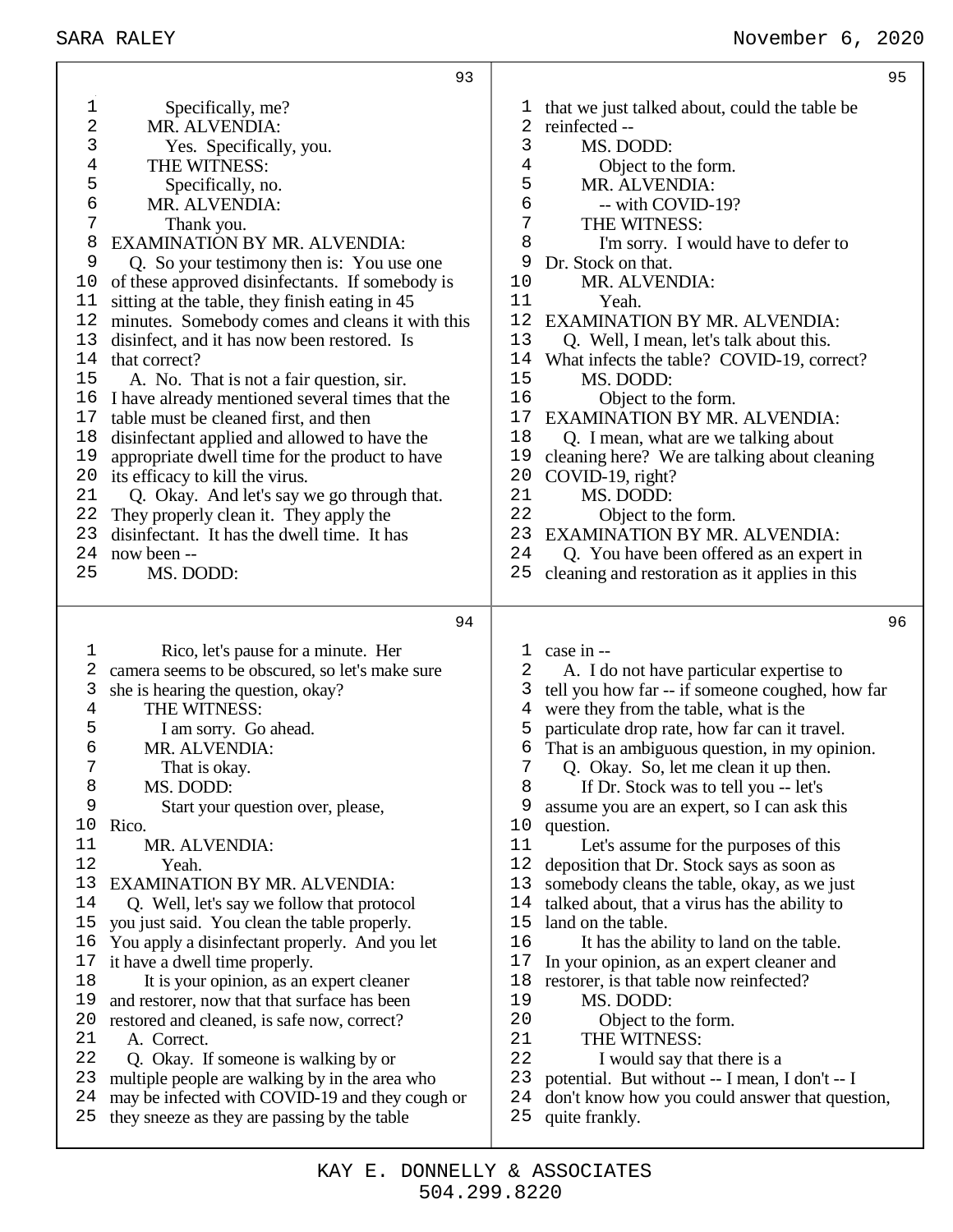## SARA RALEY November 6, 2020

| 97                                                                                                                                                                                                                                                                                                                                                                                                                                                                                                                                                                                                                                                                                                                                                                                                                                                                                                                                                                                                                                                          | 99                                                                                                                                                                                                                                                                                                                                                                                                                                                                                                                                                                                                                                                                                                                                                                                                                                                                                                                                                                                                                                                                                                                                                                                                                                                                      |
|-------------------------------------------------------------------------------------------------------------------------------------------------------------------------------------------------------------------------------------------------------------------------------------------------------------------------------------------------------------------------------------------------------------------------------------------------------------------------------------------------------------------------------------------------------------------------------------------------------------------------------------------------------------------------------------------------------------------------------------------------------------------------------------------------------------------------------------------------------------------------------------------------------------------------------------------------------------------------------------------------------------------------------------------------------------|-------------------------------------------------------------------------------------------------------------------------------------------------------------------------------------------------------------------------------------------------------------------------------------------------------------------------------------------------------------------------------------------------------------------------------------------------------------------------------------------------------------------------------------------------------------------------------------------------------------------------------------------------------------------------------------------------------------------------------------------------------------------------------------------------------------------------------------------------------------------------------------------------------------------------------------------------------------------------------------------------------------------------------------------------------------------------------------------------------------------------------------------------------------------------------------------------------------------------------------------------------------------------|
| EXAMINATION BY MR. ALVENDIA:<br>1<br>2<br>Q. If COVID-19 touches a table, is there a<br>3<br>potential for infection if somebody sits back<br>4<br>down there?<br>5<br>MS. DODD:<br>6<br>Object to the form. She is not an<br>7<br>expert in transmission.<br>8<br>MR. ALVENDIA:<br>9<br>She is an expert in proper cleaning<br>and restoration methods of COVID-19.<br>10<br>EXAMINATION BY MR. ALVENDIA:<br>11<br>12<br>Q. And I am asking you: If somebody cleans<br>13<br>it properly and somebody passes by and sneezes<br>14<br>and COVID-19 goes all over the table, visible<br>15<br>droplets all over the table and that person has<br>16<br>COVID-19, is that table reinfected or not in<br>$17$<br>your opinion?<br>18<br>MS. DODD:<br>19<br>Object to the form. She is not an<br>20<br>expert in that field and you know that, Rico.<br>Move on.<br>21<br>MR. ALVENDIA:<br>22<br>23<br>No, I'm not moving on. I'm not<br>24<br>moving on.<br>25<br>This is my deposition. I am asking                                                           | to that because it would -- again, it would<br>T<br>2<br>depend on, you know, Can you actually see the<br>3<br>droplets? You know, I don't know. That is<br>4<br>something that would be up to a scientist that I<br>5<br>don't have expertise on.<br>6<br><b>EXAMINATION BY MR. ALVENDIA:</b><br>7<br>Q. But at the same time, as we sit here<br>8<br>today, you are fully capable and willing to<br>9<br>testify to the Court that these procedures you<br>10<br>talk about, including the filter, is ample, is<br>proper to clean COVID-19, such that Oceana's<br>11<br>12<br>customers are safe; their lives are safe. That<br>13<br>is what you are testifying to, correct?<br>14<br>A. Yes. But would it be any different than<br>15<br>if you were in the hospital or you were at home?<br>16<br>Q. That is not my question.<br>17<br>A. It would be the same thing.<br>18<br>Q. That is not my question.<br>19<br>My question was: You are here<br>20<br>testifying today that your cleaning protocols,<br>21<br>which include cleaning air with HEPA filters,<br>22<br>these protocols that you put out in your report<br>23<br>are sufficient to keep people's lives safe at<br>24<br>Oceana; isn't that right?<br>25<br>A. It is the most accepted means and |
| 98                                                                                                                                                                                                                                                                                                                                                                                                                                                                                                                                                                                                                                                                                                                                                                                                                                                                                                                                                                                                                                                          | 100                                                                                                                                                                                                                                                                                                                                                                                                                                                                                                                                                                                                                                                                                                                                                                                                                                                                                                                                                                                                                                                                                                                                                                                                                                                                     |
| proper questions here, and you can testify all<br>1<br>2<br>you want.<br>3<br>She talks about to break the chain<br>of infection. That was written in her report.<br>5<br>Black and white.<br>6<br>And now you are telling me, Ginger,<br>she is -- that is outside her area of expertise.<br>EXAMINATION BY MR. ALVENDIA:<br>8<br>Q. Ma'am, in your report, does it say to<br>9<br>break the chain of infection, a disinfectant<br>10<br>should be applied that has document product<br>11<br>efficacy? Do you say that in your report?<br>12<br>A. I do.<br>13<br>14<br>Q. To break the chain of infection, and I'm<br>asking you after your table has been cleaned<br>15<br>with your protocols, does that chain of<br>16<br>infection, does it start up again if somebody<br>17<br>passing by sneezes with COVID-19 and COVID-19 is<br>18<br>19<br>all over the table?<br>MS. DODD:<br>20<br>21<br>Object to the form.<br>MR. ALVENDIA:<br>22<br>23<br>You can answer the question.<br>24<br>THE WITNESS:<br>25<br>Again, that area of -- I can't speak | practices that we have available to us to date.<br>1<br>2<br>Q. Okay. Where did you get this definition<br>3<br>of damage that you used several times in your<br>report? When you say, "If a surface can be<br>4<br>5<br>restored by routine cleaning, then it has not<br>been physically damaged," where do you get that<br>6<br>exact definition from?<br>7<br>8<br>A. That is my professional opinion.<br>9<br>Q. Based on what?<br>10<br>A. If it can be cleaned and restored, then<br>11<br>it is not permanently damaged.<br>12<br>Q. So that is Sara Raley's definition?<br>13<br>Where did you get that definition from?<br>14<br>We talked about a bunch of courses<br>15<br>earlier. Did they give you that definition at<br>16<br>one of those courses earlier, the definition of<br>17<br>damages?<br>18<br>A. I couldn't -- I don't recall.<br>19<br>Q. Did your attorneys on this deposition,<br>20<br>did they tell you what the definition of damages<br>21<br>is?<br>22<br>A. No, they did not. It is my experience.<br>23<br>Q. So where do you get -- where do you get<br>24<br>that definition from? I'm trying to understand<br>25<br>where you get the definition of --                                                                           |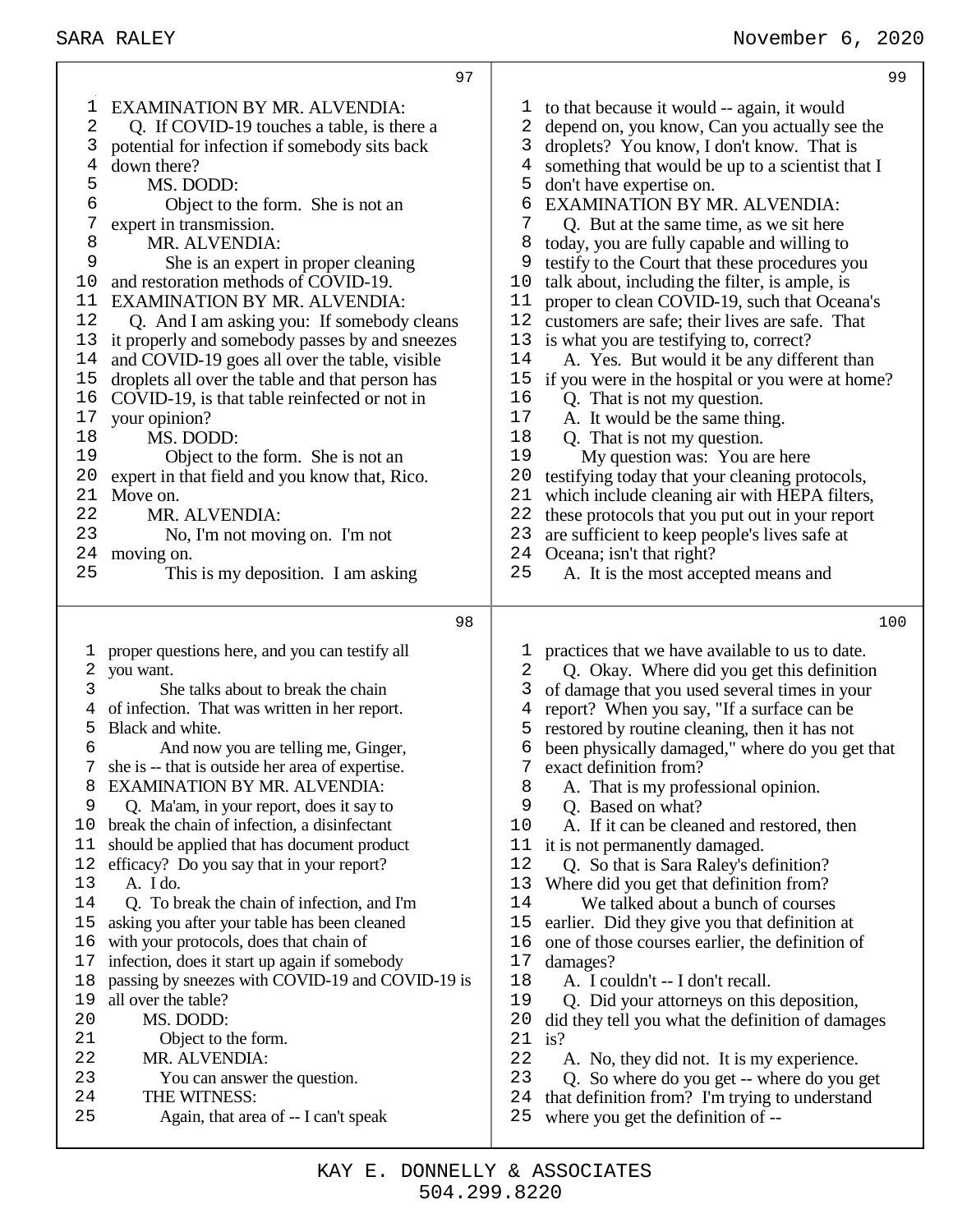|              | 101                                                                                          | 103                                                                                                |
|--------------|----------------------------------------------------------------------------------------------|----------------------------------------------------------------------------------------------------|
| $\mathbf 1$  | A. I have been doing cleaning and                                                            | $\mathbf{1}$<br>You can answer.                                                                    |
| 2            | restoration for many, many years.                                                            | 2<br>THE WITNESS:                                                                                  |
| 3            | Q. Okay.                                                                                     | 3<br>A fire in the kitchen that burned                                                             |
| 4            | A. And I have not had any liability claims                                                   | 4<br>the hood vent and the wall surrounding it that                                                |
| 5            | against me --                                                                                | 5<br>affected the drywall and the framing that the                                                 |
| 6            | Q. Uh-huh.                                                                                   | 6<br>hood vent is installed on.                                                                    |
| 7            | A. -- with regards to mold remediation,                                                      | 7<br><b>EXAMINATION BY MR. ALVENDIA:</b>                                                           |
| 8            | cleaning, lead paint removal.                                                                | 8<br>Q. No. You are giving me examples. I'm                                                        |
| 9            | If it is cleaned and the procedures are                                                      | 9<br>asking you: What is your definition of a                                                      |
| 10           | followed appropriately, then there is no reason                                              | physical loss at Oceana? What is your<br>10                                                        |
| 11           | why the area is not returned to safe and normal                                              | 11<br>definition?                                                                                  |
| 12           | ecology.                                                                                     | 12<br>MS. DODD:                                                                                    |
| 13           | Q. Yeah. What about people walking --                                                        | 13<br>Same objection.                                                                              |
| 14           | A. It is no different than mold, sir.                                                        | EXAMINATION BY MR. ALVENDIA:<br>14                                                                 |
| 15           | You have mold on your skin right now.                                                        | 15<br>Q. If you don't have one -- if you don't                                                     |
| 16<br>17     | Does that mean that you are going to get sick                                                | 16<br>have one, then that is fine.<br>17                                                           |
| 18           | from it? No. There is mold everywhere. It is                                                 | A. I thought I just answered it.<br>18                                                             |
| 19           | on your body. It is in your house. It is right                                               | Q. You gave an example. I am asking you:<br>19                                                     |
| 20           | outside your door.<br>The question is whether or not the                                     | What is your definition? Because you gave a<br>20<br>definition earlier of damages, which is if it |
| 21           | amount of that contamination is anything                                                     | 21<br>can be restored by routine cleaning, then it has                                             |
| 22           | different than what is right outside your door                                               | 22<br>not been physically damaged.                                                                 |
| 23           | or what is considered normal ecology.                                                        | 23<br>I am asking you, and you might not have                                                      |
| 24           | Q. Okay. I appreciate that explanation.                                                      | 24<br>an answer to it and that is fine: Do you have a                                              |
| 25           | But what I'm getting back to was, I                                                          | 25<br>definition for physical loss?                                                                |
|              |                                                                                              |                                                                                                    |
|              |                                                                                              |                                                                                                    |
|              | 102                                                                                          | 104                                                                                                |
| I,           |                                                                                              | MS. DODD:<br>1                                                                                     |
| 2            | would like to know specifically where you got<br>that definition of damages from?            | 2<br>Object to the form.                                                                           |
| $\mathsf{3}$ | MS. DODD:                                                                                    | 3<br>THE WITNESS:                                                                                  |
| 4            | Objection. Asked and answered.                                                               | 4<br>So physical loss would be something                                                           |
| 5            | EXAMINATION BY MR. ALVENDIA:                                                                 | 5<br>that cannot be restored and returned to its                                                   |
| 6            | Q. Let me ask you this. What is your                                                         | 6<br>pre-loss condition.                                                                           |
| 7            | definition of a loss, a physical loss? What is                                               | EXAMINATION BY MR. ALVENDIA:<br>7                                                                  |
| 8            | your definition of a physical loss?                                                          | 8<br>Q. Okay. Where do you get that definition                                                     |
| 9            | You have given your definition of                                                            | 9<br>from?                                                                                         |
| 10           | damages, which is relevant in this case,                                                     | 10<br>A. That comes from all of the certification                                                  |
| 11           | obviously. For some reason, you gave that                                                    | 11<br>trainings throughout my career that we have been                                             |
| 12           | definition.                                                                                  | 12<br>taught, that as long as it can be restored to                                                |
| 13<br>14     | What is your definition of a physical                                                        | 13<br>pre-loss condition, then it doesn't need to be<br>14                                         |
| 15           | loss at a location?                                                                          | physically replaced.<br>15                                                                         |
| 16           | A. Are you referring to physical loss as an<br>impacted material, or are you talking just in | Q. All right.<br>16                                                                                |
| 17           | general, like my father just died?                                                           | A. And it is a term that is used regularly<br>in the insurance industry.<br>17                     |
| 18           | Q. No, no, no. I'm talking about the                                                         | 18<br>Q. Okay. Wait. Thanks for volunteering                                                       |
| 19           | first. I'm talking about a physical loss at                                                  | 19<br>that.                                                                                        |
| 20           | Oceana. What would be your definition of a                                                   | 20<br>So physical loss -- your sworn testimony                                                     |
| 21           | physical loss at Oceana?                                                                     | 21<br>today is what you just described as a physical                                               |
| 22           | MS. DODD:                                                                                    | 22<br>loss is a definition that is used in the                                                     |
| 23           | Object to the form. Calls for a                                                              | 23<br>insurance industry; is that correct?                                                         |
| 24<br>25     | legal conclusion.<br>MR. ALVENDIA:                                                           | 24<br>MS. DODD:<br>25<br>Object to the form. You are                                               |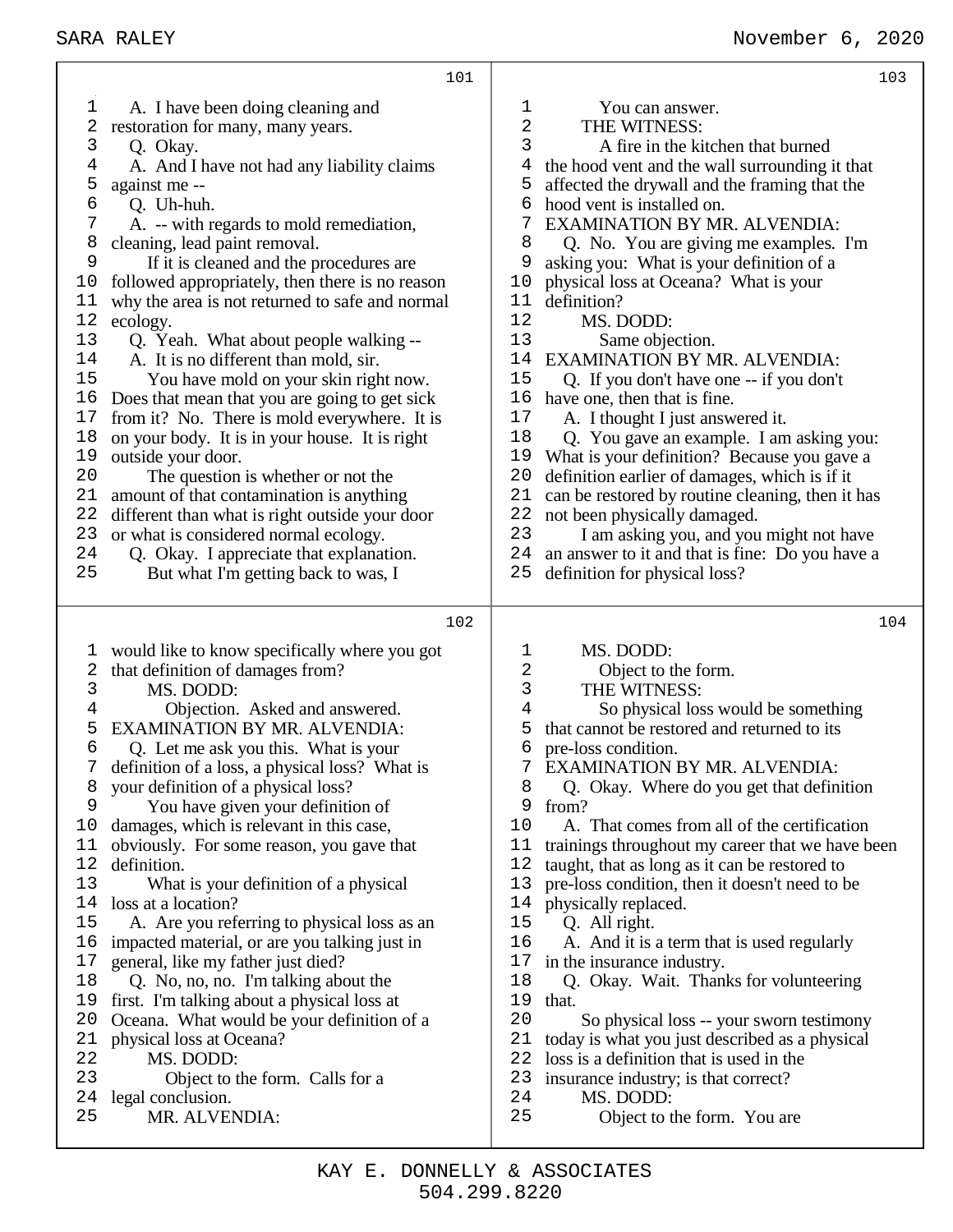|                                                                                                                                               | 105                                                                                                                                                                                                                                                                                                                                                                                                                                                                                                                                                                                                                                                                                                                                                                                                                                                                                                                                                                                                                             | 107                                                                                                                                                                                                                                                                                                                                                                                                                                                                                                                                                                                                                                                                                                                                                                                                                                                                                                                                                                                                                                                      |
|-----------------------------------------------------------------------------------------------------------------------------------------------|---------------------------------------------------------------------------------------------------------------------------------------------------------------------------------------------------------------------------------------------------------------------------------------------------------------------------------------------------------------------------------------------------------------------------------------------------------------------------------------------------------------------------------------------------------------------------------------------------------------------------------------------------------------------------------------------------------------------------------------------------------------------------------------------------------------------------------------------------------------------------------------------------------------------------------------------------------------------------------------------------------------------------------|----------------------------------------------------------------------------------------------------------------------------------------------------------------------------------------------------------------------------------------------------------------------------------------------------------------------------------------------------------------------------------------------------------------------------------------------------------------------------------------------------------------------------------------------------------------------------------------------------------------------------------------------------------------------------------------------------------------------------------------------------------------------------------------------------------------------------------------------------------------------------------------------------------------------------------------------------------------------------------------------------------------------------------------------------------|
| $\mathbf 1$<br>2<br>3<br>4<br>5<br>6<br>7<br>8<br>9<br>10<br>11<br>12<br>13<br>14<br>15<br>16<br>17<br>18<br>19<br>20<br>21<br>22<br>23<br>24 | mischaracterizing what she said.<br>THE WITNESS:<br>Yeah, that is --<br>EXAMINATION BY MR. ALVENDIA:<br>Q. What did you just say?<br>A. What?<br>Q. What did you just say?<br>A. That --<br>Q. Repeat your answer.<br>A. -- specifically what I said is, if<br>something --<br>Q. Okay.<br>A. -- can be restored to its pre-loss<br>condition, then it is not physically altered to<br>the point that it can't be reused.<br>Q. Right. Okay. As we sit here today,<br>let's take a look overall at your assessment of<br>Oceana.<br>Do you think, Ms. Raley, that in order<br>to give complete recommendations to the folks at<br>Oceana on how to safely open their restaurant<br>back up to the public, that you should have<br>completed an assessment that was required by the<br>COVID-19 Pandemic Report on Professional                                                                                                                                                                                                  | A. A HEPA vacuum, probably anywhere from<br>T<br>\$75 to \$85 per filter.<br>2<br>3<br>But the manufacturer only recommends<br>that that be replaced after about every 600 to<br>4<br>800 hours depending on who made it and the size<br>5<br>and so forth. They are all different.<br>6<br>7<br>Q. Okay.<br>8<br>A. A larger air scrubber could be anywhere<br>from \$150 to maybe \$225 per filter. That is<br>9<br>just for the HEPA filter.<br>10<br>Q. All right. And so, again, it is your<br>11<br>12<br>testimony, as we saw in your report today as the<br>13<br>expert cleaner and restorer, that a HEPA filter<br>14<br>was the proper filter to filter out the COVID-19<br>15<br>virus in Oceana, correct?<br>16<br>MS. DODD:<br>17<br>Object to the form.<br>THE WITNESS:<br>18<br>19<br>Correct.<br>20<br>EXAMINATION BY MR. ALVENDIA:<br>21<br>Q. You said correct?<br>22<br>A. I said that it -- air scrubbers are one<br>23<br>way that you can help to control the particles<br>in the air. And you mentioned earlier that it<br>24    |
| 25                                                                                                                                            | Cleaning and Restoration Contractors? Do you                                                                                                                                                                                                                                                                                                                                                                                                                                                                                                                                                                                                                                                                                                                                                                                                                                                                                                                                                                                    | was a 0.6 where the HEPA --<br>25                                                                                                                                                                                                                                                                                                                                                                                                                                                                                                                                                                                                                                                                                                                                                                                                                                                                                                                                                                                                                        |
|                                                                                                                                               | 106                                                                                                                                                                                                                                                                                                                                                                                                                                                                                                                                                                                                                                                                                                                                                                                                                                                                                                                                                                                                                             | 108                                                                                                                                                                                                                                                                                                                                                                                                                                                                                                                                                                                                                                                                                                                                                                                                                                                                                                                                                                                                                                                      |
| 1<br>2<br>3<br>4<br>5<br>6<br>7<br>8<br>9<br>10<br>11<br>12<br>13<br>14<br>15<br>16<br>17<br>18<br>19<br>20<br>21<br>22<br>23<br>24<br>25     | think you should have done a full assessment<br>before you made these conclusions in your<br>report?<br>A. No, sir, I do not. I don't need to be<br>there for that.<br>Q. You don't need to do an assessment, as<br>required in that report?<br>A. I didn't say that. What I said was that<br>I can -- it doesn't matter -- surfaces are<br>similar in all restaurants.<br>They may have more or less than the<br>average restaurant because due to their size.<br>But it is typically the same types of surfaces,<br>and it doesn't require me to actually physically<br>be there to do a risk assessment at this point<br>because I am merely opining on the actual<br>cleaning process and products that are used and<br>whether or not they were done in accordance with<br>the means and methods that are normally used for<br>biological contaminant removal.<br>Q. How much does a HEPA filter cost?<br>A. A HEPA filter? It depends on the<br>machine.<br>Q. Give me a range. Give me a range on<br>these HEPA filters. | Q. No, no. That is 0.06, ma'am.<br>T,<br>$\mathbf{2}$<br>A. .06. Okay. So, 0.03 --<br>3<br>Q. The question --<br>$\overline{4}$<br>A. -- is smaller than 0.06. So, therefore,<br>5<br>a HEPA filter would still be the appropriate<br>filter in use.<br>6<br>Q. No. No, ma'am. And I don't mean to<br>argue with you. Is it your testimony that 0.06<br>8<br>9<br>is bigger than 0.3? Is that your testimony?<br>10<br>A. No. It is point $-$ it is 0.03, sir.<br>11<br>Q. No. No, ma'am. Again, not to be<br>12<br>argumentative, and I'm looking at your report.<br>13<br>And we will end on this.<br>14<br>But I just want to make sure you are<br>15<br>aware of what is in your report. And if you<br>16<br>want to change it and tell us your report has an<br>17<br>error in it, that is fine.<br>18<br>But your report clearly says -- I will<br>19<br>read it again.<br>20<br>MS. DODD:<br>21<br>Why don't you put it up on the<br>22<br>screen for her?<br>23<br>MR. ALVENDIA:<br>24<br>I mean, look, it is her report. I'm<br>25<br>asking -- |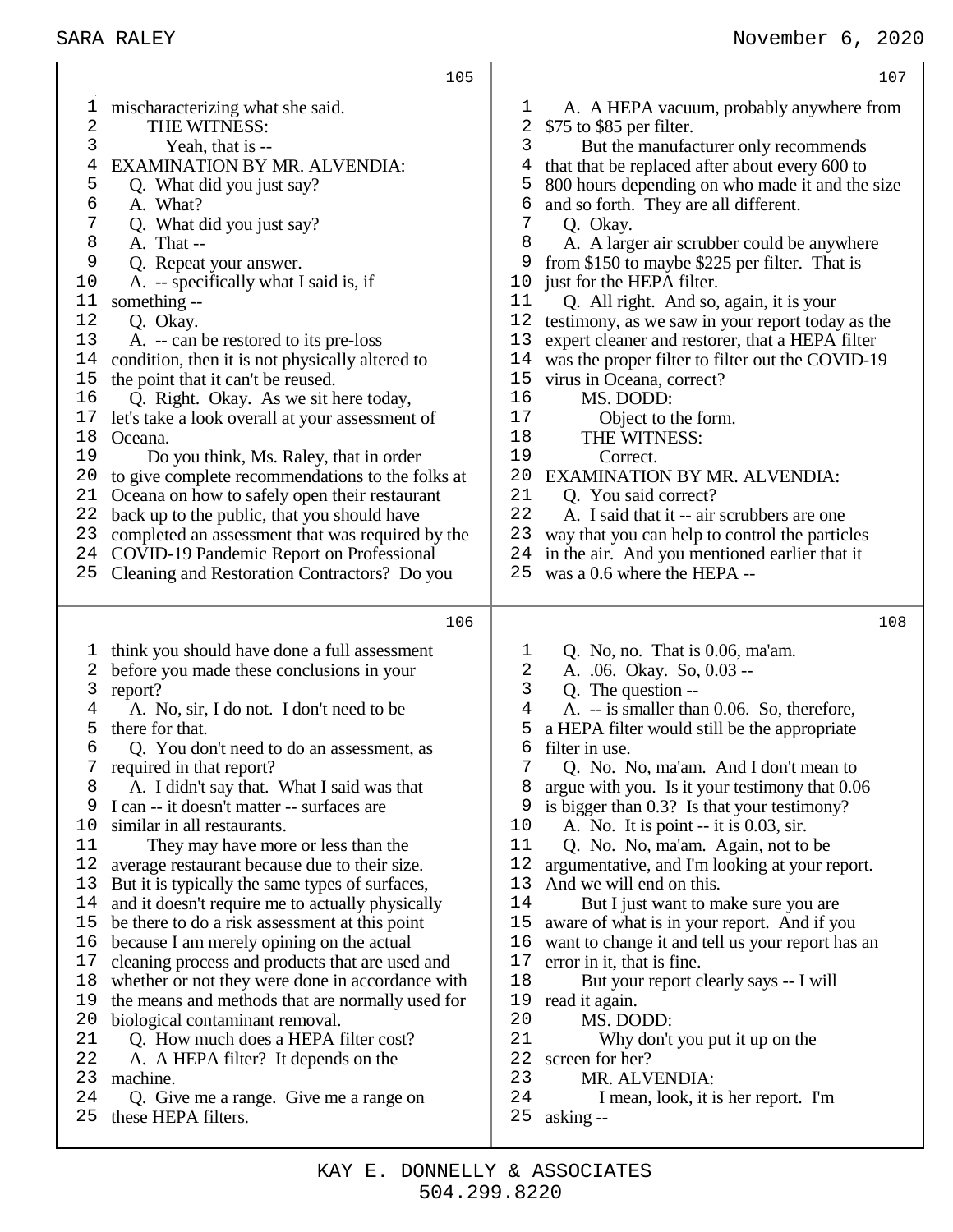|             | 109                                              |              |                                                                            | 111 |
|-------------|--------------------------------------------------|--------------|----------------------------------------------------------------------------|-----|
| $\mathbf 1$ | MS. DODD:                                        | $\mathbf{1}$ | That is fine. Take your time.                                              |     |
| 2           | And she is in her car --                         | 2            | MR. MILLER:                                                                |     |
| 3           | MR. ALVENDIA:                                    | 3            | Can we just stipulate that if it is                                        |     |
| 4           | I'm not misreading it. Let's ask                 | $0.3 -$<br>4 |                                                                            |     |
| 5           | her the question first and see if she agrees     | 5            | MR. HOUGHTALING:                                                           |     |
| 6           | with it.                                         | 6            | Who is speaking?                                                           |     |
| 7           | THE WITNESS:                                     | 7            | MR. ALVENDIA:                                                              |     |
| 8           | I should be able to pull it up.                  | 8            | Allen. Allen, please stop.                                                 |     |
| 9           | Just a minute.                                   | 9            | MR. HOUGHTALING:                                                           |     |
| 10          | MR. ALVENDIA:                                    | 10           | Who is speaking?                                                           |     |
| 11          | Yeah, please, pull it up.                        | 11           | MR. ALVENDIA:                                                              |     |
| 12          | Since there is a such a discrepancy              | 12           | Please stop. Everybody please stop.                                        |     |
| 13          | on 0.3 versus 0.03, let's look and read what she | 13           | MR. MILLER:                                                                |     |
| 14          | wrote.                                           | 14           | No. It is unnecessary.                                                     |     |
| 15          | THE WITNESS:                                     | 15           | MR. ALVENDIA:                                                              |     |
| 16          | It would be point $-$ it is 0.03. So             | 16           | No. Please stop. Everybody please                                          |     |
| 17          | if it says 0.3, then it is an error, and I will  | 17           | stop. If it is Ginger not saying it, then let's                            |     |
| 18          | have to correct that.                            | 18           | follow the rules, okay?                                                    |     |
| 19          | EXAMINATION BY MR. ALVENDIA:                     | 19           | THE WITNESS:                                                               |     |
| 20          | Q. Okay. So, your report -- so, in other         | 20           | It is just I'm out in the field, and                                       |     |
| 21          | words, if Oceana had taken your report -- never  | 21           | I am having a little bit of internet issue.                                |     |
| 22          | mind. You know, withdraw that.                   | 22           | EXAMINATION BY MR. ALVENDIA:                                               |     |
| 23          | MS. DODD:                                        | 23           | Q. Okay. Well, let me ask this question to                                 |     |
| 24          | Rico, let her pull up the document               | 24           | try to make it easier, as Mr. Miller was trying                            |     |
| 25          | first --                                         | 25           | to say.                                                                    |     |
|             |                                                  |              |                                                                            |     |
|             |                                                  |              |                                                                            |     |
|             | 110                                              |              |                                                                            | 112 |
| 1           | MR. ALVENDIA:                                    | ı            |                                                                            |     |
| $\sqrt{2}$  |                                                  | 2            | If your report says that a HEPA filter                                     |     |
| 3           | Yeah, please.<br>MS. DODD:                       | 3            | can clean particles --                                                     |     |
| 4           |                                                  | 4            | A. No, it -- I found it. I found it. It                                    |     |
| 5           | -- and then ask her questions.<br>MR. ALVENDIA:  | 5            | is correct. And you are correct. I wasn't. It<br>does do particles of 0.3. |     |
| 6           | Please.                                          | 6            | Q. Okay. Thank you. That is the first                                      |     |
| 7           | MS. DODD:                                        |              | time somebody said I'm correct in a while, so I                            |     |
| 8           | She was in the middle of doing that.             | 8            | appreciate that, Ms. Raley.                                                |     |
| 9           | MR. ALVENDIA:                                    | 9            | So then we are correct that HEPA filters                                   |     |
| 10          | Please. Please. Please.                          | 10           | trap particles --                                                          |     |
| 11          | THE WITNESS:                                     | 11           | A. But I can't speak to the fact -- I can't                                |     |
| 12          | Hang on just a minute.                           | 12           | speak to the fact that -- hold on. I just lost                             |     |
| 13          | MR. HOUGHTALING:                                 | 13           | you again.                                                                 |     |
| 14          | Rico, take a quick break before you              | 14           | Q. You can't speak to what?                                                |     |
| 15          | end real quick.                                  | 15           | A. Do you have your screen up?                                             |     |
| 16          | MR. ALVENDIA:                                    | 16           | Q. Yeah, it is up.                                                         |     |
| 17          | Okay. I will. I will. Let me just                | 17           | A. Why can't I see you anymore?                                            |     |
| 18          | finish this line of questions.                   | 18           | MR. ALVENDIA:                                                              |     |
| 19          | MR. HOUGHTALING:                                 | 19           | Can you all see me?                                                        |     |
| 20          | Yeah.                                            | 20           | MS. DODD:                                                                  |     |
| 21          | THE WITNESS:                                     | 21           | I can see you, but you are also                                            |     |
| 22          | Hold on just a moment. I have to                 | 22           | screen sharing, so --                                                      |     |
| 23          | find which page it is on. I have to pull it up   | 23           | MR. ALVENDIA:                                                              |     |
| 24          | from the server. Just a moment.                  | 24           | Yeah, I am screen sharing.                                                 |     |
| 25          | MR. ALVENDIA:                                    | 25           | MS. DODD:                                                                  |     |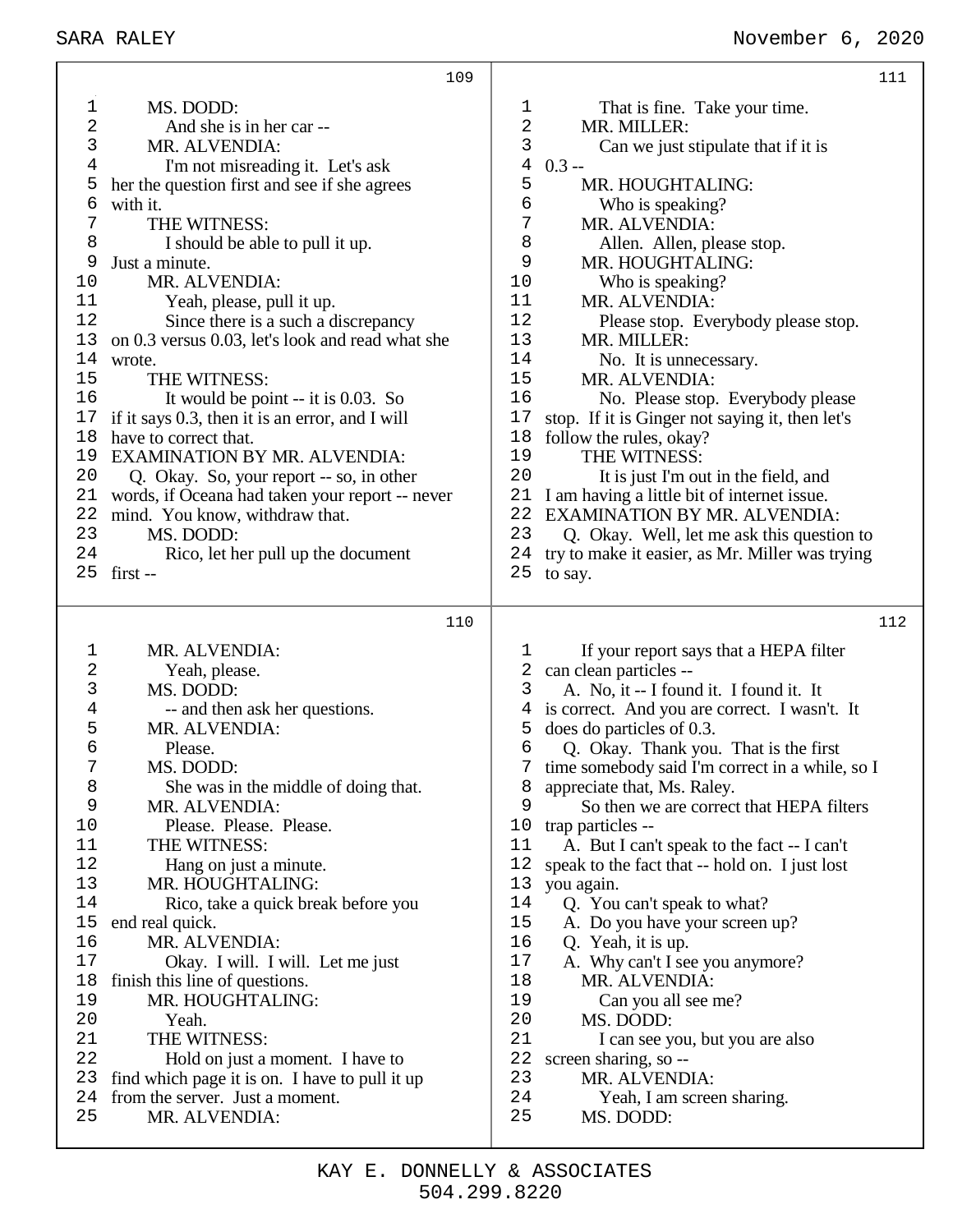|                | 113                                                     |          | 115                                                                                         |
|----------------|---------------------------------------------------------|----------|---------------------------------------------------------------------------------------------|
| 1              | -- it is a very small picture.                          | 1        | A. Well, I feel I am answering your                                                         |
| 2              | MR. ALVENDIA:                                           | 2        | question.                                                                                   |
| 3              | Yeah, because what I wanted to                          | 3        | Q. If you could please -- let me try asking                                                 |
| 4              | screen share --                                         | 4        | a different question then.                                                                  |
| 5              | THE WITNESS:                                            | 5        | If it was conclusively shown to you --                                                      |
| 6              | Okay. Now I -- now I've got you                         | 6        | you are a master cleaner and restorer, okay?                                                |
| 7              | back again. I'm sorry. I couldn't see -- I              | 7        | That is what you are. You are an expert cleaner                                             |
| 8              | couldn't see what you had. It was so small, I           | 8        | and restorer.                                                                               |
| 9              | couldn't see it.                                        | 9        | If it is conclusively shown to you that                                                     |
| 10             | MR. ALVENDIA:                                           | 10       | the COVID virus is smaller than 0.3 microns,                                                |
| 11             | No, that is fine.                                       | 11       | would you still recommend the HEPA filter to                                                |
| 12             | EXAMINATION BY MR. ALVENDIA:                            | 12       |                                                                                             |
| 13             |                                                         | 13       | Oceana, to use a HEPA filter to clean the air?                                              |
|                | Q. And, you know, what, in fact, you said               |          | A. I would.                                                                                 |
| 14             | 0.3 microns. And that makes sense because the           | 14       | Q. You would?                                                                               |
| 15             | office of Homeland Security published something         | 15       | A. I would only because it is going to take                                                 |
| 16             | that said HEPA filters are 0.5 microns in size          | 16       | everything up to 0.3 microns, and then you would                                            |
| 17             | and larger, which again we agreed earlier is a          | 17       | have to address the --                                                                      |
| 18             | little bit off from your number, right? A               | 18       | Q. No. No, no, no. No, you are getting it                                                   |
| 19             | little bit off?                                         | 19       | in reverse. It would take everything larger                                                 |
| 20             | A. But it is a different type of machine                | 20       | than 0.3 microns, correct?                                                                  |
| 21             | that you are looking at here. So I believe this         | 21       | A. No, no, no. I am not getting it in                                                       |
| 22             | one is more designed for HVAC systems in                | 22       | reverse.                                                                                    |
| 23             | hospitals.                                              | 23       | What I am saying is that air filtration                                                     |
| 24             | Q. Okay. But your example is 0.3 microns                | 24       | provides particulate removal. And so,                                                       |
| 25             | or larger, right?                                       | 25       | therefore, if somebody sneezed, it doesn't                                                  |
|                |                                                         |          |                                                                                             |
|                |                                                         |          |                                                                                             |
|                | 114                                                     |          | 116                                                                                         |
|                |                                                         |          |                                                                                             |
| 1              | A. And those are the ones that we purchase              |          | necessarily mean that they have COVID or that                                               |
| 2              | in the restoration industry, yes.                       | 2        | they cough, that they had COVID. It might be                                                |
| 3              | Q. Okay. Thank you.                                     | 3        | just an allergen or something of that nature,                                               |
| $\overline{4}$ | So getting back to this point then that                 | 4        | which the HEPA filter would filter out.                                                     |
| 5              | we --                                                   | 5        | Q. Okay. That doesn't answer my question,                                                   |
| 6              | A. Okay.                                                | 6        | but I appreciate your answer.                                                               |
|                | Q. -- spent so much time on earlier, if the             | 7        | MR. ALVENDIA:                                                                               |
| 8              | COVID virus is smaller than 0.3 microns, then           | 8        | Let's take a little break real                                                              |
| 9              | the HEPA filters are not going to catch it,             | 9        | quick.                                                                                      |
| 10             | correct?                                                | 10       | John and Matt, I'm going to call. I                                                         |
| 11             | MS. DODD:                                               | 11       | think we beat that into the ground.                                                         |
| 12             | Object to the form.                                     | 12       | (Brief recess held.)                                                                        |
| 13             | THE WITNESS:                                            | 13       | <b>EXAMINATION BY MR. ALVENDIA:</b>                                                         |
| 14             | Again, sir, I am not a scientist. I                     | 14       | Q. Okay. Ms. Raley, are you back?                                                           |
| 15             | can't tell you what the size of the --                  | 15       | A. Yes. I just want to notify everyone                                                      |
| 16             | MR. ALVENDIA:                                           | 16       | I'm down to 19%, and I am going to lose you                                                 |
| 17             | I'm not asking --                                       | 17       | after that. I don't have --                                                                 |
| 18             | THE WITNESS:                                            | 18       | Q. You are going to have plenty of power                                                    |
| 19             | -- the micron size of a virus. I                        | 19       | left. We are wrapping up.                                                                   |
| 20             | just know that the CDC indicates that the               | 20       | Okay. Just to clarify, if a table has                                                       |
| 21             | products that are used do have efficacy in              | 21       | been properly cleaned, as you described, right,                                             |
| 22             | controlling and killing the virus.                      | 22       | restored after it has been infected with                                                    |
| 23             | <b>EXAMINATION BY MR. ALVENDIA:</b>                     | 23       | COVID-19, clearly once that happens, if it is                                               |
| 24<br>25       | Q. That is not my question. That is not my<br>question. | 24<br>25 | reinfected by COVID-19 -- I'm not asking you the<br>mechanism or how much virus it takes or |

т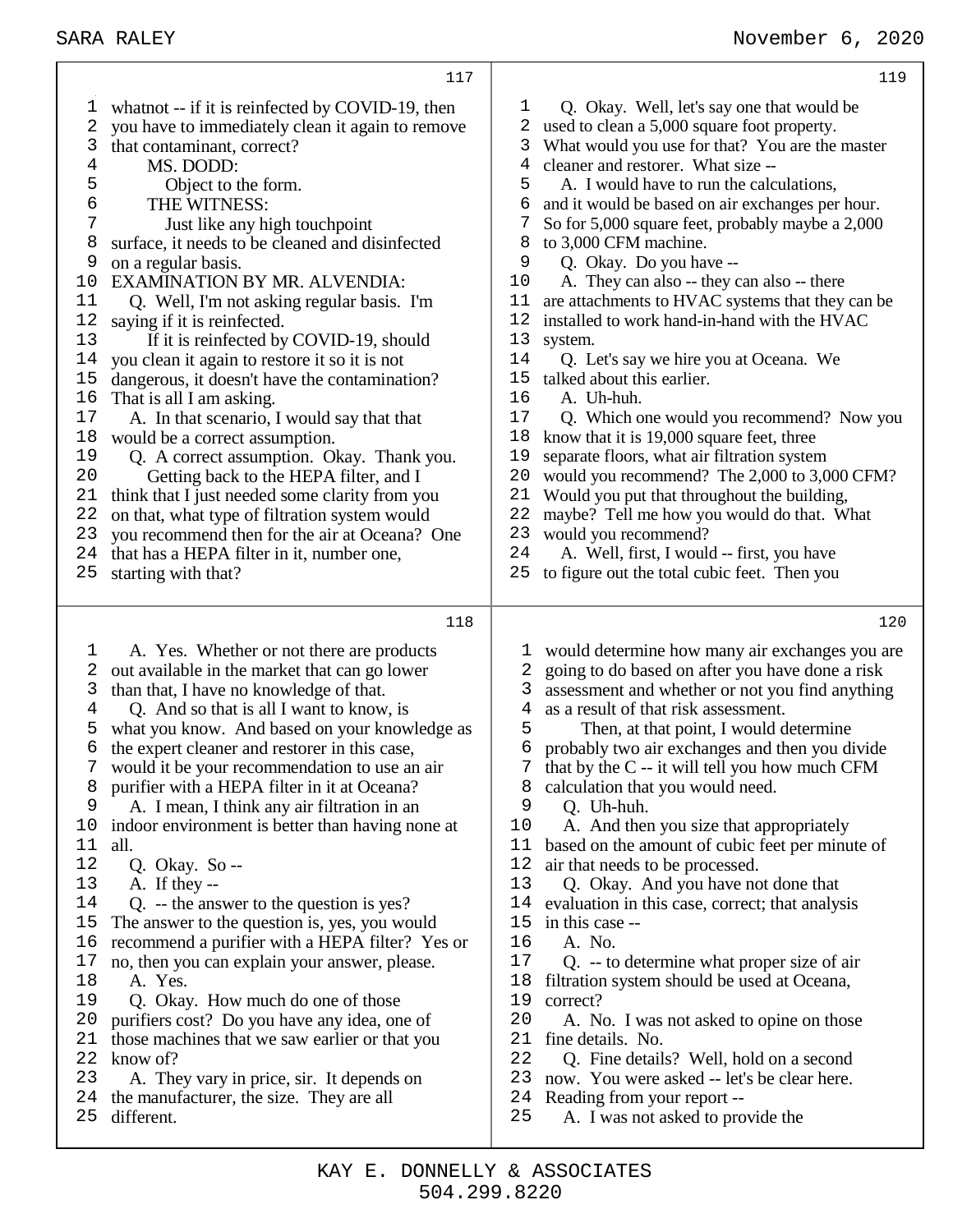calculation, sir. I was just asked to provide an opinion based on what would be the appropriate cleaning and products and equipment and tools that I would use to go in and clean if I were approaching this from a COVID-19 perspective or even a mold, lead, or asbestos. Q. Okay. And so you said that this filter 8 air filtration system --<br>9 You have talked You have talked about it a second ago. A. Uh-huh. Q. -- you would have to measure it out to finish your analysis. You talked about potentially using a 2,000 to 3,000 CFM capacity model. How much would one of those cost? I'm curious. A. Again, it just depends on who the manufacturer is. I would say probably somewhere in the -- anywhere from \$2,000 to \$4,000. 19 O.  $$2,000$  to \$4,000. A. There are dozens of companies that make this type of equipment. Q. Well, and I appreciate it. Look, I have no idea. It is like asking somebody who is a car expert how much cars cost. You know, I mean, I guess. So I am asking you: Just, in general, 2,000 to 3,000 CFM costs about \$2,000 to \$4,000, roughly? A. Approximately, yes. Q. Okay. And would you need more than one of these, do you think, in a 19,000 square foot restaurant? A. Depends. It would -- it would depend on the actual layout. I would have to go through and determine the layout, how much 11 compartmentalization there is.<br>12 There is a lot of other fac There is a lot of other factors that go into determining -- modification factors that go 14 into determining the size of the equipment.<br>15 O. Right. And so you did not do a speci- Q. Right. And so you did not do a specific analysis on how to specifically clean Oceana, did you? MS. DODD: 19 Object to the form.<br>20 EXAMINATION BY MR EXAMINATION BY MR. ALVENDIA: Q. You said it a second ago. You were not asked to do a specific detailed analysis. You said to talk about the modes of cleaning, right; 1 Q. Yeah. And I agree that is what you 2 said.  $rac{2}{3}$  said. But you didn't do an in detail analysis on how many filtration systems to place in there; you didn't get into the weeds and 6 specifics on how to clean Oceana, correct?<br>7 MS. DODD: MS. DODD: 8 Object to the form.<br>9 THE WITNESS 9 THE WITNESS:<br>10 No. No. MS. DODD: Mischaracterizing her testimony. 13 MR. ALVENDIA:<br>14 Well, she just sa Well, she just said -- you said no, right? That is your answer, no? Correct? THE WITNESS: Based on -- based on your scenario, no. 19 EXAMINATION BY MR. ALVENDIA:<br>20 O Yeah Then --20 Q. Yeah. Then --<br>21 A. Just so you kne 21 A. Just so you know, I'm down to 16%.<br>22 O Okay Keep us posted I appreciate 22 Q. Okay. Keep us posted. I appreciate it.<br>23 So how are you able then to make the So, how are you able then to make the conclusion that the Oceana Grill did not properly clean on a regular basis as part of its normal business operation by implementing the appropriate cleaning, disinfecting plan? Their plan, how do you -- how are you able to opine that their plan was not proper? A. Because Dr. Moye failed to address that in his report. And that would be important for -- because he mentions in his report that things can be restored and disinfected and remediated. And he didn't opine on or provide any detailed information about what, if anything, the 11 restaurant staff did.<br>12 O. So vou are re Q. So you are relying on what Oceana did for cleaning, all of their cleaning protocols, how often they cleaned, when they cleaned, what they used to clean? A. They didn't provide any of that information. 18 Q. Well, did you ask for it?<br>19 A. I. personally, did not ask A. I, personally, did not ask for it. But I didn't need it to write this report and say what the proper procedures and methods and means 22 were. They are the same no matter where you<br>23 are. Whether you are doing a bowling alley or are. Whether you are doing a bowling alley or

- the methods, correct?
- A. The means and methods are the same.
- you are doing a restaurant, you are doing the
- Publix down the street.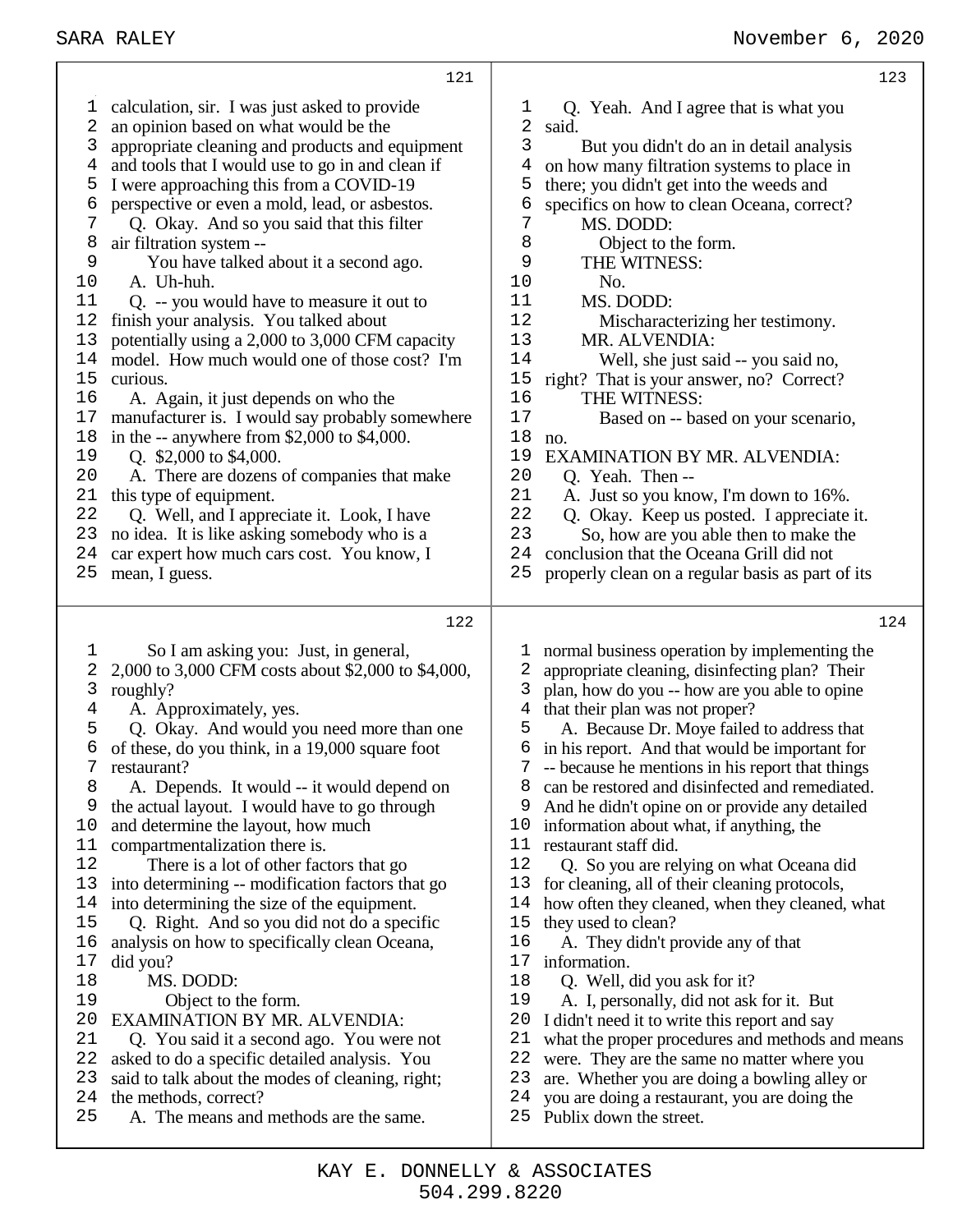| 127                                                                                                                                                                                                                                                                                                                                                                                                                                                                                                                                                                                                                                                                                                                                                                                                                                                                                                                                                                                                                                                    |
|--------------------------------------------------------------------------------------------------------------------------------------------------------------------------------------------------------------------------------------------------------------------------------------------------------------------------------------------------------------------------------------------------------------------------------------------------------------------------------------------------------------------------------------------------------------------------------------------------------------------------------------------------------------------------------------------------------------------------------------------------------------------------------------------------------------------------------------------------------------------------------------------------------------------------------------------------------------------------------------------------------------------------------------------------------|
| COVID-19 in the restaurant? You don't think he<br>T<br>2<br>could show more likely than not that that<br>3<br>existed, correct?<br>4<br>A. I do not believe that he can. He -- as<br>5<br>far as I know, I didn't see where he actually<br>6<br>did -- where there was an actually risk<br>7<br>assessment he did himself.<br>Q. Okay. And you think that had they<br>8<br>9<br>followed the proper procedure, they would have<br>just cleaned the tables and presented a safe<br>10<br>11<br>environment for the customers, correct?<br>12<br>A. No, that is not what I am saying. They<br>13<br>would have had to have done all the cleaning<br>14<br>that would have been required.<br>15<br>Q. That is what I mean.<br>16<br>A. Okay.<br>17<br>Q. We are going to make your battery. We<br>18<br>are going to survive here.<br>19<br>MR. ALVENDIA:<br>20<br>I have no further questions.<br>21<br>John, Matt, do you want to talk<br>22<br>offline before I close this out?<br>23<br>MR. HOUGHTALING:<br>24<br>We are good.<br>25<br>MR. ALVENDIA: |
| 128<br>1<br>Okay. Ms. Raley, I appreciate your<br>2<br>time. Thank you very much.<br>3<br>THE WITNESS:<br>Thank you. We are done?<br>4<br>MS. DODD:<br>5<br>6<br>Yes. You can leave the meeting.<br>7<br>THE WITNESS:<br>8<br>Okay.<br>9<br>MR. HOUGHTALING:<br>10<br>Rico -- Rico, actually, I'm sorry.<br>Rico, one question. Let's just make one phone<br>11<br>12<br>call. Okay? Just one second, if we could,<br>13<br>Rico?<br>14<br>MR. ALVENDIA:<br>15<br>Hold on one second.<br>16<br>(Brief recess held.)<br>$17$<br>MR. ALVENDIA:<br>18<br>Okay. Back on the Record.<br>19<br><b>EXAMINATION BY MR. ALVENDIA:</b><br>20<br>Q. Ms. Raley, this report that you produced<br>21<br>on October 23rd, 2020, that is the last report<br>22<br>you are doing in this case?<br>23<br>A. To my knowledge.<br>24<br>Q. Okay.<br>25<br>A. At this point, yes.                                                                                                                                                                                          |
|                                                                                                                                                                                                                                                                                                                                                                                                                                                                                                                                                                                                                                                                                                                                                                                                                                                                                                                                                                                                                                                        |

Т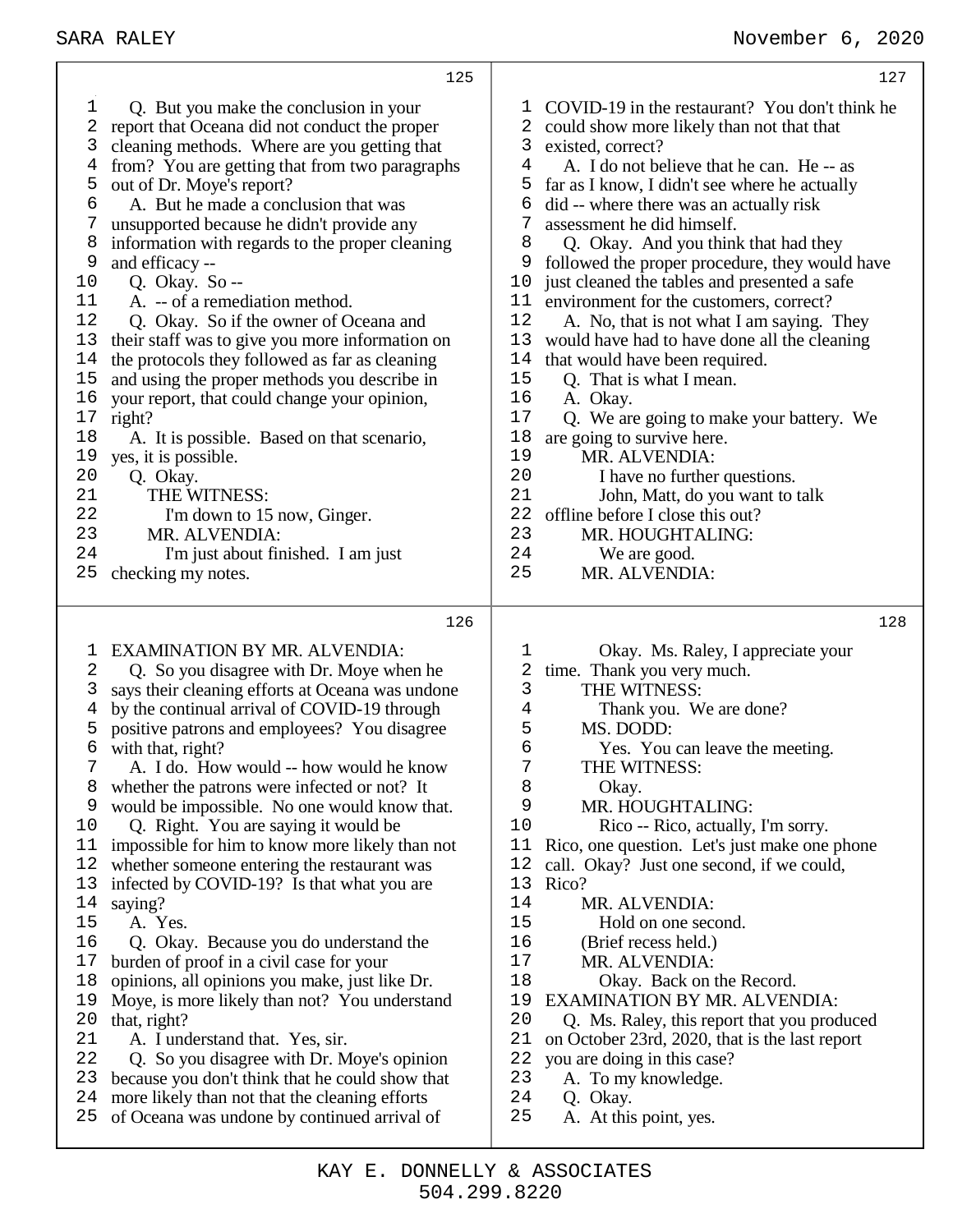|                                                                                                                                                     | 129                                                                                                                                                                                                                                                                                                                                                                                                                                                                                                                                                                                                                                                                                                                                                                                      |                                                                                                                                           |                                                                                                                                                                                                                                                                                                                                                                                                                                                                                                                                                                                                                                                                                                                                                                                                                                                                                                                                                                                                   | 131 |
|-----------------------------------------------------------------------------------------------------------------------------------------------------|------------------------------------------------------------------------------------------------------------------------------------------------------------------------------------------------------------------------------------------------------------------------------------------------------------------------------------------------------------------------------------------------------------------------------------------------------------------------------------------------------------------------------------------------------------------------------------------------------------------------------------------------------------------------------------------------------------------------------------------------------------------------------------------|-------------------------------------------------------------------------------------------------------------------------------------------|---------------------------------------------------------------------------------------------------------------------------------------------------------------------------------------------------------------------------------------------------------------------------------------------------------------------------------------------------------------------------------------------------------------------------------------------------------------------------------------------------------------------------------------------------------------------------------------------------------------------------------------------------------------------------------------------------------------------------------------------------------------------------------------------------------------------------------------------------------------------------------------------------------------------------------------------------------------------------------------------------|-----|
| 1<br>2<br>3<br>4<br>5<br>6<br>7<br>8<br>9<br>10<br>11<br>12<br>13<br>$1\,4$<br>15<br>16<br>17<br>18<br>19<br>20<br>21<br>22<br>23<br>24<br>25       | Q. Yeah. You don't -- as we sit here right<br>now, you don't plan on doing another report, do<br>you?<br>A. Not unless additional information<br>becomes available.<br>Q. Okay. So, let me ask you this: We<br>talked about doing a detailed recommended<br>analysis of the cleaning at Oceana. Do you plan<br>on doing one of those? Have you been asked to<br>do that yet?<br>A. I have not.<br>Q. Okay. So as far as we know, you haven't<br>been asked. You don't plan on doing a detailed<br>analysis specifics of cleaning at Oceana, do<br>you?<br>MS. DODD:<br>Object to the form.<br>THE WITNESS:<br>I haven't been requested to, to this<br>date.<br>MR. ALVENDIA:<br>Okay. I didn't think so.<br>All right. Thank you, Ms. Raley.<br>We appreciate your time.<br>THE WITNESS: | 1<br>2<br>3<br>4<br>5<br>6<br>7<br>8<br>9<br>10<br>11<br>12<br>13<br>14<br>15<br>16<br>17<br>18<br>19<br>20<br>21<br>22<br>23<br>24<br>25 | WITNESS' ATTESTATION<br>I have read or have had the foregoing<br>testimony read to me, pursuant to Rule $30(e)$ of<br>the Federal Rules of Civil Procedure and/or<br>Article 1445 of the Louisiana Code Civil<br>Procedure, and hereby attest that, to the best<br>of my ability and understanding, it is a true<br>and correct transcription of my testimony, with<br>the exception of any attached corrections or<br>changes, complete with reasons for changes, on<br>the Witness' Amendment Pages;<br>I have in no way altered the printed<br>transcript pages containing testimony herein,<br>tampered with the seal on the last numbered page<br>herein, or tampered with the security strip on<br>the binder hereof. The integrity of this<br>certified transcript has been maintained in the<br>identical form as it was received by me, with<br>the exception of any changes on the Witness'<br>Amendment Pages.<br>Date<br><b>SARA LOUISE RALEY</b><br>(Signature)                      |     |
|                                                                                                                                                     |                                                                                                                                                                                                                                                                                                                                                                                                                                                                                                                                                                                                                                                                                                                                                                                          |                                                                                                                                           |                                                                                                                                                                                                                                                                                                                                                                                                                                                                                                                                                                                                                                                                                                                                                                                                                                                                                                                                                                                                   |     |
| $\mathbf 1$<br>2<br>3<br>4<br>5<br>6<br>7<br>8<br>9<br>10<br>11<br>12<br>13<br>14<br>15<br>16<br>17<br>18<br>19<br>20<br>21<br>22<br>23<br>24<br>25 | 130<br>So, I may leave now, correct?<br>MR. ALVENDIA:<br>Madam Court Reporter, I'm going to<br>Email you the exhibits.<br>MS. DODD:<br>Yes, you may, Sara. Thank you.<br>(Deposition concluded at 12:38 p.m.)                                                                                                                                                                                                                                                                                                                                                                                                                                                                                                                                                                            | 1<br>2<br>3<br>4<br>5<br>6<br>7<br>8<br>9<br>10<br>11<br>12<br>13<br>14<br>15<br>16<br>17<br>18<br>19<br>20<br>21<br>22<br>23<br>24<br>25 | <b>REPORTER'S PAGE</b><br>I, KAY E. DONNELLY, Certified Court<br>Reporter in and for the State of Louisiana, the<br>officer, as defined in Rule 28 of the Federal<br>Rules of Civil Procedure and/or Article 1434(B)<br>of the Louisiana Code of Civil Procedure, before<br>whom this proceeding was taken, do hereby state<br>on the Record:<br>That due to the interaction in the<br>spontaneous discourse of this proceeding, dashes<br>(--) have been used to indicate pauses, changes<br>in thought, and/or talkovers; that same is the<br>proper method for a Court Reporter's<br>transcription of proceeding, and that the dashes<br>(--) do not indicate that words or phrases have<br>been left out of this transcript;<br>That any words and/or names which could<br>not be verified through reference material have<br>been denoted with the phrased "(spelled<br>phonetically)."<br>KAY E. DONNELLY<br><b>Certified Court Reporter</b><br>State of Louisiana<br>Certificate No. 87008 | 132 |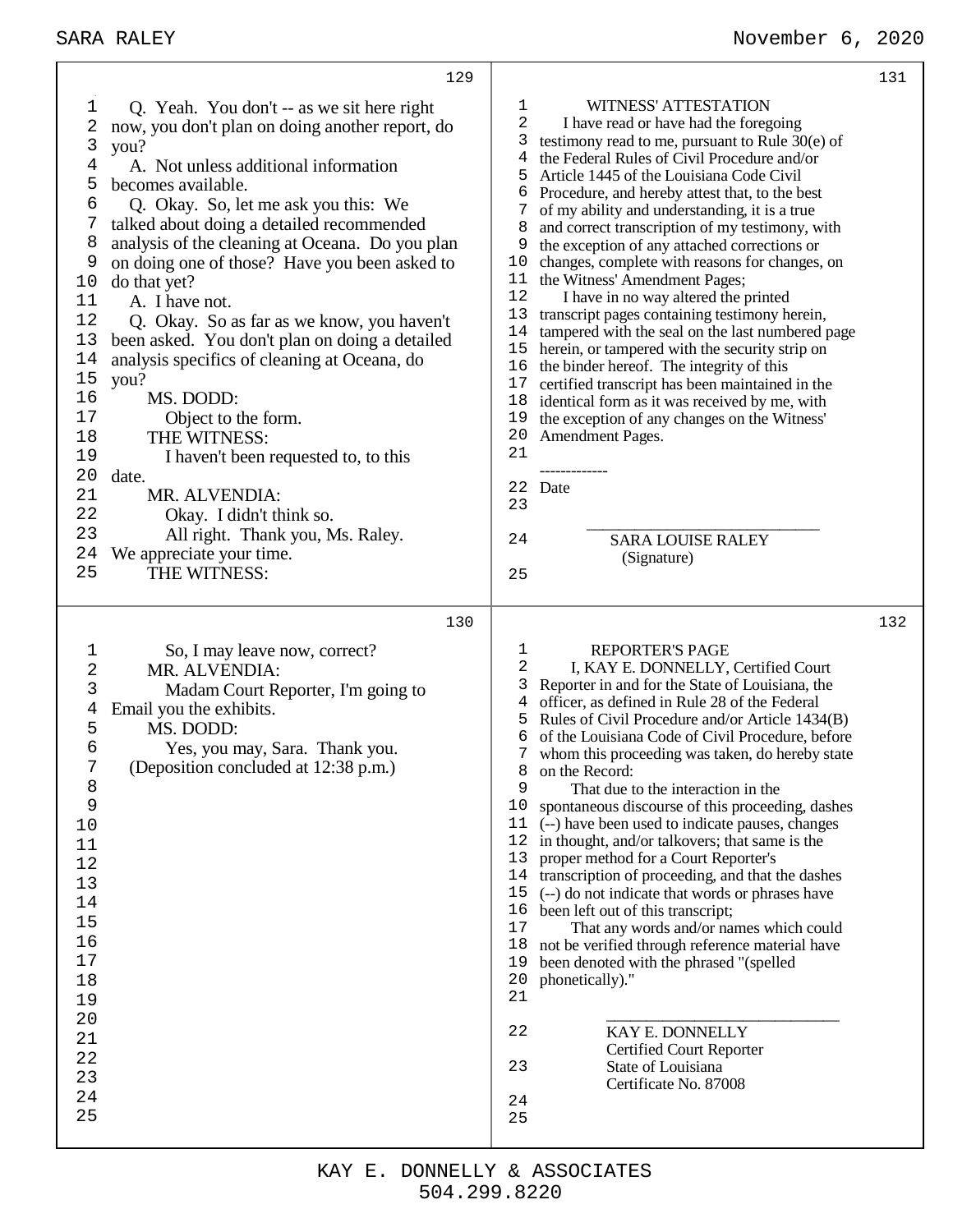| $\mathbf{1}$<br>CERTIFICATE<br>2<br>This certification is valid only for a<br>transcript accompanied by my original signature<br>3 and original required seal on this page.<br>I, KAY E. DONNELLY, Certified Court<br>4 Reporter in and for the State of Louisiana, as<br>the officer before whom this testimony was<br>5 taken, do hereby certify that SARA LOUISE RALEY,<br>to whom oath was administered, after having been<br>6 duly sworn by me upon authority of R.S. 37:2554,<br>did testify as hereinbefore set forth in the<br>7 foregoing one hundred thirty-two (132) pages;<br>that this testimony was reported by me in the<br>8 stenotype reporting method, was prepared and<br>transcribed by me or under my personal direction<br>9 and supervision, and is a true and correct<br>transcript to the best of my ability and<br>10 understanding; that the transcript has been<br>prepared in compliance with transcript format<br>11 guidelines required by statute or by rules of<br>the board; and that I am informed about the<br>12 complete arrangement, financial or otherwise,<br>with the person or entity making arrangements<br>13 for deposition services; that I have acted in<br>compliance with the prohibition on contractual<br>14 relationships, as defined by Louisiana Code of<br>Civil Procedure Article 1434 and in rules and<br>15 advisory opinions of the board; that I have no<br>actual acknowledge of any prohibited employment<br>16 or contractual relationship, direct or indirect,<br>between a court reporting firm and any party<br>17 litigant in this matter nor is there any such<br>relationship between myself and a party litigant<br>18 in this matter. I am not related to counsel or<br>to the parties herein, nor am I otherwise<br>19 interested in the outcome of this matter.<br>20<br>21<br>22<br>KAY E. DONNELLY<br>Certified Court Reporter<br>23<br>State of Louisiana<br>Certificate No. 87008<br>24<br>November 8, 2020<br>25 | 133 |  |
|--------------------------------------------------------------------------------------------------------------------------------------------------------------------------------------------------------------------------------------------------------------------------------------------------------------------------------------------------------------------------------------------------------------------------------------------------------------------------------------------------------------------------------------------------------------------------------------------------------------------------------------------------------------------------------------------------------------------------------------------------------------------------------------------------------------------------------------------------------------------------------------------------------------------------------------------------------------------------------------------------------------------------------------------------------------------------------------------------------------------------------------------------------------------------------------------------------------------------------------------------------------------------------------------------------------------------------------------------------------------------------------------------------------------------------------------------------------------------------------------------------------------------------------------------------------------------------------------------------------------------------------------------------------------------------------------------------------------------------------------------------------------------------------------------------------------------------------------------------------------------------------------------------------------------------------------------------------------------------------------------|-----|--|
|                                                                                                                                                                                                                                                                                                                                                                                                                                                                                                                                                                                                                                                                                                                                                                                                                                                                                                                                                                                                                                                                                                                                                                                                                                                                                                                                                                                                                                                                                                                                                                                                                                                                                                                                                                                                                                                                                                                                                                                                  |     |  |
|                                                                                                                                                                                                                                                                                                                                                                                                                                                                                                                                                                                                                                                                                                                                                                                                                                                                                                                                                                                                                                                                                                                                                                                                                                                                                                                                                                                                                                                                                                                                                                                                                                                                                                                                                                                                                                                                                                                                                                                                  |     |  |
|                                                                                                                                                                                                                                                                                                                                                                                                                                                                                                                                                                                                                                                                                                                                                                                                                                                                                                                                                                                                                                                                                                                                                                                                                                                                                                                                                                                                                                                                                                                                                                                                                                                                                                                                                                                                                                                                                                                                                                                                  |     |  |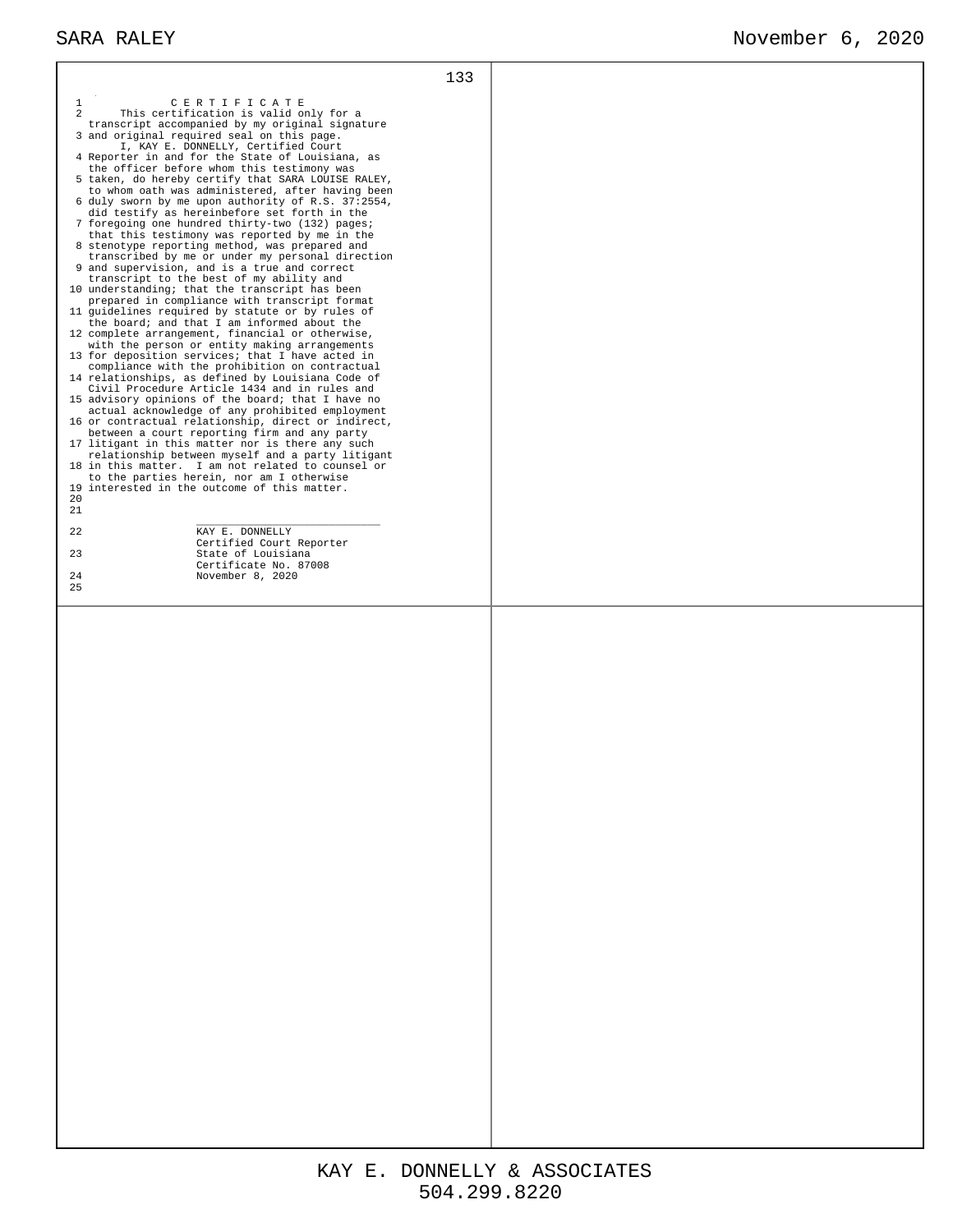| $\mathbf A$              | 25:13,16,20 31:16      | <b>ALVENDIA 2:7</b> | ambiguous 96:6          | applies 95:25        |
|--------------------------|------------------------|---------------------|-------------------------|----------------------|
| a.m 1:18 6:8,8           | 38:5 41:5,15           | 3:3,6 6:5,13 8:24   | <b>Amendment</b>        | apply 47:14,17,17    |
| abatement 51:14          | 42:19 43:3,13          | 9:8,12,17 25:19     | 131:11,20               | 47:18 83:10 92:2     |
| 57:23 70:8               | 44:23,25 50:8          | 25:25 35:25 36:4    | <b>American 2:19</b>    | 93:22 94:16          |
| ability 96:14,16         | 51:3 53:25 54:8        | 36:9 45:10,15       | 54:24                   | applying 69:13       |
| 131:7 133:9              | 54:18 61:10 69:24      | 50:14 51:21,25      | <b>amount</b> 27:1 33:5 | appreciate 33:20     |
| able 13:19,21,25         | 70:4,5 76:9,11,22      | 52:7 53:2,14        | 69:20,22 72:16          | 47:7,16 70:9         |
| 18:19 39:2 54:14         | 76:24 77:13 85:19      | 55:23 56:2,8,13     | 101:21 120:11           | 76:16 85:4 86:1      |
| 90:7 109:8 123:23        | 123:1                  | 56:17 58:22 59:2    | ample 99:10             | 88:3 92:13 101:24    |
| 124:3                    | agreed 5:3 77:14       | 59:7,16 60:8 61:2   | <b>AMRT</b> 22:17       | 112:8 116:6          |
| Academy 2:19             | 113:17                 | 61:8 62:5,10,14     | analysis $7:48:11$      | 121:22 123:22        |
| 54:25                    | <b>Agreement</b> 2:5   | 62:18 63:5,11,20    | 29:20 76:25             | 128:1 129:24         |
| accepted 15:21           | agrees 53:22 109:5     | 63:24 64:9,13,17    | 120:14 121:12           | approaching 121:5    |
| 99:25                    | ahead 75:11 94:5       | 64:21 65:1,5,23     | 122:16,22 123:3         | appropriate 17:1     |
| accompanied 133:2        | <b>AIHA</b> 40:18      | 66:5,10 67:5,18     | 129:8,14                | 29:15 82:18 87:22    |
| accuracy 40:21           | air 2:16 22:5 48:5,6   | 68:1,6,10,22 69:1   | analyze 29:10           | 92:5 93:19 108:5     |
| accurate 9:7 16:22       | 48:7,9,13,14 49:9      | 69:6,871:7,15,20    | and/or 131:4 132:5      | 121:3 124:2          |
| 22:1,8 40:5 42:11        | 49:15,16,21,22         | 71:25 72:19 74:8    | 132:12,17               | appropriately        |
| achieving 54:6           | 50:3,8,10,17,22        | 74:12 75:15 78:11   | annual $12:2,4$         | 19:24 76:13 83:13    |
| acknowledge              | 51:5 52:12,14          | 78:16,20,24 79:4    | 80:20                   | 88:13 101:10         |
| 133:15                   | 53:25 56:21,22,24      | 79:10,14,20 80:4    | <b>ANSI</b> 41:25       | 120:10               |
| acknowledged             | 57:8,13,15 59:23       | 80:12,17 81:1,8     | answer 25:20 33:20      | approved 47:18       |
| 40:19                    | 69:15 83:17,18,24      | 81:12,16,21 82:1    | 37:12 60:9 61:3         | 88:1 91:22 92:4      |
| acted 133:13             | 83:25 84:7,8           | 83:22 84:4,23       | 74:9 75:11 76:3         | 93:10                |
| action 71:6              | 99:21 107:8,22,24      | 85:3,5,25 86:2      | 76:17 86:3 89:19        | approximately        |
| actions 32:14            | 115:12,23 117:23       | 90:21 91:9,13,17    | 90:16,18,20 91:10       | 22:25 23:1 122:4     |
| actual 106:16 122:9      | 118:7,9 119:6,19       | 92:7 93:2,6,8 94:6  | 91:18,19,19 92:13       | aptly $72:2$         |
| 133:15                   | 120:1,6,12,17          | 94:11,13 95:5,10    | 96:24 98:23 103:1       | area 16:2 25:11,24   |
| addition 50:1            | 121:8                  | 95:12,17,23 97:1    | 103:24 105:9            | 44:21 58:1 72:14     |
| additional 92:10         | airborne 2:16,17       | 97:8,11,22 98:8     | 116:5,6 118:14,15       | 83:1 89:20,24        |
| 129:4                    | 2:20 49:2 52:22        | 98:22 99:6 102:5    | 118:17 123:15           | 94:23 98:7,25        |
| address 115:17           | 53:16 54:6 55:4        | 102:25 103:7,14     | answered 78:2           | 101:11               |
| 124:5                    | 60:14 61:18            | 104:7 105:4         | 80:11 102:4             | areas 14:15 24:24    |
| adjuster 10:9            | alleged 16:20          | 107:20 108:23       | 103:17                  | 82:23 83:2           |
| adjusting 10:8           | <b>Allen</b> 4:6 59:12 | 109:3,10,19 110:1   | answering 115:1         | argue $108:8$        |
| administered 133:5       | 63:19 66:21 68:2       | 110:5,9,16,25       | anybody $62:23,24$      | arguing 66:11        |
| administering 5:23       | 68:3,3,7,11,20         | 111:7,11,15,22      | anymore 112:17          | argumentative        |
| advisory 133:15          | 78:10,10 90:22,22      | 112:18,23 113:2     | <b>Appearances 2:5</b>  | 108:12               |
| <b>Aerosol</b> 2:20 55:4 | 90:23 111:8,8          | 113:10,12 114:16    | 3:14:1                  | arrangement          |
| <b>AFD</b> 52:11         | allergen 116:3         | 114:23 116:7,13     | application 40:23       | 133:12               |
| agitate $87:18$          | alley 124:23           | 117:10 122:20       | 83:11                   | arrangements         |
| ago 22:24,24 23:2,3      | Allison 47:6           | 123:13,19 125:23    | applied 17:1 22:18      | 133:12               |
| 26:6,23 121:9            | allowed 93:18          | 126:1 127:19,25     | 23:4,14 43:10           | arrival 126:4,25     |
| 122:21                   | altered $105:14$       | 128:14,17,19        | 88:12 92:16 93:18       | article 2:16,20 55:3 |
| agree 24:1,4,5           | 131:12                 | 129:21 130:2        | 98:11                   | 131:5 132:5          |
|                          |                        |                     |                         |                      |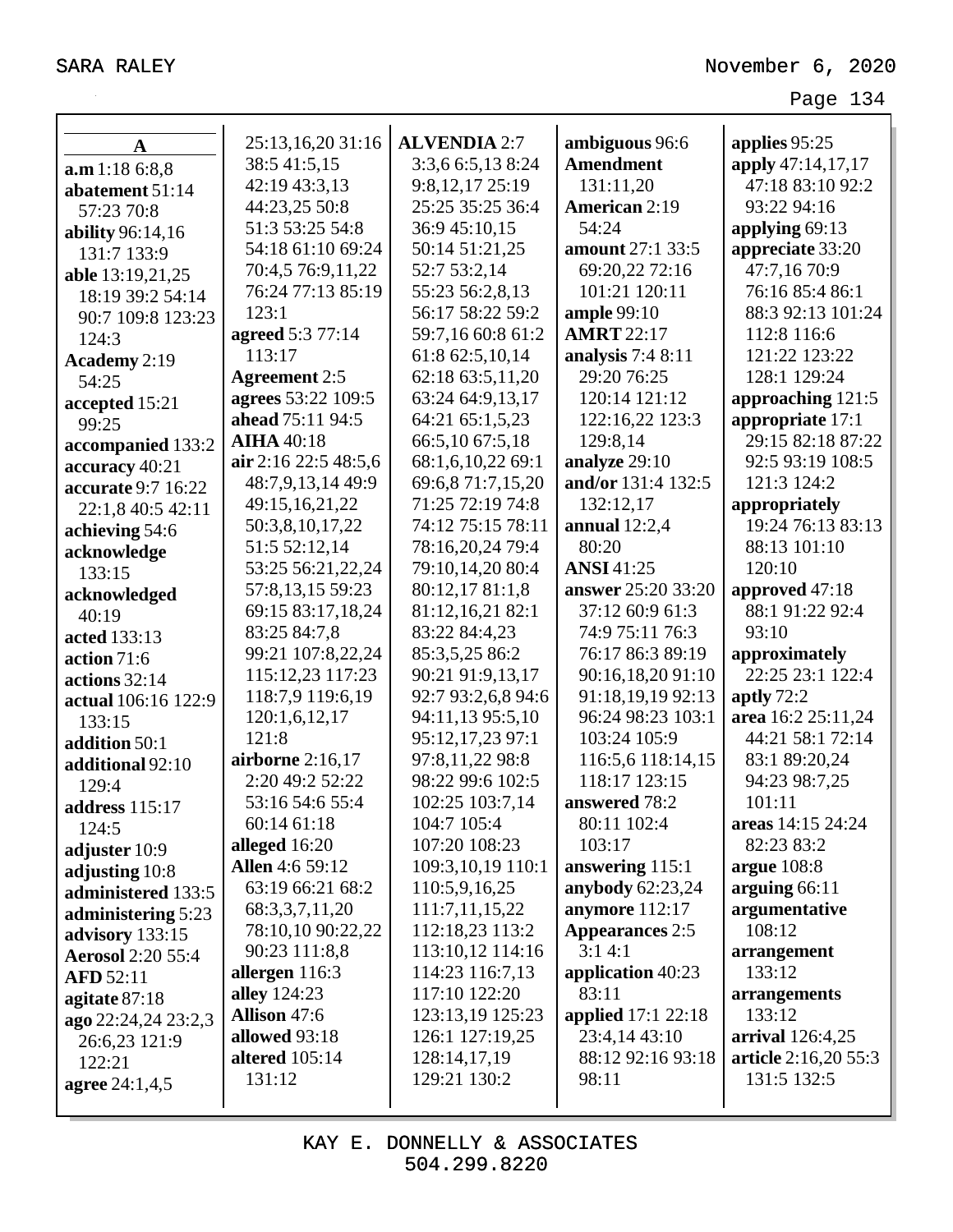|                     |                                              |                            |                                       | Page 135             |
|---------------------|----------------------------------------------|----------------------------|---------------------------------------|----------------------|
| 133:14              | attention 51:5                               | <b>Baton 4:5</b>           | <b>Brief</b> 116:12                   | carrier 10:10        |
| asbestos $27:17,18$ | <b>attest</b> 131:6                          | battery 127:17             | 128:16                                | carriers 9:24        |
| 51:14 57:23 70:7    | <b>ATTESTATION</b>                           | <b>beat</b> 116:11         | brings $23:8$                         | cars 121:24          |
| 121:6               | 131:1                                        | beginning 49:5             | <b>BS</b> 21:10                       | case 8:20,25 10:25   |
| asked 23:10 80:10   | attorney 15:2 63:9                           | beings $40:4$              | building $7:284:6$                    | 11:20,21 13:12,14    |
|                     |                                              | <b>believe</b> 25:23 30:25 | 87:5 119:21                           |                      |
| 80:21 102:4         | 79:6,25 80:1                                 |                            |                                       | 14:16,24 15:2,5      |
| 120:20,23,25        | attorneys $3:4,9,15$                         | 31:1 60:10 113:21          | buildings 35:7<br><b>bunch</b> 100:14 | 17:8 25:6 29:9       |
| 121:1 122:22        | 4:4 62:24 100:19                             | 127:4                      |                                       | 32:3 37:9,22 38:7    |
| 129:9,13            | authority 133:6                              | benchmarks 12:10           | <b>burden</b> 126:17                  | 67:8,1296:1          |
| asking 27:20 75:16  | authors 40:19 41:2                           | best 25:15 131:6           | burned $103:3$                        | 102:10 118:6         |
| 75:17 77:6,8 80:5   | available 27:3                               | 133:9                      | bus $75:14$                           | 120:14,15 126:17     |
| 80:19,25 91:4       | 39:13,17 100:1                               | <b>better</b> 10:3 56:24   | business 20:21                        | 128:22               |
| 97:12,25 98:15      | 118:2 129:5                                  | 118:10                     | 31:23 39:15 72:8                      | cat 12:22            |
| 103:9,18,23         | average 33:5,10                              | <b>Bible 37:20</b>         | 75:25 124:1                           | catastrophic 7:21    |
| 108:25 114:17       | 34:5,774:16                                  | big 34:13,23 35:5          | $\mathbf C$                           | catch 114:9          |
| 115:3 116:24        | 106:12                                       | 50:5 56:19                 | $C$ 4:6 120:7 133:1,1                 | caught $60:23$       |
| 117:11,16 121:23    | aware 108:15                                 | <b>bigger</b> 61:7 108:9   | Cajun $1:6,6,7$                       | CDC 18:23 88:2       |
| 122:1               | B                                            | <b>binder</b> 131:16       | 14:10                                 | 91:21 92:4 114:20    |
| aspects 25:3        | bachelor's 21:8                              | biocide 87:20              | calculation 82:4                      | ceilings $31:21$     |
| assess 7:2 13:10    | back 17:18 24:9                              | biohazard 22:7             | 120:8 121:1                           | certain 1:9 9:18     |
| assessment 7:6      | 26:1,4 43:18                                 | 27:10,13                   | calculations 119:5                    | 14:10 18:3 24:24     |
| 8:12 31:12,13       | 45:11 69:7 85:12                             | biological 14:18           | calculator 76:9                       | 25:3 27:1 56:24      |
| 32:4,11,16 37:4,8   | 87:19 97:3 101:25                            | 19:11 21:25                | call 12:11 14:21                      | certainly 9:11 56:5  |
| 105:17,23 106:1,6   |                                              | 106:20                     |                                       | 70:2 86:17           |
| 106:15 120:3,4      | 105:22 113:7                                 | bit 20:13 42:23            | 116:10 128:12                         | Certificate 2:9,10   |
| 127:7               | 114:4 116:14                                 | 111:21 113:18,19           | called 9:6 49:16                      | 132:23 133:23        |
| assigned 75:14      | 117:20 128:18                                | <b>Black 98:5</b>          | 52:9,11 55:4                          | certification 5:9    |
| associated 32:15    | background 8:5                               | <b>blank'</b> 15:3         | calling 68:23 69:2                    | 19:11 23:12,15,16    |
| 71:5 72:3 91:23     | 20:13                                        | <b>board</b> 133:11,15     | <b>Calls</b> 102:23                   | 26:21 29:24          |
| association 29:22   | <b>bacteria</b> 23:19,22                     | <b>body</b> 101:18         | camera 94:2                           | 104:10 133:2         |
| assume 36:22 58:6   | 24:2                                         | bonus $12:8$               | <b>Canal 11:13</b>                    | certifications 21:22 |
| 74:1,15 96:9,11     | bacterial 23:13                              | bonuses $12:5,12$          | capabilities 92:10                    | 22:15 26:17,20       |
| assumed 91:23       | <b>based</b> 11:8,15,17<br>30:24 55:13 72:11 | <b>Boulevard</b> 3:15      | capability 13:24<br>52:15             | certified 3:20 4:11  |
| assumes $81:15$     |                                              | bowling $124:23$           |                                       | 5:21 7:23 19:10      |
| assuming 81:20      | 76:3 77:15 80:8                              | <b>brand</b> 33:11 80:25   | capable 48:21 99:8                    | 22:17 23:4 26:5      |
| assumption 117:18   | 100:9 118:5 119:6                            | 81:2                       | capacity $8:8$ 121:13                 | 26:13,23 28:17,18    |
| 117:19              | 120:2,11 121:2                               | <b>break</b> 43:9,15       | Caption 2:4                           | 28:19,21,23 41:25    |
| attach 24:15 47:1   | 123:17,17 125:18                             | 58:21 59:11 62:8           | capture 57:1 60:1,2                   | 131:17 132:2,22      |
| attached 56:16      | basic $57:2$                                 | 62:15 63:2 64:2            | 61:23                                 | 133:3,22             |
| 131:9               | <b>basis</b> 12:2 18:3                       | 65:7,13 66:12,22           | captures 48:23                        | certify 133:5        |
| attaches 47:11      | 32:6 40:8 71:1                               | 67:24 68:14 86:22          | 52:22                                 | <b>CFM</b> 119:8,20  |
| attachment 41:22    | 72:24 74:5 75:21<br>80:21 90:9 92:1          | 87:9 98:3,10,14            | car 109:2 121:24<br>career 104:11     | 120:7 121:13         |
| 42:11 44:7          | 117:9,11 123:25                              | 110:14 116:8               | carpet 28:18,19                       | 122:2                |
| attachments         | bathroom 59:13                               | breakout 68:21             | 35:12,23                              | chain 43:9,15 86:22  |
| 119:11              |                                              | <b>breaks</b> 66:25 87:14  |                                       | 87:9,14 98:3,10      |
|                     |                                              |                            |                                       |                      |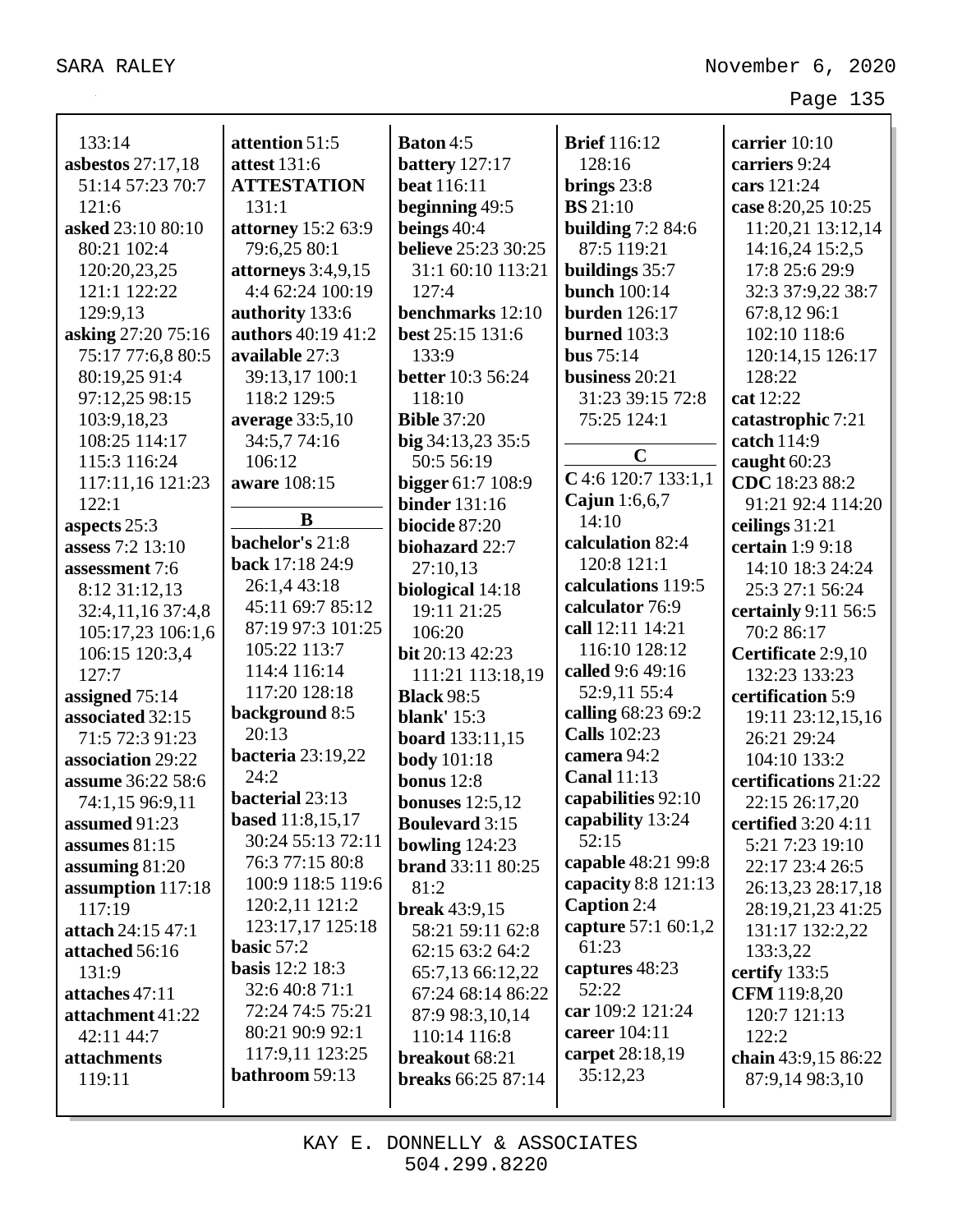| 98:14,16                             | 94:15 96:7 99:11                    | 122:23 124:2,13        | 131:10 133:12                            | continual 126:4                       |
|--------------------------------------|-------------------------------------|------------------------|------------------------------------------|---------------------------------------|
| chairs 33:15                         | 112:2 115:12                        | 124:13 125:3,8,14      | completed 105:23                         | continuation 90:11                    |
| chance 13:17                         | 117:2,14 119:2                      | 126:3,24 127:13        | completely 25:12                         | continue 17:4 83:9                    |
| change 108:16                        | 121:4 122:16                        | 129:8,14               | 80:19                                    | 88:23 89:12                           |
| 125:16                               | 123:6,25 124:15                     | cleanliness 19:4       | compliance 133:10                        | continued 126:25                      |
| changes 131:10,10                    | cleaned 44:22                       | cleans 93:12 96:13     | 133:13                                   | continues 92:9,15                     |
| 131:19 132:11                        | 70:22 74:18 83:5                    | 97:12                  | complicated 19:15                        | 92:20                                 |
| changing 89:15                       | 85:12 89:13 93:17                   | clear 50:8 87:8        | complied 29:15                           | continuing $27:1$                     |
| characteristics                      | 94:20 98:15                         | 120:23                 | complying 69:3                           | 28:3 72:23 90:9                       |
| 24:13,19 25:4                        | 100:10 101:9                        | cleared 73:4           | component 83:18                          | continuously 89:17                    |
| 27:25 46:21                          | 116:21 117:8                        | clearly $87:12$        | Compound 75:6                            | <b>Contractors</b> 30:21              |
| charge 70:14 71:16                   | 124:14,14 127:10                    | 108:18 116:23          | conclude 80:23                           | 105:25                                |
| 73:10,23                             | cleaner 21:20 26:11                 | client 64:4 65:8       | concluded 130:7                          | contractual 133:13                    |
| charged $20:1,9$                     | 27:4,22 28:11,15                    | 67:13                  | conclusion 86:8                          | 133:16                                |
| charging 76:19                       | 28:17 49:14 50:1                    | client's 78:8          | 102:24 123:24                            | contributors 40:19                    |
| charm 36:25                          | 90:6 92:3 94:18                     | close 127:22           | 125:1,6                                  | control 57:18                         |
| check 91:25                          | 96:17 107:13                        | closes 84:9            | conclusions 38:15                        | 107:23                                |
| checking 125:25                      | 115:6,7 118:6                       | cloth 83:9             | 39:23 41:9 106:2                         | controlling 114:22                    |
| <b>CHEHARDY 3:14</b>                 | 119:4                               | co-counsel 72:2        | conclusively 115:5                       | <b>Convention 4:4</b>                 |
| chemical 89:12,16                    | cleaners 51:9 88:5                  | coach 68:12,13         | 115:9                                    | coronavirus 88:8                      |
| 89:23 90:8 92:20                     | cleanest 83:1                       | Code 5:6,7,18          | condition $104:6,13$                     | corporate 11:9                        |
| cite 39:12                           | cleaning $2:127:6$                  | 131:5 132:6            | 105:14                                   | correct 7:10 8:21                     |
| city $11:12$                         | 14:17 15:6,7,9,10                   | 133:14                 | conduct 32:13 37:4                       | 11:24,25 12:17                        |
| civil 1:1 5:6,19                     | 15:13, 17, 22 16:2                  | college 20:14,23       | 37:8 125:2                               | 13:3,8,9 15:14,23                     |
| 126:17 131:4,5                       | 16:8,19 17:1,10                     | 21:3                   | conducted 18:2                           | 15:24 16:8 17:4                       |
| 132:5,6 133:14                       | 17:15,22 18:2                       | combination 20:20      | 37:16                                    | 18:15 20:11,14                        |
| claim 10:2 38:1                      | 24:7 28:6,18                        | come 30:18 33:10       | consensus 42:8                           | 22:12,12 23:20,24                     |
| claimant 10:10                       | 29:15,23 30:12,20                   | 66:11                  | considered 101:23                        | 24:19,20,22 26:7                      |
| claims 7:5 13:5                      | 31:8 37:17,21                       | comes 81:25 87:19      | construction 7:19                        | 26:9,11 27:4,14                       |
| 101:4                                | 38:11 39:11,20                      | 87:25 88:24 93:12      | 7:21                                     | 29:10,11,17,18                        |
| clarify 47:9 116:20                  | 41:24 42:9 44:1                     | 104:10                 | <b>Consulting 7:2</b>                    | 31:5,6,15,24,25                       |
| clarity 117:21                       | 48:5,12 53:8                        | coming 19:3 32:22      | Cont $4:1$                               | 34:3,4,21,22                          |
| clean 18:19 19:7,17                  | 69:10,12,21,22                      | 47:15 58:20 89:14      | contact 43:3 88:24                       | 37:12,13 39:3,16                      |
| 30:13 32:20 37:6                     | 70:3,3,12 71:10<br>71:24 72:6,12,23 | commencing 1:18        | containing $131:13$<br>contaminant 14:18 | 39:23,24 40:1,6,8                     |
| 38:4 39:25 40:6<br>43:22,25 46:2,8,9 | 74:21,25 76:14                      | comment 25:15<br>38:11 | 19:11 106:20                             | 40:9,10 42:15,20<br>43:5,6 44:16 45:2 |
| 48:14,16 49:15                       | 82:18 83:9 84:12                    | companies 7:10         | 117:3                                    | 45:3,22,23 46:3,4                     |
| 50:3,6 51:4 56:21                    | 84:14 85:9,18                       | 8:10,15,16 12:16       | contaminants                             | 46:11,14,19 47:12                     |
| 56:22,24 57:7,14                     | 86:6, 12, 16, 23, 25                | 13:1,6 121:20          | 21:25 27:11,13                           | 47:20,25 48:1,9                       |
| 59:19,23 70:15,19                    | 87:18 88:19,21                      | company 7:20 8:18      | contaminated 83:4                        | 48:15 49:3,4,11                       |
| 71:1 72:7 73:1                       | 89:22 95:19,19,25                   | 9:6 16:16              | contamination                            | 50:3,4 51:7 52:19                     |
| 74:5 75:2 76:10                      | 97:9 99:20,21                       | comparable 70:23       | 101:21 117:15                            | 52:20,23,24 54:1                      |
| 81:13 82:16,20,22                    | 100:5 101:1,8                       | compartmentaliz        | contaminations                           | 54:2 57:10,15,16                      |
| 83:1 86:17 87:11                     | 103:21 105:25                       | 122:11                 | 22:7                                     | 57:21,22 59:20,23                     |
| 88:16 89:7 93:22                     | 106:17 121:3                        | complete 105:20        | <b>Conti</b> 1:6 14:10                   | 60:5,9,16,24                          |
|                                      |                                     |                        |                                          |                                       |
|                                      |                                     |                        |                                          |                                       |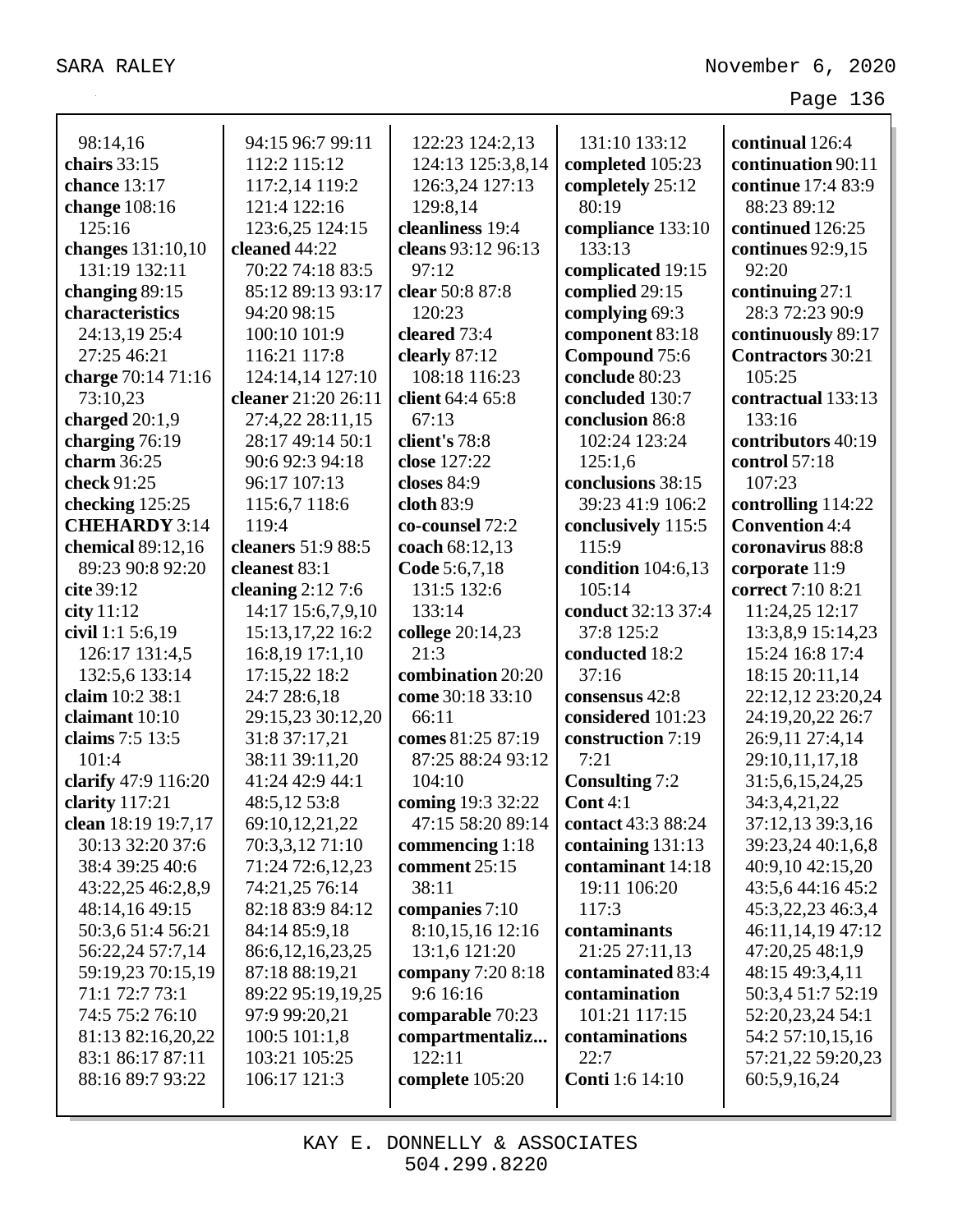| 61:12,13,24 62:4    | 28:4,23 29:3            | customer 33:16      | defense 79:5                         | designed 113:22            |
|---------------------|-------------------------|---------------------|--------------------------------------|----------------------------|
| 69:23 70:16,17      | 100:14,16               | 34:6 74:16          | defer 24:25 25:2,7                   | detail 18:24 42:23         |
| 72:24 75:4,19       | court 1:1 3:20 4:11     | customers 32:8      | 25:10 47:4,6                         | 58:15 123:3                |
| 76:2 77:22,23       | 5:21 15:20,21,21        | 33:5,10 39:15,18    | 60:10 95:8                           | detailed 122:22            |
| 80:7 82:11,12       | 32:6 53:6 68:19         | 99:12 127:11        | deferring 47:8                       | 124:9 129:7,13             |
| 83:19,23 84:1,5     | 69:3 86:5 90:7          | <b>CV</b> 6:20      | defined 132:4                        | details 12:11 17:6         |
| 84:15,16,19,20      | 99:9 130:3 132:2        |                     | 133:14                               | 120:21,22                  |
| 85:10,11,15,16      | 132:13,22 133:3         | D                   | definition 10:4                      | determine 13:7             |
| 86:7,9 87:10,15     | 133:16,22               | D2:1                | 84:13 85:6,10,14                     | 30:11 120:1,5,17           |
| 88:17 93:14 94:20   | cover 14:3 23:13        | d/b/a/1:7           | 100:2,7,12,13,15                     | 122:10                     |
| 94:21 95:14 99:13   | 82:10                   | daily 32:6 40:8     | 100:16,20,24,25                      | determining 32:19          |
| 104:23 107:15,19    | coverages 10:15         | 74:5 75:21 92:1     |                                      | 122:13,14                  |
| 107:21 109:18       | covering 16:18          | damage 7:5 8:12     | 102:2,7,8,9,12,13<br>102:20 103:9,11 | device 13:23 49:16         |
|                     | covers 21:24            | 100:3               |                                      |                            |
| 112:4,4,7,9         |                         | damaged $17:16,23$  | 103:19,20,25                         | 52:14 54:4<br>dictate 10:1 |
| 114:10 115:20       | <b>COVID</b> 32:7,23    | 43:2 84:15,19       | 104:8,22                             |                            |
| 117:3,18,19         | 33:9 50:11 53:8         | 85:10,15,19 86:7    | degree 20:14,16                      | <b>died</b> 102:17         |
| 120:14,19 122:24    | 55:17 58:10 60:2        | 100:6,11 103:22     | 21:3,7,8,10,16                       | different 13:23            |
| 123:6,15 127:3,11   | 60:21 61:21 88:17       | damages 13:5,7      | <b>DEMAREST 3:3</b>                  | 23:19 24:6 47:11           |
| 130:1 131:8 133:9   | 114:8 115:10            | 16:20 84:13         | denoted 132:19                       | 51:2 54:16 80:19           |
| corrections 131:9   | 116:1,2                 | 100:17,20 102:2     | <b>Department</b> 2:18               | 82:21 86:24 88:18          |
| correctly 54:3      | <b>COVID-19</b> 2:12,21 | 102:10 103:20       | 53:17                                | 92:3 99:14 101:14          |
| cost 20:7 70:11,20  | 12:13 16:19 28:6        | dangerous 19:15     | depend 19:4 47:23                    | 101:22 107:6               |
| 70:25 71:5,18       | 30:19 31:9 37:20        | 117:15              | 73:18 99:2 122:8                     | 113:20 115:4               |
| 72:3,7,8,22 74:4    | 38:22 40:10 47:25       | dashes 132:10,14    | depending 20:3                       | 118:25                     |
| 75:18 76:1 77:8     | 50:16,21 55:6,11        | data 58:5           | 32:15 72:13 107:5                    | differently 47:2,12        |
| 77:16 80:20 81:5    | 56:19 57:1 58:7         | date 14:7 22:20     | depends 89:1                         | <b>direct</b> 133:16       |
| 82:9 106:21         | 76:15 82:22 87:6        | 100:1 129:20        | 106:22 118:23                        | direction 133:8            |
| 118:20 121:14,24    | 89:13 90:9 91:24        | 131:22              | 121:16 122:8                         | directly $10:7,9$ 11:4     |
| costs 71:11 122:2   | 94:24 95:6,14,20        | dated 14:6          | deposition $1:165:4$                 | director $6:22,24$         |
| cough 50:16 94:24   | 97:2,10,14,16           | day 71:1 72:8,21,22 | 5:11,16 6:7 15:19                    | 12:3                       |
| 116:2               | 98:18,18 99:11          | 74:1,3 75:2,25      | 55:22 56:16 58:7                     | disagree 43:5 55:15        |
| coughed 96:3        | 105:24 107:14           | 76:2,5,20 77:19     | 59:14 63:9 64:16                     | 76:25 81:4 82:3,5          |
| coughs 50:10 92:19  | 116:23,24 117:1         | 77:19 81:19,23,24   | 64:20 65:4 66:25                     | 126:2,5,22                 |
| counsel 2:5 5:4     | 117:13 121:5            | 88:9 90:10          | 67:4,7,14 71:22                      | discipline 26:17           |
| 71:12 133:18        | 126:4,13 127:1          | days 76:5,20 77:20  | 72:1 74:2 78:13                      | disclaimer 40:11           |
| country $15:22$     | creating 52:15          | 80:6 81:24,25       | 79:24 96:12 97:25                    | 40:13,25 41:10,16          |
| 19:10 72:14         | critical 32:1,17,19     | deal 10:8 35:7      | 100:19 130:7                         | 42:17                      |
| couple 59:9         | 54:11,13                | dealing 6:10 24:25  | 133:13                               | discourse $132:10$         |
| course 22:19 23:3,5 | criticize 29:9 38:10    | deals 46:1,2 83:15  | depositions 15:25                    | discovery $5:12\,65:4$     |
| 23:17 26:6,13,14    | criticized 42:25        | <b>dealt</b> 23:23  | 16:1                                 | 67:4 71:21 72:1            |
| 27:21 28:10,11      | cubic 119:25            | Defendant 4:2       | describe 46:10                       | discrepancy 109:12         |
| 29:4 75:25          | 120:11                  | defending 59:13     | 53:12 125:15                         | discretionary 12:6         |
| courses $21:18$     | <b>CUISINE</b> 1:6,7    | 78:12               | described 7:15                       | 12:8,12                    |
| 23:12,15 26:15,23   | curious $121:15$        | defends 79:25       | 10:18 13:2 28:1                      | discussion $45:14$         |
| 27:5,6,7,8,9,22     | currently 62:20         |                     | 104:21 116:21                        | disease $2:1753:16$        |
|                     |                         |                     |                                      |                            |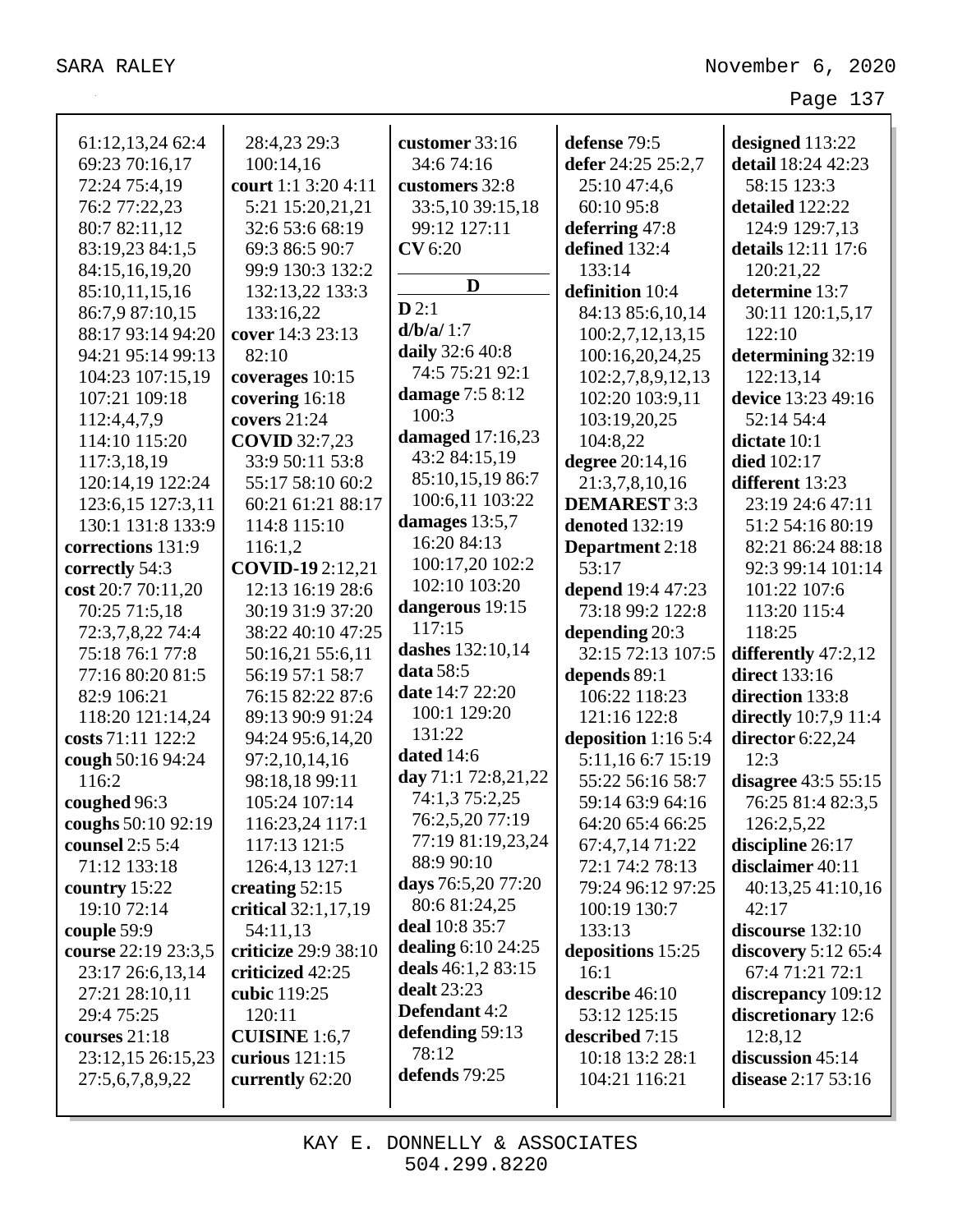| 57:18                    | 75:10 77:24 78:4     | duly 6:3 133:6            | <b>Email</b> 130:4    | exactly 44:7 84:10     |
|--------------------------|----------------------|---------------------------|-----------------------|------------------------|
| disinfect 86:18          | 79:7,12 80:9,14      | <b>DUNBAR4:3</b>          | <b>Emergency</b> 2:18 | exam 23:16             |
| 87:12 89:8 93:13         | 81:6,10,14,18        | <b>duty</b> 12:22         | 53:18                 | <b>Examination 2:6</b> |
| disinfectant 43:10       | 83:20 84:2,21,25     | dwell 83:13 93:19         | employ 18:8           | 6:13 8:24 9:17         |
| 47:14,17,18 69:13        | 85:21 91:2,7,15      | 93:23 94:17               | employed 6:17 8:7     | 25:25 36:9 45:15       |
| 83:10 87:10,19           | 92:23 93:25 94:8     |                           | employee 11:22        | 50:14 52:7 53:14       |
| 88:18,23 89:12           | 95:3,15,21 96:19     | E                         | employees 18:17       | 56:17 59:16 60:8       |
| 92:2,17 93:18,23         | 97:5,18 98:20        | E 2:1 3:20 4:11           | 37:16 126:5           | 61:8 69:8 72:19        |
| 94:16 98:10              | 102:3,22 103:12      | 5:21 132:2,22             | employing 31:9        | 74:12 75:15 80:4       |
| disinfectants 93:10      | 104:1,24 107:16      | 133:1,1,3,22              | employment            | 81:1 82:1 83:22        |
| disinfected 117:8        | 108:20 109:1,23      | earlier 13:2 26:8         | 133:15                | 84:4,23 85:5 86:2      |
| 124:8                    | 110:3,7 112:20,25    | 27:7 28:1 30:22           | <b>Endonasal 2:21</b> | 92:7 93:8 94:13        |
| disinfecting 124:2       | 114:11 117:4         | 38:25 49:7 53:6           | 55:5                  | 95:12,17,23 97:1       |
| disinfection 16:19       | 122:18 123:7,11      | 70:13 78:21,25            | enlighten 74:14       | 97:11 98:8 99:6        |
| 17:2 92:10               | 128:5 129:16         | 83:17 86:20               | ensure 92:1           | 102:5 103:7,14         |
| disposable 83:3          | 130:5                | 100:15,16 103:20          | enter 56:15           | 104:7 105:4            |
| disposal 82:17           | <b>Dodd's</b> 11:4   | 107:24 113:17             | entered 76:8          | 107:20 109:19          |
| distinct 24:2            | doing 8:20 69:16     | 114:7 118:21              | entering 53:3         | 111:22 113:12          |
| distributed 28:5         | 77:11 80:15 101:1    | 119:15                    | 126:12                | 114:23 116:13          |
| <b>DISTRICT</b> 1:1      | 110:8 124:23,24      | easier 111:24             | entire 15:22 41:4     | 117:10 122:20          |
| divide 120:6             | 124:24 128:22        | easily 18:22              | 84:7                  | 123:19 126:1           |
| Division $1:57:2$        | 129:2,7,9,13         | eating 34:8 93:11         | entitled 2:20         | 128:19                 |
| doctor 24:21 25:1,3      | don 82:17 83:8       | ecology 85:13             | entity 133:12         | example 14:23          |
| 25:9,14 56:6             | <b>DONNELLY 3:20</b> | 101:12,23                 | environment 54:7      | 103:18 113:24          |
| doctors 55:8,9,16        | 4:11 5:21 132:2      | edition 2:13 29:21        | 118:10 127:11         | examples 103:8         |
| <b>document</b> 39:19,22 | 132:22 133:3,22      | 30:21 38:23 39:10         | EPA 88:1,2            | exception 131:9,19     |
| 40:20,23 41:3,8          | door 84:9 101:19     | 42:7,15,16,19             | equipment 22:4,6      | exchanges 119:6        |
| 41:10,14 54:21           | 101:22               | 47:15 53:9                | 51:13 53:13 57:17     | 120:1,6                |
| 55:20,21 98:11           | doorknob 44:21       | editions 41:17,19         | 121:3,21 122:14       | <b>Excuse 90:22</b>    |
| 109:24                   | doorknobs 44:20      | <b>educated</b> 22:4 49:8 | Era 2:21 55:6         | <b>Exhibit 53:6,9</b>  |
| documentation            | doors 33:11          | 57:13                     | error 108:17          | 54:22 56:15            |
| 16:17 30:2               | dozens $121:20$      | education 18:14           | 109:17                | exhibits 2:11 53:4     |
| documented 43:11         | Dr 4:8 17:9 25:7,8   | 20:23 21:23 27:1          | errors 41:4,14        | 130:4                  |
| documents 16:25          | 29:10 30:5 31:3      | 28:4                      | ESO 2:7 3:6,6,11      | existed 127:3          |
| 29:13,19 30:3,7,9        | 35:20,21 38:6,9      | effective 54:5            | 3:12,174:6,6          | experience 25:14       |
| 30:24                    | 42:24 95:9 96:8      | efficacy $14:18$          | essential 32:16       | 69:20,22 70:2          |
| Dodd 4:6 8:22 9:3        | 96:12 124:5 125:5    | 43:11 92:5 93:20          | establish 66:19,20    | 100:22                 |
| $9:10,14$ 11:2,3         | 126:2,18,22          | 98:12 114:21              | evaluation 120:14     | expert 14:21,21        |
| 14:8 25:17 36:7          | draw 70:21           | 125:9                     | everybody 36:5        | 15:3,4,9,13,17,22      |
| 45:8 50:12 55:18         | drop 96:5            | efficiency 48:8           | 111:12,16             | 16:7 21:20 25:10       |
| 55:25 56:4,10            | droplets 97:15 99:3  | efforts $126:3,24$        | evidence 5:17         | 56:5,6 64:4,5 65:9     |
| 59:4 60:6,25             | drywall 86:12        | eight $26:19$             | 81:19                 | 66:22,25 67:11         |
| 61:25 62:7,12,16         | 103:5                | either 10:8 18:22         | ex-filtration 84:8    | 71:5,1072:6            |
| 68:18 71:2,13,17         | due 12:13 43:2       | 24:13                     | exact 10:19 16:4      | 89:22 90:6 94:18       |
| 71:23 74:6 75:5          | 106:12 132:9         | electron 55:13            | 22:20 72:15 100:7     | 95:24 96:9,17          |
|                          |                      |                           |                       |                        |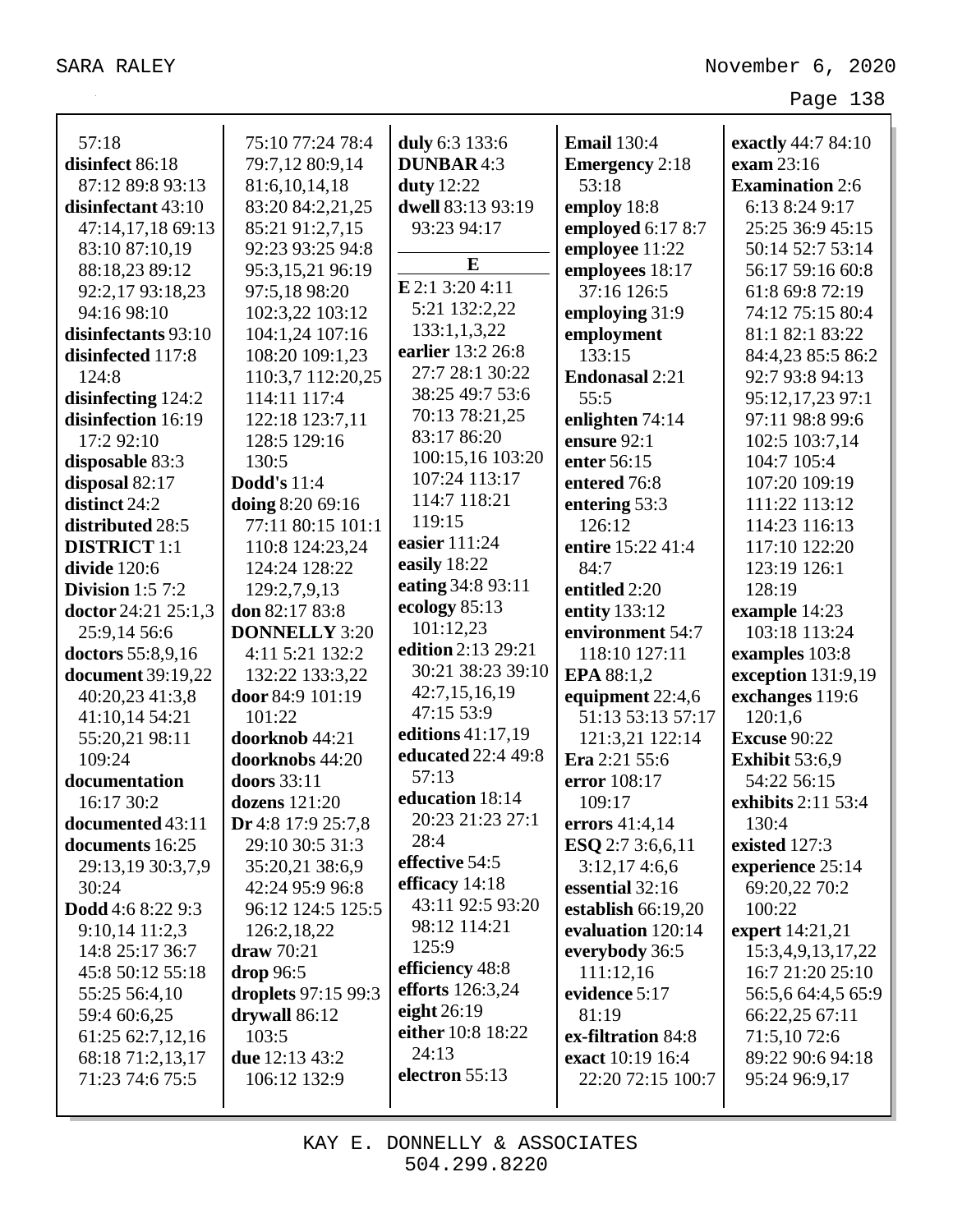| 97:7,9,20 107:13     | <b>figure</b> 10:20 119:25 | 70:21 80:21 82:17    | 107:6 133:6              | given 16:1 30:25    |
|----------------------|----------------------------|----------------------|--------------------------|---------------------|
| 115:7 118:6          | file 35:15,17,19           | 83:1 87:11 93:17     | forward 67:20 79:1       | 38:24 77:9 102:9    |
| 121:24               | <b>filter</b> 48:14,21,24  | 102:19 109:5,25      | found 44:7 112:3,3       | giving 32:3 37:5    |
| expertise 14:15      | 49:2 52:21 53:25           | 112:6 119:24,24      | <b>Foundation 55:2</b>   | 103:8               |
| 16:2 25:24 58:2      | 54:4 59:25 60:13           | five 10:21,22 14:5   | four 14:5 20:5           | glad 50:7 88:15     |
| 72:4 85:24 89:20     | 60:23 61:13,17,23          | 22:24 60:3           | 47:21                    | <b>Global 6:22</b>  |
| 89:24 96:2 98:7      | 99:10 106:21,22            | five-page 14:5       | <b>Fourth 2:13 29:21</b> | globo 53:7          |
| 99:5                 | 107:2,9,10,13,14           | floods $7:21$        | 30:21 38:23 39:10        | gloves 82:17,18     |
| experts 25:24        | 107:14 108:5,6             | floor 2:14 36:15,19  | 42:7,14,18 47:15         | 83:6,8              |
| explain 118:17       | 112:1 115:11,12            | 36:23 37:1 73:6      | 53:9                     | go 13:9 17:20 19:6  |
| explanation 101:24   | 116:4,4 117:20,24          | floors 119:19        | framing 103:5            | 41:22 42:2,22       |
| exposure 16:19       | 118:8,16 121:7             | Florida 6:2 7:24     | franchises 7:17          | 43:24 44:8 50:17    |
| 28:6 32:18           | <b>filters</b> 52:18 54:11 | 11:18 21:5,5,6       | frankly 96:25            | 50:22,25 52:3       |
| extended 88:25       | 57:12 69:14 99:21          | 23:16 28:21          | free 41:4,14             | 58:5 59:10 61:13    |
| extent 6:9 13:7      | 106:25 112:9               | flu $86:25$          | freeze 45:9              | 64:2 66:12 68:12    |
|                      | 113:16 114:9               | folks 13:4 105:20    | frequently 31:24         | 68:13 73:1,21,22    |
| F                    | filtration 48:13           | follow 47:22 79:21   | Friday 1:17              | 75:1,11 78:21,25    |
| F133:1               | 49:16 52:14,25             | 80:2 91:12 94:14     | full 72:25 106:1         | 82:14 84:12 85:6    |
| fabric 28:21         | 53:22,23,24                | 111:18               | <b>fully</b> 99:8        | 93:21 94:5 118:2    |
| fact 7:9 10:13       | 115:23 117:22              | followed 87:21       | furloughed 12:13         | 121:4 122:9,12,13   |
| 12:19 21:21 23:23    | 118:9 119:19               | 88:12 101:10         | further 17:20 38:20      | goes 41:2 74:15     |
| 32:13 51:10 69:19    | 120:18 121:8               | 125:14 127:9         | 127:20                   | 97:14               |
| 112:11,12 113:13     | 123:4                      | follows 6:4          | future 89:2              | going 7:25 8:1      |
| factors 122:12,13    | finally 50:7               | foot 119:2 122:6     |                          | 13:21,22 14:23      |
| facts 81:15          | financial 133:12           | foregoing 131:2      | G                        | 15:1,12 17:2        |
| failed 17:9 124:5    | find 39:19 110:23          | 133:7                | Galleria 3:15            | 18:20 19:16 24:9    |
| fair 17:7 28:12 35:9 | 120:3                      | forget $60:22$       | <b>GAUTHIER 3:9</b>      | 28:7 30:4 32:7,20   |
| 56:9,9,14,14         | fine 6:15 103:16,24        | form 5:14 8:23 9:4   | general 27:13            | 33:6 36:22,22       |
| 69:21 93:15          | 108:17 111:1               | 20:23 25:18 50:13    | 102:17 122:1             | 40:4 42:2 43:18     |
| falls 92:17          | 113:11 120:21,22           | 60:7 61:1 62:1       | generally 54:17          | 43:24 54:20,22,23   |
| familiar 49:6        | finish 59:9 90:1,4         | 71:3 74:7 75:6       | <b>Generation 2:20</b>   | 54:25 55:1,19       |
| far 16:22 96:3,3,5   | 91:8, 14, 18, 18, 19       | 77:25 80:10 81:7     | 55:5                     | 56:15,23 59:5       |
| 125:14 127:5         | 93:11 110:18               | 81:11 83:21 84:3     | getting 21:2,7,15        | 60:23 61:23 62:13   |
| 129:12               | 121:12                     | 84:22 85:22 92:24    | 40:7 101:25 114:4        | 63:25 65:25 68:16   |
| <b>father</b> 102:17 | finished 125:24            | 95:4,16,22 96:20     | 115:18,21 117:20         | 76:7, 12, 14 79:18  |
| federal 15:21 131:4  | fire 7:7 103:3             | 97:6,19 98:21        | 125:3,4                  | 79:19 80:15 84:17   |
| 132:4                | fires $7:22$               | 102:23 104:2,25      | <b>Ginger</b> 11:2,3,4   | 101:16 114:9        |
| <b>feel</b> 115:1    | firm $10:9$ $11:2,5$       | 107:17 114:12        | 45:7 59:13 66:24         | 115:15 116:10,16    |
| feet 34:16,17,21     | 133:16                     | 117:5 122:19         | 98:6 111:17              | 116:18 120:2        |
| 35:2,6,8 51:1        | first $6:38:20,25$         | 123:8 129:17         | 125:22                   | 127:17,18 130:3     |
| 119:7,18,25          | 21:22 31:11 32:2           | 131:18               | give 9:1 10:19           | good 6:14,16 59:14  |
| 120:11               | 32:11 34:1,11,20           | formal $24:14$       | 22:20 31:2 32:3          | 127:24              |
| field 12:20 13:13    | 35:2 36:15 37:4            | formalities 5:8      | 38:25 52:2 100:15        | <b>Google 18:25</b> |
| 14:22 56:7 97:20     | 38:21 40:12 41:9           | <b>format</b> 133:10 | 105:20 106:24,24         | gosh 10:19          |
| 111:20               | 42:18 43:25 44:4           | forth 13:8 17:7      | 125:13                   | greater $60:1$      |
|                      |                            |                      |                          |                     |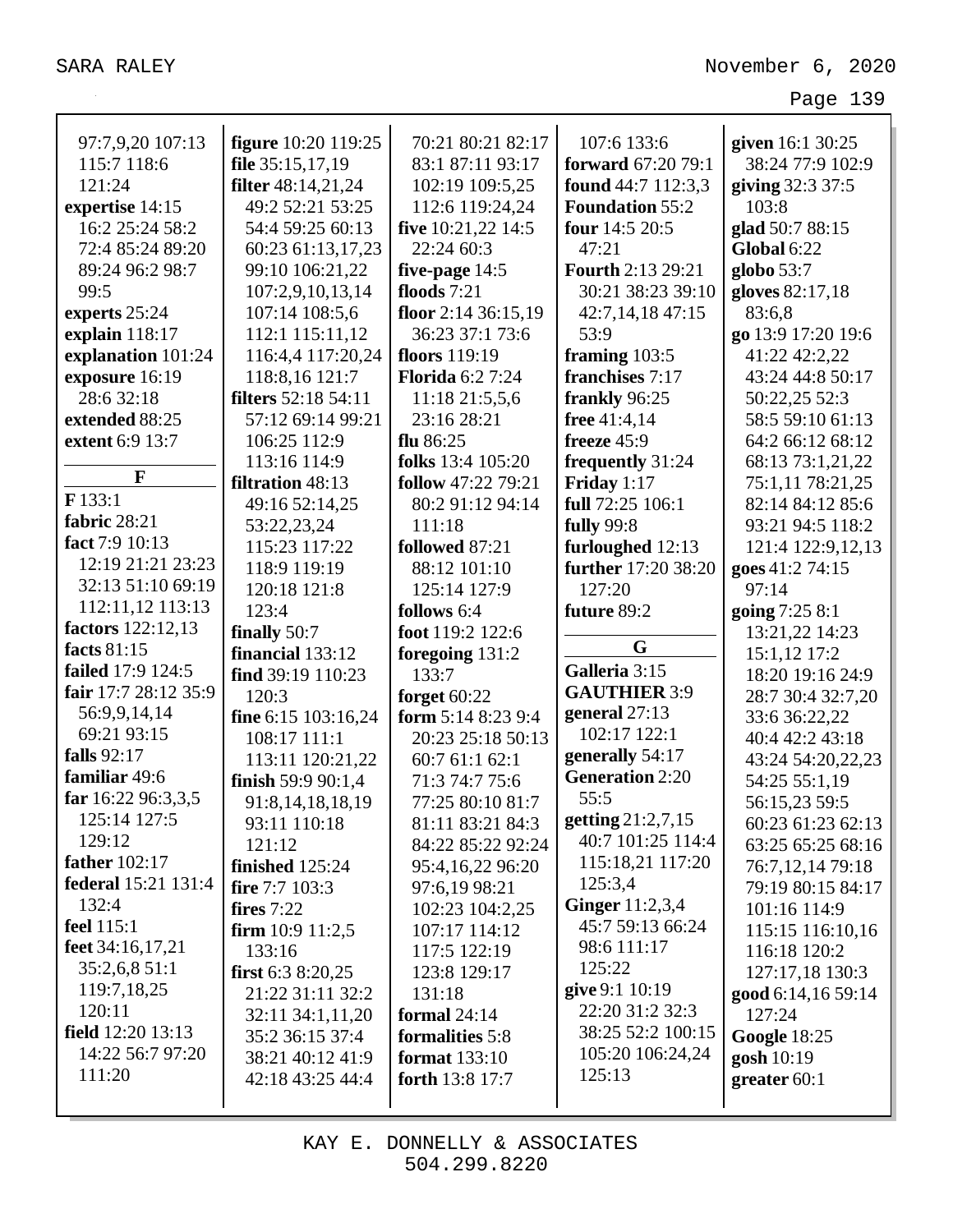| Grill 1:7 16:21<br>123:24<br>ground $116:11$<br>group 10:5<br>guess 11:11 54:12<br>121:25<br>guide $53:24$ | 99:21 106:21,22<br>106:25 107:1,10<br>107:13,25 108:5<br>112:1,9 113:16<br>114:9 115:11,12<br>116:4 117:20,24<br>118:8,16 | 119:6<br>hourly $72:12$<br>hours 20:5 72:23<br>73:1 74:1,3 75:1<br>76:1,20 81:19,23<br>81:24 107:5<br><b>house</b> 101:18 | inappropriate<br>56:11 67:10,15<br><b>inches</b> 44:22<br>include 44:3 55:9<br>99:21<br>including 99:10<br>inconsistent 78:7 | insurance 6:22,24<br>7:10 8:10,14,16<br>8:18 10:2,14<br>12:16 13:1,6<br>104:17,23<br>integrity 131:16<br><b>intend</b> 66:21,24 |
|------------------------------------------------------------------------------------------------------------|---------------------------------------------------------------------------------------------------------------------------|---------------------------------------------------------------------------------------------------------------------------|------------------------------------------------------------------------------------------------------------------------------|---------------------------------------------------------------------------------------------------------------------------------|
| guidelines 7:3                                                                                             | hereinbefore 133:6                                                                                                        | <b>Huh 58:23</b>                                                                                                          | incorrect 31:3                                                                                                               | intended 41:22                                                                                                                  |
| 133:11                                                                                                     | hereof 131:16                                                                                                             | Hullen 3:10                                                                                                               | 61:19                                                                                                                        | interaction 132:9                                                                                                               |
| H                                                                                                          | hey 78:10                                                                                                                 | <b>human</b> 40:3 89:6                                                                                                    | indicate 132:11,15                                                                                                           | interested 133:19                                                                                                               |
| hammered 68:13                                                                                             | high $44:11,15,18,21$                                                                                                     | hundred 133:7                                                                                                             | indicates 89:4                                                                                                               | internet 39:17                                                                                                                  |
| <b>hand</b> 89:6                                                                                           | 48:8 73:1,7 117:7<br>hire 19:13,17                                                                                        | <b>hurri</b> 12:23<br>hurricane 12:24                                                                                     | 114:20<br><b>indirect</b> 133:16                                                                                             | 111:21<br><b>invoice</b> 7:4 8:11                                                                                               |
| hand-in-hand                                                                                               | 119:14                                                                                                                    | 13:5                                                                                                                      |                                                                                                                              | <b>isolation</b> 53:20 54:6                                                                                                     |
| 41:23 119:12                                                                                               | hired 10:25 11:1                                                                                                          | hurricanes 12:23                                                                                                          | indirectly $10:11,17$<br>11:4 13:2                                                                                           | issue 84:6 86:10                                                                                                                |
| handle 28:6                                                                                                | 14:16 18:11 19:18                                                                                                         | <b>HVAC</b> 113:22                                                                                                        | <b>indoor</b> 118:10                                                                                                         | 111:21                                                                                                                          |
| hands 59:15 83:6                                                                                           | 38:9 75:21                                                                                                                | 119:11,12                                                                                                                 | <b>industry</b> 2:13 39:20                                                                                                   | issues $9:15$                                                                                                                   |
| <b>Hang</b> 110:12                                                                                         |                                                                                                                           |                                                                                                                           | 41:25 42:9 53:9                                                                                                              | items 71:6                                                                                                                      |
| happen $68:17$                                                                                             | history 15:18 70:22<br>hit 32:24 33:2,10                                                                                  | I                                                                                                                         | 91:25 104:17,23                                                                                                              |                                                                                                                                 |
| happens $116:23$                                                                                           | 50:6                                                                                                                      | idea 32:9,10,22                                                                                                           | 114:2                                                                                                                        | ${\bf J}$                                                                                                                       |
| happy 78:15,23                                                                                             | hold 15:11 52:1                                                                                                           | 33:4 35:10,22                                                                                                             | infected 94:24                                                                                                               | J.S 6:17 7:11 8:9,9                                                                                                             |
| 79:17                                                                                                      | 71:8 110:22                                                                                                               | 37:17 38:15 44:14                                                                                                         | 116:22 126:8,13                                                                                                              | 8:14 11:7,24 12:1                                                                                                               |
| Harvard 55:9                                                                                               | 112:12 120:22                                                                                                             | 45:1,21 46:13,17                                                                                                          | infection $43:10,15$                                                                                                         | 12:8,15 16:15                                                                                                                   |
| <b>Head 55:2</b>                                                                                           | 128:15                                                                                                                    | 47:1 82:2 118:20                                                                                                          | 86:23 87:9,14                                                                                                                | <b>JENNIFER</b> 3:6,12                                                                                                          |
| health 2:18 18:23                                                                                          | holds $10:10$                                                                                                             | 121:23                                                                                                                    | 97:3 98:4,10,14                                                                                                              | Jericho 11:9                                                                                                                    |
| 28:18 53:18                                                                                                | home 99:15                                                                                                                | identical 131:18                                                                                                          | 98:17                                                                                                                        | job $32:15$                                                                                                                     |
| hear $12:1439:5,5$                                                                                         | <b>Homeland</b> 113:15                                                                                                    | <b>IICRC</b> 26:17 28:5                                                                                                   | infectious 2:17                                                                                                              | John 3:11 68:23                                                                                                                 |
| <b>heard</b> $34:11,20$                                                                                    | <b>Honor</b> 15:2                                                                                                         | 40:18 41:23                                                                                                               | 53:16 57:18                                                                                                                  | 80:2 116:10                                                                                                                     |
| hearing $24:11\,34:2$                                                                                      | hood 103:4,6                                                                                                              | illustrations 2:14                                                                                                        | infects 95:14                                                                                                                | 127:21                                                                                                                          |
| 35:3 94:3                                                                                                  | horizontal 82:24                                                                                                          | immaterial 44:18                                                                                                          | infiltration 84:8                                                                                                            | journeyman 28:15                                                                                                                |
| heavily 42:6                                                                                               | hospital 99:15                                                                                                            | immediately 117:2                                                                                                         | information 2:16                                                                                                             | 28:17                                                                                                                           |
| held 6:18 7:12 8:9,9                                                                                       | hospitals 57:18                                                                                                           | impacted 86:11                                                                                                            | 8:5 12:10 33:13                                                                                                              | Judge 32:5,21 37:7                                                                                                              |
| 8:14 11:7,24 12:1                                                                                          | 113:23                                                                                                                    | 102:16                                                                                                                    | 34:11 38:3 40:22                                                                                                             | 86:5                                                                                                                            |
| 12:8,15 16:15                                                                                              | <b>HOUGHTALING</b>                                                                                                        | implementing                                                                                                              | 41:3,5 124:10,17                                                                                                             |                                                                                                                                 |
| 69:5 116:12                                                                                                | 3:9,11 63:17,22                                                                                                           | 124:1                                                                                                                     | 125:8,13 129:4                                                                                                               | $\mathbf K$                                                                                                                     |
| 128:16                                                                                                     | 65:16,21 66:17                                                                                                            | importance 26:2                                                                                                           | informed 133:11                                                                                                              | KAY 3:20 4:11                                                                                                                   |
| help 18:7 19:17                                                                                            | 67:1 68:15,24                                                                                                             | important 33:3                                                                                                            | inside 35:11 43:2                                                                                                            | 5:21 132:2,22                                                                                                                   |
| 30:4 35:24 107:23                                                                                          | 78:9,14,18,22                                                                                                             | 39:21 40:3,5                                                                                                              | 45:1 46:18 57:8                                                                                                              | 133:3,22                                                                                                                        |
| helps $87:18$                                                                                              | 79:2,16 91:5,11                                                                                                           | 48:19 50:24 52:21                                                                                                         | 57:15                                                                                                                        | keep 80:15 99:23                                                                                                                |
| <b>HEPA</b> 48:7,13,14                                                                                     | 110:13,19 111:5,9                                                                                                         | 57:6 124:6                                                                                                                | insinuate 80:24                                                                                                              | 123:22                                                                                                                          |
| 48:19,21,23 49:1                                                                                           | 127:23 128:9                                                                                                              | impossible 126:9                                                                                                          | inspect 13:9                                                                                                                 | KELLY 3:3                                                                                                                       |
| 50:1 52:18,21                                                                                              | hour $59:662:13$                                                                                                          | 126:11                                                                                                                    | inspections 33:18                                                                                                            | <b>kept</b> 48:2                                                                                                                |
| 54:4 57:11,12                                                                                              | 72:17,20 73:10,24                                                                                                         | improper 67:6                                                                                                             | installed 54:11                                                                                                              | key 52:16 90:11                                                                                                                 |
| 59:25 60:13,23                                                                                             | 74:23,24 75:1,2                                                                                                           | 85:23                                                                                                                     | 103:6 119:12                                                                                                                 | kill 47:19 88:10,23                                                                                                             |
| 61:13,17 69:13                                                                                             | 75:18,23 76:20                                                                                                            | inactivating 43:12                                                                                                        | instructions 88:14                                                                                                           | 89:12,17 90:8                                                                                                                   |
|                                                                                                            |                                                                                                                           |                                                                                                                           |                                                                                                                              |                                                                                                                                 |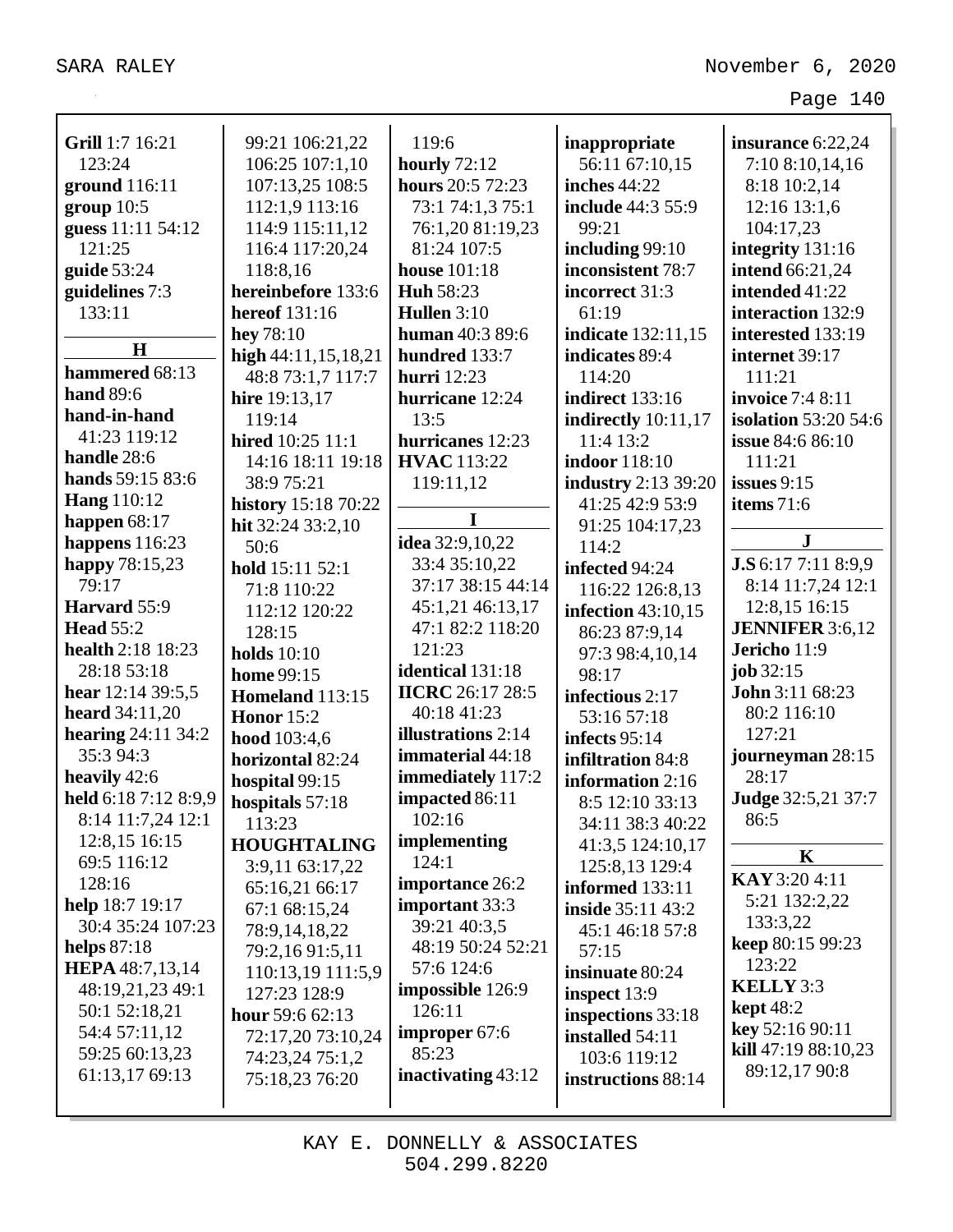| 91:23 92:5,15,20   | Lakeland 21:5            | limited 44:3              | 102:14,15,19,21         | 118:24 121:17                 |
|--------------------|--------------------------|---------------------------|-------------------------|-------------------------------|
| 93:20              | land 96:15,16            | line $7:15\,55:20$        | 103:10,25 104:4         | manufacturer's                |
| killing $43:11$    | larger 48:25 49:3        | 56:11 59:9 64:1           | 104:20,22               | 83:14 87:23 88:13             |
| 114:22             | 52:23 54:15 58:10        | 70:10 110:18              | lost 39:4,8 112:12      | 89:4                          |
| kills 87:20 88:7,9 | 60:14 61:18 107:8        | list 21:18 30:10          | lot 23:23 30:17         | market 88:7 118:2             |
|                    |                          |                           |                         |                               |
| kind 28:16 44:8    | 113:17,25 115:19         | 54:22 88:1,5 92:1         | 31:21 50:6 122:12       | <b>Massachusetts</b><br>55:10 |
| 47:19 53:12        | law $3:4,9,154:3$        | 92:4                      | <b>LOUISE</b> 1:16 5:4  |                               |
| kitchen 103:3      | 11:2,4                   | listed 70:18 91:22        | 6:1 131:24 133:5        | master 26:10,16,20            |
| know 9:7,18 16:4   | lawyers 79:9             | <b>Listen 77:5 80:18</b>  | Louisiana $1:33:5$      | 27:4,22 28:10                 |
| 18:18 28:15 31:7   | lay 18:20                | <b>litigant</b> 133:17,17 | 3:10,16,214:5,12        | 49:14 115:6 119:3             |
| 31:10,18,19,20,21  | layout 122:9,10          | little 20:13 42:23        | 5:5,22 131:5            | material 5:12 86:11           |
| 33:17,22 34:5,7    | lays 18:24               | 54:16 111:21              | 132:3,6,23 133:4        | 102:16 132:18                 |
| 34:13 35:24 36:11  | lead 27:19,19 51:13      | 113:18,19 116:8           | 133:14,23               | math 76:7,23,24               |
| 36:13,17,21 38:1   | 70:7 101:8 121:6         | lives 19:4 47:23,24       | <b>lower</b> 118:2      | 77:11 81:4,20,23              |
| 39:18 40:11,13     | learn $27:25$            | 99:12,23                  | M                       | 82:3.5                        |
| 44:20,20 45:18     | learned $28:2.3$         | LLC 1:6,6,7 3:3,9         |                         | Matt 116:10 127:21            |
| 50:25 51:8 56:25   | leave 128:6 130:1        | Lloyd's 1:9 8:18,21       | M1:5                    | <b>matter</b> 106:9           |
| 57:25 58:3,11,13   | left 116:19 132:16       | 9:1,6,19 14:11            | ma'am 14:20 42:1        | 124:22 133:17,18              |
| 58:14 65:19 67:22  | legal $102:24$           | $LLP$ 4:3                 | 61:16 62:19,19          | 133:19                        |
| 67:22 71:11,16     | let's 11:19 13:12        | location 31:22            | 76:16 77:2 80:5         | <b>MATTHEW 3:17</b>           |
| 72:3 73:5,19,22    | 14:1 15:25 16:1          | 32:16,18 37:5,9           | 98:9 108:1,7,11         | <b>MD</b> 29:10               |
| 92:15,19,21 96:24  | 16:10,12 19:14,16        | 37:11,25 38:17            | machine 106:23          | mean 6:23,25 14:20            |
| 97:20 99:2,3,3     | 20:12 21:1 22:14         | 102:14                    | 113:20 119:8            | 22:22 48:25 58:9              |
| 102:1 109:22       | 26:4 28:14,16            | logic 64:8,10,18          | machines 118:21         | 61:7 63:21 80:11              |
| 113:13 114:20      | 29:8 32:1 33:1           | 65:2                      | <b>Madam 53:6 68:19</b> | 83:24 87:2 95:13              |
| 118:4,5,22 119:18  | 38:20 40:16 42:22        | <b>London</b> 1:9 8:18,21 | 130:3                   | 95:18 96:23                   |
| 121:24 123:21      | 43:20 51:11 57:9         | 9:2,6,19                  | maintained 54:11        | 101:16 108:7,24               |
| 126:7,9,11 127:5   | 57:24 60:19 62:6         | long 26:23 77:19          | 131:17                  | 116:1 118:9                   |
| 129:12             | 62:15 64:2 65:13         | 87:21 88:11               | Maitlad 6:2             | 121:25 127:15                 |
| knowing 26:2       | 66:12 67:19 68:14        | 104:12                    | major 37:19,21          | means 38:4 59:18              |
| knowledge 33:13    | 69:9 70:20 73:14         | longer 66:1 84:19         | making 13:4 41:9        | 70:6 99:25 106:19             |
| 47:10 50:15 118:3  | 73:16,21,22 74:23        | look 13:13 19:14          | 133:12                  | 122:25 124:21                 |
| 118:5 128:23       | 79:21 80:2 82:14         | 20:12 24:16 28:14         | man 66:11               | measure 121:11                |
| knowledgeable      | 85:6 93:21 94:1,2        | 35:11 38:20 40:3          | management $2:17$       | measures 29:16                |
| 9:15               | 94:14 95:13 96:8         | 41:11 45:1 51:11          | 7:3 20:18,19,21         | 32:19                         |
| knows $72:3$       | 96:11 105:17             | 57:19 60:19               | 20:24 21:3,8,12         | mechanism 116:25              |
| <b>KUECHMANN</b>   | 109:4,13 111:17          | 105:17 108:24             | 21:16 53:16             | mechanisms 22:11              |
| 3:6                | 116:8 119:1,14           | 109:13 121:22             | managing $32:17$        | <b>medical</b> 24:21 25:1     |
|                    | 120:23 128:11            | looked 51:8 52:25         | manual 30:16 31:1       | 25:2,8,14 55:3,8              |
| L                  | <b>letter</b> 14:3 16:11 | 88:3,4                    | 31:8 32:2,12 37:3       | 55:16 58:5                    |
| L3:65:1            | liability $101:4$        | <b>looking 6:20 48:3</b>  | 37:20 39:12 40:25       | meeting 12:9 128:6            |
| label 83:12 87:23  | license 23:17            | 108:12 113:21             | 41:21                   | mentioned 70:13               |
| 88:11 89:4         | licensed 7:24            | <b>looks</b> 12:19        | manufacturer            | 93:16 107:24                  |
| labels $83:11$     | lies $41:5$              | lose 13:22 116:16         | 51:10,20 83:12          | mentions 124:7                |
| laid $18:4$        | likewise 24:12           | loss $12:22$ $102:7,7,8$  | 92:11 107:3             | <b>merely</b> 106:16          |
|                    |                          |                           |                         |                               |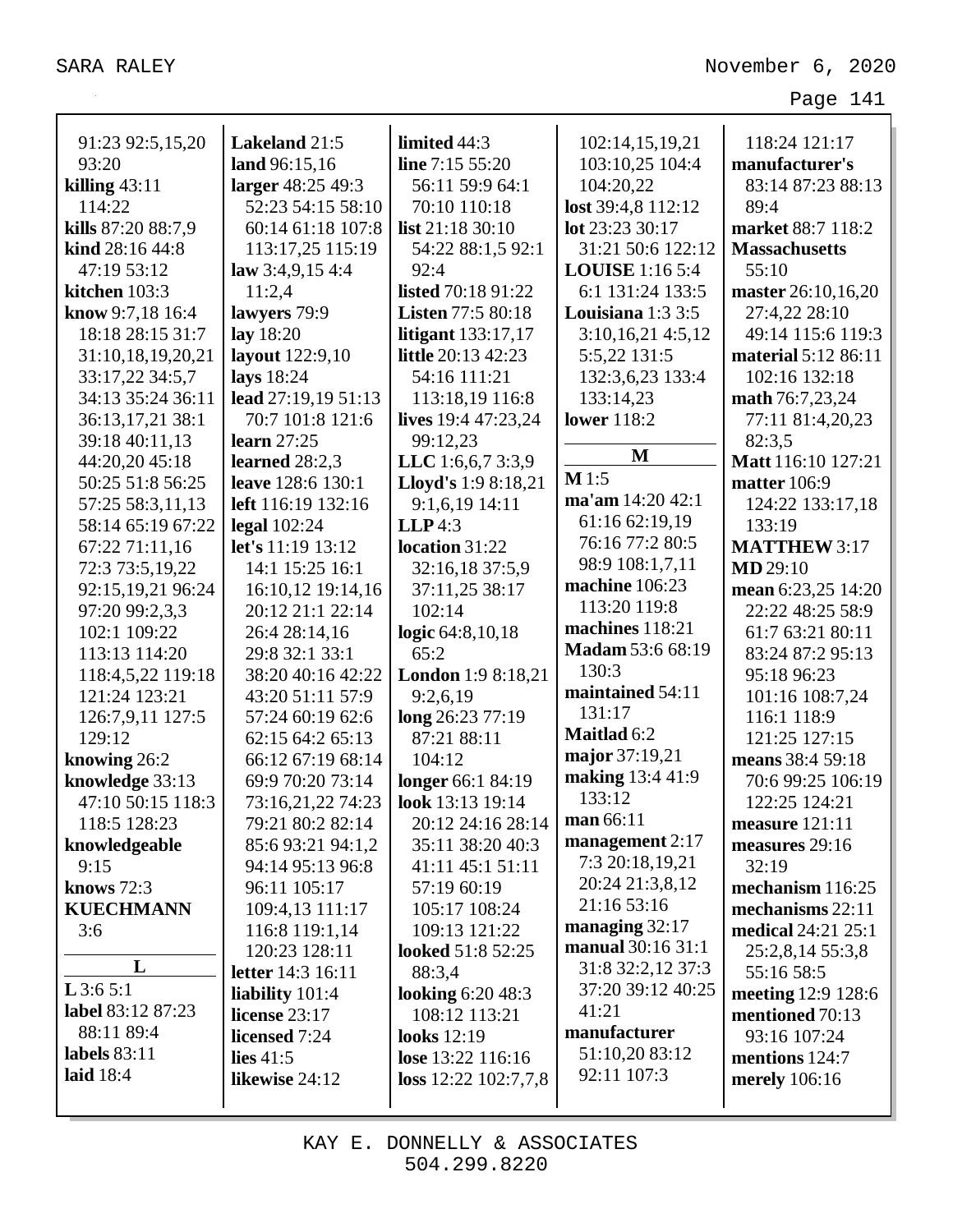|                                        | 74:16,22 93:12                     | names 132:17                          |                        |                            |
|----------------------------------------|------------------------------------|---------------------------------------|------------------------|----------------------------|
| <b>Metairie</b> 3:10,16<br>method 54:6 |                                    | nature 7:22 116:3                     | $\mathbf 0$            | 126:3,25 129:8,14          |
| 125:11 132:13                          | mischaracterizing<br>85:2,23 105:1 |                                       | O <sub>5:1</sub>       | Oceana's 36:15,19<br>99:11 |
| 133:8                                  | 123:12                             | necessarily 116:1<br><b>Neck 55:2</b> | oath 5:23 6:3 62:20    | October 14:6               |
| methods 17:2 18:15                     |                                    |                                       | 63:2 65:6,24,25        |                            |
|                                        | misreading 109:4                   | need 31:18,19,20                      | 66:1,3,8 133:5         | 128:21                     |
| 38:3 51:6 53:19                        | mixed 88:12                        | 31:21 44:19 45:18                     | object 8:23 9:4        | <b>Off-the-Record</b>      |
| 57:7,14 70:6,18                        | model 2:16 121:14                  | 56:25 58:25 59:1                      | 25:18 50:13 55:19      | 45:14                      |
| 97:10 106:19                           | modes 122:23                       | 59:12 91:12                           | 60:761:162:1           | offer 14:23 15:3,12        |
| 122:24,25 124:21                       | modification                       | 104:13 106:4,6                        | 71:3 74:7 75:6         | offered 15:16 16:7         |
| 125:3,15                               | 122:13                             | 120:8 122:5                           | 77:25 80:10 81:7       | 71:4,9,18 89:21            |
| microbial 22:18                        | mold 7:7,22,22,23                  | 124:20                                | 81:11 83:21 84:3       | 95:24                      |
| 23:4,14 26:5                           | 23:23,24 24:1,2                    | needed 117:21                         | 84:22 85:22 92:24      | <b>offering</b> 14:25 15:4 |
| microbiologist                         | 27:13,15 28:22                     | needs 44:21 117:8                     | 95:4,16,22 96:20       | office 2:18 11:10,12       |
| 14:24,25                               | 51:13,15,18 57:20                  | 120:12                                | 97:6,19 98:21          | 11:18 53:18                |
| microbiology 21:11                     | 57:24,25 58:1,2,9                  | negative 22:5 49:9                    | 102:23 104:2,25        | 113:15                     |
| 23:10 25:14                            | 61:7,9,11 69:16                    | 49:15,17,19 52:8                      | 107:17 114:12          | <b>officer</b> 132:4 133:4 |
| micrograph $55:14$                     | 69:22 70:3,8,22                    | 52:12,15 53:19                        | 117:5 122:19           | officiated 5:22            |
| micron 61:9,10,10                      | 86:13 101:7,14,15                  | 57:13 69:15                           | 123:8 129:17           | <b>offline</b> 127:22      |
| 61:11 114:19                           | 101:17 121:6                       | never 10:7 28:2                       | objection 45:5 85:4    | Oh 10:19 12:14             |
| microns 48:22 49:3                     | Molecule 56:19                     | 37:10 55:21 58:14                     | 86:1 102:4 103:13      | 20:8 28:7 35:21            |
| 52:23 54:15,17,17                      | moment 110:22,24                   | 109:21                                | objections 5:14        | 38:5 61:5                  |
| 55:13 58:3,8 60:2                      | month 77:21 80:7                   | new 3:5 11:9,12                       | obscured 94:2          | okay 6:16,207:13           |
| 60:5,11,15,22                          | months 33:5,7 81:3                 | 33:12 72:16 80:25                     | obvious $68:16$        | 7:25 8:13,17 9:9           |
| 61:11,19,22                            | morning $6:14$                     | 81:2 83:8,9                           | obviously 24:25        | 9:13,22 10:16,23           |
| 113:14,16,24                           | move 38:19 67:19                   | news 33:12                            | 102:11                 | 11:7,11,17,23              |
| 114:8 115:10,16                        | 97:21                              | Nods 15:8 51:17                       | occupying 73:2         | 12:19 13:4,11,16           |
| 115:20                                 | moving 97:23,24                    | non-porous 46:6,14                    | <b>Oceana</b> 1:7 2:15 | 14:1,2,13 15:11            |
| middle 44:1 110:8                      | Moye 4:8 17:9                      | 47:2 69:12 82:10                      | 16:21 18:2,18          | 15:16,25 16:6,10           |
| <b>Miller</b> 4:6 45:4                 | 29:10 42:25 124:5                  | 82:15                                 | 30:8 31:4 32:8         | 16:14,24 17:6,13           |
| 58:19,24 63:7                          | 126:2,19                           | normal 48:7,12,12                     | 33:7,11,15 34:7        | 17:18,19 18:1,6            |
| 64:6,11,15,19,23                       | Move's 30:5 31:3                   | 48:12,19 69:14                        | 34:13 35:11 36:23      | 18:16 20:9,12,22           |
| 65:3,14,18 66:2,7                      | 35:20,21 38:6,9                    | 75:25 84:8 85:12                      | 37:16 38:11 39:1       | 21:1,6,18 22:3,14          |
| 66:15,23 67:3,16                       | 125:5 126:22                       | 101:11,23 124:1                       | 43:2,21 44:15          | 22:16 23:22 24:8           |
| 67:21 68:4,8,20                        | multi-million 35:8                 | normally 82:22                        | 45:2,21 46:14,18       | 24:21,24 26:1,3            |
| 78:1,6 90:17,25                        | <b>multiple</b> 12:23 19:2         | 83:2 106:19                           | 47:22 48:15 49:25      | 26:10 27:6 28:14           |
| 111:2,13,24                            | 26:15 41:17 79:8                   | notes 125:25                          | 50:24,25 57:8,15       | 29:6,9,19,25 30:7          |
| mind 59:3,8 109:22                     | 94:23                              | notice 64:16 65:20                    | 59:20,23 69:10         | 30:14,24 31:7,14           |
| minimize 44:2                          | <b>MURPHY 3:9</b>                  | noticed 6:7 65:19                     | 70:14 99:24            | 32:1 33:1,9,14,25          |
| Minnesota 2:17                         | music 20:17,19,20                  | notify 116:15                         | 102:20,21 103:10       | 34:5,13 35:1,16            |
| 53:17                                  | 20:24 21:3,8,12                    | November 1:17                         | 105:18,21 107:15       | 35:21 37:12,14             |
| minute 17:19 26:2                      | 21:16                              | 133:24                                | 109:21 115:12          | 38:19 40:2,16              |
| 28:8 43:19 58:25                       |                                    | number 16:5 60:22                     | 117:23 118:8           | 42:17,22,23 43:7           |
| 94:1 109:9 110:12                      | $\mathbf N$                        | 77:9 78:13 113:18                     | 119:14 120:18          | 43:19,23 44:9,23           |
| 120:11                                 | N 2:1 3:10 5:1                     | 117:24                                | 122:16 123:6,24        | 45:25 46:5,13,16           |
| minutes 34:10                          | name 89:18                         | numbered 131:14                       | 124:12 125:2,12        | 47:7,14,21 48:2            |
|                                        |                                    |                                       |                        |                            |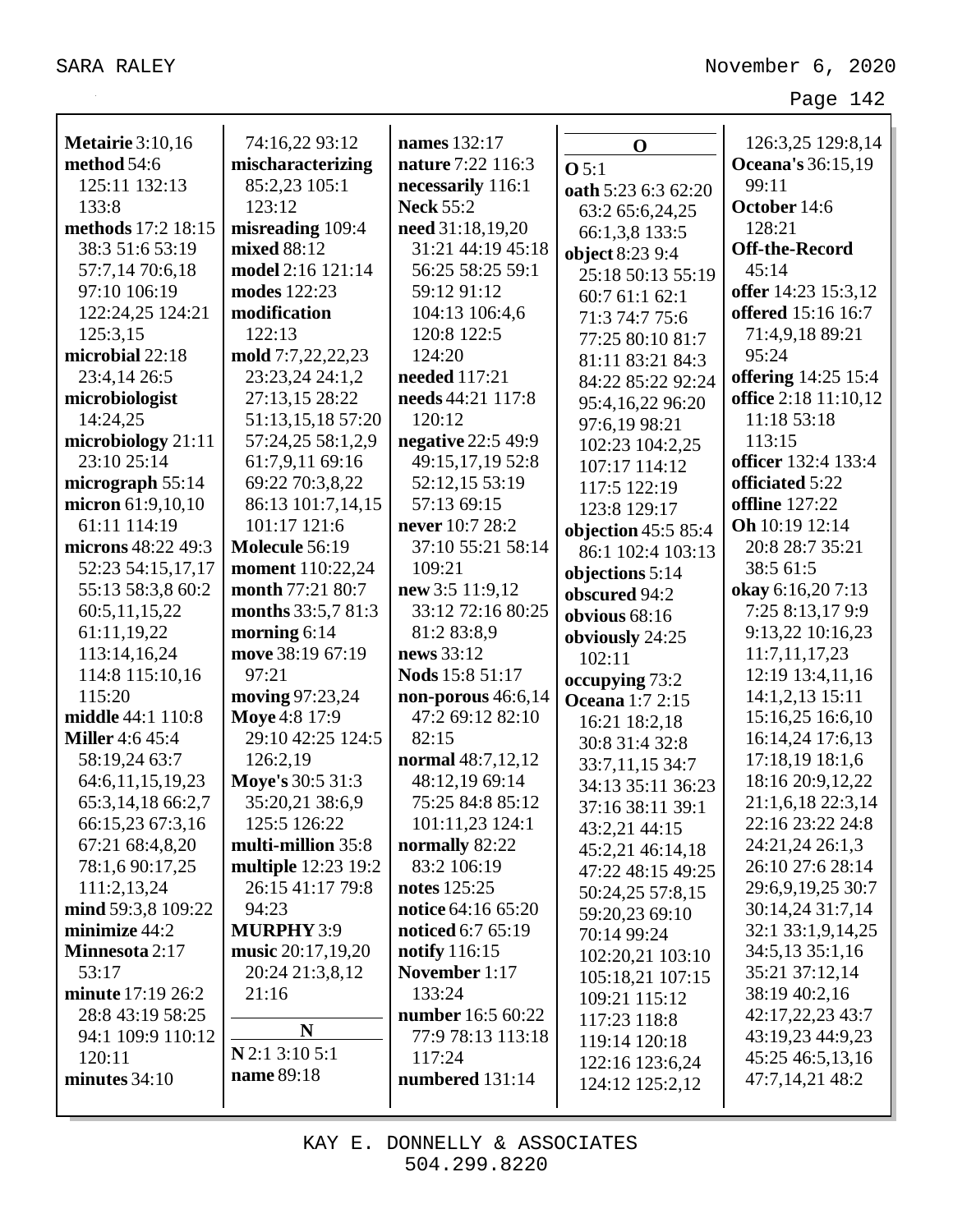| 48:11,18 49:5,23   | 120:20 124:3,9         | P5:1                     | pause 94:1                | 104:14 105:14         |
|--------------------|------------------------|--------------------------|---------------------------|-----------------------|
| 50:19 51:8 52:1    | opining 106:16         | P-12:12 53:10            | pauses 132:11             | 106:14                |
| 54:20 55:2,7,24    | opinion 9:1 16:18      | $P-22:1453:6$            | pay 51:5                  | picture 36:10 113:1   |
| 56:3 58:17 60:19   | 17:21,23 18:1,6        | P-32:16 53:11            | pays 73:20                | pictures 35:14,16     |
| 61:21 63:6 68:13   | 31:2 40:17 47:1        | P-42:19 54:22            | <b>PDR</b> 12:11          | 53:5,7                |
| 68:17,25 69:7,19   | 57:14 71:18 94:18      | 56:16                    | <b>Pensacola</b> 12:21,25 | piece 57:17           |
| 71:21 72:20 73:9   | 96:6,17 97:17          | p.m 130:7                | people 19:2 31:23         | place 11:13 32:20     |
| 73:14,21 74:13,21  | 100:8 121:2            | page 2:3,10 14:4         | 32:7,18,22 38:24          | 38:13 51:4 67:15      |
| 75:9,22 76:5,16    | 125:16 126:22          | 21:22 40:12 41:9         | 39:14,19 47:23            | 72:13 123:4           |
| 76:18 77:5,17,20   | opinions $16:11,14$    | 42:18 43:7,24            | 49:14,18 54:12            | <b>Plaintiff</b> 79:8 |
| 80:5 82:7 83:15    | 17:8,11,13,16          | 110:23 131:14            | 56:24 73:2,20             | plaintiffs 3:2 8:13   |
| 84:11,24 85:4      | 31:3 32:3 42:24        | 132:1 133:3              | 89:13 94:23               | plan 2:15 63:18,19    |
| 86:1,15 87:17      | 43:4 45:18 126:18      | pages 131:11,13,20       | 101:13                    | 124:2,3,4 129:2,8     |
| 88:15,20 91:1      | 126:18 133:15          | 133:7                    | people's 47:24            | 129:13                |
| 92:8 93:21 94:3,7  | opposed 48:11          | paid 11:19,20,23         | 99:23                     | please 32:5 33:20     |
| 94:22 96:7,13      | opposite 85:20         | 12:1                     | <b>PEREZ</b> 3:12         | 62:9 68:21 90:2,4     |
| 100:2 101:3,24     | order 18:14 26:16      | paint 27:19 101:8        | perform 31:12,13          | 91:19,19 94:9         |
| 104:8,18 105:12    | 105:19                 | pandemic 30:19           | performance 7:3           | 109:11 110:2,6,10     |
| 105:16 107:7       | organisms 43:12        | 32:24 33:2 38:23         | permanently               | 110:10,10 111:8       |
| 108:2 109:20       | Organization           | 105:24                   | 100:11                    | 111:12,12,16,16       |
| 110:17 111:18,23   | 18:23                  | papers 28:4              | perpetuation 65:20        | 115:3 118:17          |
| 112:6 113:6,24     | organizations          | paragraphs 125:4         | person 25:15 72:17        | <b>plenty</b> 116:18  |
| 114:3,6 115:6      | 41:12                  | PARISH <sub>1:2</sub>    | 73:6,974:17               | point 38:22 48:25     |
| 116:5,14,20        | original 5:13 133:2    | part 5:16 32:17          | 75:13,1697:15             | 79:1 84:10 88:10      |
| 117:19 118:12,19   | 133:3                  | 33:3 50:24 51:3          | 133:12                    | 88:16 89:11           |
| 119:1,9 120:13     | Orlando 11:18          | 52:16 83:23              | personal 22:6             | 105:15 106:15         |
| 121:7 122:5        | <b>Orleans</b> 1:2 3:5 | 123:25                   | 133:8                     | 108:10 109:16         |
| 123:22 125:10,12   | 11:12 72:16            | particle 55:11,12        | personally 124:19         | 114:4 120:5           |
| 125:20 126:16      | Otolaryngology         | 55:17 56:19 57:2         | perspective 121:6         | 128:25                |
| 127:8,16 128:1,8   | 2:19 54:25             | 58:7                     | pertains 30:16            | pointed 72:2          |
| 128:12,18,24       | <b>Otto 55:2</b>       | particles 49:2           | PHELPS 4:3                | pointing 88:4         |
| 129:6, 12, 22      | outcome 133:19         | 52:23 54:14 60:2         | phone 13:25 128:11        | policies 9:25         |
| once 27:24 46:13   | outlined 42:4 87:22    | 60:14 61:18 87:19        | phonetically              | policy $10:1,10$      |
| 61:21 74:22,25     | outside 73:12 75:20    | 107:23 112:2,5,10        | 132:20                    | porous 46:16,18       |
| 83:4 89:10,13      | 75:23 77:18,21         | particular 25:6          | phrased 132:19            | 47:2,2 69:12          |
| 116:23             | 80:7 81:3,9 90:7       | 37:25 92:12 96:2         | phrases $132:15$          | 82:11                 |
| ones 114:1         | 98:7 101:19,22         | particulate 48:9         | physical $24:15,18$       | portable 54:4         |
| open 29:16 73:25   | overall 105:17         | 96:5 115:24              | 27:25 31:22 43:3          | positive 50:16,22     |
| 74:2 105:21        | oversee 7:1            | parties 133:18           | 83:25 102:7,8,13          | 126:5                 |
| opens 84:9         | owned 7:16             | <b>party</b> 5:11 133:16 | 102:15,19,21              | possible 125:18,19    |
| operated 7:16      | owner 18:17 37:15      | 133:17                   | 103:10,25 104:4           | <b>posted</b> 123:22  |
| operation 124:1    | 125:12                 | passes $97:13$           | 104:20,21                 | potential 32:17       |
| operations 16:21   | owners 39:15           | passing 53:25            | physically 17:15,23       | 96:23 97:3            |
| 17:4               | ${\bf P}$              | 94:25 98:18              | 84:15 85:9,19             | potentially 19:4      |
| opine 14:17 38:2,9 |                        | <b>patrons</b> 126:5,8   | 86:7 100:6 103:22         | 49:25 89:6 121:13     |
|                    |                        |                          |                           |                       |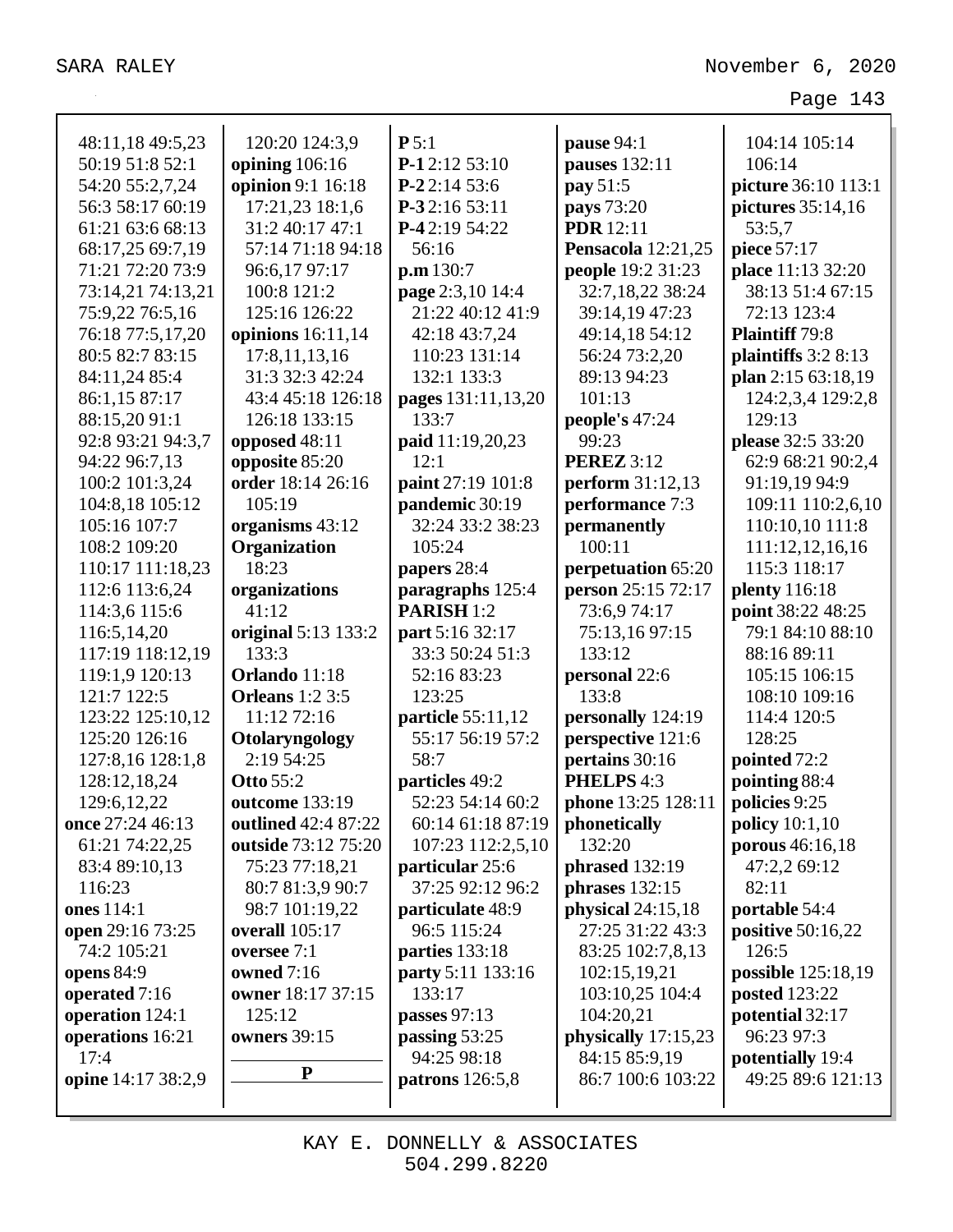| <b>power</b> 116:18      | produced 14:6                           | proposed 29:21       | qualified 18:14           | 112:8 116:14          |
|--------------------------|-----------------------------------------|----------------------|---------------------------|-----------------------|
| Poydras 3:4              | 30:17 54:24                             | prospectively 88:7   | 21:19                     | 128:1,20 129:23       |
| practice 6:22,24         | 128:20                                  | 92:20                | qualify 12:7 26:20        | 131:24 133:5          |
| $7:1$ 12:3               | product 43:11                           | protect 22:7         | question 9:5 23:9         | <b>Raley's 100:12</b> |
| practices 100:1          | 83:11 87:23,25                          | protective 22:6      | 28:9 29:25 33:21          | range 106:24,24       |
| pre-loss 104:6,13        | 88:7 92:2,12,15                         | protocol 80:3 82:13  | 38:14 39:7 44:24          | rate 72:12 96:5       |
| 105:13                   | 93:19 98:11                             | 94:14                | 44:25 45:16,20            | read 5:10 31:7        |
| preferred 48:8           | products 18:15                          | protocols $84:12,18$ | 46:17 50:5,19             | 32:13 38:2,8 39:1     |
| prepared $133:8,10$      | 27:3 30:12 56:25                        | 98:16 99:20,22       | 56:18 57:3,9              | 40:2,16 42:17         |
| Preparedness 2:18        | 57:1 91:22 106:17                       | 124:13 125:14        | 59:17 60:20 72:5          | 49:1,7 108:19         |
| 53:18                    | 114:21 118:1                            | proved 54:5          | 74:9 75:7 76:17           | 109:13 131:2,3        |
| <b>present</b> 4:8 33:22 | 121:3                                   | provide 8:11 16:18   | 77:5 78:3 80:6,19         | readily 39:13         |
| presented 127:10         | professional 2:12                       | 17:3 18:14 29:20     | 80:22,25 81:2             | reading $61:16$       |
| President 6:21,23        | 29:23 30:20 31:8                        | 33:16 38:3 92:9      | 84:11 85:23 86:3          | 120:24                |
| pressure 52:15           | 39:11 53:8 100:8                        | 120:25 121:1         | 87:3 88:22,22             | real 16:14 110:15     |
| 53:20                    | 105:24                                  | 124:9,16 125:7       | 89:19 90:1,4 91:8         | 116:8                 |
| presupposes 9:5          | prohibited 133:15                       | provided 16:25       | 92:11,14 93:15            | reality 59:25 64:3    |
| pretty 24:7,8 35:5       | prohibiting 16:20                       | 29:14,19 30:1,10     | 94:3,9 96:6,10,24         | realize $13:13$       |
| 68:16                    | prohibition 133:13                      | provides 115:24      | 98:23 99:16,18,19         | really 33:2 44:17     |
| prevent 40:7             | prohibits 62:22                         | providing 73:13      | 101:20 108:3              | 77:7                  |
| price 118:23             | project 16:18                           | public 105:22        | 109:5 111:23              | reason 55:15 64:2     |
| printed 131:12           | projects 12:11                          | published 113:15     | 114:24,25 115:2,4         | 81:4 82:3 101:10      |
| prior 32:6 38:1          | promise 28:8 50:20                      | <b>Publix 124:25</b> | 116:5 118:14,15           | 102:11                |
| probably 10:22           | 60:20                                   | pull 13:18,19,20,23  | 128:11                    | reasons $131:10$      |
| 20:5,8 22:23             | proof 126:17                            | 13:25 109:8,11,24    | questioning 55:20         | <b>recall</b> 100:18  |
| 26:18,24 72:11,16        | proper 21:24 37:16                      | 110:23               | 56:12 64:1 70:11          | receipts $30:11,25$   |
| 73:6 107:1 119:7         | 57:14 70:15 79:22                       | purchase 114:1       | questions 5:15            | receive 19:6 26:16    |
| 120:6 121:17             | 79:23,25 87:10                          | purchased 30:13      | 59:10 80:24 98:1          | received 54:21        |
| problem $45:11$          | 97:9 98:1 99:11                         | purifier 2:16 118:8  | 110:4,18 127:20           | 131:18                |
| procedure 5:6,19         | 107:14 120:17                           | 118:16               | quick 16:14 110:14        | recess 69:5 116:12    |
| 62:22 79:22,23,25        | 124:4,21 125:2,8                        | purifiers 118:20     | 110:15 116:9              | 128:16                |
| 127:9 131:4,6            | 125:15 127:9                            | purpose 53:23 58:6   | quickly 16:10 44:9        | recipient 40:23       |
| 132:5,6 133:14           | 132:13                                  | 67:9 74:2            | quite 96:25               | recognize 17:9        |
| procedures 2:21          | properly 18:19                          | purposes 67:8        |                           | 83:13                 |
| 24:6 31:9 38:11          | 28:6 29:17 39:25                        | 79:24 96:11          | $\mathbf R$               | recognized 42:8       |
| 38:12 44:2 55:5          | 43:22 46:3 47:24                        | pursuant 18:3        | $R$ 133:1                 | recommend 29:16       |
| 70:16 87:22 99:9         | 51:4 54:10 76:8                         | 131:3                | <b>R.S</b> 133:6          | 38:12 48:13 49:14     |
| 101:9 124:21             | 93:22 94:15,16,17                       | purview 25:11        | Radioactivity             | 49:25 50:2 58:18      |
| proceeding 132:7         | 97:13 116:21                            | put 6:10 38:12       | 27:16                     | 115:11 117:23         |
| 132:10,14                | 123:25                                  | 68:20 88:8 89:17     | <b>Radon</b> 27:16        | 118:16 119:17,20      |
| process $14:17$          | properties 24:15                        | 99:22 108:21         | <b>Raley</b> 1:17 5:5 6:1 | 119:23                |
| 53:24 106:17             | property $7:58:12$                      | 119:21               | 6:14,17 15:3              | recommendation        |
| processed 120:12         |                                         |                      | 36:10 45:16 53:12         | 48:2 118:7            |
| processes $7:4$ 17:3     | 31:5, 12, 14 33:19<br>43:23 70:15 81:17 | $\bf{0}$             | 59:14 68:20 69:9          | recommendations       |
| 18:24 27:2               |                                         | qualifications 8:2   | 82:4 92:14 105:19         | 2:22 37:6 43:21       |
|                          | 84:19 119:2                             |                      |                           |                       |
|                          |                                         |                      |                           |                       |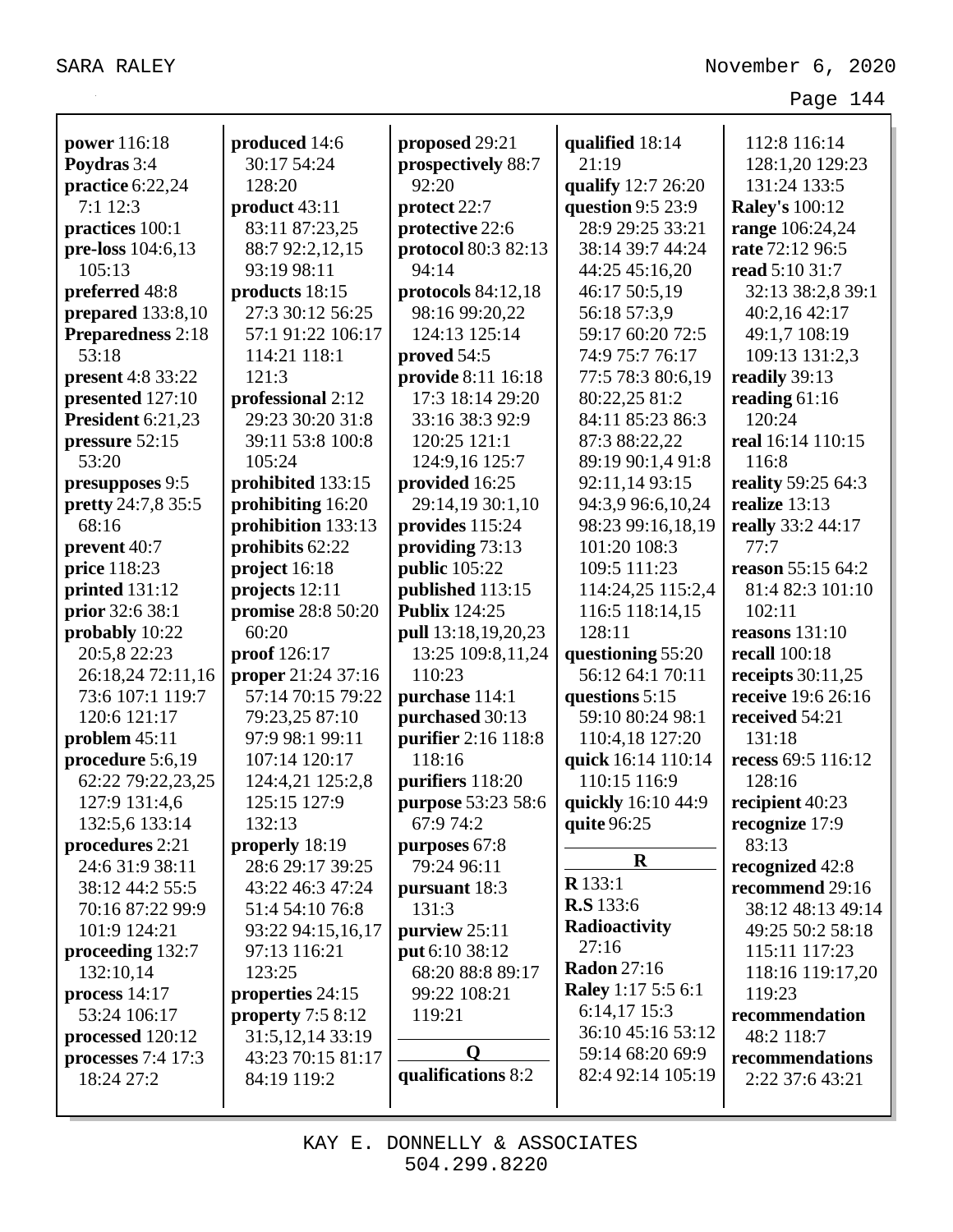| 47:21 55:6 69:10     | relationship 133:16       | 49:6 52:18 57:7           | 18:20 19:3,5,18          | <b>reuse</b> 87:4    |
|----------------------|---------------------------|---------------------------|--------------------------|----------------------|
| 83:14 105:20         | 133:17                    | 57:11 60:12,13,15         | 20:3 29:14,22            | reused 85:13 87:6    |
| recommended          | relationships             | 60:16 61:16,17,19         | 30:8,13 32:23            | 105:15               |
| 59:19 70:7 129:7     | 133:14                    | 85:2,23 86:21             | 33:6,23 34:1,24          | reverse 115:19,22    |
| recommending         | relative 30:8             | 87:13 98:4,9,12           | 35:12,13 36:16,20        | review 16:16,24,25   |
| 51:4                 | relevant $102:10$         | 99:22 100:4               | 36:24 37:17 38:16        | 29:13 30:2,3,5,7     |
| recommends 107:3     | relied $42:6$             | 105:24 106:3,7            | 39:25 40:4,7             | reviewed 30:15       |
| recontaminated       | rely 40:12                | 107:12 108:12,15          | 44:11 50:25 73:18        | 38:5                 |
| 89:7                 | relying 41:8 124:12       | 108:16,18,24              | 73:20,25 75:3            | RIA 29:21,22 40:18   |
| recontamination      | remediate 19:17           | 109:20,21 112:1           | 83:18,24 105:21          | Rico 2:7 3:6 9:5     |
| 92:21                | 23:6 31:5 43:23           | 120:24 124:6,7,20         | 106:12 122:7             | 55:19 58:20 62:8     |
| <b>Record</b> 6:7,11 | remediated 124:8          | 125:2,5,16 128:20         | 124:11,24 126:12         | 71:4,14 80:16        |
| 45:13 62:20 66:21    | remediation 7:23          | 128:21 129:2              | 127:1                    | 81:20 85:1 91:3      |
| 67:19 69:7 128:18    | 22:18 23:4,13,14          | <b>reported</b> 3:19 4:10 | restaurants 106:10       | 94:1,10 97:20        |
| 132:8                | 24:6 26:5 69:17           | 133:7                     | restoration 2:13         | 109:24 110:14        |
| refer 49:20 89:3     | 101:7 125:11              | <b>Reporter</b> 3:20 4:11 | 6:21,24 7:7,19,20        | 128:10,10,11,13      |
| reference 132:18     | remediator 7:24           | 5:21 53:6 68:19           | 15:10,13,17,23           | right 5:10 12:20,25  |
| referenced 16:17     | 28:22                     | 130:3 132:3,22            | 16:3,8 29:23             | 13:2 20:10 24:13     |
| 53:5                 | remember 13:14            | 133:4,22                  | 30:20 39:11,20           | 29:7 30:22 31:16     |
| referring 48:17      | 49:7 56:20                | <b>Reporter's 2:10</b>    | 41:25 42:9 53:9          | 34:2 43:16 44:1,4    |
| 102:15               | removal $14:19$           | 132:1,13                  | 71:10,19 72:6            | 44:12 46:2,6,9,24    |
| refers $53:24$       | 19:12 21:25 101:8         | reporting 69:3            | 84:17 89:22 95:25        | 46:25 47:19,23       |
| reflect 6:7          | 106:20 115:24             | 133:8,16                  | 97:10 101:2              | 48:25 50:10 51:6     |
| regarding 14:8       | <b>remove</b> 54:14       | representation            | 105:25 114:2             | 51:15,16 52:13,16    |
| 16:17                | 86:12 87:18 117:2         | 40:20                     | restore 43:22            | 56:21 62:25 63:15    |
| regardless 65:7      | removed 86:14             | <b>Representing 3:2</b>   | 117:14                   | 64:24 66:16 68:2     |
| regards 7:5,6 14:18  | removes 48:23             | 4:2                       | <b>restored</b> 17:10,14 | 68:3,11 69:2 70:9    |
| 70:7 101:7 125:8     | removing 48:22            | request 69:4              | 17:21 84:14 85:8         | 72:23 73:9,11        |
| regional 11:12       | reopen 17:3 38:13         | requested $16:15,16$      | 85:18 86:6 93:13         | 77:12 78:5 79:13     |
| regular 18:3 70:25   | repair $28:19$            | 30:2 129:19               | 94:20 100:5,10           | 83:17,24 85:14       |
| 73:8 117:9,11        | repeat 39:7 105:9         | require 76:12 77:1        | 103:21 104:5,12          | 86:20,23 87:1,8      |
| 123:25               | replaced 85:17            | 106:14                    | 105:13 116:22            | 88:6 90:12 91:21     |
| regularly 44:19      | 86:14 104:14              | required 77:6             | 124:8                    | 95:20 99:24          |
| 73:6 104:16          | 107:4                     | 86:14 105:23              | restorer $21:20$         | 101:15,18,22         |
| reinfected 95:2      | replicate 24:16           | 106:7 127:14              | 49:14 90:6 94:19         | 104:15 105:16        |
| 96:18 97:16          | <b>report</b> 12:11 13:14 | 133:3,11                  | 96:18 107:13             | 107:11 113:18,25     |
| 116:24 117:1,12      | 14:4,5,8,14 18:4          | reserved 5:15             | 115:6,8 118:6            | 116:21 122:15,23     |
| 117:13               | 18:21 21:23 28:8          | reserves $5:10$           | 119:4                    | 123:15 125:17        |
| reinstallation       | 29:10,22 30:5,17          | responsibility            | restroom 59:1            | 126:6, 10, 20 129:1  |
| 28:20                | 30:18,18,19 35:20         | 41:18                     | <b>result</b> 120:4      | 129:23               |
| reinsurance 9:24     | 35:21 38:2,6,9,20         | responsible 5:11          | retain $5:12$            | ripped $12:24$       |
| 10:5                 | 38:21,23 39:10,12         | 40:21 41:11,13            | <b>retained 9:1 18:7</b> | risk $19:1631:12,13$ |
| related 20:23 22:15  | 40:12 42:3,4,6,12         | rest 30:9 88:9            | 38:10                    | 32:13,17 37:4,8      |
| 133:18               | 42:14,22 43:1,8           | restaurant 2:15           | returned 101:11          | 41:4 106:15 120:2    |
| relates 25:3         | 43:25 46:11 48:3          | $16:20$ 17:1,3            | 104:5                    | 120:4 127:6          |
|                      |                           |                           |                          |                      |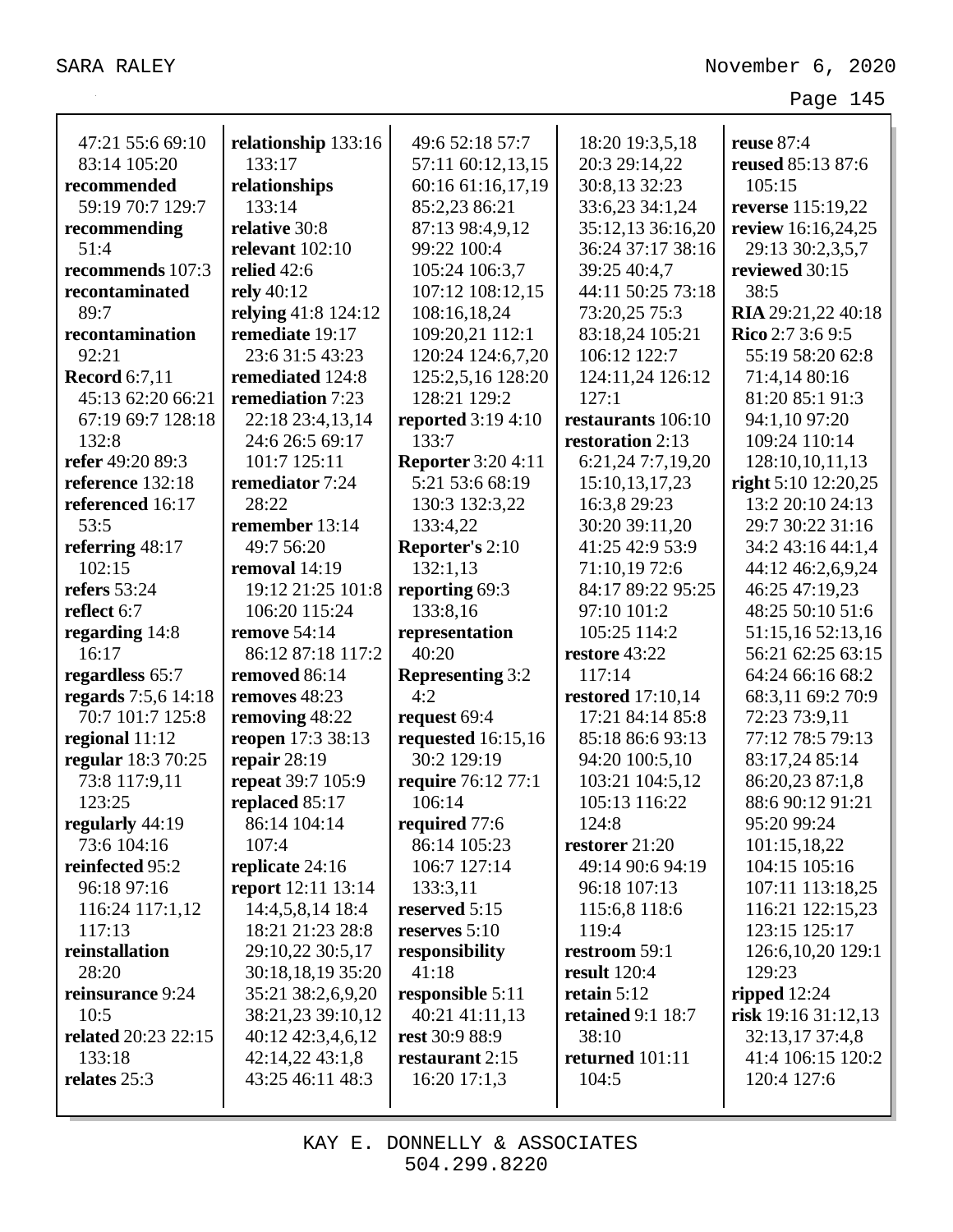| <b>Risks 2:21 55:6</b> | 115:23 117:12       | 131:15                | 35:7 37:10 40:15     | 19:17,18 50:10,15    |
|------------------------|---------------------|-----------------------|----------------------|----------------------|
| <b>RODERICK 2:7</b>    | 126:10,14 127:12    | see 13:21 29:14       | 60:18 73:20 75:9     | 74:15,21 90:14       |
| 3:6                    | says 6:21 14:13     | 30:11 36:1,5,10       | 77:14 84:7 86:24     | 92:18 93:10,12       |
| room 68:21             | 15:2 16:15,24       | 51:1,22 52:4,9        | 88:19 89:19 90:11    | 96:13 97:3,12,13     |
| rooms 31:19 35:23      | 21:23 22:3,17       | 99:2 109:5 112:17     | 93:15 101:14         | 98:17 112:7          |
| 51:2                   | 30:1 31:10 32:12    | 112:19,21 113:7,8     | 106:4 108:10         | 115:25 121:23        |
| Rouge 4:5              | 40:18 41:10,11      | 113:9 127:5           | 114:14 118:23        | soon 83:2 96:12      |
| roughly $20:6,10$      | 44:1,4 49:1 53:23   | seen 55:21            | 121:1 126:21         | sorry 8:6 12:14      |
| 74:4 122:3             | 54:3,10 60:12,13    | self-care 22:6        | sit 33:16 37:2 44:14 | 35:20 39:8 52:2      |
| round 74:23 76:1       | 61:16,17 86:22      | sell 9:24             | 58:17 99:7 105:16    | 57:2 61:5 75:9       |
| rounds 73:7            | 96:12 108:18        | sense 113:14          | 129:1                | 94:5 95:8 113:7      |
| routine 17:22 100:5    | 109:17 112:1        | sent 14:8             | site 13:9 19:23      | 128:10               |
| 103:21                 | 126:3               | separate 119:19       | 33:18                | sought 5:17 18:13    |
| Rule 131:3 132:4       | scenario 76:3 77:15 | September 7:17        | sits 74:16 97:3      | 18:19                |
| rules 7:4 91:12        | 78:7 82:6 117:17    | series 26:22 27:7     | sitting 89:14 93:11  | sound 14:7 16:21     |
| 111:18 131:4           | 123:17 125:18       | server 110:24         | situation 14:2       | 28:22                |
| 132:5 133:11,14        | schedule 10:1,14    | service 5:11 8:17     | $\sin 60:3$          | sounded 61:6         |
| run 59:12 119:5        | 73:8                | 29:24 73:13           | size 20:3 34:23      | Southern 21:5,6      |
|                        | scheduled 10:14     | services 6:22,25      | 48:22 54:15 55:11    | space 54:13 83:25    |
| S                      | science 24:2,3,5    | 8:10 44:2 133:13      | 55:12,16 58:1,3,7    | spaces $54:12$       |
| S 5:1                  | scientist 99:4      | Servpro 7:16          | 106:12 107:5         | speak 9:16 78:15     |
| S50041:23              | 114:14              | set 7:3 83:8 133:6    | 113:16 114:15,19     | 78:23 79:17 91:4     |
| S52041:23              | scope 16:13 90:7    | seven 76:5,20 81:24   | 118:24 119:4         | 98:25 112:11,12      |
| safe 21:24 94:20       | screen 36:6 55:22   | shape $20:23$         | 120:10,17 122:14     | 112:14               |
| 99:12,12,23            | 108:22 112:15,22    | share 113:4           | skin 101:15          | speaking $79:6,13$   |
| 101:11 127:10          | 112:24 113:4        | sharing 112:22,24     | skinny $24:17$       | 111:6,10             |
| safely 105:21          | scrubber 49:22      | <b>Sheet</b> 2:16     | skip 37:21           | specialized 7:20     |
| safety 28:19           | 69:15 107:8         | <b>SHERMAN</b> 3:14   | skipped 52:2         | specialty 17:10      |
| salaried $11:22,23$    | scrubbers 22:5      | 3:17                  | skipping 37:19       | specific 8:1 11:20   |
| salary 11:23 12:3      | 49:9 52:13 57:13    | show 54:20 126:23     | small 113:1,8        | 14:15 31:4,22        |
| 12:15                  | 107:22              | 127:2                 | smaller 60:3,4,21    | 37:9 90:8 122:15     |
| Sara 1:16 5:4 6:1      | seal 131:14 133:3   | showed 76:23          | 61:22,22 62:3        | 122:22               |
| 68:20 75:11            | sealing $5:8$       | showing $53:11$       | 108:4 114:8          | specifically $27:10$ |
| 100:12 130:6           | seating $34:6,7$    | shown 115:5,9         | 115:10               | 27:20,21 28:9        |
| 131:24 133:5           | seats 33:15,22,25   | shy $7:12$            | sneeze 50:21 94:25   | 29:6 30:1,10         |
| SARS-CoV-2             | second 8:4 24:9     | sick 40:7 101:16      | sneezed 87:7         | 45:24 48:16 89:18    |
| 91:24                  | 32:10 36:19 39:8    | sign $5:10$           | 115:25               | 92:22 93:1,3,5       |
| save 5:14              | 42:3 52:1,2 54:24   | signature $131:24$    | sneezes 92:19 97:13  | 102:1 105:10         |
| saved 47:24            | 71:8 89:21 120:22   | 133:2                 | 98:18                | 122:16               |
| saw 23:23 35:15,17     | 121:9 122:21        | similar $43:12$       | soap 82:19           | specifics 37:18      |
| 107:12 118:21          | 128:12,15           | 106:10                | soft 46:16,18 47:2   | 38:16 123:6          |
| saying 25:13 41:13     | secondary 44:2      | simple $77:11$        | 69:12 82:11          | 129:14               |
| 41:15 47:8 55:1        | section 1:5 44:10   | $\sin 10:20$ 11:16,22 | solution $82:19$     | specified $83:12$    |
| 63:13 71:12 79:17      | 46:5 48:6           | 12:18,22 16:23        | somebody 14:24       | spelled 132:19       |
| 89:10 111:17           | security $113:15$   | 22:20 32:9 33:18      | 18:7,11 19:2,13      | spent $114:7$        |
|                        |                     |                       |                      |                      |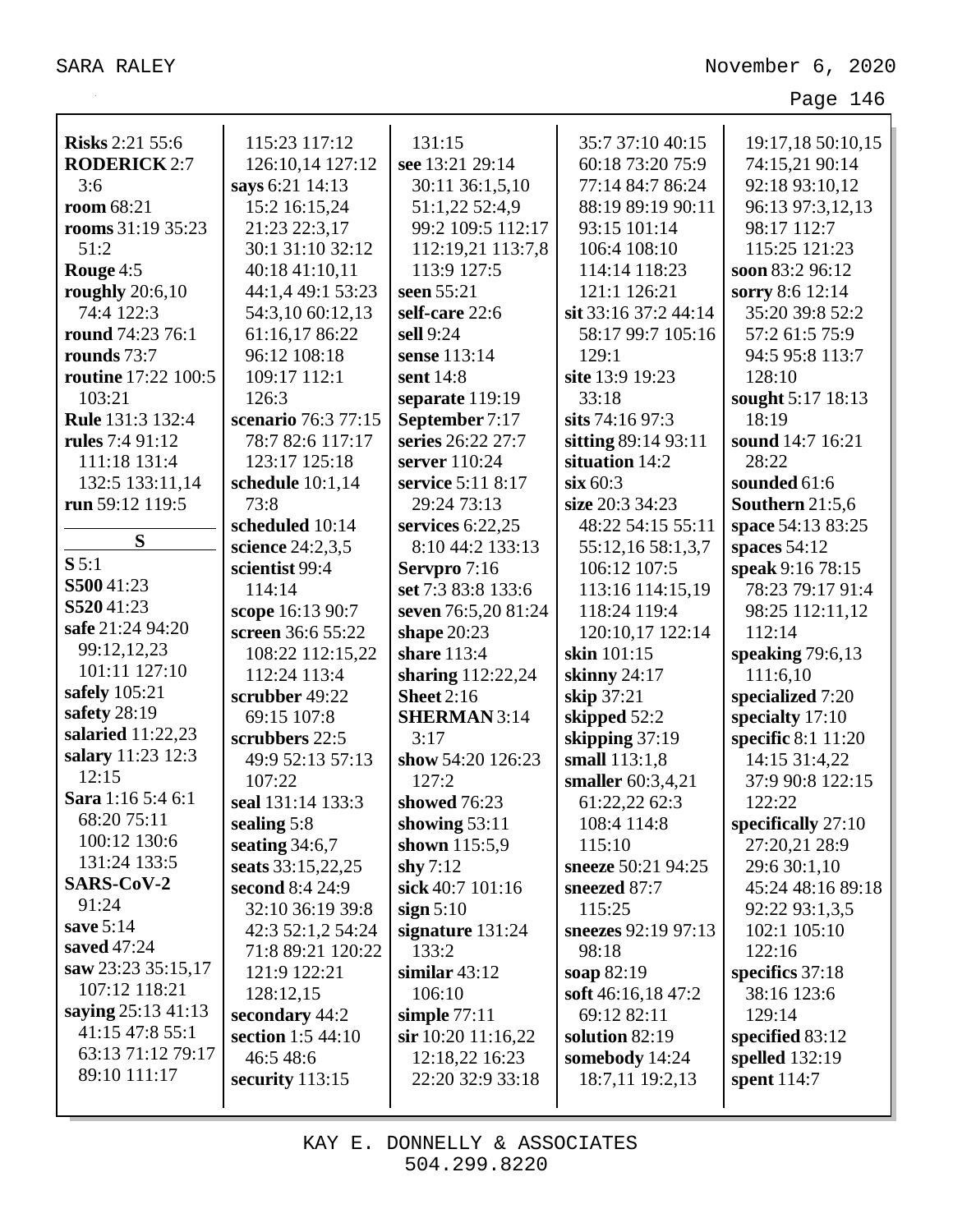| spontaneous              | straight 43:20 44:6     | 133:6                | 67:13,20,23 68:9     | 100:20 108:16          |
|--------------------------|-------------------------|----------------------|----------------------|------------------------|
| 132:10                   | 47:15 51:9,19           | system $117:22$      | 69:9 82:8 90:23      | 114:15 119:22          |
| spore 58:1,9 61:7,9      | 61:16                   | 119:13,19 120:18     | 91:3 95:13 99:10     | 120:7                  |
| 61:12                    | street 3:4,10 4:4       | 121:8                | 122:23 127:21        | telling 32:21 56:23    |
| spores 23:24 57:21       | 124:25                  | systems 53:1         | talked 21:19 27:7    | 86:4,5 98:6            |
| 57:24,25 58:2            | strip $131:15$          | 113:22 119:11        | 41:12 45:17 46:22    | tells $37:3$           |
| 86:13                    | studied 23:10,11,22     | 123:4                | 51:6 56:20,20        | temporary 53:19        |
| spot 33:16               | 23:23 24:11,12,18       |                      | 59:18,22 83:17       | Ten 22:24              |
| square 34:16,17,21       | 25:1 46:21 58:14        | T                    | 95:1 96:14 100:14    | term 9:20 27:13        |
| 35:2,6,8 51:1            | study 21:11,14 26:7     | $T$ 5:1,1 133:1,1    | 119:15 121:9,12      | 104:16                 |
| 119:2,7,18 122:6         | studying $21:12$        | table 34:6,8 73:3    | 129:7                | testified 6:3          |
| SR4:6                    | submitting 13:14        | 74:16,17,18 76:14    | talking 22:16 50:7   | testify 15:1 98:1      |
| staff $20:475:13,16$     | sufficient $19:1,5$     | 87:7 88:9,24         | 54:5 62:23 63:18     | 99:9 133:6             |
| 76:13 124:11             | 99:23                   | 92:18 93:11,17       | 63:23 66:9,21,24     | testifying 62:25       |
| 125:13                   | <b>Suite 3:4,15 4:4</b> | 94:15,25 95:1,14     | 95:18,19 102:16      | 99:13,20               |
| stand $63:12,14$         | supervision 133:9       | 96:4, 13, 15, 16, 18 | 102:18,19            | testimony 37:2,7       |
| 65:12 67:7               | supposed 39:2           | 97:2,14,15,16        | talkovers 132:12     | 63:15 65:11 67:2       |
| standards $18:3,8,9$     | 90:23                   | 98:15,19 116:20      | talks 21:21 44:10    | 67:12 78:8 84:18       |
| 29:15 41:24              | supposedly 39:2         | tables 73:2 75:1,14  | 48:3 53:19,21        | 90:5 93:9 104:20       |
| start 16:1 37:5 57:9     | sure 12:9 27:2          | 86:23 127:10         | 98:3                 | 107:12 108:8,9         |
| 70:20 82:25 89:14        | 39:18 41:19 42:10       | take 11:19 19:16     | tall 31:20           | 123:12 131:3,8,13      |
| 94:9 98:17               | 48:18 59:13 62:11       | 20:12 22:19 26:14    | Talmeda 6:1          | 133:4,7                |
| started 6:6              | 62:15,15 94:2           | 26:16,22,25 27:5     | tampered $131:14$    | textile 26:11,19       |
| starting 6:11            | 108:14                  | 27:21 29:3 32:14     | 131:15               | 27:4,22 28:10,15       |
| 117:25                   | surface 17:9,14,21      | 32:20 38:20 51:11    | task 32:15           | 28:17                  |
| state 1:3 3:21 4:12      | 74:19 82:20 84:14       | 59:10 62:6,8,15      | taught $104:12$      | textiles 7:8           |
| 5:22 7:24 15:21          | 85:8,18 86:6,18         | 63:2 65:13 68:14     | teach 20:5 23:5      | thank 10:4 13:11       |
| 23:16,17 28:21           | 92:6 94:19 100:4        | 83:6 105:17          | technical 23:15      | 38:19 45:25 62:6       |
| 132:3,7,23 133:4         | 117:8                   | 110:14 111:1         | technician 22:18     | 62:17 75:22 82:7       |
| 133:23                   | surfaces 35:10 43:1     | 115:15,19 116:8      | 23:5 26:6 28:18      | 88:4 89:9 92:8         |
| statement 69:24          | 44:11,15 45:1,17        | taken 1:17 5:5       | 28:19,20,21 72:12    | 93:7 112:6 114:3       |
| states 9:25 87:12        | 45:21 46:1,2,3,6        | 28:10,11 65:24       | 73:23 75:3,17,18     | 117:19 128:2,4         |
| 91:21                    | 46:10,14,17,18          | 67:7 79:24 109:21    | 75:20,24 76:10,18    | 129:23 130:6           |
| statute 133:11           | 47:3,11 48:4,4,4        | 132:7 133:5          | 76:19 77:3,9,18      | <b>Thanks</b> 104:18   |
| stay 41:19 75:24         | 48:16,20 50:6           | takes 65:7 80:1      | 77:22 80:7 81:3,9    | thereof $5:16$         |
| stenotype 133:8          | 57:8 59:19 69:12        | 116:25               | 82:9                 | thick $24:17$          |
| step 32:2,11 37:4        | 69:13 82:10,11,15       | talk 13:12 15:25     | technicians 19:10    | thing $29:11 \ 30:14$  |
| 37:19,21 52:2            | 82:24 83:16 84:13       | 16:10,12 21:1        | techniques 21:24     | 31:11 38:22 43:25      |
| steps $42:3$             | 106:9,13                | 22:14 29:8 32:1      | 27:3                 | 46:16 50:2 57:20       |
| stipulate $111:3$        | <b>Surgery 55:2</b>     | 33:1 38:23 46:5,8    | technology 23:14     | 57:22 89:11 99:17      |
| stipulated 5:3           | surprise 34:17          | 51:9 54:23 55:10     | tell 12:7 18:16 27:6 | things $7:22\,31:4,10$ |
| <b>Stock</b> 25:7,8 47:6 | surrounding 24:3        | 57:11,12,24 63:8     | 27:7 31:7 32:5,5,6   | 31:21 44:4,18          |
| 95:9 96:8,12             | 44:22 103:4             | 63:10,10,13,14,15    | 35:16,17 36:23       | 46:9 49:24 52:17       |
| stop 80:18 111:8,12      | survive 127:18          | 63:25 65:9,11        | 72:15 88:6 89:23     | 69:16 86:13 124:7      |
| 111:12,16,17             | sworn 6:3 104:20        | 66:6,13,14 67:10     | 89:24 90:7 96:3,8    | think $19:1,523:20$    |
|                          |                         |                      |                      |                        |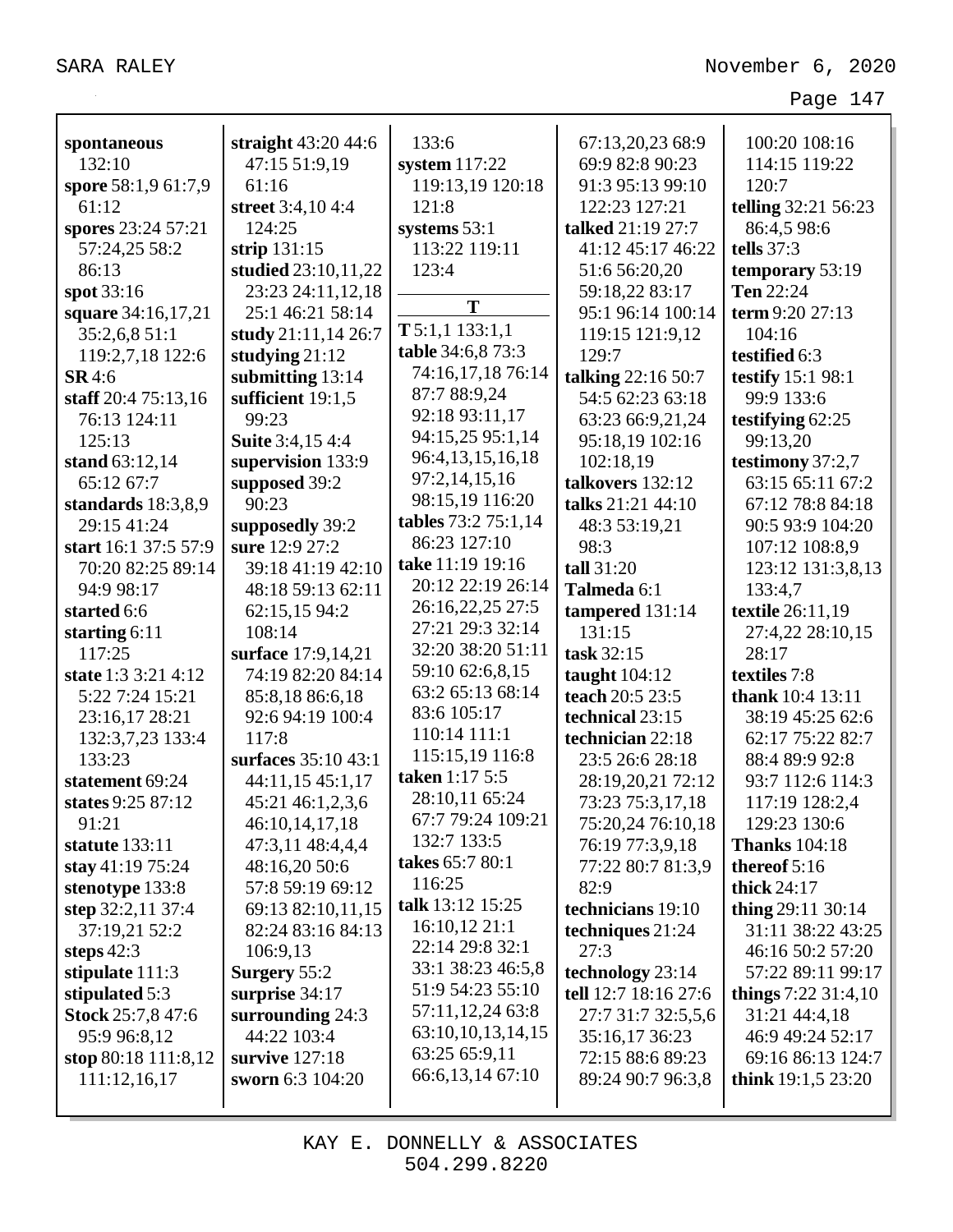| 26:19 34:19,23      | touched 44:19 48:6     | 120:6 125:4             | 51:13,15,18 57:7         | viruses $21:15\,23:6$ |
|---------------------|------------------------|-------------------------|--------------------------|-----------------------|
| 39:21 44:17 56:25   | 88:11,17 89:5          | type 8:17 12:16         | 57:17,20 59:1,12         | 23:12 24:3,11,13      |
| 57:6 63:8 78:2      | touches 90:14          | 18:18 24:18 30:11       | 69:14 77:21 82:18        | 24:15,19,25 25:1      |
| 89:10 105:19        | 92:18 97:2             | 31:23,23 37:8           | 83:3 89:8 93:9           | 25:4,5,15 26:2,7      |
| 106:1 116:11        | touchpoint 44:10       | 46:10 51:8 113:20       | 108:6 115:12             | 27:8,21 28:11         |
| 117:21 118:9        | 44:15 45:21 46:1       | 117:22 121:21           | 118:7 119:3 121:4        | 43:12 47:1,19         |
| 122:6 126:23        | 47:3 69:11 74:19       | types 70:12 106:13      | user $41:5,18$           | 58:14 70:4            |
| 127:1,8 129:22      | 117:7                  | typically 106:13        | uses 52:18               | visible 86:13 97:14   |
| third 36:23,25 37:1 | touchpoints 44:4       |                         | usually 89:5             | volunteering          |
| third-party 10:8    | 44:18 45:17 71:1       | U                       |                          | 104:18                |
| thirty-two 133:7    | 72:7,24 73:2,7         | $U$ 5:1                 | V                        |                       |
| thoroughly 83:7     | 74:5 75:3 82:9,10      | Uh-huh 8:3 20:6         | vacuum 48:17,19          | W                     |
| thought 32:11       | Trail 6:2              | 42:5 44:5 70:24         | 48:20 50:1 107:1         | W3:11                 |
| 103:17 132:12       | train $70:14$          | 77:10 101:6             | vacuuming 48:7,8         | wait 32:10 65:17,22   |
| three $2:147:12,13$ | trained 19:8,22,23     | 119:16 120:9            | 48:9,12,14 57:12         | 66:18,18,19 73:3      |
| 7:16 14:5 44:22     | 22:10,11 53:13         | 121:10                  | 69:13,14                 | 78:17 89:21 90:1      |
| 53:5,7 119:18       | 73:19 76:13            | ultimately 9:25         | valid 133:2              | 104:18                |
| throw $83:5$        | training 17:7 18:13    | unavailable 67:8        | validity 40:22           | waived 5:9            |
| tile 35:12          | 18:18 19:2,6,7,24      | understand 9:19         | varies $72:13$           | walking 94:22,23      |
| time 5:16 6:9 12:13 | 24:14 26:4             | 18:8 23:18 25:12        | various 13:1             | 101:13                |
| 15:13 34:1,6,8,8    | trainings 104:11       | 27:12 29:2 35:9         | vary 32:14 118:23        | wall 103:4            |
| 34:11,20 35:2       | transcribed 133:8      | 39:3 40:24 45:17        | vast 69:20,21 70:2       | want 6:10 13:22       |
| 36:25 42:25 58:20   | transcript 131:13      | 51:11 52:10 55:24       | vendor 73:12             | 38:22 40:2,16         |
| 67:24 77:4 80:21    | 131:17 132:16          | 63:1,4 64:7 86:4        | vendors 39:15            | 42:10 47:9 63:10      |
| 83:13 84:9 89:2     | 133:2,9,10,10          | 100:24 126:16,19        | vent 103:4,6             | 63:13 66:14,18,20     |
| 93:19,23 94:17      | transcription 131:8    | 126:21                  | verified 132:18          | 67:14,20,24 68:11     |
| 99:7 111:1 112:7    | 132:14                 | understanding           | <b>versus</b> 1:8 14:10  | 74:1 80:23,24         |
| 114:7 128:2         | transmission 44:3      | 9:23 15:14 30:15        | 48:7,19 69:14            | 98:2 108:14,16        |
| 129:24              | 97:7                   | 37:23 50:9 131:7        | 109:13                   | 116:15 118:4          |
| times 10:16 58:10   | trap 49:2 60:13        | 133:10                  | vertical 82:24           | 127:21                |
| 60:3,4 74:3 76:5    | 61:18 112:10           | <b>Underwriters 1:9</b> | Vice 6:21,23             | wanted 113:3          |
| 77:20 78:3 93:16    | travel 96:5            | 9:18 14:11              | <b>Virginia</b> 4:6 14:8 | wants $65:10$         |
| 100:3               | trial $15:14,18,19,20$ | undone 126:3,25         | virology $21:15$         | warrant 41:3          |
| today 6:8,10 11:1   | 62:21 64:24 67:9       | United 9:25             | 23:11 29:4 46:22         | warranty 40:20        |
| 20:22 22:16 29:20   | trick 50:19 60:20      | universe 67:23          | virus $23:19\,28:1$      | wash 83:6             |
| 32:3,21 37:2,7      | true 42:1 49:1         | University 55:9,10      | 43:2 47:11 50:9          | wasn't 44:24 85:15    |
| 44:14 86:5 90:5     | 60:13 61:17 131:7      | unnecessary             | 50:17,22 54:13           | 112:4                 |
| 99:8,20 104:21      | 133:9                  | 111:14                  | 58:10,11 60:21           | water 7:7             |
| 105:16 107:12       | trust $76:7$           | unsupported 125:7       | 61:21 69:21 87:19        | way 20:22 21:4,9      |
| told 33:9,25 34:10  | try $14:130:455:1$     | $up-to-date 41:19$      | 87:21 88:17 89:17        | 34:14 37:14 38:21     |
| 34:16 35:1          | 57:6 111:24 115:3      | updated 27:2            | 90:14,15 91:23           | 41:13 42:12,24        |
| tools 22:5,12 121:4 | trying $8:457:5$       | upholstery 28:20        | 92:5,16,17 93:20         | 44:6 47:8 49:13       |
| <b>total</b> 119:25 | 64:7 70:10 91:3        | usable 86:18            | 96:14 107:15             | 51:22 53:3 73:16      |
| touch 44:11,21      | 100:24 111:24          | use 22:4,5 41:4         | 114:8,19,22              | 74:23 88:5 107:23     |
| 74:19               | two $14:426:25$        | 48:19 49:9 51:6         | 115:10 116:25            | 131:12                |
|                     |                        |                         |                          |                       |